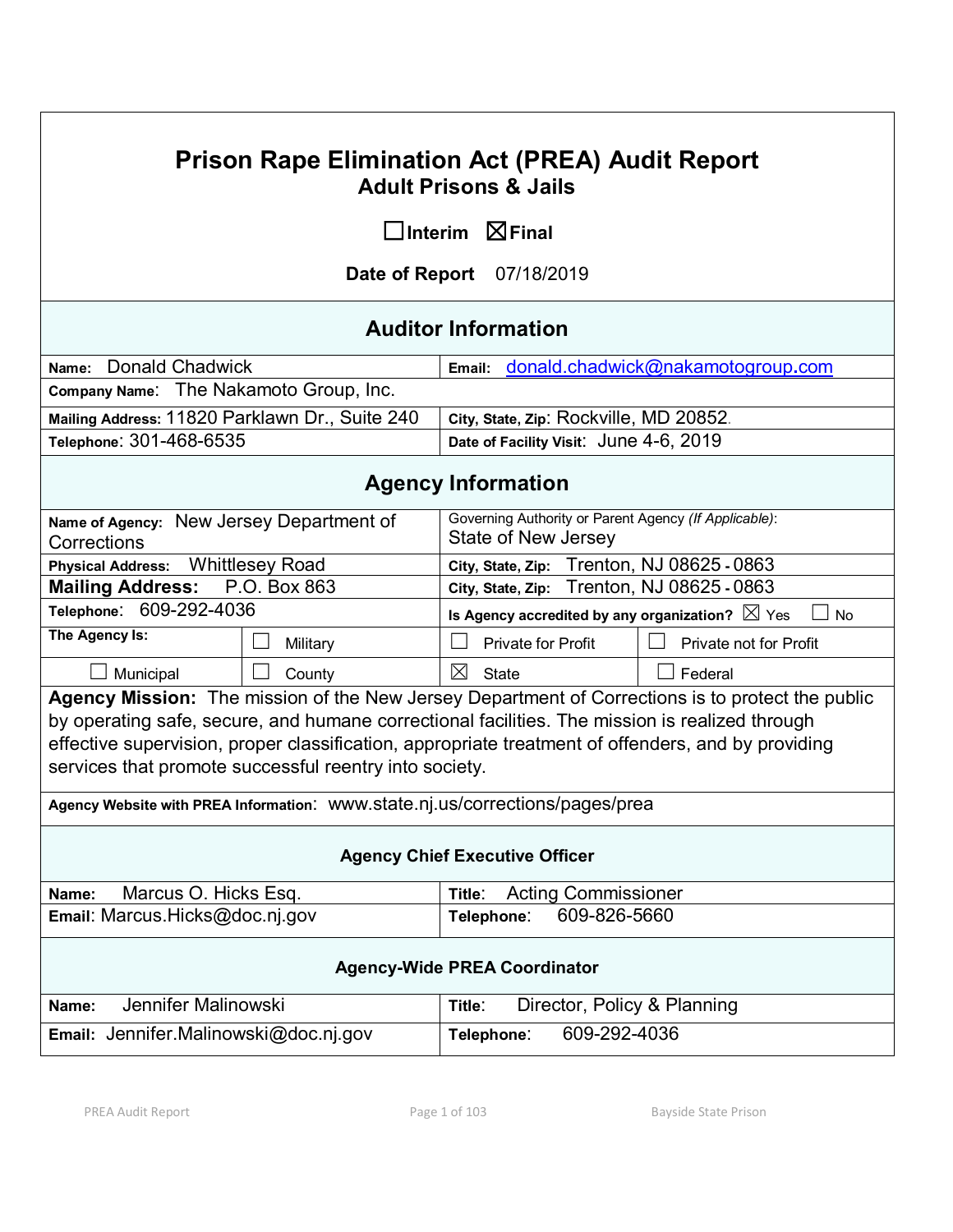| <b>PREA Coordinator Reports to Sue Lawrence/</b><br><b>Chief of Staff</b>                                                                                                                                                                                                                                                                          |                                                                                       | Number of Compliance Managers who report to the PREA<br>Coordinator<br>13 |                                 |        |                        |
|----------------------------------------------------------------------------------------------------------------------------------------------------------------------------------------------------------------------------------------------------------------------------------------------------------------------------------------------------|---------------------------------------------------------------------------------------|---------------------------------------------------------------------------|---------------------------------|--------|------------------------|
| <b>Facility Information</b>                                                                                                                                                                                                                                                                                                                        |                                                                                       |                                                                           |                                 |        |                        |
| Name of Facility:                                                                                                                                                                                                                                                                                                                                  | Bayside State Prison (BSP)                                                            |                                                                           |                                 |        |                        |
| <b>Physical Address:</b>                                                                                                                                                                                                                                                                                                                           | 4293 Route 47, Leesburg, NJ 08327                                                     |                                                                           |                                 |        |                        |
| Mailing Address (if different than above PO Box F-1 Leesburg, NJ 08327                                                                                                                                                                                                                                                                             |                                                                                       |                                                                           |                                 |        |                        |
| Telephone Number: (856) 785-0040                                                                                                                                                                                                                                                                                                                   |                                                                                       |                                                                           |                                 |        |                        |
| The Facility Is:                                                                                                                                                                                                                                                                                                                                   | Military                                                                              |                                                                           | Private for profit              |        | Private not for profit |
| Municipal<br>$\Box$                                                                                                                                                                                                                                                                                                                                | County                                                                                | ⊠                                                                         | <b>State</b>                    |        | Federal                |
| <b>Facility Type:</b>                                                                                                                                                                                                                                                                                                                              | Jail                                                                                  |                                                                           | $\boxtimes$                     | Prison |                        |
| Facility Mission: The mission of the Bayside State Prison is to protect the public by operating safe,<br>secure, and humane correctional facility. The mission is realized through effective supervision, proper<br>classification, appropriate treatment of offenders, and by providing services that promote successful<br>reentry into society. |                                                                                       |                                                                           |                                 |        |                        |
| Facility Website with PREA Information: www.state.nj.us/corrections/pages/prea                                                                                                                                                                                                                                                                     |                                                                                       |                                                                           |                                 |        |                        |
| <b>Warden/Superintendent</b>                                                                                                                                                                                                                                                                                                                       |                                                                                       |                                                                           |                                 |        |                        |
| Name: Jonathan Gramp                                                                                                                                                                                                                                                                                                                               |                                                                                       | Title:                                                                    | Administrator                   |        |                        |
| Jonathan.Gramp@doc.nj.gov<br>Email:                                                                                                                                                                                                                                                                                                                |                                                                                       |                                                                           | Telephone: (856) 785-5107       |        |                        |
| <b>Facility PREA Compliance Manager</b>                                                                                                                                                                                                                                                                                                            |                                                                                       |                                                                           |                                 |        |                        |
| <b>Name: Timothy Maines</b>                                                                                                                                                                                                                                                                                                                        |                                                                                       | Title:                                                                    | <b>Assistant Superintendent</b> |        |                        |
| Timothy.Maines@doc.nj.gov<br>Email:                                                                                                                                                                                                                                                                                                                |                                                                                       | Telephone: (856) 785-5127                                                 |                                 |        |                        |
| <b>Facility Health Service Administrator</b>                                                                                                                                                                                                                                                                                                       |                                                                                       |                                                                           |                                 |        |                        |
| Donna Kohler<br>Department Nurse Manager<br>Title:<br>Name:                                                                                                                                                                                                                                                                                        |                                                                                       |                                                                           |                                 |        |                        |
| dk756@ubhc.rutgers.edu<br>Telephone: (856) 785-2314<br>Email:                                                                                                                                                                                                                                                                                      |                                                                                       |                                                                           |                                 |        |                        |
| <b>Facility Characteristics</b>                                                                                                                                                                                                                                                                                                                    |                                                                                       |                                                                           |                                 |        |                        |
| <b>Designated Facility Capacity: 1877</b><br><b>Current Population of Facility: 1448</b>                                                                                                                                                                                                                                                           |                                                                                       |                                                                           |                                 |        |                        |
| Number of inmates admitted to facility during the past 12 months                                                                                                                                                                                                                                                                                   |                                                                                       |                                                                           | 2493                            |        |                        |
| Number of inmates admitted to facility during the past 12 months whose length of stay<br>in the facility was for 30 days or more:                                                                                                                                                                                                                  |                                                                                       |                                                                           |                                 | 2380   |                        |
| in the facility was for 72 hours or more:                                                                                                                                                                                                                                                                                                          | Number of inmates admitted to facility during the past 12 months whose length of stay |                                                                           |                                 |        | 2482                   |
| Number of inmates on date of audit who were admitted to facility prior to August 20,                                                                                                                                                                                                                                                               |                                                                                       |                                                                           |                                 | 598    |                        |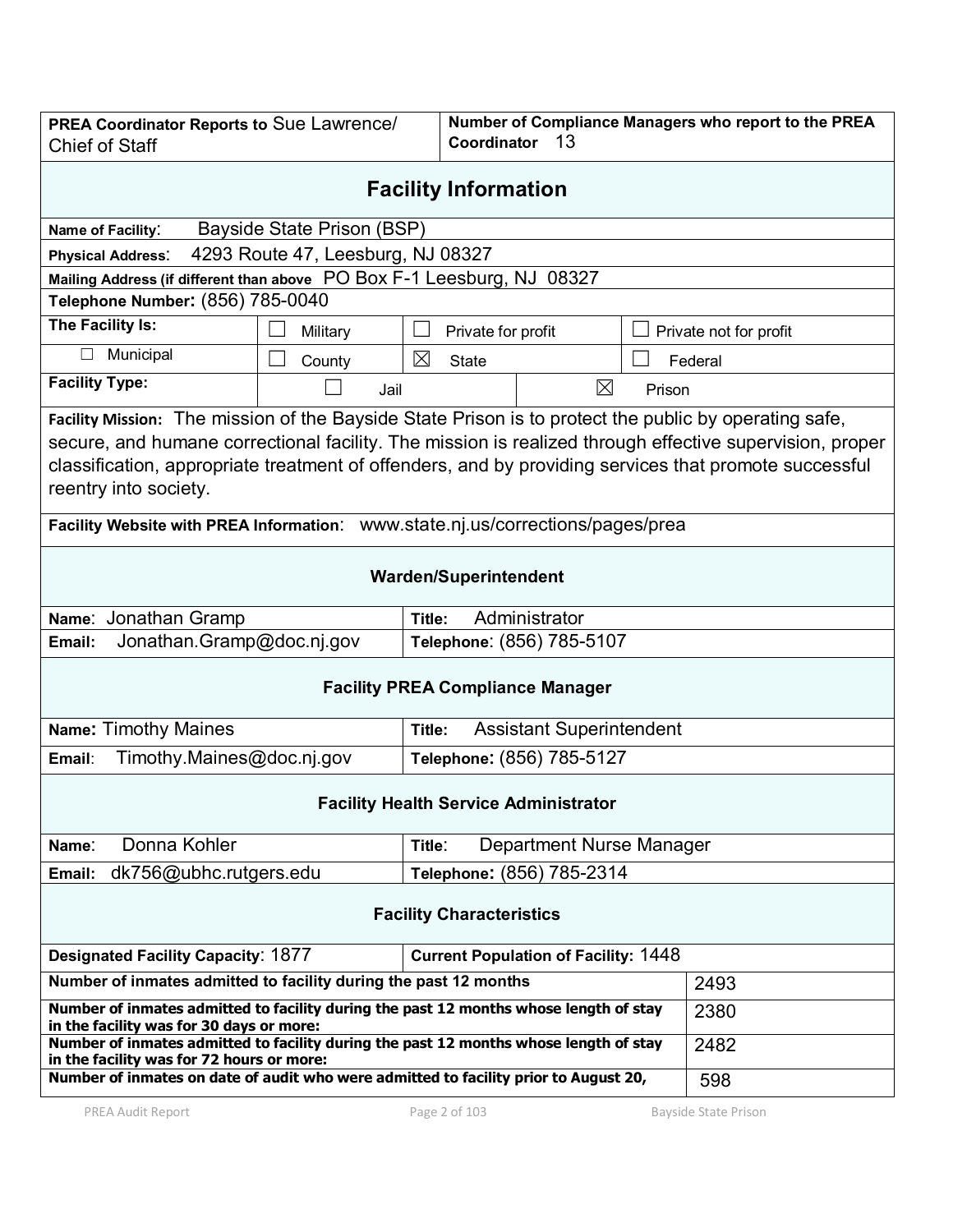| 2012:                                                                                                                                                                                                                                                                                   |                                                                                           |                                             |           |                                  |  |
|-----------------------------------------------------------------------------------------------------------------------------------------------------------------------------------------------------------------------------------------------------------------------------------------|-------------------------------------------------------------------------------------------|---------------------------------------------|-----------|----------------------------------|--|
| Age Range of<br><b>NA</b><br><b>Youthful Inmates Under 18:</b><br><b>Population:</b>                                                                                                                                                                                                    |                                                                                           | Adults:                                     | $21 - 71$ |                                  |  |
| Are youthful inmates housed separately from the adult<br>$\Box$<br>Yes<br>population?<br>No                                                                                                                                                                                             |                                                                                           |                                             |           | $\boxtimes$<br><b>NA</b>         |  |
| Number of youthful inmates housed at this facility during the past 12 months:                                                                                                                                                                                                           |                                                                                           |                                             |           | <b>NA</b>                        |  |
| Average length of stay or time under supervision:                                                                                                                                                                                                                                       |                                                                                           |                                             |           | 231 days                         |  |
| Facility security level/inmate custody levels:                                                                                                                                                                                                                                          |                                                                                           | Maximum/Medium/Gang<br>Minimum/Full Minimum |           |                                  |  |
| Number of staff currently employed by the facility who may have contact with inmates:                                                                                                                                                                                                   |                                                                                           |                                             |           | 586                              |  |
| with inmates:                                                                                                                                                                                                                                                                           | Number of staff hired by the facility during the past 12 months who may have contact<br>6 |                                             |           |                                  |  |
| Number of contracts in the past 12 months for services with contractors who may have<br>contact with inmates:                                                                                                                                                                           |                                                                                           |                                             |           | 29                               |  |
| <b>Physical Plant</b>                                                                                                                                                                                                                                                                   |                                                                                           |                                             |           |                                  |  |
| <b>Number of Buildings: 77</b>                                                                                                                                                                                                                                                          |                                                                                           | Number of Single Cell Housing Units: 3      |           |                                  |  |
| <b>Number of Multiple Occupancy Cell Housing Units:</b>                                                                                                                                                                                                                                 |                                                                                           |                                             | 25        |                                  |  |
| <b>Number of Open Bay/Dorm Housing Units:</b>                                                                                                                                                                                                                                           |                                                                                           |                                             | 4         |                                  |  |
| Number of Segregation Cells (Administrative and<br>3<br>Disciplinary:                                                                                                                                                                                                                   |                                                                                           |                                             |           |                                  |  |
| Description of any video or electronic monitoring technology (including any relevant<br>information about where cameras are placed, where the control room is, retention of video,<br>etc.): BSP employs a video camera system for video surveillance. Cameras are placed strategically |                                                                                           |                                             |           |                                  |  |
| throughout the institution to ensure the safety and security of both inmates and staff.                                                                                                                                                                                                 |                                                                                           |                                             |           |                                  |  |
| <b>Medical</b>                                                                                                                                                                                                                                                                          |                                                                                           |                                             |           |                                  |  |
| <b>Type of Medical Facility:</b><br>Infirmary                                                                                                                                                                                                                                           |                                                                                           |                                             |           |                                  |  |
| Forensic sexual assault medical exams are conducted<br>Inspira Medical Center, Vineland, NJ<br>at:                                                                                                                                                                                      |                                                                                           |                                             |           |                                  |  |
| <b>Other</b>                                                                                                                                                                                                                                                                            |                                                                                           |                                             |           |                                  |  |
| Number of volunteers and individual contractors, who may have contact with inmates,<br>currently authorized to enter the facility:                                                                                                                                                      |                                                                                           |                                             |           | 58 volunteers; 47<br>contractors |  |
| Number of investigators the agency currently employs to investigate allegations of<br>sexual abuse:                                                                                                                                                                                     |                                                                                           |                                             |           | 80                               |  |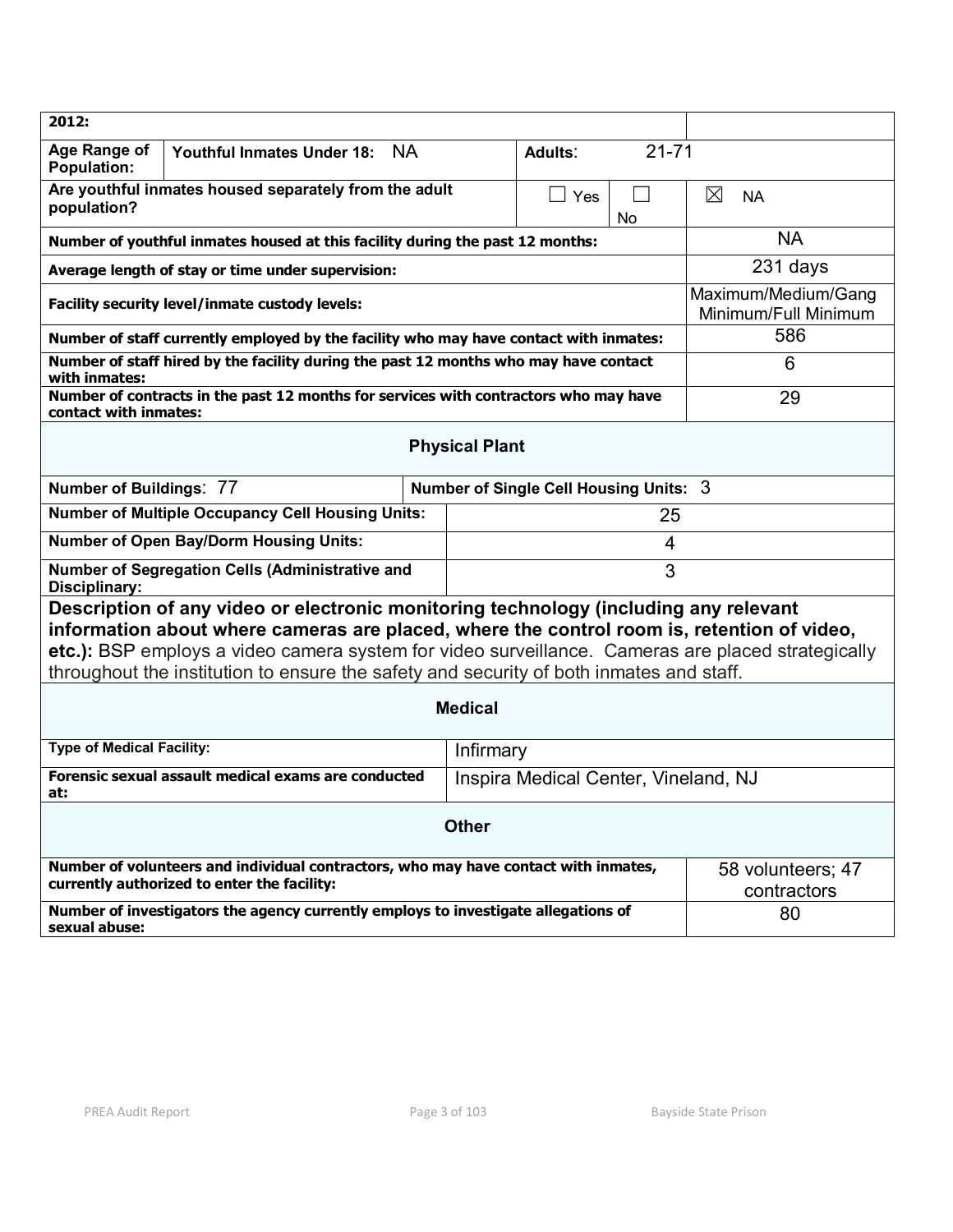# **Audit Findings**

# **Audit Narrative**

*The auditor's description of the audit methodology should include a detailed description of the following processes during the pre-onsite audit, onsite audit, and post-audit phases: documents and files reviewed, discussions and types of interviews conducted, number of days spent on-site, and observations made during the site-review, and a detailed description of any follow-up work conducted during the post-audit phase. The narrative should describe the techniques the auditor used to sample documentation and select interviewees, and the auditor's process for the site review.*

#### **Overview:**

The on-site visit to conduct a Prison Rape Elimination Act (PREA) compliance audit of the Bayside State Prison, Leesburg, New Jersey, occurred during the period of June 4-6, 2019. The audit was conducted by U.S. Department of Justice certified PREA auditor Donald Chadwick of The Nakamoto Group, Inc. The auditor was accompanied by one certified support staff. The standards used for this audit became effective August 20, 2012.

The auditor conducted an opening meeting on June 4, 2019, toured the entire facility, interviewed a random sample of staff and inmates, and reviewed PREA related supportive documentation. The auditor spent three days on-site. Upon completion of the on-site audit process, a closing meeting was held with the administrative staff to discuss the audit process, preliminary findings, and post audit expectations.

#### **Pre-Audit Phase:**

On April 17, 2019, PREA Audit Notices (in English and Spanish) were posted in strategic locations throughout the facility where inmates routinely live, enter and exit, buildings, and participate in programming. Postings of the PREA Audit Notices were verified by the auditor and were posted in a timely manner prior to the on-site portion of the audit. No correspondence was received from any inmates.

BSP staff were asked to complete the Pre-Audit Questionnaire (PAQ) which was received from the facility on April 19, 2019. Supportive documentation was received by the auditor on April 19, 2019. Pertinent documentation received during the pre-audit phase was reviewed and follow-up clarification or requests for additional documentation and revised submittals were assessed. Documentation reviewed included, but not limited to, educational materials, training logs, posters, brochures, agency policies and procedures, forms, and organizational charts. Agency policy content was structured in accordance with corresponding PREA standards.

On May 30, 2019, the auditor requested that additional information be available for review during the onsite audit which included staff rosters, inmate rosters - including any inmates characterized as being included in "targeted" categories, and any applicable investigative documentation for the audit period. These documents were provided and reviewed during the on-site audit. On June 13, 2019, Just Detention International reported no known reports from BSP. Prior to the on-site visit, the auditor discussed the information conveyed in the Pre-Audit Questionnaire (PAQ) with the NJ DOC Office of Policy and Planning policy analyst. The Agency Head and NJ DOC PREA Compliance Coordinator were interviewed in conjunction

PREA Audit Report **Page 4 of 103** Bayside State Prison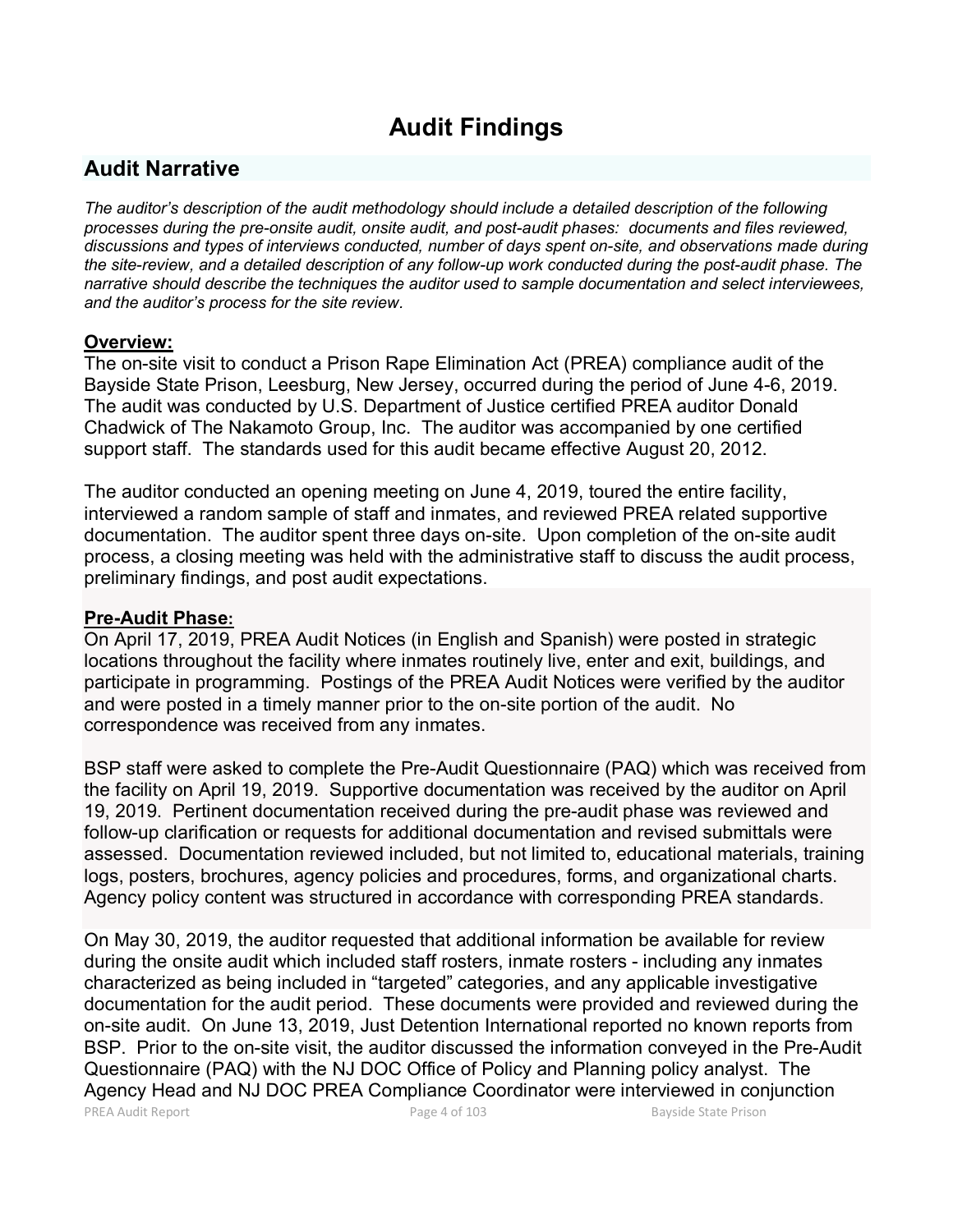with this cycle of NJ DOC PREA audits. As part of the pre-audit process, a review of the agency's PREA referenced policies, applicable local supplemental instructions, as well as submittals of supporting documentation was conducted. Documentation submittals and reported data generally covered the 12 months of calendar year 2018. However, additional relevant data was reviewed for the 12 months preceding the on-site audit visit. Training records, staffing reports, and meeting minutes were reviewed during the pre-audit period. Other pre-onsite documents reviewed were applicable portions of agency level 1 Internal Management Procedures (IMP) or other agency level policy statements. Where applicable, level 3 facility-based policy statements were reviewed. Level 1 IMPs are agency-wide governing policies developed by the NJ DOC and Level 3 IMPs stipulate institution specific policies to correspond to agency level 1 policy. BSP uses both level 1 and level 3 IMPs. The auditor reviewed the documents submitted, during the pre-onsite period, and communicated with the PREA Compliance Manager (IPCM) regarding any concerns. A tentative schedule for interviews was also formulated and submitted to the audited facility.

### **On-Site Audit Phase:**

The auditor held an opening meeting at Bayside State Prison on the morning of June 4, 2019. The audit schedule and process were discussed during the entrance meeting. Those in attendance at the entrance meeting included both BSP Assistant Superintendents (IPCM), and staff from the Office of Policy and Planning, NJ DOC Central Office.

The auditors were provided an office in which to work and conduct private confidential interviews. All requested files and rosters, both staff and inmates, were made available on the first day of the on-site audit.

## **Site Review:**

Immediately following the opening meeting, a tour of BSP was conducted. The auditor was escorted by the facility's PREA Compliance Manager and staff from the Office of Policy and Planning, NJ DOC. The auditor toured all inmate living, work, and program areas. The auditor was given unimpeded access to all areas of the facility.

During the tour, the auditor reviewed PREA related documentation and materials located on bulletin boards, and pertinent log entries made by staff, in manual and electronic logs who visit work and program areas. The auditor assessed camera surveillance, potential blind spots, physical supervision requirement as applied to medium and minimum-security confinement requirements, and electronic monitoring capabilities. Additional areas of focus during the facility tour included an assessment of limits to cross-gender viewing – (can inmates shower, dress, and use the toilet facilities without exposing themselves to employees of the opposite gender). External advocacy and "internal hotline" information was assessed while touring the facilities. Postings (in English and Spanish) regarding PREA violation reporting and the agency's zero tolerance policy for sexual abuse and sexual harassment were prominently displayed in all living units, and throughout the facility. The tour revealed adequate camera coverage, and physical supervision. A review of logbooks and records revealed documentation of security and PREA rounds.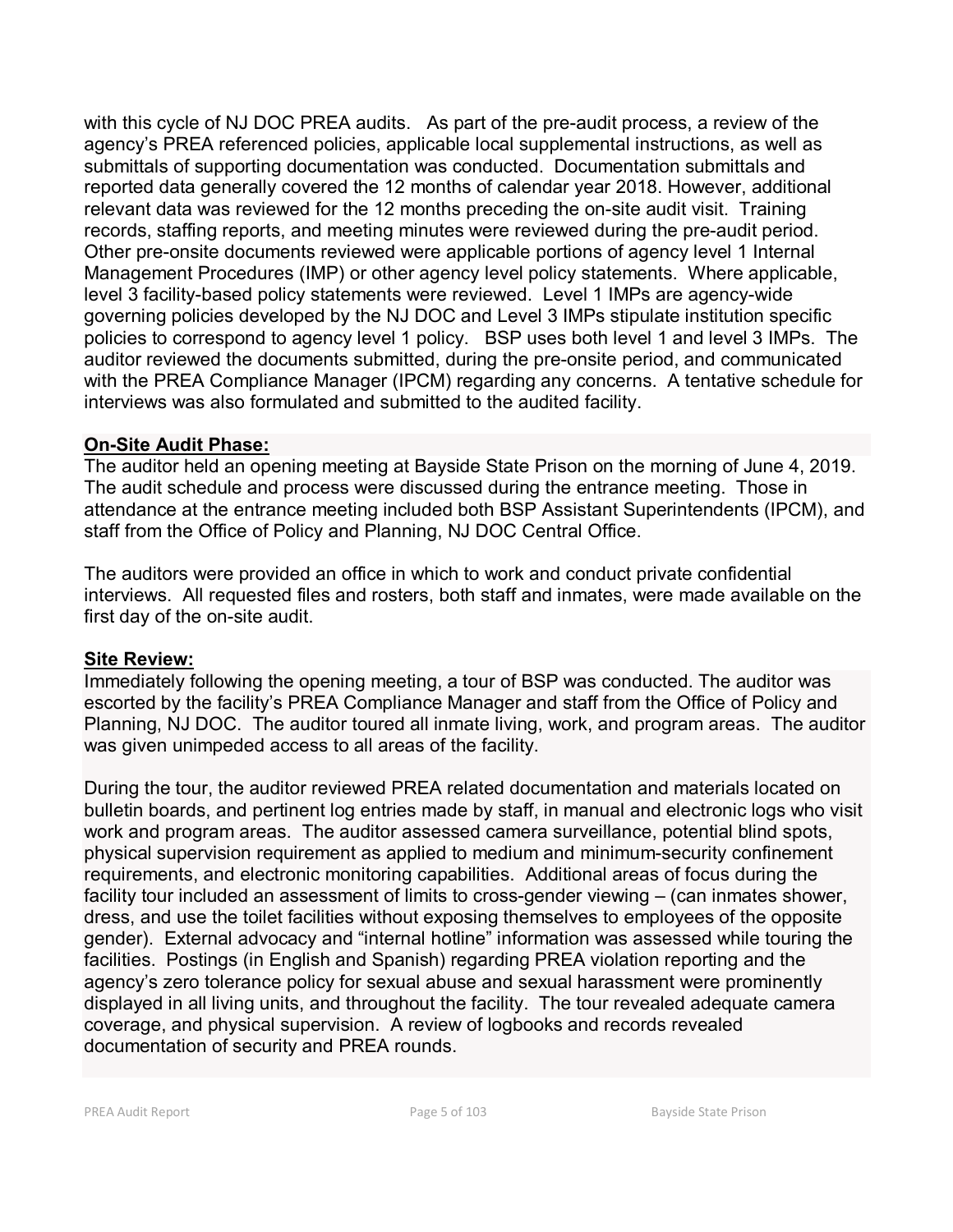The on-site audit tour did not reveal any inmate privacy concerns. Toilet and shower areas throughout the facilities were located in a manner to prohibit the possibility of non-incidental cross gender viewing.

### **Inmate Interviews**:

Inmate interviewees were selected from a housing roster dated June 4, 2019. The rosters categorized inmates by housing and PREA targeted categories such as disabled, limited English proficient (LEP), etc. Staff were able to identify inmates in targeted categories, or the lack of inmates in targeted groups. Interviews were conducted using the Department of Justice (DOJ) protocols to assess the offender's knowledge of PREA and the reporting mechanisms available to them. Using the interview guides, 39 random inmates, and nine targeted inmates were privately interviewed. The targeted inmates were as follows; limited English proficient-2; LGBTI-0; disclosed victimization at screening- 5; disabled- 1; reported sexual abuse- 0; and one who delivered a letter to the auditor during the on-site visit. During the on-site audit, there were no transgender or other self-identified LGBTI inmates identified in the general population.

### **Staff Interviews:**

Twenty-one random staff from all shifts were interviewed regarding training, their knowledge of first responder duties, reporting mechanisms for staff and inmates, and their perception of sexual safety and appropriate offender privacy issues. Ten specialized staff were interviewed. The specialized staff included the PREA Compliance Manager, the Human Resource Manager, the Principal Investigative Agent, the medical department Nurse Manager, and supervisory mental health staff, among others.

## **File Review:**

During interviews with specialized discipline personnel having oversight of PREA operational issues, the auditor reviewed training files, background clearance files, offender intake and screening documentation, and offender PREA education documentation. The auditor reviewed investigative files, and applicable mental health referral records. While on-site, the auditor reviewed sampled 17 personnel files to establish compliance with background checks and PREA training documentation. Personnel files reviewed included 2 new hires and 5 promotions during the applicable auditing period. The auditor reviewed documentation of 5 randomly selected volunteers and 5 contractors to confirm completion of background clearance and PREA training. Additionally, 20 staff training records were sampled to confirm employee training. File documentation on training was also included in the pre-audit submittals. Twenty-one inmate files were sampled for PREA education, PREA risk screening, and mental health follow-up as required. Five staff records were reviewed for specialized medical training.

## **Investigations**

During the applicable audit period, there were 25 PREA allegations reported. While on-site, the auditor reviewed 10 investigative files.

# **Closeout**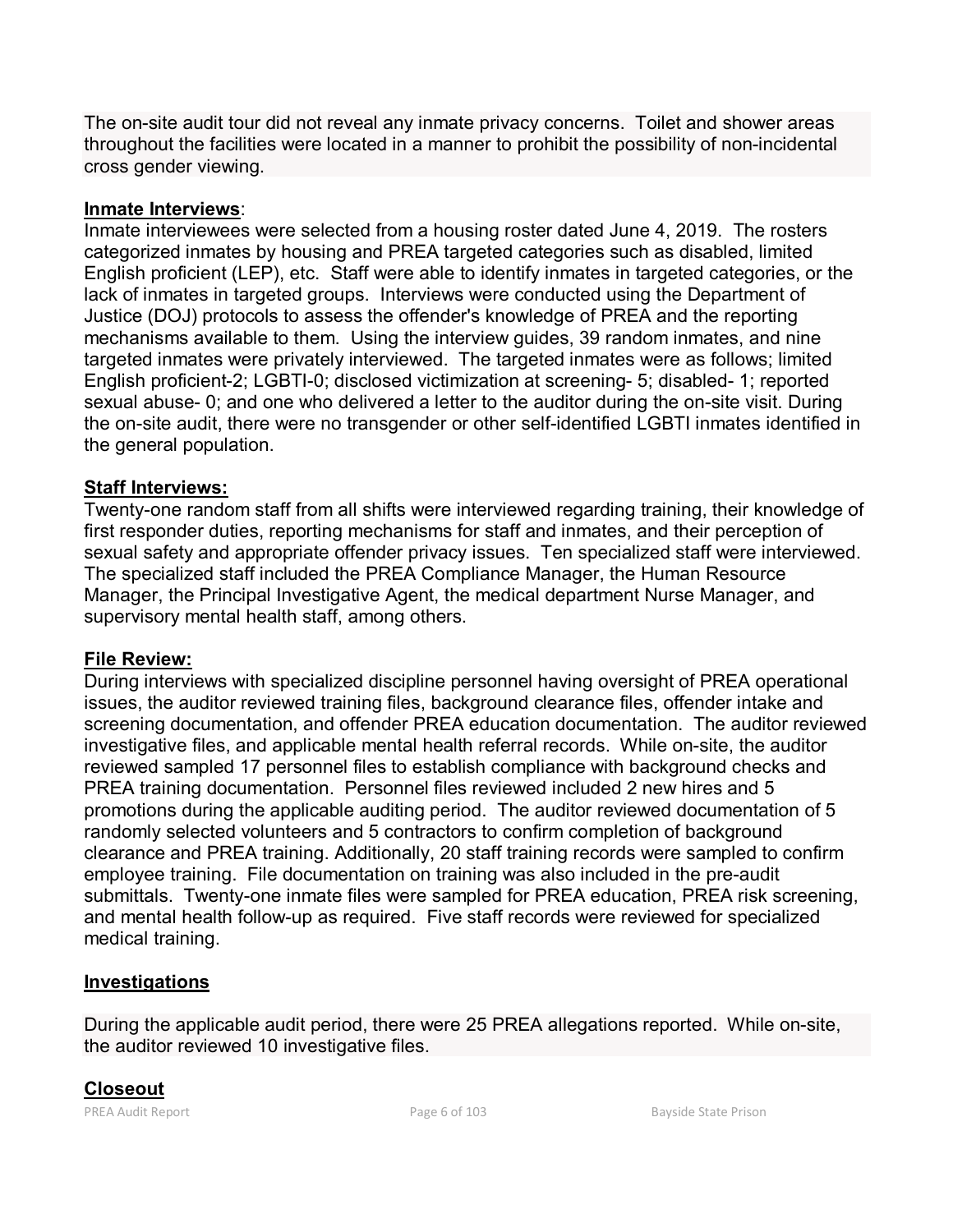On June 6, 2019, a closing meeting was held with the auditors, BSP administrative staff, and NJ DOC policy and planning staff in attendance. Discussions centered around the audit process, preliminary findings, and the post-audit process for corrective actions prior to issuance of the final audit report, if applicable. The auditor thanked the executive team for their efforts and dedication to becoming PREA compliant.

### **Post-Onsite Phase**

During this period of document review, clarifications were sought regarding PAQ entries, and discussions with the facility PREA Compliance Manager and NJ DOC policy and planning staff as required. PAQ entries were verified, and if applicable, submittals related to corrective actions were reviewed.

#### **Facility Characteristics**

*The auditor's description of the audited facility should include details about the facility type, demographics and size of the inmate, resident or detainee population, numbers and type of staff positions, configuration and layout of the facility, numbers of housing units, description of housing units including any special housing units, a description of programs and services, including food service and recreation. The auditor should describe how these details are relevant to PREA implementation and compliance.*

The NJ Department of Corrections is comprised of 13 individual facilities at various locations throughout the state. The central office for NJ DOC is located in Trenton, NJ. The six main divisions of the Department of Corrections are the Office of the Commissioner, the Office of the Chief of Staff, the Office of the Deputy Commissioner, Division of Administration, Division of Operations, and Division of Programs and Community Services. All NJ DOC facilities fall under the Division of Operations. PREA deliverables at Bayside State Prison are monitored by both the Operations Division and the Office of the Chief of Staff. NJ DOC and BSP manage the PREA process by using the PREA E-Management System which generates automated electronic reports to assist key staff in fulfilling their monitoring and tracking responsibilities. Electronic e-alerts are generated in conjunction with each PREA milestone. The Special Investigations Division (SID) conducts PREA Investigations and participates in numerous facets of the investigative process. NJ DOC's office of Policy and Planning reports PREA compliance issues to the Office of the Chief of Staff.

Bayside State Prison is situated on approximately 1,148 acres of woods and farmland in rural South Jersey, approximately 17 miles south of Vineland/Millville. The prison complex consists of two operational units, which includes a full minimum camp. A full range of employment opportunities exists for the inmates. Educational and vocational training, medical and dental care, psychiatric, psychological, and social services are available and offer a variety of rehabilitation programs. The operational capacity is 1478 and the current population as of the first day of the audit was 1448.

Policies at the NJ DOC are promulgated through the Administrative Policies and Procedures Manual (APPM) Unit. APPM is the operational unit responsible for the generation, distribution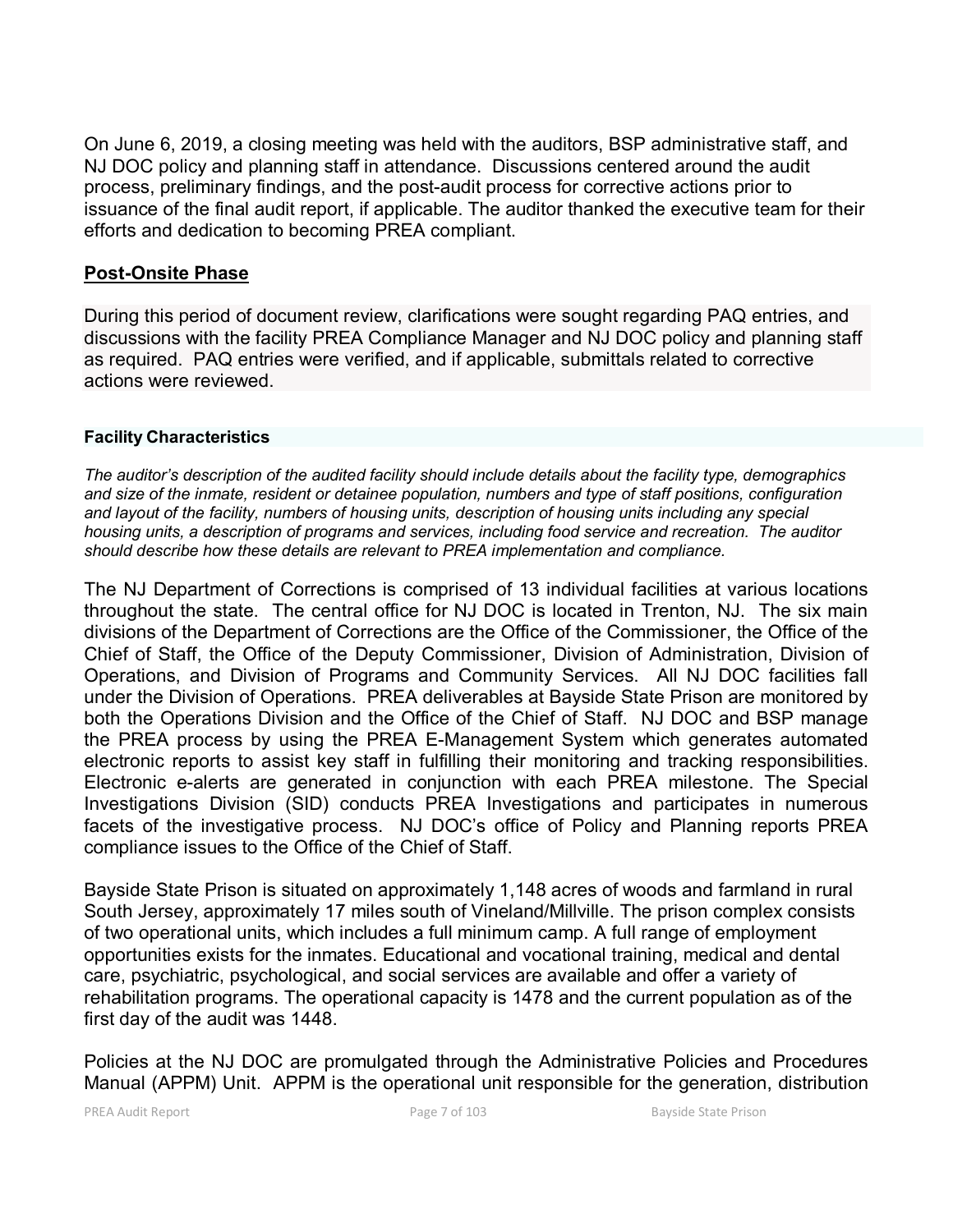and maintenance of NJ DOC policy statements and internal management procedures, which are documents that impact the operation of all organizational units under the authority of the Commissioner of the NJ DOC. Special emphasis is placed on the development of standardized, custody-related policies and procedures that impact the safety and security of the public, staff and inmates. There are two basic types of documents generated by APPM: agency level policy statements, and agency level 1 Internal Management Procedures (IMPs). Where appropriate, each individual facility is responsible for promulgating its own Level III IMPs to correspond to the Agency Level 1 policy or IMP. An agency Policy Statement or Level I IMP is agency-wide and applicable to all facilities under the NJ DOC. A Level III IMP is based on a Level I IMP but is specific to each facility to account for its own unique operational requirements.

Inmate housing at BSP is comprised of cell units, modular units, barracks, and cottages. The medium security housing is celled with toilets within cells and showers located at the end of each tier. Housing in the gang minimum section of the facility contains modular units with day rooms with dormitory housing wings. Bathrooms and showers are located adjacent to each dormitory section. The full minimum facility has barrack and cottage housing with bathrooms and toilets located adjacent to each barracks or next to in each cottage section. All showers contain privacy curtains and toilet areas as applicable are separated by walls from the dorm areas. BSP has staff supervision in all housing units at the medium facility. Lower supervision levels are established at the full minimum facility. According to the PAQ, BSP has an authorized staffing complement of 586. Most positions are required to have contact with inmates. According to a BSP "Post Trick" report of authorized positions for the current budget cycle, there are approximately 451 authorized security positions. BSP augments staff supervision where needed with video cameras strategically placed within the facilities. Video monitoring is evaluated during the internal audit process and documented on the internal audit report. There were no reports of any systemic vacancy or staff retention issues. There were no substantiated sexual abuse or harassment allegations at BSP over the period referenced in the PAQ. BSP does not have a Special Housing Unit. All inmates requiring segregated housing are transferred to the Southern State Correctional Facility which is located on adjacent property to BSP. Human resources needs for BSP staff is also provided by Southern State Correctional Facility.

The following agency and local policies serve as the primary directives to guide operational and performance compliance for the PREA: IMM.001.004 (Zero Tolerance Policy: Prison Sexual Assault); PCS.001.PREA.ICM (Institution PREA Compliance Manager); PCS.001.PREA.EMS (PREA E-Management System); MED.IMA.001 (Health Appraisals at Reception); ADM.006.007 (Pre-Employment and ID Card Renewal Background Checks: Issuance of Employee/Volunteer ID Cards); ADM.006.011 (Investigations of SID); IMP # 14 (Procedures for Sexual Offenses); IMP # 35 (Investigative Procedures); ADM.010.004 (Standards of Professional Conduct; Staff/Inmate Over Familiarity); PSM.001.011 (Staff Selections and Promotions); IMM.002.001(Inmate Remedy and Grievance Process); IMM.002.IRS.001 (Inmate Remedy System); PCS.001.PREA.001(Sexual Assault/PREA Advisory Committee); PSM.001.000 (Office of Human Resources MGO); E3-HRB 84-17 (Human Resources Bulletin); CUS.001.CSM.001(Crime Scene Management); CUS.110.011 (Searches of Inmates and Correctional Facilities); CUS.001.SEA.001 (Searches);

PREA Audit Report **Page 8 of 103** Bayside State Prison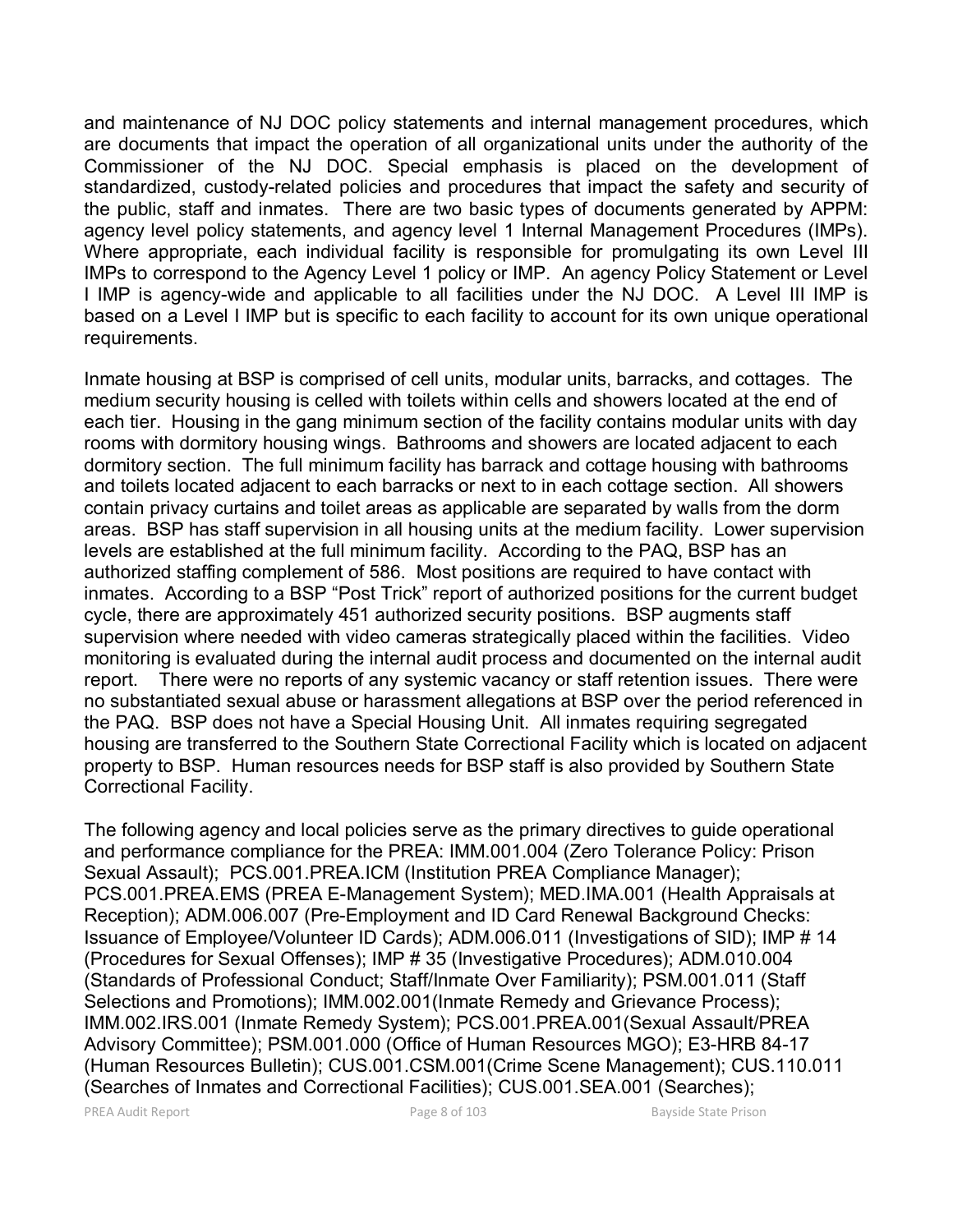CUS.003.001(Gender Restricted Posts); New Jersey Administrative Code (NJAC) 10A:4- 12.2(Inmate Discipline); MED.MLI.007 (Sexual Assault); ADM.019.TCC.01 (Temporary Close Custody Status); PCS.001.006 (Transgender-Intersex Inmates); CLS.002.INT (Classification and Intake Process); CLS.005.001 (Review of Inmate by Classification)

# **Summary of Audit Findings**

*The summary should include the number of standards exceeded, number of standards met, and number of standards not met, along with a list of each of the standards in each category. If relevant, provide a summarized description of the corrective action plan, including deficiencies observed, recommendations made, actions taken by the agency, relevant timelines, and methods used by the auditor to reassess compliance.*

When the on-site audit was completed, an exit briefing was held to discuss the audit findings. The meeting was held with the BSP Facility Administrator, the BSP Assistant Superintendents, the Deputy Chief, NJ DOC SID, the NJ DOC Director of Policy and Planning/ PREA Compliance Coordinator, Nakamoto Group Inc. certified auditor/support staff, and the Administrative Analyst and the Executive Assistant, NJ DOC Office of Policy and Planning. Prior to the on-site audit, the auditor was provided documentation related to individual PREA standards. A review of this material was conducted to support a conclusion of compliance with the Prison Rape Elimination Act. Additionally, all interviews and observations were assessed to support a conclusion of compliance.

Notably, some NJ DOC Level 1 directives were created or updated during this audit cycle to better align with PREA standards requirements. Specifically, the policy on zero tolerance of inmate sexual abuse/sexual harassment was updated. The policy on "Temporary Close Custody (TCC) Status" was created to provide uniform guidelines for the placement and short term housing of inmates in a secure unit designated to limit an inmate's contacts with others when an immediate need to be separated from the general population for special observation (other than a healthcare need) and/or investigation exists to determine an appropriate custody or housing placement. The agency also has an established multi-disciplinary Sexual Assault Advisory Council (SAAC). The council convenes at both the correctional facility and departmental level to review all allegations and instances of sexual abuse/sexual harassment with the purpose of assessing and improving PREA prevention, detection and response.

On-site corrective action was required for the following standards: 115.53 (Access to outside confidential support services) to ensure information regarding support services are conspicuously posted throughout the facility.

The auditor concluded through observations, interviews, and the review of policies and documentation, that staff and inmates were knowledgeable concerning their responsibilities involving the PREA. During interviews, staff and inmates acknowledged awareness of NJ DOC's zero tolerance policy against sexual abuse. This philosophy has been fully institutionalized. Through a coordinated use of the agency staffing plan, daily rosters and post tricks, staffing levels are monitored to ensure PREA compliance and to provide enough supervisory resources to the offender population. Electronic monitoring is effective in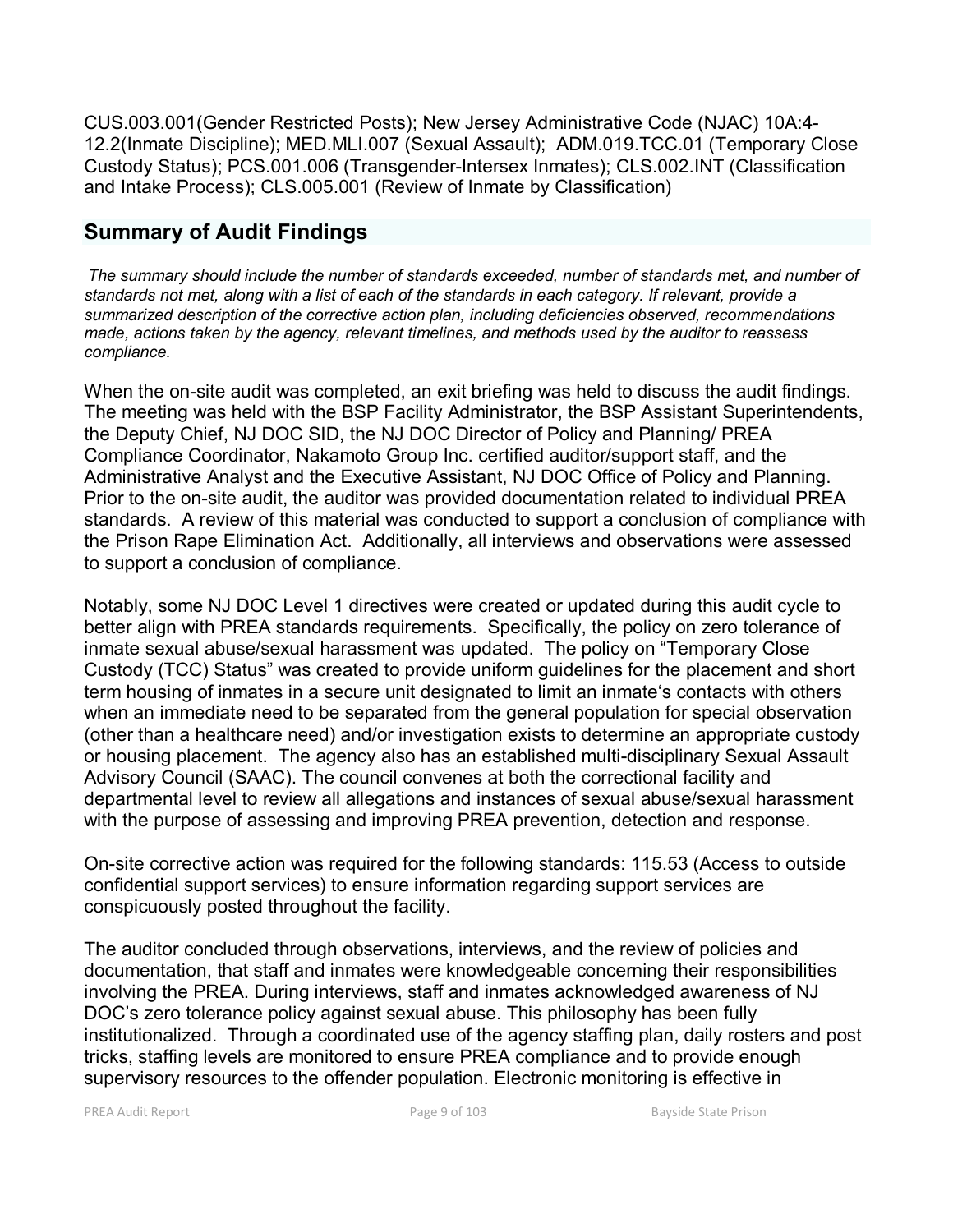augmenting the physical supervision of inmates by security staff. Custody supervisors are diligent in making random security checks.

The facility has adaptive measures and a strategic action plan in place to ensure disabled and LEP inmates, as required, can participate in or benefit from all aspects of the PREA. Hiring practices are consistent with sexual safety measures. Promotion protocols ensure that all promotion candidates are directly asked about previous sexual abuse misconduct either in applications or interviews. The facility has appropriate medical and victim advocacy networks in place and available, if needed. PREA education and training is properly documented for security, investigative and medical/mental health staff. Staff indicated adequate training in all aspects of the PREA, particularly first responder duties or actions to take in the event of a report of a PREA related incident.

Inmates acknowledged that admissions screening included questions regarding a history of sexual abuse or victimization and whether they would like to identify a sexual preference. The PREA E-Management System generates several automated electronic reports which assist the IPCM, investigative staff, or other staff designated as PREA recipients to fulfill their responsibilities at the institutional level. The electronic reports apply to standards, 115.41, 115.42, 115.43, 115.67, 115.71, 115.73, 115.86, among others. The electronic reports address the broad areas of prevention, detection, and response to allegations of sexual victimization. The e-alert system uses email to communicate with the IPCM and investigative staff, among others on a daily/hourly or weekly basis depending on the specific report. The system is designed to make classification and medical/mental health intake processes efficient in addressing victimization and abusiveness factors. Inmates identified as potential victims or abusers were referred to mental health for a follow-up assessment of PREA screening variables. Documentation related to 115.41 is organized and stored in information systems available on a need-to-know-basis.

Even though placement in Temporary Close Custody (TCC) status as a result of a PREA allegation is not automatic, there is a pattern established at BSP of TCC status placement secondary to PREA allegations. In some cases, a generic justification of TCC status placement is used which lacks specificity in explaining why alternative housing is ruled out.

After implementing corrective action regarding local reporting outside the agency (115.53), numerous PREA reporting mechanisms are conveyed in a conspicuous manner to inmates. Staff members are also aware of the reporting processes available to them.

Systems are in place for coordinated responses to incidents of sexual abuse, if needed. However, the coordinated actions are not contained in a facility-based response plan but published in separate agency policies. The facility has access to sufficiently trained investigative personnel to handle administrative investigations and, as needed, uses other local and state investigative resources to provide administrative guidance, investigate staff related abuse allegations and to handle criminal investigations. Investigative personnel are sensitive to the mental health concerns of some of the alleged victims and collaborate well with mental health personnel during the investigative stage.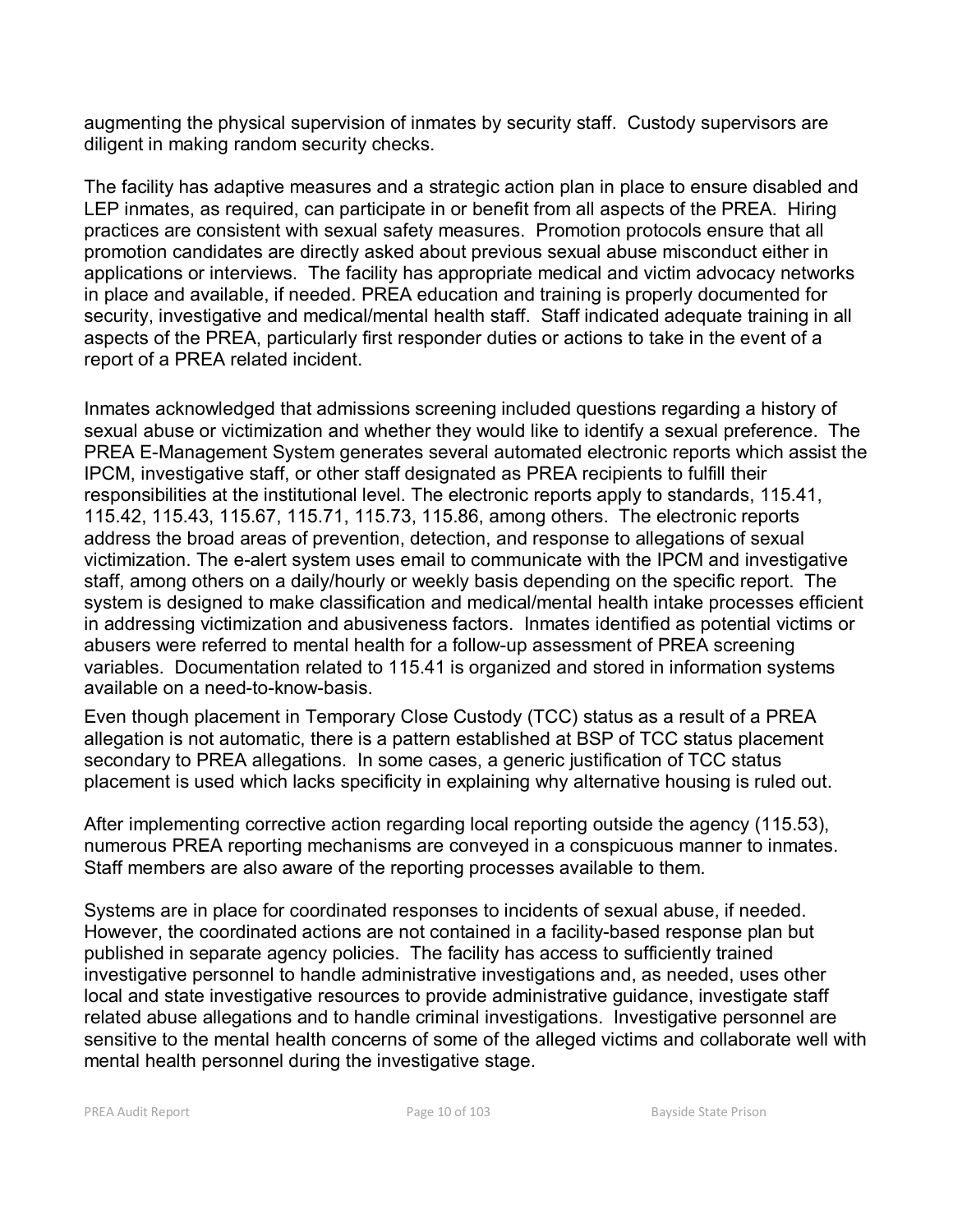As the NJ DOC updates and further develops policy guidance relative to PREA standards, greater specificity in explaining PREA deliverables governing staff and inmate discipline (115.76 & 115.78) is recommended.

### **Number of Standards Exceeded: 0**

#### **Number of Standards Met: 45**

§115.11; §115.12; §115.13; §115.14; §115.15; §115.16; §115.17; §115.18 §115.21; §115.22 §115.31; §115.32; §115.33; §115.34; §115.35 §115.41; §115.42; §115.43 §115.51; §115.52; §115.53; §115.54 §115.61; §115.62; §115.63; §115.64; §115.65; §115.66; §115.67; §115.68 §115.71; §115.72; §115.73; §115.76; §115.77; §115.78 §115.81§115.82; §115.83; §115.86; §115.87; §115.88; §115.89 §115.401; §115.403

#### **Number of Standards Not Met: 0**

#### **Summary of Corrective Action (if any)**

### **Corrective Action(s):**

#### **The following issues were corrected on-site or submitted an acceptable plan of action to ensure compliance going forward.**

115.53 – Information regarding a local entity providing outside confidential support services was not prominently displayed. To add a greater degree of information dissemination regarding outside victim advocacy resources, BSP staff will ensure that the contact address, phone number, and name of the local advocacy entity is conspicuously posted in housing units. Documentation was reviewed by the auditor verifying the posting of information regarding confidential support services.

# **PREVENTION PLANNING**

# **Standard 115.11: Zero tolerance of sexual abuse and sexual harassment; PREA coordinator**

#### **All Yes/No Questions Must Be Answered by The Auditor to Complete the Report**

#### **115.11 (a)**

 Does the agency have a written policy mandating zero tolerance toward all forms of sexual abuse and sexual harassment?  $\boxtimes$  Yes  $\Box$  No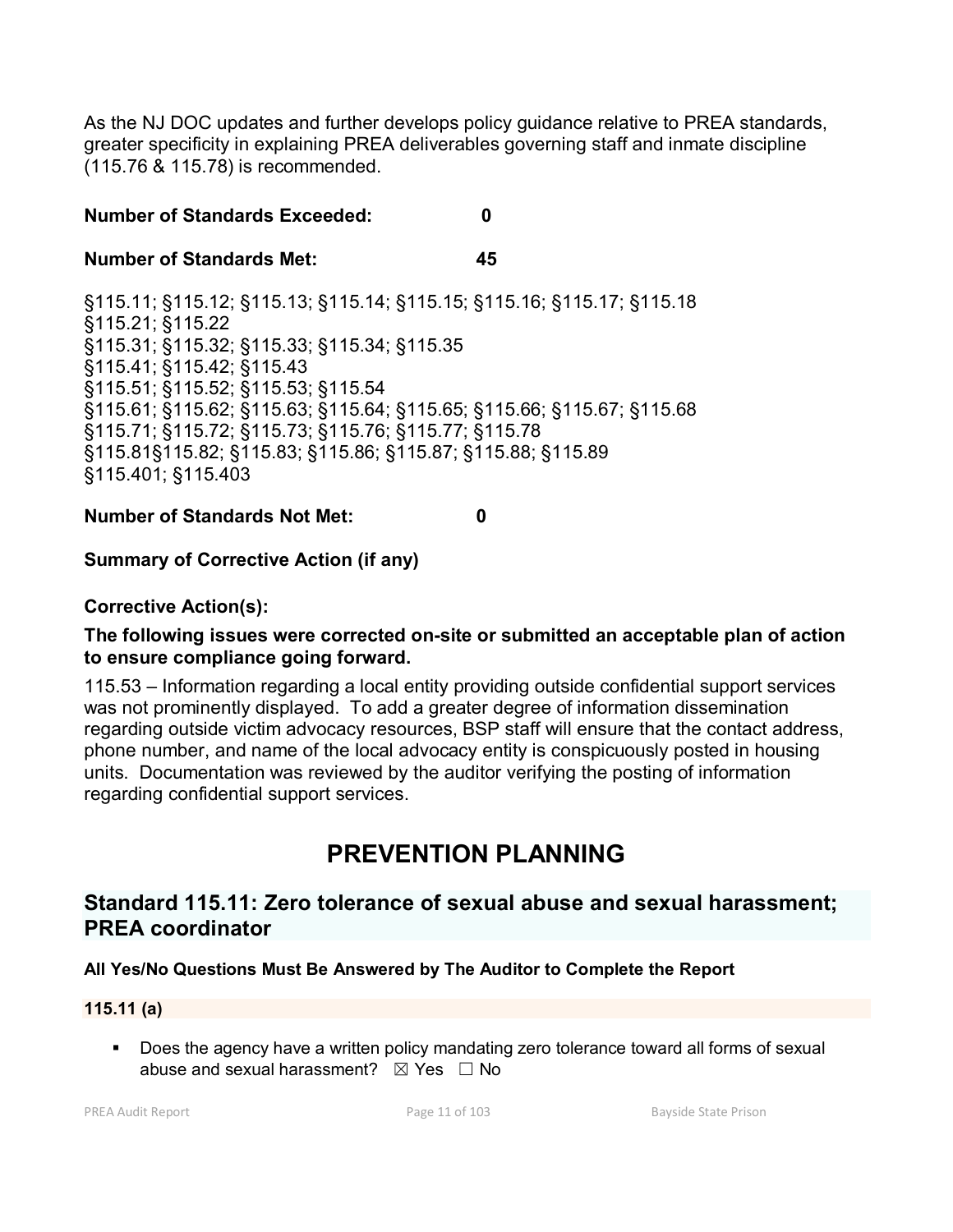Does the written policy outline the agency's approach to preventing, detecting, and responding to sexual abuse and sexual harassment?  $\boxtimes$  Yes  $\Box$  No

#### **115.11 (b)**

- **Has the agency employed or designated an agency-wide PREA Coordinator?**  $\boxtimes$  Yes  $\Box$  No
- Is the PREA Coordinator position in the upper-level of the agency hierarchy?  $\boxtimes$  Yes  $\Box$  No
- Does the PREA Coordinator have sufficient time and authority to develop, implement, and oversee agency efforts to comply with the PREA standards in all of its facilities?  $\boxtimes$  Yes  $\Box$  No

#### **115.11 (c)**

- If this agency operates more than one facility, has each facility designated a PREA compliance manager? (N/A if agency operates only one facility.)  $\boxtimes$  Yes  $\Box$  No  $\Box$  NA
- Does the PREA compliance manager have sufficient time and authority to coordinate the facility's efforts to comply with the PREA standards? (N/A if agency operates only one facility.)  $\boxtimes$  Yes  $\Box$  No  $\Box$  NA

#### **Auditor Overall Compliance Determination**

- ☐ **Exceeds Standard** (*Substantially exceeds requirement of standards*)
- ☒ **Meets Standard** (*Substantial compliance; complies in all material ways with the standard for the relevant review period*)
- ☐ **Does Not Meet Standard** (*Requires Corrective Action*)

#### **Instructions for Overall Compliance Determination Narrative**

*The narrative below must include a comprehensive discussion of all the evidence relied upon in making the compliance or non-compliance determination, the auditor's analysis and reasoning, and the auditor's conclusions. This discussion must also include corrective action recommendations where the facility does not meet the standard. These recommendations must be included in the Final Report, accompanied by information on specific corrective actions taken by the facility.*

#### **Policy:**

IMM 001.004 (Zero Tolerance Policy: Prison Sexual Assault) address the requirements identified in this standard. The agency directive outlines a zero-tolerance policy for all forms of sexual abuse and sexual harassment. Additional agency policies which support a zero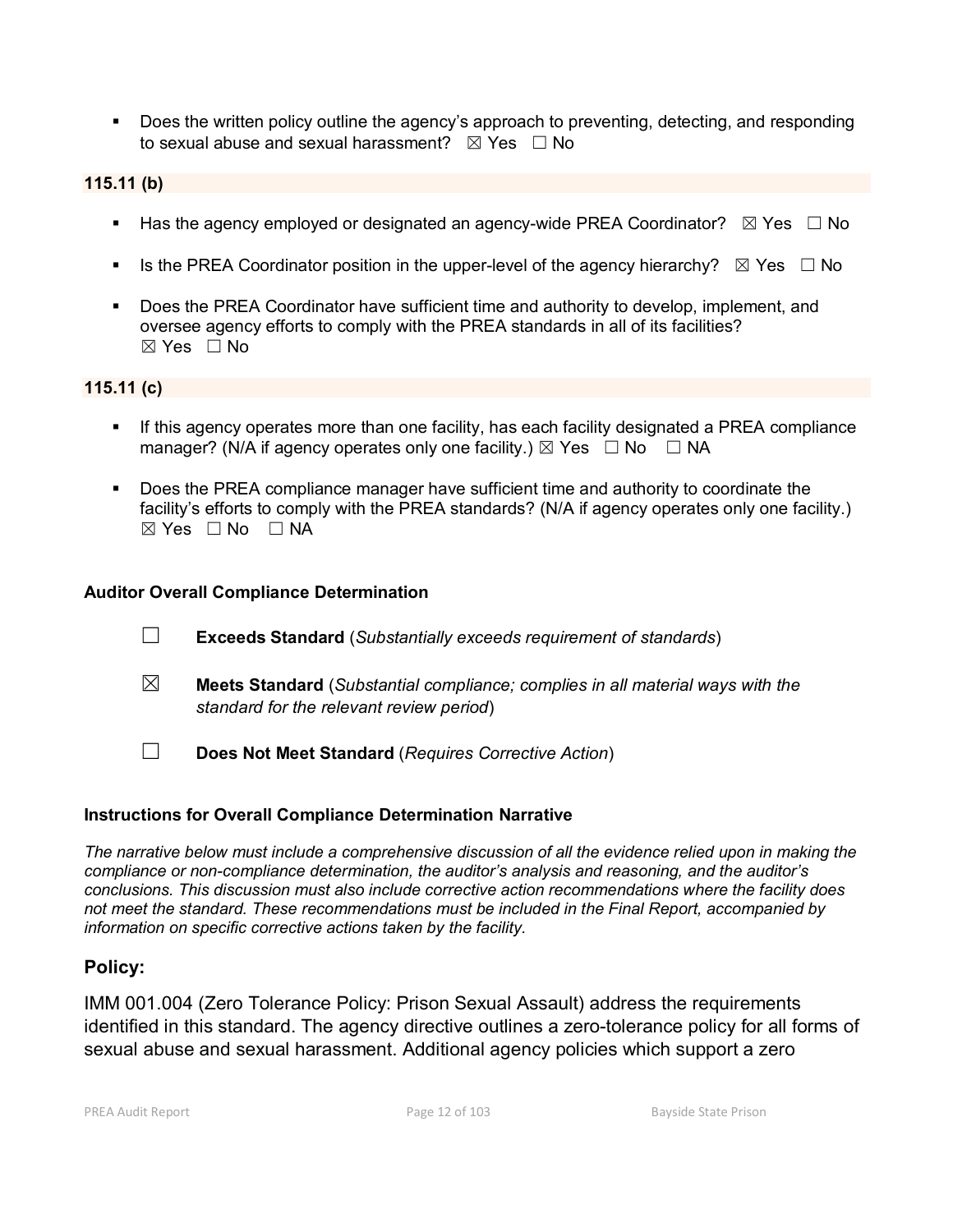tolerance towards sexual abuse and harassment are ADM.006.011), and New Jersey Administrative Code (NJAC) 10A:4-12.2.

# **Practice(s):**

The agency has appointed the Director of Policy and Planning, located in the NJ DOC central office, as the NJ DOC PREA Coordinator. The BSP facility Administrator has appointed the BSP Assistant Superintendent as the Institution PREA Compliance Manager (IPCM). The IPCM reports directly to the facility Administrator in all matters pertaining to the PREA. The IPCM collaborates with BSP Nurse Manager, the Principal SID investigator, mental health staff, classification and custody staff regarding all PREA related concerns. Interviews with the agency PREA Coordinator and IPCM confirmed that each has sufficient time and authority to coordinate efforts to comply with the PREA standards. Inmates are informed about the zerotolerance policy and the PREA program is also a part of the inmate education process via admission and orientation procedures. Inmates are also informed about the program and zero tolerance in the Inmate Handbook, and BSP 11.18 Zero Tolerance Flyers in English and Spanish posted throughout living, work, and program areas. All written documents are available in English and Spanish. Additional interpretive services are available for inmates who do not speak or read English. All interviews with staff, volunteers, contractors and inmates confirmed that each was aware of the zero-tolerance policy towards all forms of sexual abuse/sexual harassment. The commitment to the enforcement and implementation of the PREA, along with an examination of policy and documentation, support the facility's compliance with this standard.

# **Standard 115.12: Contracting with other entities for the confinement of inmates**

## **All Yes/No Questions Must Be Answered by the Auditor to Complete the Report**

#### **115.12 (a)**

 If this agency is public and it contracts for the confinement of its inmates with private agencies or other entities including other government agencies, has the agency included the entity's obligation to comply with the PREA standards in any new contract or contract renewal signed on or after August 20, 2012? (N/A if the agency does not contract with private agencies or other entities for the confinement of inmates.)  $\boxtimes$  Yes  $\Box$  No  $\Box$  NA

#### **115.12 (b)**

 Does any new contract or contract renewal signed on or after August 20, 2012 provide for agency contract monitoring to ensure that the contractor is complying with the PREA standards? (N/A if the agency does not contract with private agencies or other entities for the confinement of inmates OR the response to 115.12(a)-1 is "NO".)  $\boxtimes$  Yes  $\Box$  No  $\Box$  NA

#### **Auditor Overall Compliance Determination**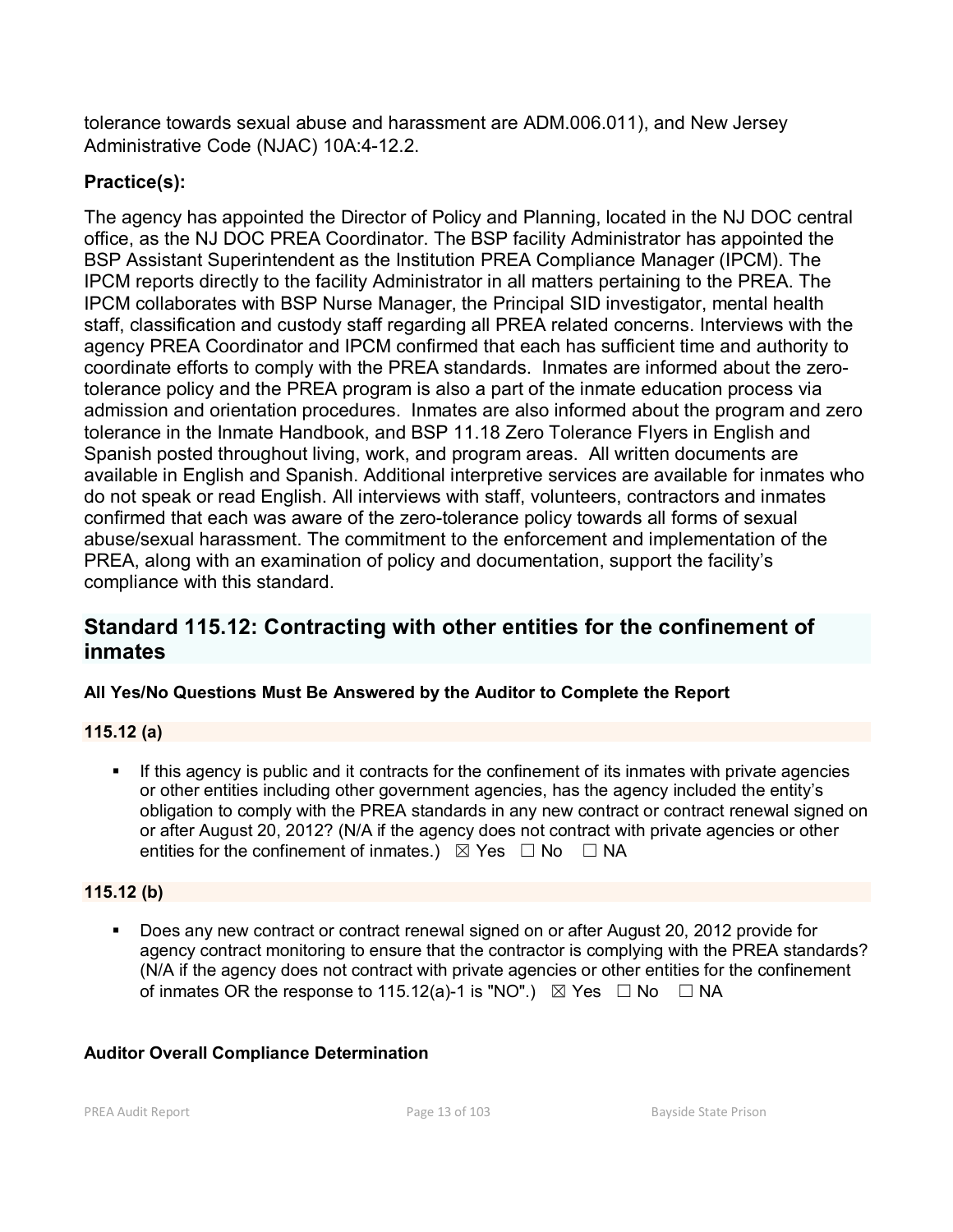| $\Box$ | <b>Exceeds Standard</b> (Substantially exceeds requirement of standards) |
|--------|--------------------------------------------------------------------------|
|--------|--------------------------------------------------------------------------|

- ☒ **Meets Standard** (*Substantial compliance; complies in all material ways with the standard for the relevant review period*)
- ☐ **Does Not Meet Standard** (*Requires Corrective Action*)

#### **Instructions for Overall Compliance Determination Narrative**

*The narrative below must include a comprehensive discussion of all the evidence relied upon in making the compliance or non-compliance determination, the auditor's analysis and reasoning, and the auditor's conclusions. This discussion must also include corrective action recommendations where the facility does not meet the standard. These recommendations must be included in the Final Report, accompanied by information on specific corrective actions taken by the facility.*

The agency meets the requirements of Standard 115.12. A review of the documentation submitted confirmed the agency requires other entities contracted with for the confinement of inmates such as Residential Community Release Programs contractors and bidders to be PREA compliant or become PREA compliant within a specified timeframe. The contractor is expected to adopt and comply with the PREA standards. All agency contractual agreements have been modified to incorporate the language requiring all contractors to adopt and comply with the PREA standards. BSP does not independently contract for the confinement of inmates.

# **Standard 115.13: Supervision and monitoring**

#### **All Yes/No Questions Must Be Answered by the Auditor to Complete the Report**

#### **115.13 (a)**

- **Does the agency ensure that each facility has developed a staffing plan that provides for** adequate levels of staffing and, where applicable, video monitoring, to protect inmates against sexual abuse? ⊠ Yes □ No
- Does the agency ensure that each facility has documented a staffing plan that provides for adequate levels of staffing and, where applicable, video monitoring, to protect inmates against sexual abuse?  $\boxtimes$  Yes  $\Box$  No
- Does the agency ensure that each facility's staffing plan takes into consideration the generally accepted detention and correctional practices in calculating adequate staffing levels and determining the need for video monitoring?  $\boxtimes$  Yes  $\Box$  No
- Does the agency ensure that each facility's staffing plan takes into consideration any judicial findings of inadequacy in calculating adequate staffing levels and determining the need for video monitoring? ⊠ Yes □ No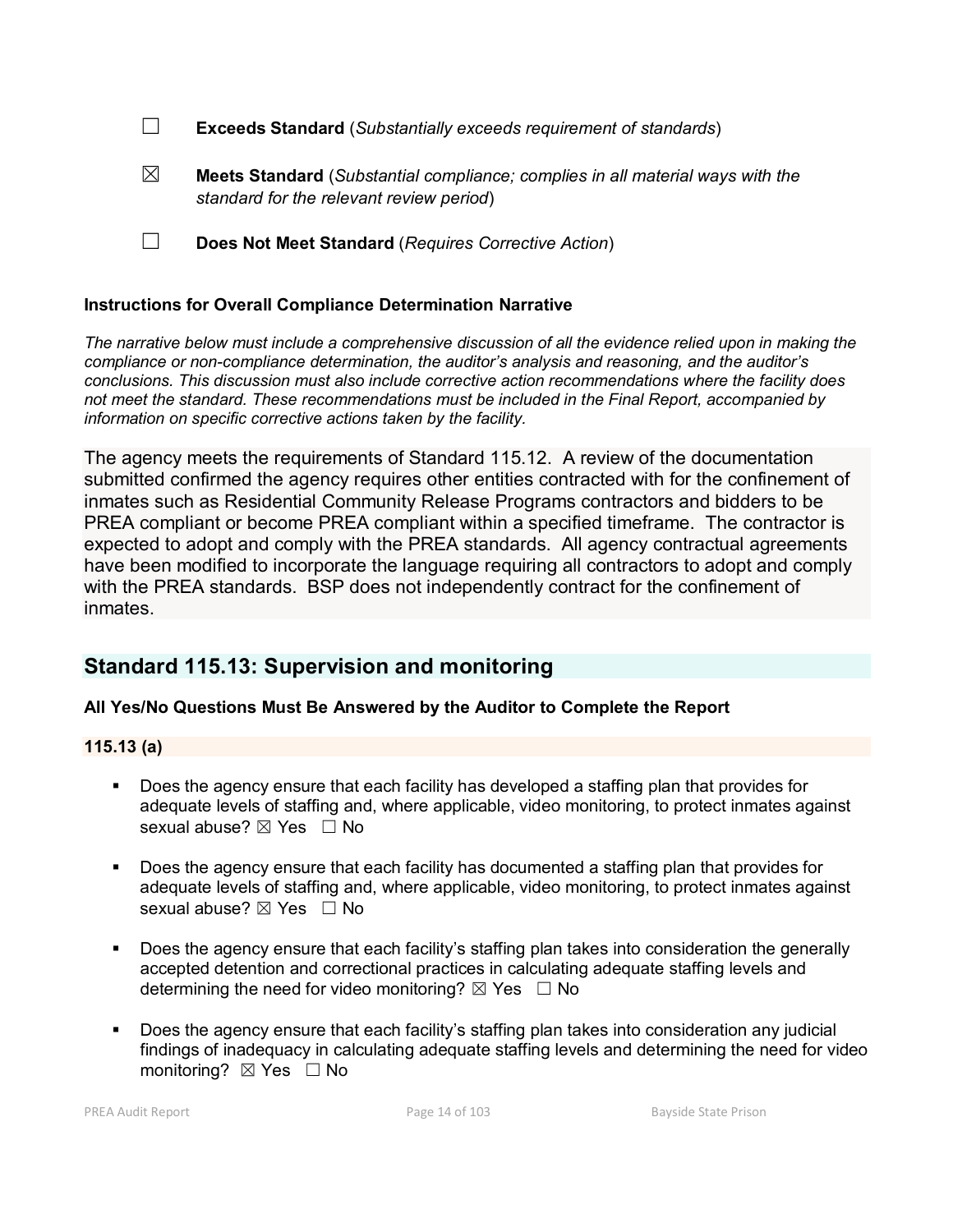- Does the agency ensure that each facility's staffing plan takes into consideration any findings of inadequacy from Federal investigative agencies in calculating adequate staffing levels and determining the need for video monitoring?  $\boxtimes$  Yes  $\Box$  No
- Does the agency ensure that each facility's staffing plan takes into consideration any findings of inadequacy from internal or external oversight bodies in calculating adequate staffing levels and determining the need for video monitoring?  $\boxtimes$  Yes  $\Box$  No
- Does the agency ensure that each facility's staffing plan takes into consideration all components of the facility's physical plant (including "blind-spots" or areas where staff or inmates may be isolated) in calculating adequate staffing levels and determining the need for video monitoring? ☒ Yes ☐ No
- Does the agency ensure that each facility's staffing plan takes into consideration the composition of the inmate population in calculating adequate staffing levels and determining the need for video monitoring?  $\boxtimes$  Yes  $\Box$  No
- Does the agency ensure that each facility's staffing plan takes into consideration the number and placement of supervisory staff in calculating adequate staffing levels and determining the need for video monitoring?  $\boxtimes$  Yes  $\Box$  No
- **Does the agency ensure that each facility's staffing plan takes into consideration the institution** programs occurring on a particular shift in calculating adequate staffing levels and determining the need for video monitoring?  $\boxtimes$  Yes  $\Box$  No  $\Box$  NA
- Does the agency ensure that each facility's staffing plan takes into consideration any applicable State or local laws, regulations, or standards in calculating adequate staffing levels and determining the need for video monitoring?  $\boxtimes$  Yes  $\Box$  No
- Does the agency ensure that each facility's staffing plan takes into consideration the prevalence of substantiated and unsubstantiated incidents of sexual abuse in calculating adequate staffing levels and determining the need for video monitoring?  $\boxtimes$  Yes  $\Box$  No
- Does the agency ensure that each facility's staffing plan takes into consideration any other relevant factors in calculating adequate staffing levels and determining the need for video monitoring? **⊠** Yes □ No

#### **115.13 (b)**

 In circumstances where the staffing plan is not complied with, does the facility document and justify all deviations from the plan? (N/A if no deviations from staffing plan.)  $\Box$  Yes  $\Box$  No  $\boxtimes$  NA

#### **115.13 (c)**

 In the past 12 months, has the facility, in consultation with the agency PREA Coordinator, assessed, determined, and documented whether adjustments are needed to: The staffing plan established pursuant to paragraph (a) of this section?  $\boxtimes$  Yes  $\Box$  No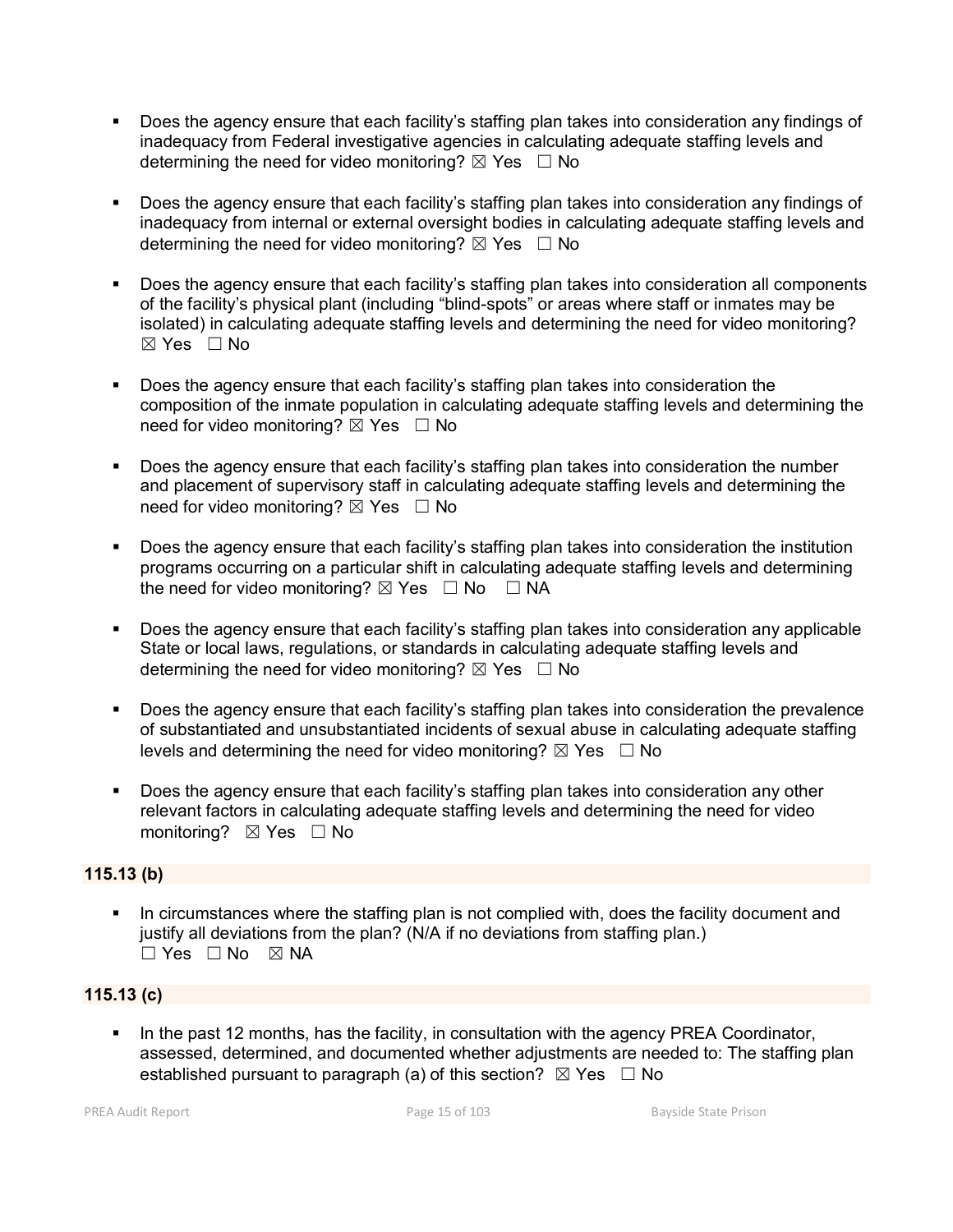- In the past 12 months, has the facility, in consultation with the agency PREA Coordinator, assessed, determined, and documented whether adjustments are needed to: The facility's deployment of video monitoring systems and other monitoring technologies?  $\boxtimes$  Yes  $\Box$  No
- In the past 12 months, has the facility, in consultation with the agency PREA Coordinator, assessed, determined, and documented whether adjustments are needed to: The resources the facility has available to commit to ensure adherence to the staffing plan?  $\boxtimes$  Yes  $\Box$  No

#### **115.13 (d)**

- Has the facility/agency implemented a policy and practice of having intermediate-level or higherlevel supervisors conduct and document unannounced rounds to identify and deter staff sexual abuse and sexual harassment?  $\boxtimes$  Yes  $\Box$  No
- Is this policy and practice implemented for night shifts as well as day shifts?  $\boxtimes$  Yes  $\Box$  No
- Does the facility/agency have a policy prohibiting staff from alerting other staff members that these supervisory rounds are occurring, unless such announcement is related to the legitimate operational functions of the facility?  $\boxtimes$  Yes  $\Box$  No

#### **Auditor Overall Compliance Determination**

- ☐ **Exceeds Standard** (*Substantially exceeds requirement of standards*)
- ☒ **Meets Standard** (*Substantial compliance; complies in all material ways with the standard for the relevant review period*)
- ☐ **Does Not Meet Standard** (*Requires Corrective Action*)

#### **Instructions for Overall Compliance Determination Narrative**

*The narrative below must include a comprehensive discussion of all the evidence relied upon in making the compliance or non-compliance determination, the auditor's analysis and reasoning, and the auditor's conclusions. This discussion must also include corrective action recommendations where the facility does not meet the standard. These recommendations must be included in the Final Report, accompanied by information on specific corrective actions taken by the facility.*

## **Policy:**

NJ DOC Post Trick Analysis/Baseline Custody Staffing policy statement 3301; the 2018 Internal PREA Audit; CUS 001.CRP (camera review procedures); CUS.001.011; and IMM 001.004 address the requirements of PREA standard 115.13. Policy requires frequent monitoring of the staffing plan, frequent reporting on the effects of staffing on PREA supervision objectives, and regular facility rounds to assess sexual abuse vulnerabilities caused by staffing issues. Policy requires staff to assess the adequacy of the video monitoring designed to prevent and detect sexually abusive behaviors.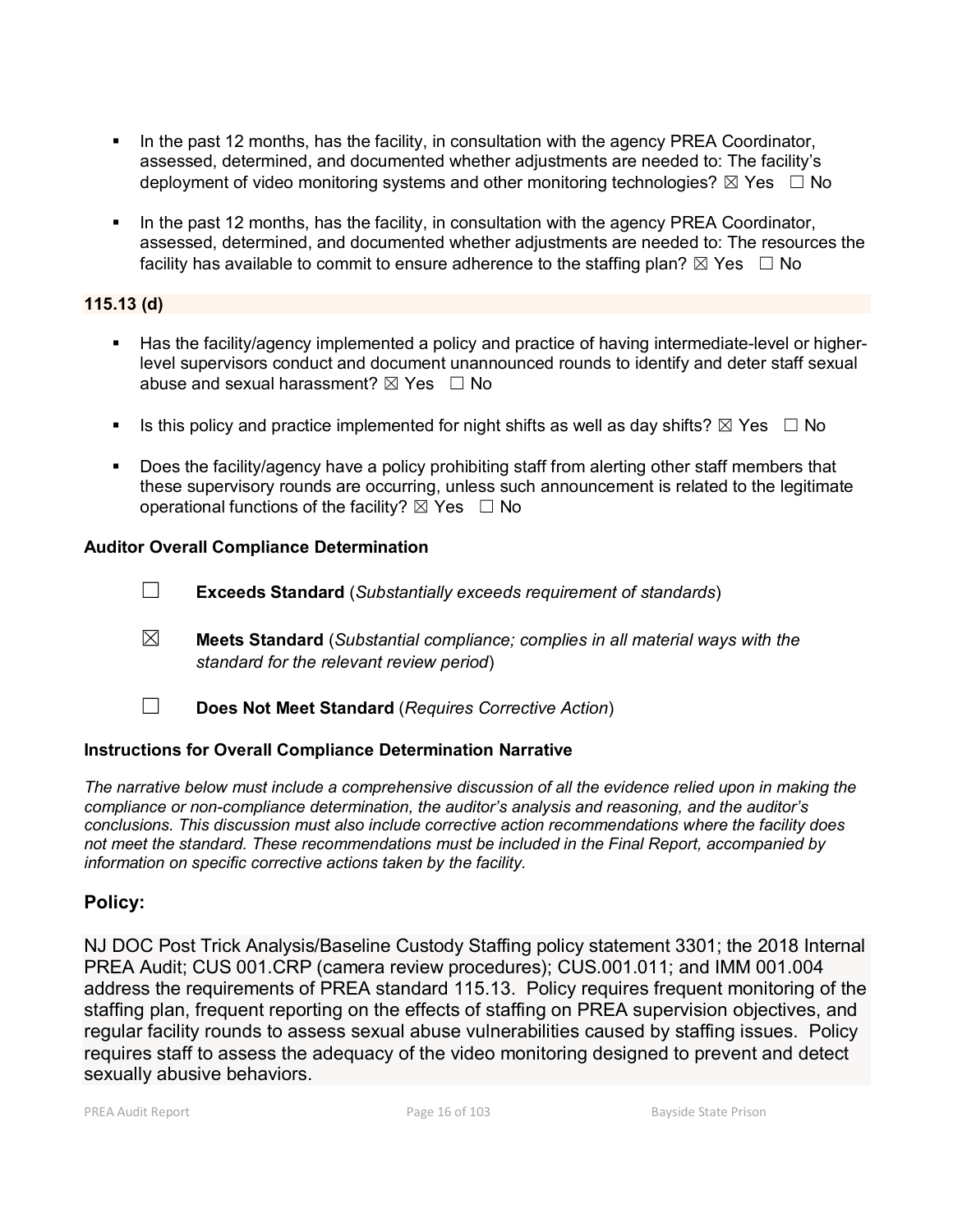# **Practice(s):**

Authorized staffing of BSP is determined by the Post Trick Analysis process taking into consideration the mission, activities and functions occurring in the facility. Additionally, staffing levels are assessed based on the design and layout of the physical structure of the facility and the number, frequency, and scheduling of programs and services. A baseline staffing level is used to determine the amount of custody staff required to operate BSP on any day or shift. A review of the latest PREA internal audit reveals that all aspects of supervision and monitoring are reviewed. PREA related staffing objectives are considered when filling positions and developing work rosters/assignments. Interviews with the Human Resource Manager and the Assistant Superintendent confirmed that the facility considers the items detailed in the standard, when developing a staffing plan. The facility reviews the staffing plan on a regular basis and certified there were no deviations from the staffing plan. Each calendar year, the agency PREA Coordinator oversees an internal audit of BSP which examines the adequacy of staffing and relevant factors in standard 115.13. The internal audit documents any deviations from the staffing plan. The IPCM provides input into staffing issues and may provide input as to whether adjustments to the staffing plan may be required to meet PREA requirements. In reviewing BSP related documentation regarding staffing and its impact on PREA deliverables, it is determined that assessment reports provide information relative to PREA requirements such as any adjustments to staffing plans, or any deviations from staffing plans. Additionally, a statement regarding an analysis of video monitoring is included in the internal audit assessments.

According to a BSP "Post Trick" report of authorized positions for the current budget cycle, there are approximately 451 authorized security positions. BSP augments staff supervision where needed with video cameras strategically placed within the facilities. Video monitoring is evaluated during the internal audit process and documented on the internal audit report. There were no reports of any systemic vacancy or staff retention issues. There were no substantiated sexual abuse or harassment allegations at BSP over the period referenced in the PAQ.

The auditor has not been informed of any judicial findings of inadequacy, findings of inadequacy from federal investigative agencies or findings of inadequacy from internal or external oversight bodies relative to this standard. The review of logbooks in housing units confirmed that intermediate-level or higher-level supervisors (department heads at a minimum) conduct and document unannounced visits throughout the BSP-medium, gang minimum, and full minimum sections of the facility. CUS.001.011 prohibits staff members from alerting other employees regarding unannounced rounds. Compliance with this standard is confirmed by a review of an authorized and implemented staffing plan for the supervision of inmates. There have not been any unexplained deviations from the staffing plan and the IPCM has certified that based on an assessment of relevant factors, staffing is sufficient to ensure the sexual safety of inmates in accordance with PREA measurements.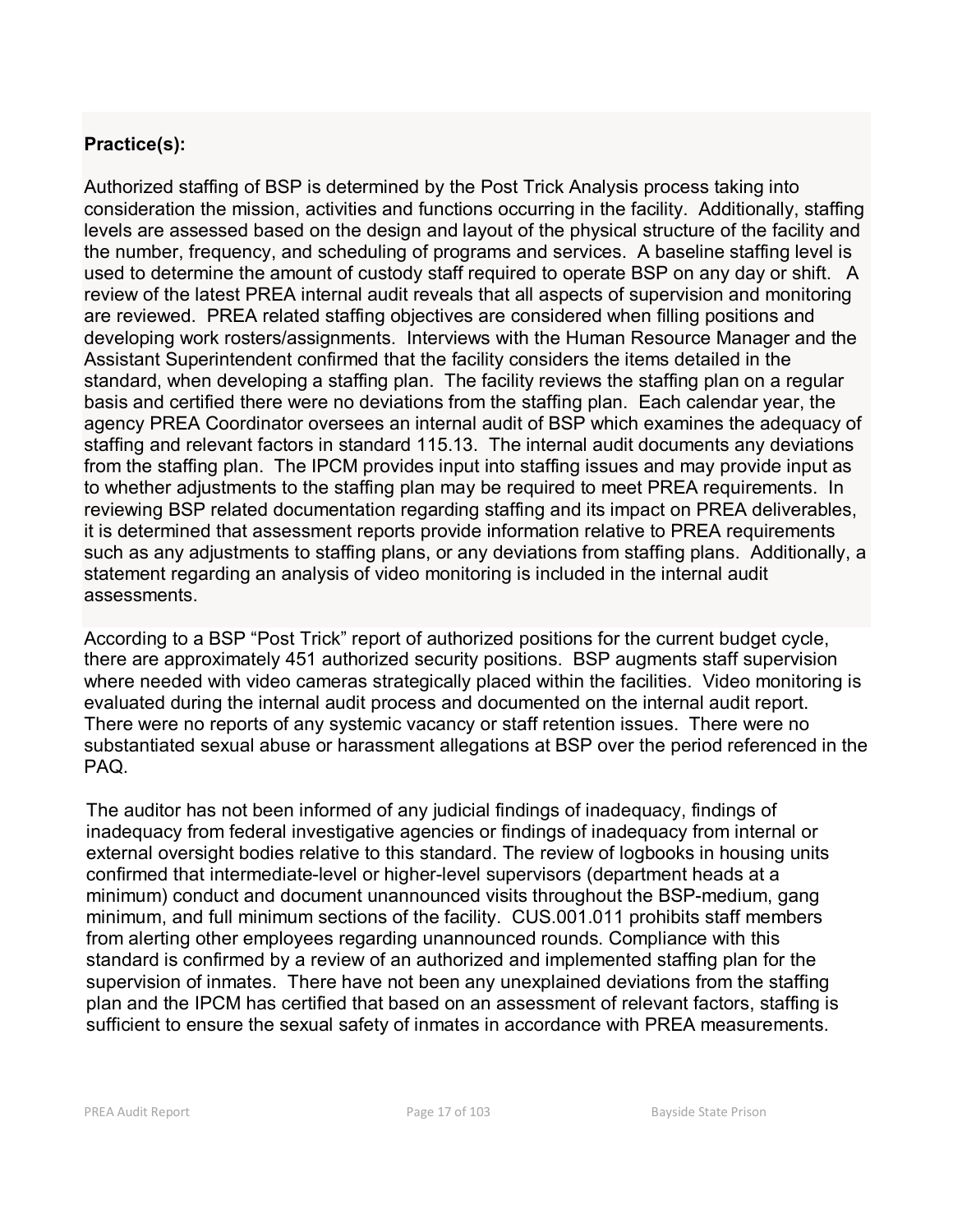# **Standard 115.14: Youthful inmates**

#### **All Yes/No Questions Must Be Answered by the Auditor to Complete the Report**

#### **115.14 (a)**

 Does the facility place all youthful inmates in housing units that separate them from sight, sound, and physical contact with any adult inmates through use of a shared dayroom or other common space, shower area, or sleeping quarters? (N/A if facility does not have youthful inmates linmates <18 years old].)  $\Box$  Yes  $\Box$  No  $\boxtimes$  NA

#### **115.14 (b)**

- In areas outside of housing units does the agency maintain sight and sound separation between youthful inmates and adult inmates? (N/A if facility does not have youthful inmates [inmates <18 years old].)  $\Box$  Yes  $\Box$  No  $\boxtimes$  NA
- In areas outside of housing units does the agency provide direct staff supervision when youthful inmates and adult inmates have sight, sound, or physical contact? (N/A if facility does not have youthful inmates [inmates <18 years old].) □ Yes □ No ⊠ NA

#### **115.14 (c)**

- Does the agency make its best efforts to avoid placing youthful inmates in isolation to comply with this provision? (N/A if facility does not have youthful inmates [inmates <18 years old].)  $\square$  Yes  $\square$  No  $\square$  NA
- Does the agency, while complying with this provision, allow youthful inmates daily large-muscle exercise and legally required special education services, except in exigent circumstances? (N/A if facility does not have youthful inmates [inmates <18 years old].)  $\Box$  Yes  $\Box$  No  $\boxtimes$  NA
- Do youthful inmates have access to other programs and work opportunities to the extent possible? (N/A if facility does not have youthful inmates [inmates <18 years old].)  $\Box$  Yes  $\Box$  No  $\boxtimes$  NA

#### **Auditor Overall Compliance Determination**

- ☐ **Exceeds Standard** (*Substantially exceeds requirement of standards*)
- ☒ **Meets Standard** (*Substantial compliance; complies in all material ways with the standard for the relevant review period*)

☐ **Does Not Meet Standard** (*Requires Corrective Action*)

#### **Instructions for Overall Compliance Determination Narrative**

*The narrative below must include a comprehensive discussion of all the evidence relied upon in making the compliance or non-compliance determination, the auditor's analysis and reasoning, and the auditor's*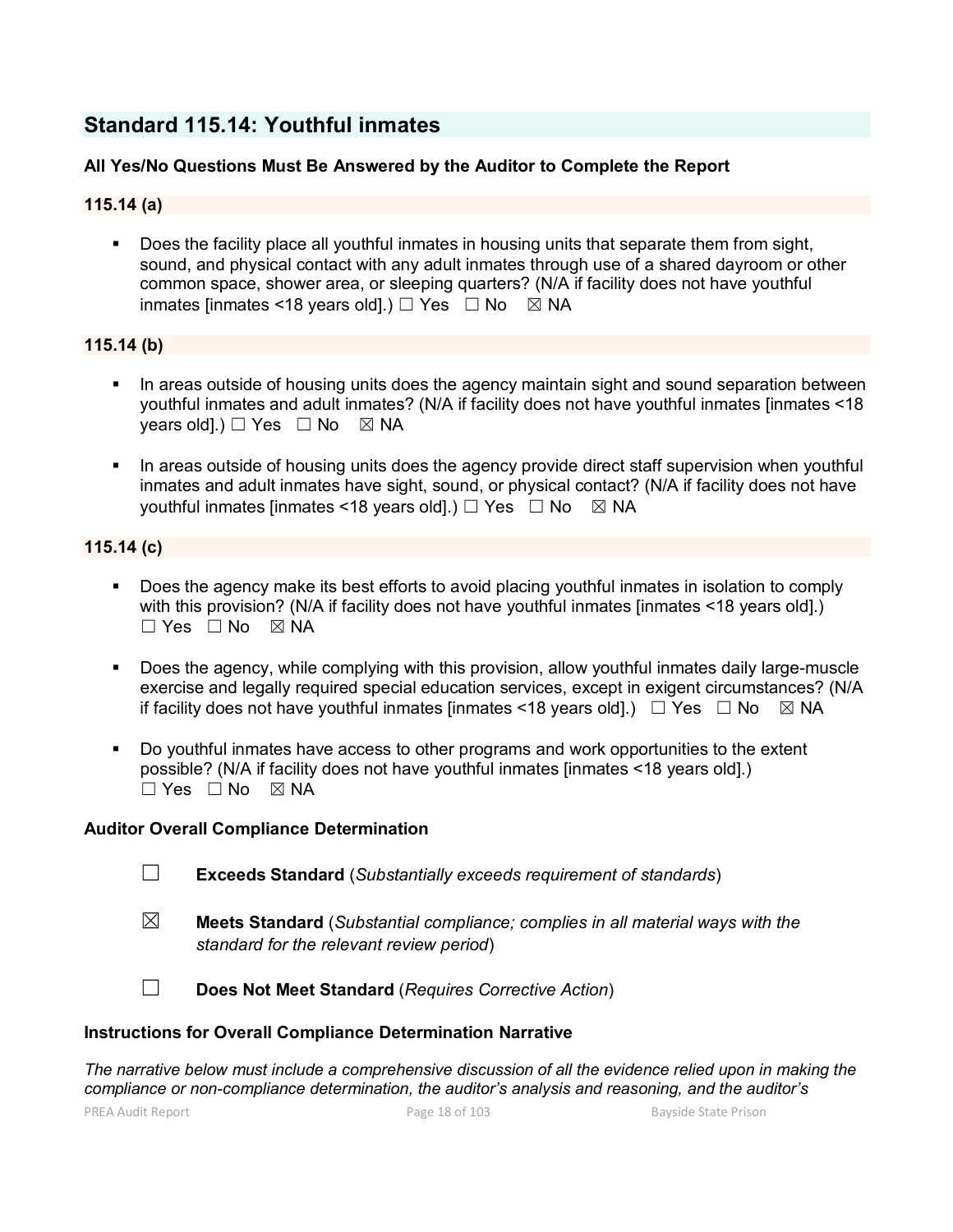*conclusions. This discussion must also include corrective action recommendations where the facility does not meet the standard. These recommendations must be included in the Final Report, accompanied by information on specific corrective actions taken by the facility.*

Bayside State Prison does not house youthful inmates.

# **Standard 115.15: Limits to cross-gender viewing and searches**

#### **All Yes/No Questions Must Be Answered by the Auditor to Complete the Report**

#### **115.15 (a)**

 Does the facility always refrain from conducting any cross-gender strip or cross-gender visual body cavity searches, except in exigent circumstances or by medical practitioners?  $\boxtimes$  Yes  $\Box$  No

#### **115.15 (b)**

- Does the facility always refrain from conducting cross-gender pat-down searches of female inmates in non-exigent circumstances? (N/A here for facilities with less than 50 inmates before August 20, 2017.)  $\boxtimes$  Yes  $\Box$  No  $\Box$  NA
- Does the facility always refrain from restricting female inmates' access to regularly available programming or other out-of-cell opportunities in order to comply with this provision? (N/A here for facilities with less than 50 inmates before August 20, 2017.  $\boxtimes$ ) Yes  $\Box$  No  $\Box$  NA

#### **115.15 (c)**

- **Does the facility document all cross-gender strip searches and cross-gender visual body cavity** searches? ⊠ Yes □ No
- Does the facility document all cross-gender pat-down searches of female inmates? ☐ Yes ☒ No

#### **115.15 (d)**

- Does the facility implement a policy and practice that enables inmates to shower, perform bodily functions, and change clothing without nonmedical staff of the opposite gender viewing their breasts, buttocks, or genitalia, except in exigent circumstances or when such viewing is incidental to routine cell checks?  $\boxtimes$  Yes  $\Box$  No
- Does the facility require staff of the opposite gender to announce their presence when entering an inmate housing unit?  $\boxtimes$  Yes  $\Box$  No

#### **115.15 (e)**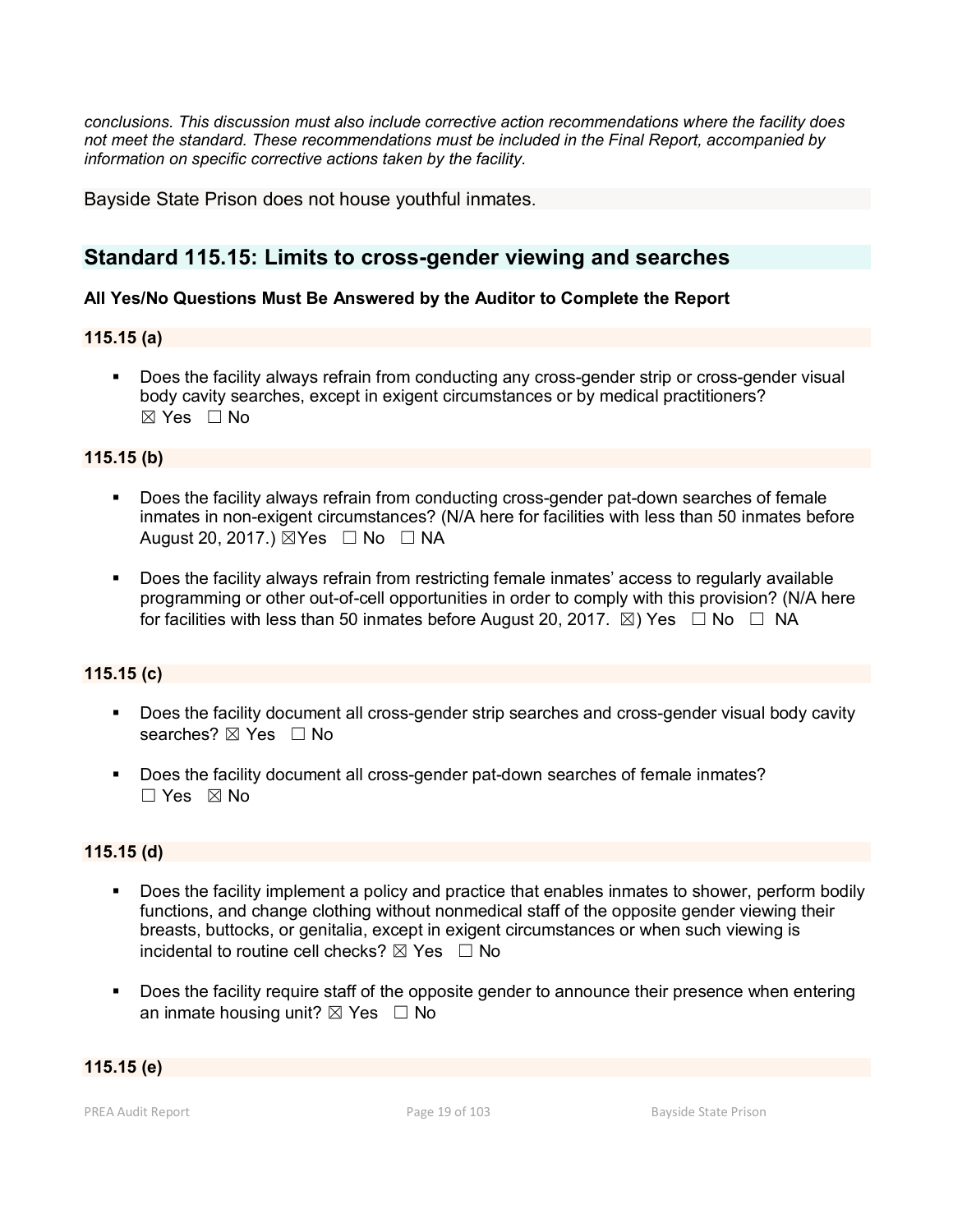- Does the facility always refrain from searching or physically examining transgender or intersex inmates for the sole purpose of determining the inmate's genital status?  $\boxtimes$  Yes  $\Box$  No
- If an inmate's genital status is unknown, does the facility determine genital status during conversations with the inmate, by reviewing medical records, or, if necessary, by learning that information as part of a broader medical examination conducted in private by a medical practitioner? ⊠ Yes □ No

### **115.15 (f)**

- Does the facility/agency train security staff in how to conduct cross-gender pat down searches in a professional and respectful manner, and in the least intrusive manner possible, consistent with security needs?  $\boxtimes$  Yes  $\Box$  No
- Does the facility/agency train security staff in how to conduct searches of transgender and intersex inmates in a professional and respectful manner, and in the least intrusive manner possible, consistent with security needs?  $\boxtimes$  Yes  $\Box$  No

#### **Auditor Overall Compliance Determination**

- ☐ **Exceeds Standard** (*Substantially exceeds requirement of standards*)
- ☒ **Meets Standard** (*Substantial compliance; complies in all material ways with the standard for the relevant review period*)
- ☐ **Does Not Meet Standard** (*Requires Corrective Action*)

#### **Instructions for Overall Compliance Determination Narrative**

*The narrative below must include a comprehensive discussion of all the evidence relied upon in making the compliance or non-compliance determination, the auditor's analysis and reasoning, and the auditor's conclusions. This discussion must also include corrective action recommendations where the facility does not meet the standard. These recommendations must be included in the Final Report, accompanied by information on specific corrective actions taken by the facility.*

#### **Policy:**

CUS.001.011, CUS.001.SEA.001, and CUS.003.001 address the requirements of Standard 115.15. The facility's overall rated capacity exceeds 50 inmates. The institution does not permit cross-gender strip searches or cross-gender visual body cavity searches, except in exigent circumstances or when performed by medical practitioners. Officers are required to document all cross-gender strip searches and cross-gender visual body cavity searches. Policy prohibits employees from searching or physically examining a transgender or intersex inmate for the sole purpose of determining the inmate's genital status.

## **Practice(s):**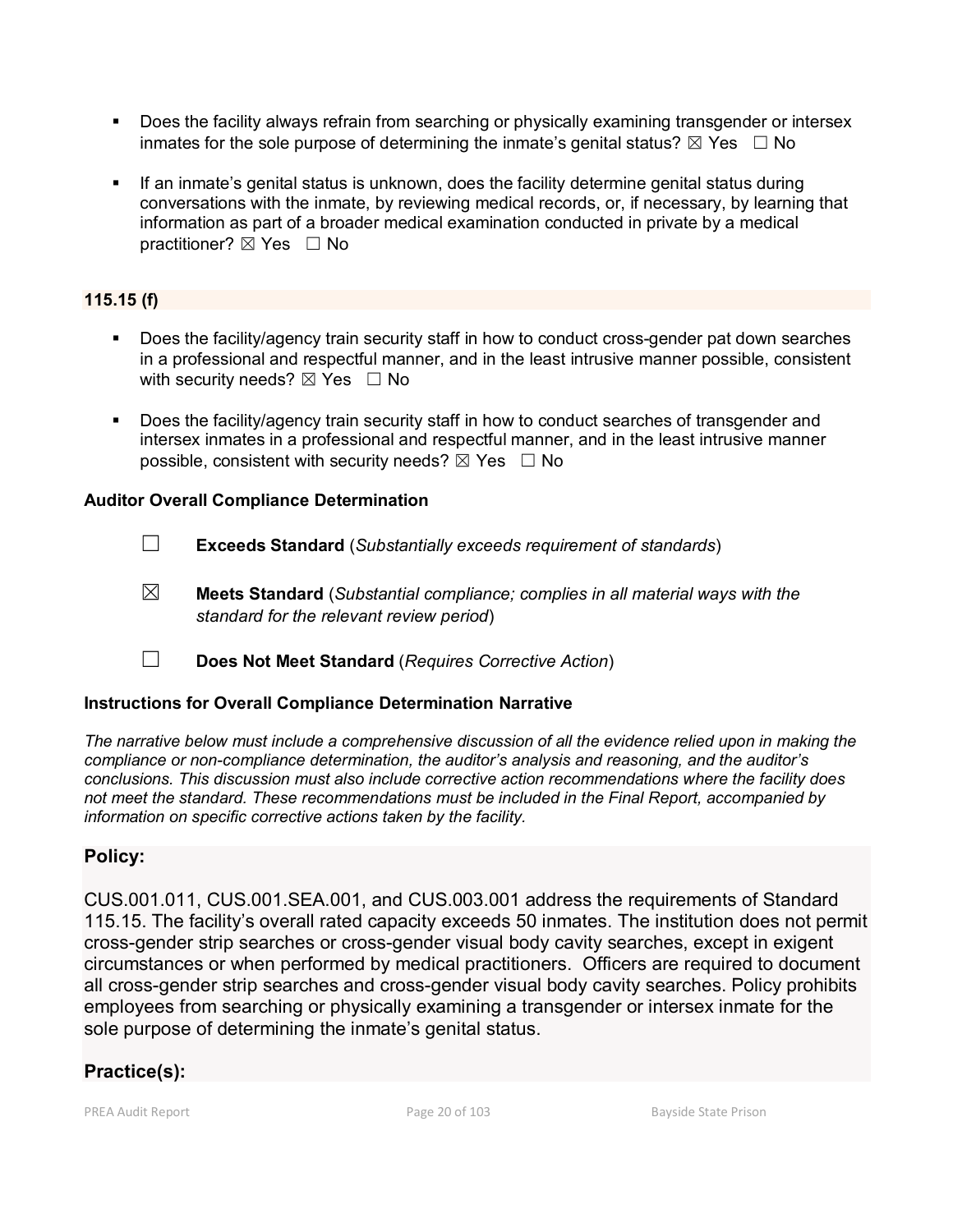There have not been any cross-gender visual body cavity or strip searches conducted at BSP during the audit period. Interviews with staff confirmed that they were aware of the prohibition of visual body cavity or strip searches of the inmates of the opposite sex, except in exigent circumstances. A review of training records reveals that security staff members have received formal training in pat searches. Staff interviews also confirmed that female officers have been trained to conduct cross-gender pat searches. The auditor observed, during the tour of all applicable housing units, that inmates are permitted to shower, perform bodily functions and change clothing privately. Toilets and shower facilities are either located in cells and showers with curtains down range (BSP-Medium), or generally separated by a wall with privacy doors or curtains at the gang and full minimum units.

The agency and BSP have an "announce" policy and procedures requiring staff of the opposite sex to announce their presence or otherwise notify the inmates, when entering an inmate housing unit. Randomly interviewed inmates confirmed that female staff members, as applicable, announce their presence in this manner, when entering a housing unit. The practice was observed, during the facility tour. Interviews with randomly selected inmates confirmed that they had been pat searched by officers of the same gender properly and professionally. Interviews with random and specialized staff, observations and an examination of support documentation, such as staff training acknowledgement forms, confirm training in this area follows the requirements of Standard 115.15.

# **Standard 115.16: Inmates with disabilities and inmates who are limited English proficient**

#### **All Yes/No Questions Must Be Answered by the Auditor to Complete the Report**

#### **115.16 (a)**

- Does the agency take appropriate steps to ensure that inmates with disabilities have an equal opportunity to participate in or benefit from all aspects of the agency's efforts to prevent, detect, and respond to sexual abuse and sexual harassment, including: inmates who are deaf or hard of hearing?  $\boxtimes$  Yes  $\Box$  No
- Does the agency take appropriate steps to ensure that inmates with disabilities have an equal opportunity to participate in or benefit from all aspects of the agency's efforts to prevent, detect, and respond to sexual abuse and sexual harassment, including: inmates who are blind or have low vision? ⊠ Yes □ No
- Does the agency take appropriate steps to ensure that inmates with disabilities have an equal opportunity to participate in or benefit from all aspects of the agency's efforts to prevent, detect, and respond to sexual abuse and sexual harassment, including: inmates who have intellectual disabilities?  $\boxtimes$  Yes  $\Box$  No
- Does the agency take appropriate steps to ensure that inmates with disabilities have an equal opportunity to participate in or benefit from all aspects of the agency's efforts to prevent, detect,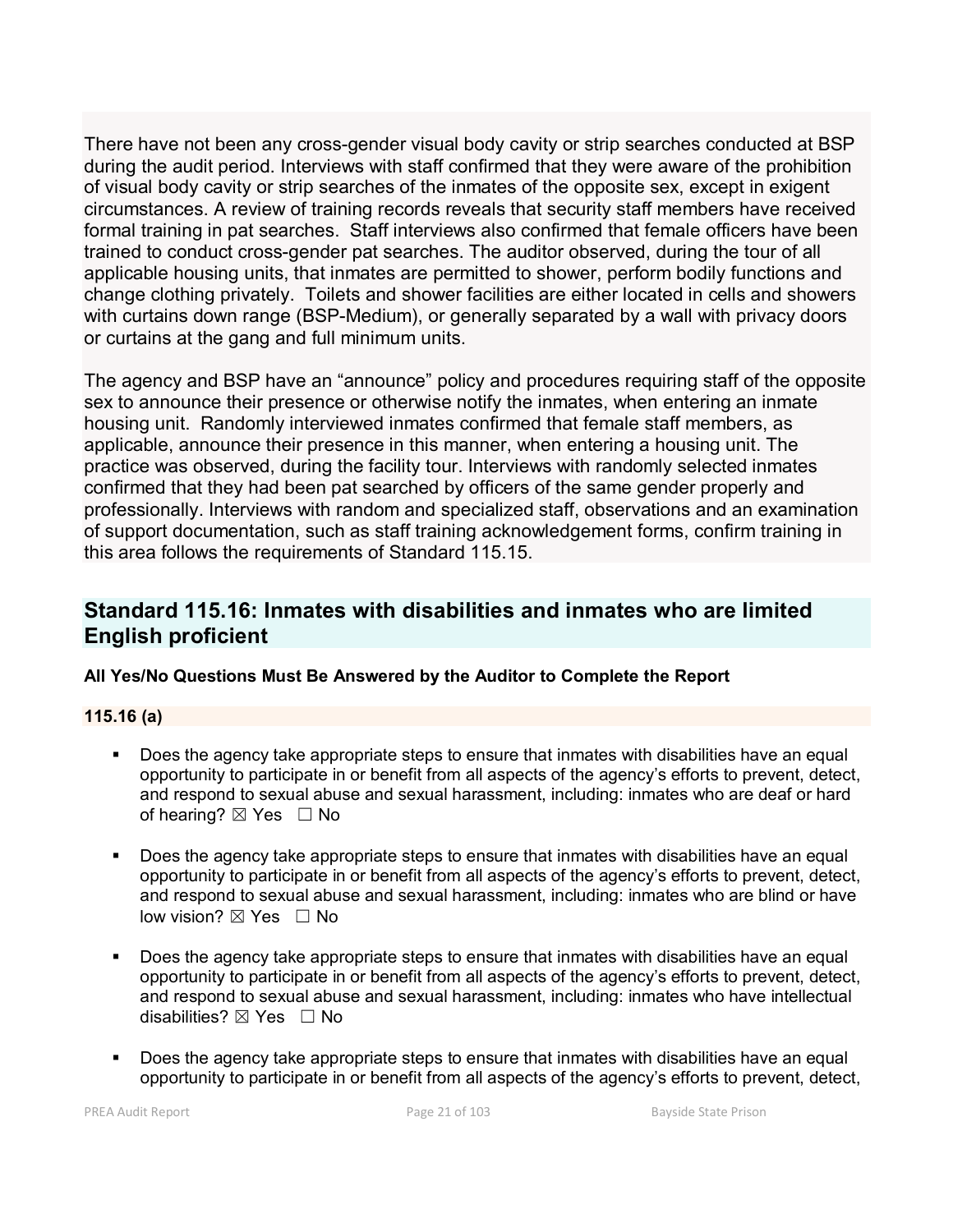and respond to sexual abuse and sexual harassment, including: inmates who have psychiatric disabilities?  $\boxtimes$  Yes  $\Box$  No

- **Does the agency take appropriate steps to ensure that inmates with disabilities have an equal** opportunity to participate in or benefit from all aspects of the agency's efforts to prevent, detect, and respond to sexual abuse and sexual harassment, including: inmates who have speech disabilities?  $\boxtimes$  Yes  $\Box$  No
- Does the agency take appropriate steps to ensure that inmates with disabilities have an equal opportunity to participate in or benefit from all aspects of the agency's efforts to prevent, detect, and respond to sexual abuse and sexual harassment, including: Other (if "other," please explain in overall determination notes)?  $\boxtimes$  Yes  $\Box$  No
- Do such steps include, when necessary, ensuring effective communication with inmates who are deaf or hard of hearing?  $\boxtimes$  Yes  $\Box$  No
- Do such steps include, when necessary, providing access to interpreters who can interpret effectively, accurately, and impartially, both receptively and expressively, using any necessary specialized vocabulary? ⊠ Yes □ No
- Does the agency ensure that written materials are provided in formats or through methods that ensure effective communication with inmates with disabilities including inmates who: Have intellectual disabilities?  $\boxtimes$  Yes  $\Box$  No
- Does the agency ensure that written materials are provided in formats or through methods that ensure effective communication with inmates with disabilities including inmates who: Have limited reading skills?  $\boxtimes$  Yes  $\Box$  No
- **Does the agency ensure that written materials are provided in formats or through methods that** ensure effective communication with inmates with disabilities including inmates who: Are blind or have low vision?  $\boxtimes$  Yes  $\Box$  No

#### **115.16 (b)**

- Does the agency take reasonable steps to ensure meaningful access to all aspects of the agency's efforts to prevent, detect, and respond to sexual abuse and sexual harassment to inmates who are limited English proficient?  $\boxtimes$  Yes  $\Box$  No
- Do these steps include providing interpreters who can interpret effectively, accurately, and impartially, both receptively and expressively, using any necessary specialized vocabulary? ☒ Yes ☐ No

#### **115.16 (c)**

 Does the agency always refrain from relying on inmate interpreters, inmate readers, or other types of inmate assistance except in limited circumstances where an extended delay in obtaining an effective interpreter could compromise the inmate's safety, the performance of firstresponse duties under §115.64, or the investigation of the inmate's allegations?  $\boxtimes$  Yes  $\Box$  No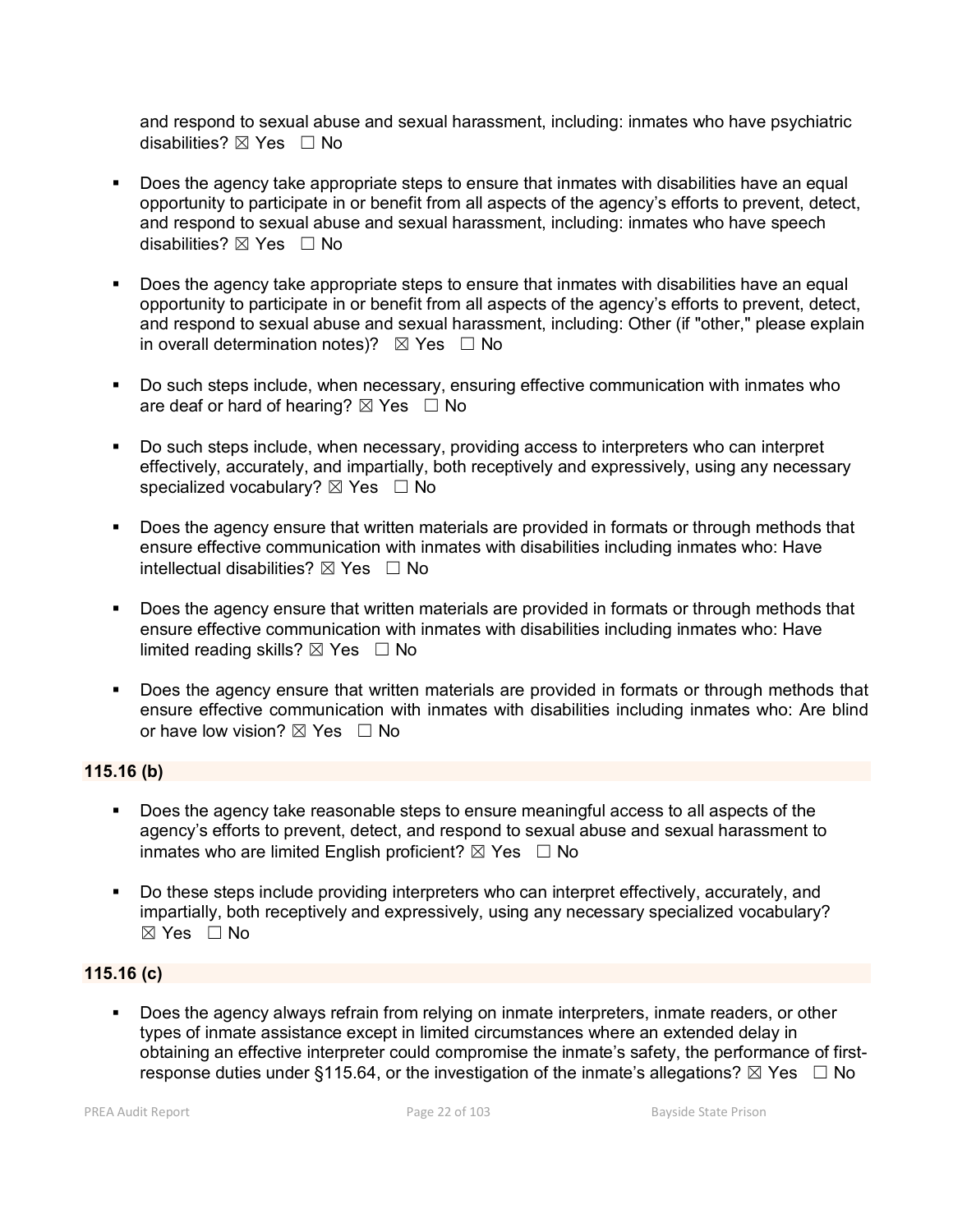#### **Auditor Overall Compliance Determination**

|   | <b>Exceeds Standard</b> (Substantially exceeds requirement of standards)                                                          |
|---|-----------------------------------------------------------------------------------------------------------------------------------|
| ⊠ | <b>Meets Standard</b> (Substantial compliance; complies in all material ways with the<br>standard for the relevant review period) |
|   | Does Not Meet Standard (Requires Corrective Action)                                                                               |
|   |                                                                                                                                   |

#### **Instructions for Overall Compliance Determination Narrative**

*The narrative below must include a comprehensive discussion of all the evidence relied upon in making the compliance or non-compliance determination, the auditor's analysis and reasoning, and the auditor's conclusions. This discussion must also include corrective action recommendations where the facility does not meet the standard. These recommendations must be included in the Final Report, accompanied by information on specific corrective actions taken by the facility.*

#### **Policy:**

IMM.002.003 (ADA-Reasonable Accommodations for Inmates); SUP.004.001 (Limited English Proficient- Use of Language Line) PCS.001.DFH.01 (Deaf Hard of Hearing Inmates); Flyer 11- 18 Zero Tolerance Poster in Spanish; NJ DOC Form 160 (LEP designation) and NJ DOC Deaf-Hard of Hearing Waiver address the requirements of standard 115.16. Through policy, the facility ensures that inmates with disabilities have an equal opportunity to participate in and benefit from all aspects of the agency's efforts to prevent, detect and respond to sexual abuse and sexual harassment. Intake staff are is responsible for identifying inmates who have disabilities that prevent them from reading or understanding PREA education materials. NJ DOC policy and procedures allow for self-designation or waiver of identification as deaf or hard of hearing. Level 3 IMP informs staff of language line services. BSP staff are required to take appropriate steps to ensure disabled/LEP inmates can benefit from all aspects of the NJ DOC's efforts to comply with PREA. Policy prohibits the use of inmate interpreters, inmate readers or other types of inmate assistants in the performance of first responder duties or during the investigation of an inmate's allegations. The agency has "delegated purchase authority" (DPA) to procure services for LEP, hard of hearing, and disabled inmates. Based on the Lugo v Middlesex settlement agreement, BSP is not designated as a facility for housing hard of hearing inmates.

#### **Practice(s):**

Upon initial intake, NJ DOC staff document whether an inmate displays a language barrier or other disability which would prevent the understanding of basic PREA provisions or sexual abuse/prevention/intervention information. As applicable, a follow-up plan is developed to foster communication. Three inmates interviewed, who were identified as disabled/limited English proficient, verified that they were instructed about PREA compliance and felt safe from sexual abuse. All PREA related information, including postings, brochures and handouts are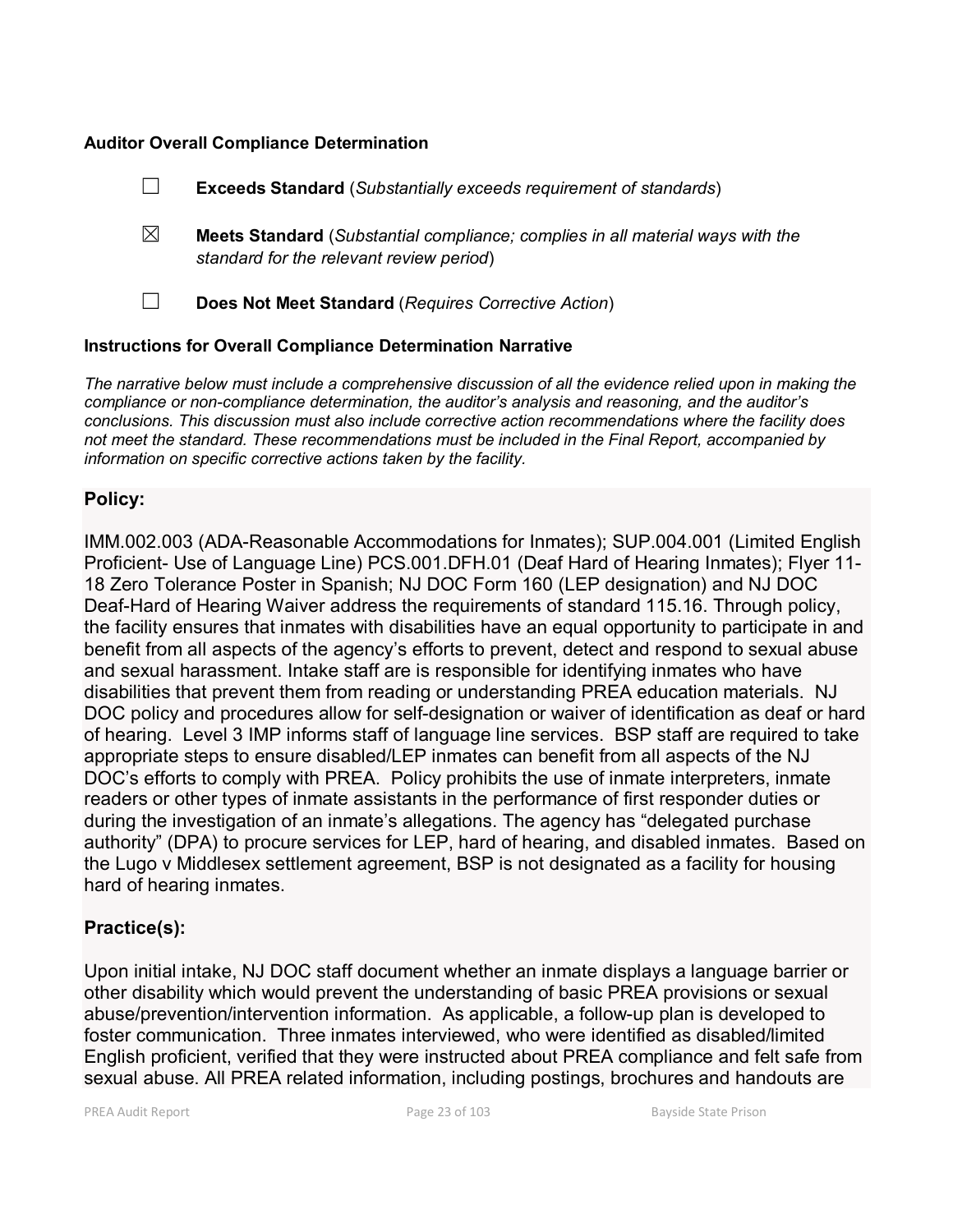available in English and in Spanish, as confirmed through inmate interviews and a review of written materials. A DPA with Linguistica International, Inc. for over the phone interpreter services was effective June 1, 2018. This would ensure translation services were available through for inmates who are not English proficient.

Telephone communication devices for the deaf, are also available for use, if required. BSP employs staff members who are proficient in languages other than English. Interviews with first responders, medical, mental health and investigative staff confirmed their awareness of the prohibition for using inmate interpreters for PREA compliance related functions. Interviews with 39 random staff and an examination of supporting documentation, such flyer 11-18, designated declaration forms for the disabled, admission and orientation materials provided in English and Spanish, and verified language line services confirm the facility's substantial compliance with Standard 115.16.

# **Standard 115.17: Hiring and promotion decisions**

#### **All Yes/No Questions Must Be Answered by the Auditor to Complete the Report**

#### **115.17 (a)**

- Does the agency prohibit the hiring or promotion of anyone who may have contact with inmates who has engaged in sexual abuse in a prison, jail, lockup, community confinement facility, juvenile facility, or other institution (as defined in 42 U.S.C. 1997)?  $\boxtimes$  Yes  $\Box$  No
- Does the agency prohibit the hiring or promotion of anyone who may have contact with inmates who has been convicted of engaging or attempting to engage in sexual activity in the community facilitated by force, overt or implied threats of force, or coercion, or if the victim did not consent or was unable to consent or refuse?  $\boxtimes$  Yes  $\Box$  No
- Does the agency prohibit the hiring or promotion of anyone who may have contact with inmates who has been civilly or administratively adjudicated to have engaged in the activity described in the question immediately above?  $\boxtimes$  Yes  $\Box$  No
- Does the agency prohibit the enlistment of services of any contractor who may have contact with inmates who has engaged in sexual abuse in a prison, jail, lockup, community confinement facility, juvenile facility, or other institution (as defined in 42 U.S.C. 1997)?  $\boxtimes$  Yes  $\Box$  No
- Does the agency prohibit the enlistment of services of any contractor who may have contact with inmates who has been convicted of engaging or attempting to engage in sexual activity in the community facilitated by force, overt or implied threats of force, or coercion, or if the victim did not consent or was unable to consent or refuse?  $\boxtimes$  Yes  $\Box$  No
- Does the agency prohibit the enlistment of services of any contractor who may have contact with inmates who has been civilly or administratively adjudicated to have engaged in the activity described in the question immediately above?  $\boxtimes$  Yes  $\Box$  No

#### **115.17 (b)**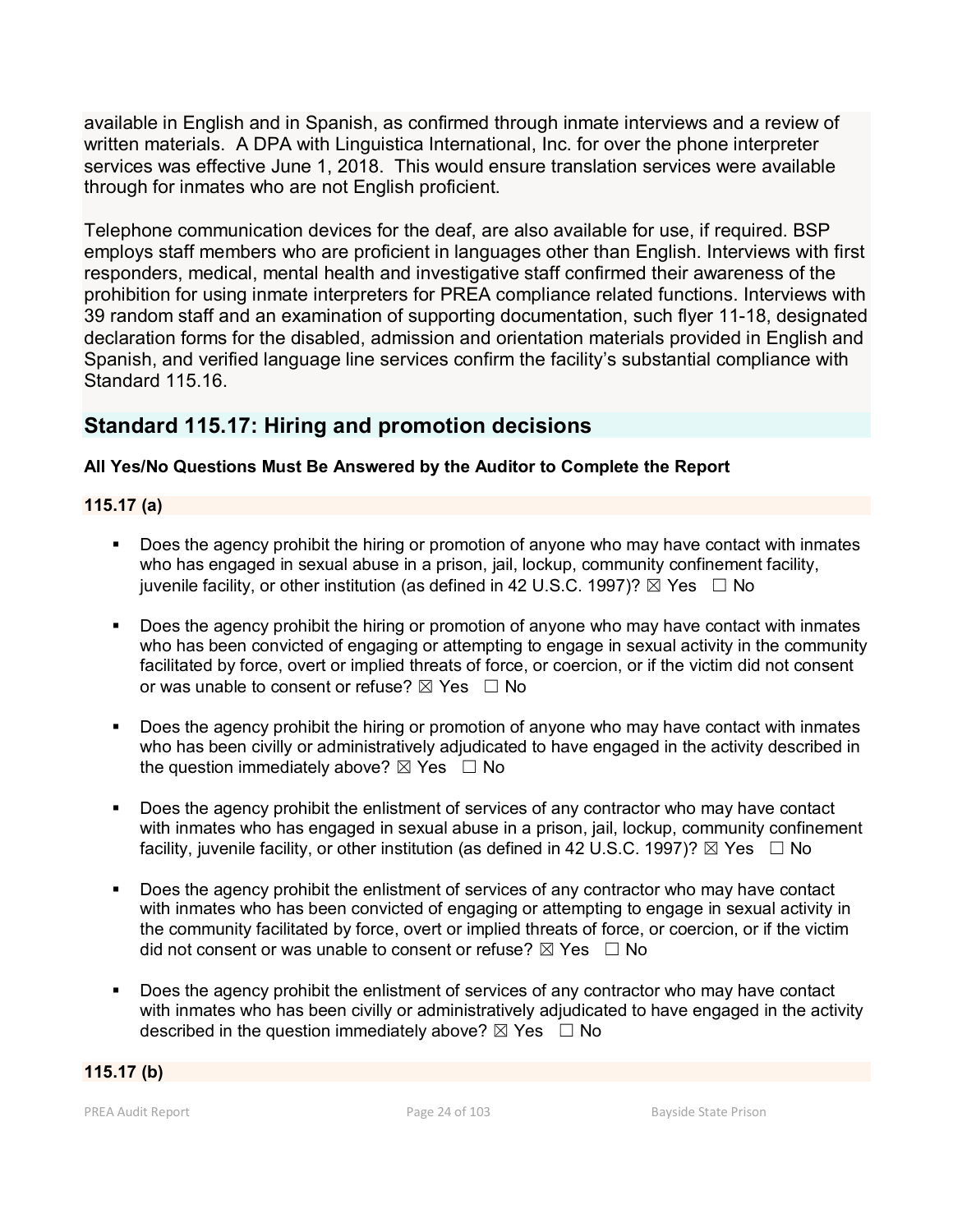Does the agency consider any incidents of sexual harassment in determining whether to hire or promote anyone, or to enlist the services of any contractor, who may have contact with inmates?  $⊠$  Yes  $□$  No

#### **115.17 (c)**

- Before hiring new employees, who may have contact with inmates, does the agency: perform a criminal background records check?  $\boxtimes$  Yes  $\Box$  No
- Before hiring new employees, who may have contact with inmates, does the agency: consistent with Federal, State, and local law, make its best efforts to contact all prior institutional employers for information on substantiated allegations of sexual abuse or any resignation during a pending investigation of an allegation of sexual abuse?  $\boxtimes$  Yes  $\Box$  No

#### **115.17 (d)**

 Does the agency perform a criminal background records check before enlisting the services of any contractor who may have contact with inmates?  $\boxtimes$  Yes  $\Box$  No

#### **115.17 (e)**

 Does the agency either conduct criminal background records checks at least every five years of current employees and contractors who may have contact with inmates or have in place a system for otherwise capturing such information for current employees?  $\boxtimes$  Yes  $\Box$  No

#### **115.17 (f)**

- Does the agency ask all applicants and employees who may have contact with inmates directly about previous misconduct described in paragraph (a) of this section in written applications or interviews for hiring or promotions?  $\boxtimes$  Yes  $\Box$  No
- Does the agency ask all applicants and employees who may have contact with inmates directly about previous misconduct described in paragraph (a) of this section in any interviews or written self-evaluations conducted as part of reviews of current employees?  $\boxtimes$  Yes  $\Box$  No
- Does the agency impose upon employees a continuing affirmative duty to disclose any such misconduct?  $\boxtimes$  Yes  $\Box$  No

#### **115.17 (g)**

 Does the agency consider material omissions regarding such misconduct, or the provision of materially false information, grounds for termination?  $\boxtimes$  Yes  $\Box$  No

#### **115.17 (h)**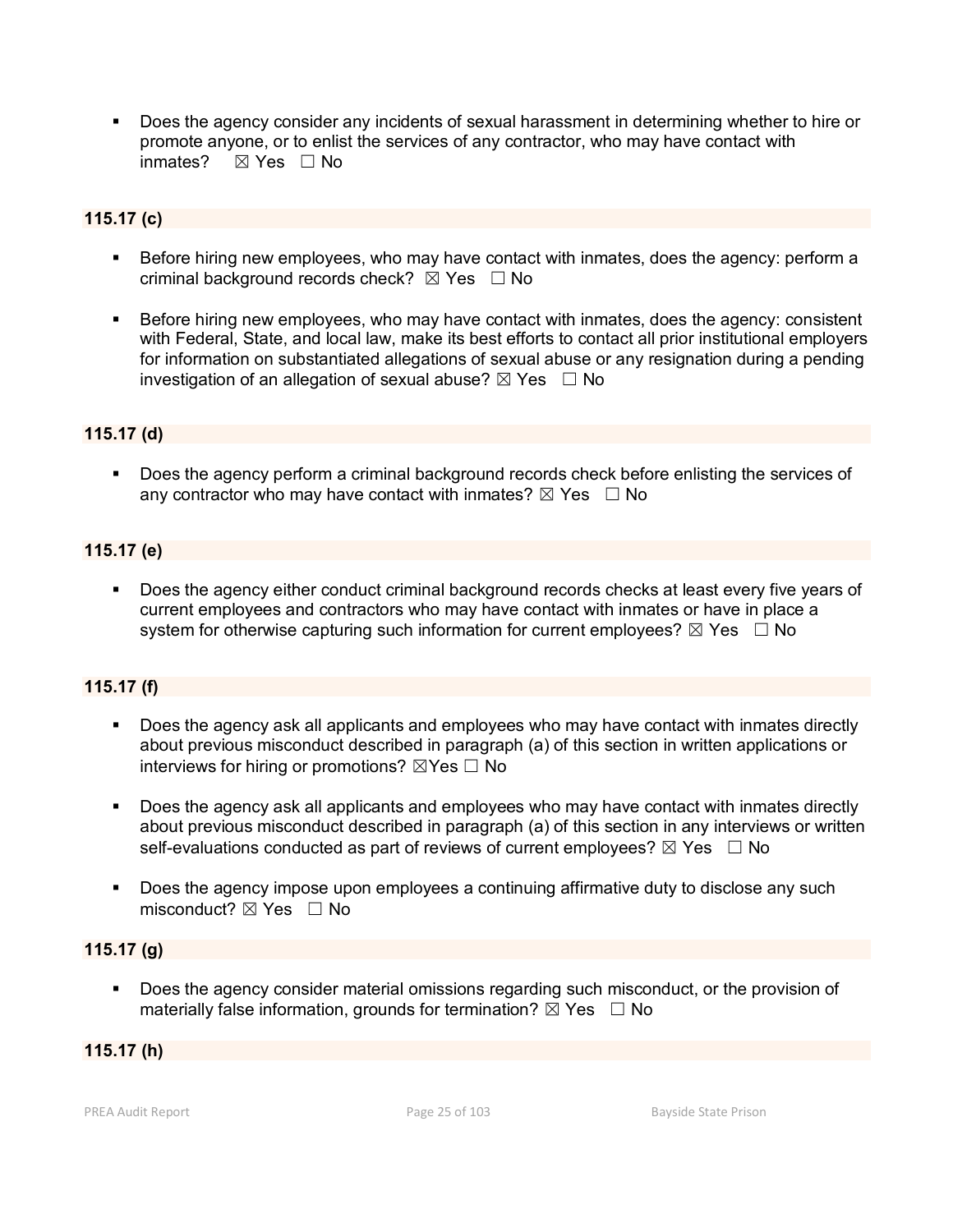Does the agency provide information on substantiated allegations of sexual abuse or sexual harassment involving a former employee upon receiving a request from an institutional employer for whom such employee has applied to work? (N/A if providing information on substantiated allegations of sexual abuse or sexual harassment involving a former employee is prohibited by law.)  $\boxtimes$  Yes  $\Box$  No  $\Box$  NA

#### **Auditor Overall Compliance Determination**

| $\Box$ |  |  | <b>Exceeds Standard</b> (Substantially exceeds requirement of standards) |
|--------|--|--|--------------------------------------------------------------------------|
|--------|--|--|--------------------------------------------------------------------------|

- ☒ **Meets Standard** (*Substantial compliance; complies in all material ways with the standard for the relevant review period*)
- ☐ **Does Not Meet Standard** (*Requires Corrective Action*)

#### **Instructions for Overall Compliance Determination Narrative**

*The narrative below must include a comprehensive discussion of all the evidence relied upon in making the compliance or non-compliance determination, the auditor's analysis and reasoning, and the auditor's conclusions. This discussion must also include corrective action recommendations where the facility does not meet the standard. These recommendations must be included in the Final Report, accompanied by information on specific corrective actions taken by the facility.*

#### **Policy:**

ADM.006.007, PSM.001.011, and Sexual Assault Advisory Council Corrective Action Report 002-2019 applicable to BSP address the requirements of this standard. A background check is conducted on all individuals being considered for employment (including permanent, temporary and contract employment positions) with the NJ DOC, and for those individuals being considered to work as volunteers within the Department. Background checks will also be conducted as NJ Department of Corrections (NJ DOC) ID cards expire and individuals renew the ID card. The NJ DOC mandates that extensive, computerized, criminal background checks are to be conducted on all individuals who are being considered for employment, whether permanent, temporary or contract positions, or to be volunteers within the Department. All prospective employees and volunteers are required to complete an *Application for Clearance and Issuance of an Identification Card*. This form is utilized to conduct background checks. The background checks are conducted by the SID and the results of the background check determine if an applicant is suitable for employment and/or performing volunteer services for the Department. All approved applicants will be fingerprinted and NJ DOC ID cards, specific to the employment/volunteer position, will be issued to the new employees/volunteers. The policy (AMD.006.007) requires NJ DOC to conduct background checks at least every five years for current permanent employees, every three years for contractors, and annually for temporary employees and volunteers. The background check will be completed by the SID at the time the NJ DOC ID card is renewed. Policy directs that the facility does not hire or promote anyone who may have contact with inmates and does not enlist the services of any contractor who may have contact with inmates who has engaged in any type of sexual abuse/sexual harassment. NJ DOC policy stipulates that employees have a duty to disclose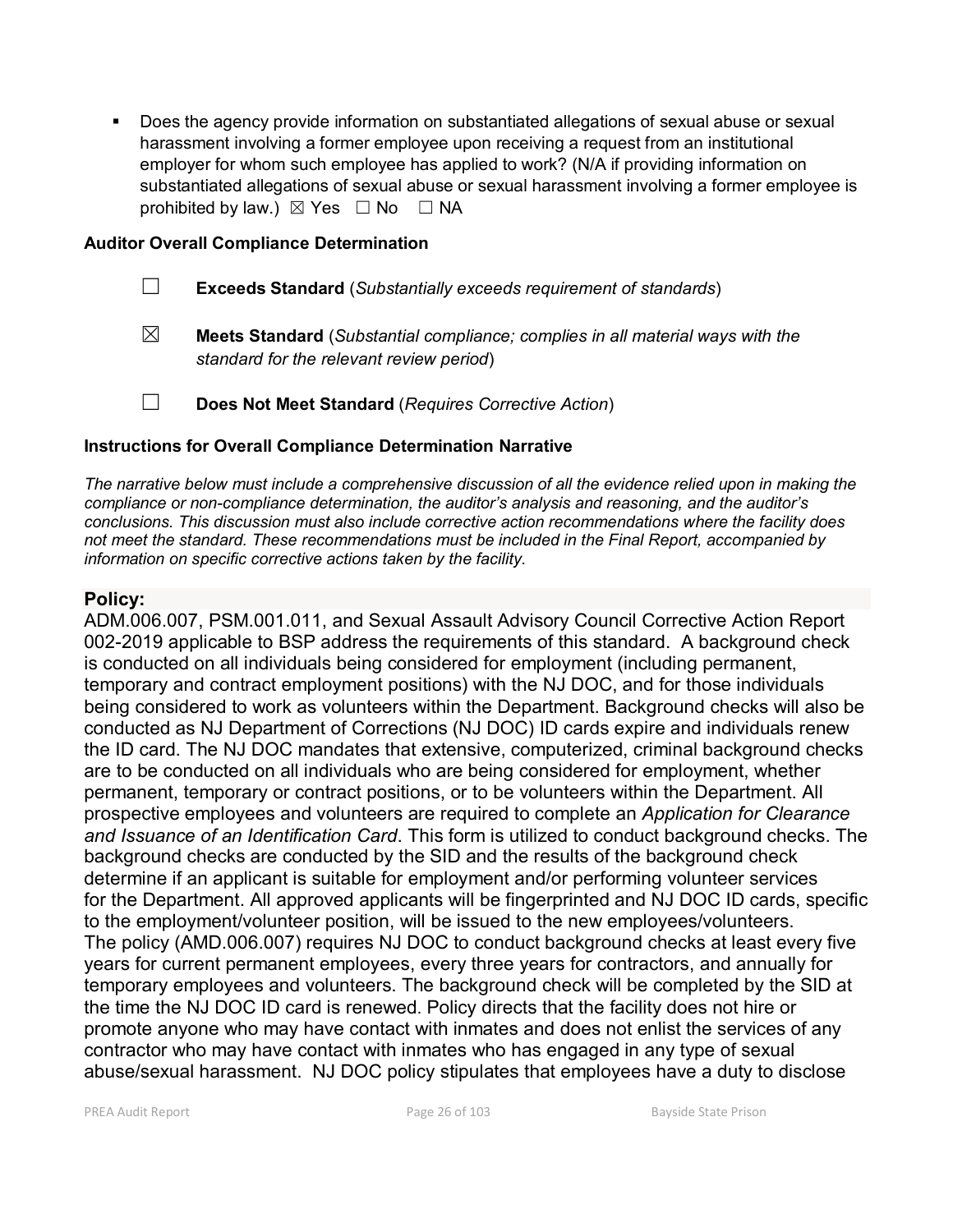such misconduct and material omissions regarding such misconduct would be grounds for termination. Submission of false information by any applicant is grounds for not hiring the applicant.

# **Practice(s):**

The Human Resource Manager at Southern State Correctional Facility was interviewed, as this office is responsible for hiring for BSP. SID staff were interviewed regarding background checks. Seventeen personnel files were sampled relative to new hires, contractors and promotions to assess compliance with this standard. Five volunteer files were sampled to assess background clearances. Based on files sampled, all BSP employees hired during the applicable audit period and who have contact with inmates have had a background investigation, in addition to fingerprinting and inquiry into the FBI's National Crime Information Center (NCIC). Those promoted, during the audit period, received background checks and were ask to respond to questions regarding sexual misconduct. Per ADM.006.007, re-investigations of employee backgrounds take place every five years and are tracked by the SID in conjunction with ID card renewals. Contractors and volunteers who have regular contact with inmates also have criminal background checks completed prior to having contact with inmates. Volunteer and contractor background checks are repeated yearly and every three years respectively in conjunction with ID card renewals. The Human Resource Manager confirmed that the agency attempts to contact prior employers for information on substantiated allegations of sexual abuse or resignations which occurred during a pending investigation of sexual abuse. The Human Resource Manager also confirmed that the agency provides information on substantiated allegations of sexual abuse or sexual harassment involving a former employee upon receiving a request from an institutional employer for whom such employee has applied to work. The NJ DOC notifies appropriate licensing/certifying agencies, when professional personnel are terminated for substantiated allegations of sexual abuse or sexual harassment. A review of policy and relevant supporting documentation confirm the facility's compliance with this standard.

# **Standard 115.18: Upgrades to facilities and technologies**

# **All Yes/No Questions Must Be Answered by the Auditor to Complete the Report**

## **115.18 (a)**

 If the agency designed or acquired any new facility or planned any substantial expansion or modification of existing facilities, did the agency consider the effect of the design, acquisition, expansion, or modification upon the agency's ability to protect inmates from sexual abuse? (N/A if agency/facility has not acquired a new facility or made a substantial expansion to existing facilities since August 20, 2012, or since the last PREA audit, whichever is later.)  $\Box$  Yes  $\Box$  No  $\boxtimes$  NA

## **115.18 (b)**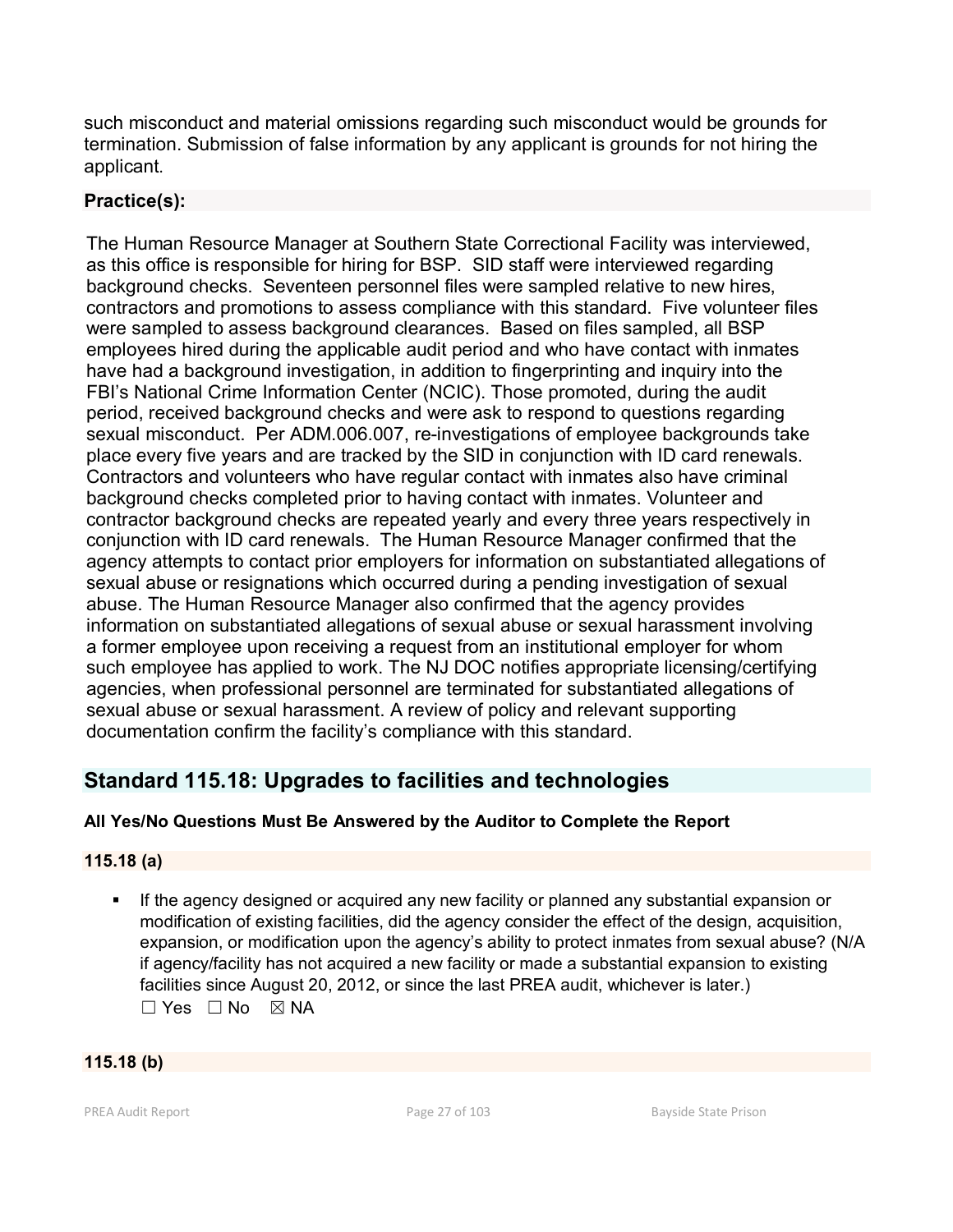- If the agency installed or updated a video monitoring system, electronic surveillance system, or other monitoring technology, did the agency consider how such technology may enhance the agency's ability to protect inmates from sexual abuse? (N/A if agency/facility has not installed or updated a video monitoring system, electronic surveillance system, or other monitoring technology since August 20, 2012, or since the last PREA audit, whichever is later.)
- ☒Yes ☐ No ☐ NA

#### **Auditor Overall Compliance Determination**

- ☐ **Exceeds Standard** (*Substantially exceeds requirement of standards*)
- ☒ **Meets Standard** (*Substantial compliance; complies in all material ways with the standard for the relevant review period*)

☐ **Does Not Meet Standard** (*Requires Corrective Action*)

#### **Instructions for Overall Compliance Determination Narrative**

*The narrative below must include a comprehensive discussion of all the evidence relied upon in making the compliance or non-compliance determination, the auditor's analysis and reasoning, and the auditor's conclusions. This discussion must also include corrective action recommendations where the facility does not meet the standard. These recommendations must be included in the Final Report, accompanied by information on specific corrective actions taken by the facility.*

BSP has not had any substantial facility expansions or modifications since August 20, 2012 or since the last PREA audit. However, based on the consideration of enhancing the ability to protect inmates from sexual abuse, the facility reported on the PAQ that video monitoring systems, or electronic surveillance systems have been installed or upgraded since the last PREA audit.

# **RESPONSIVE PLANNING**

# **Standard 115.21: Evidence protocol and forensic medical examinations**

#### **All Yes/No Questions Must Be Answered by the Auditor to Complete the Report**

**115.21 (a)**

**If the agency is responsible for investigating allegations of sexual abuse, does the agency follow** a uniform evidence protocol that maximizes the potential for obtaining usable physical evidence for administrative proceedings and criminal prosecutions? (N/A if the agency/facility is not responsible for conducting any form of criminal OR administrative sexual abuse investigations.)  $\boxtimes$  Yes  $\Box$  No  $\Box$  NA

**115.21 (b)**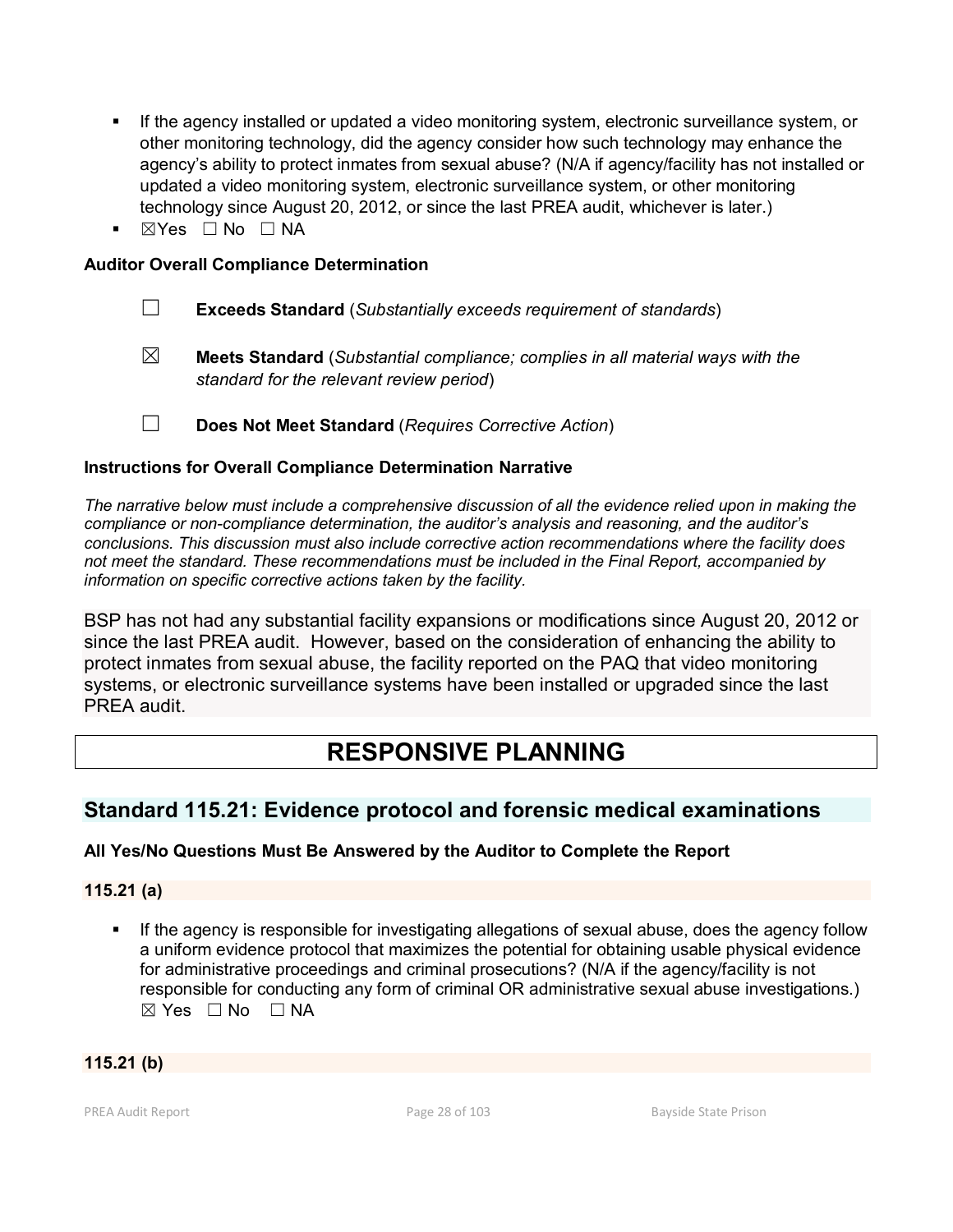- Is this protocol developmentally appropriate for youth where applicable? (N/A if the agency/facility is not responsible for conducting any form of criminal OR administrative sexual abuse investigations.)  $\boxtimes$  Yes  $\Box$  No  $\Box$  NA
- Is this protocol, as appropriate, adapted from or otherwise based on the most recent edition of the U.S. Department of Justice's Office on Violence Against Women publication, "A National Protocol for Sexual Assault Medical Forensic Examinations, Adults/Adolescents," or similarly comprehensive and authoritative protocols developed after 2011? (N/A if the agency/facility is not responsible for conducting any form of criminal OR administrative sexual abuse investigations.)  $\boxtimes$  Yes  $\Box$  No  $\Box$  NA

#### **115.21 (c)**

- Does the agency offer all victims of sexual abuse access to forensic medical examinations, whether on-site or at an outside facility, without financial cost, where evidentiary or medically appropriate? ⊠ Yes □ No
- Are such examinations performed by Sexual Assault Forensic Examiners (SAFEs) or Sexual Assault Nurse Examiners (SANEs) where possible?  $\boxtimes$  Yes  $\Box$  No
- If SAFEs or SANEs cannot be made available, is the examination performed by other qualified medical practitioners (they must have been specifically trained to conduct sexual assault forensic exams)?  $\boxtimes$  Yes  $\Box$  No
- Has the agency documented its efforts to provide SAFEs or SANEs?  $\boxtimes$  Yes  $\Box$  No

#### **115.21 (d)**

- Does the agency attempt to make available to the victim a victim advocate from a rape crisis center? ⊠ Yes □ No
- **If a rape crisis center is not available to provide victim advocate services, does the agency** make available to provide these services a qualified staff member from a community-based organization, or a qualified agency staff member?  $\boxtimes$  Yes  $\Box$  No
- Has the agency documented its efforts to secure services from rape crisis centers? ☒ Yes ☐ No

#### **115.21 (e)**

- As requested by the victim, does the victim advocate, qualified agency staff member, or qualified community-based organization staff member accompany and support the victim through the forensic medical examination process and investigatory interviews?  $\boxtimes$  Yes  $\Box$  No
- As requested by the victim, does this person provide emotional support, crisis intervention, information, and referrals?  $\boxtimes$  Yes  $\Box$  No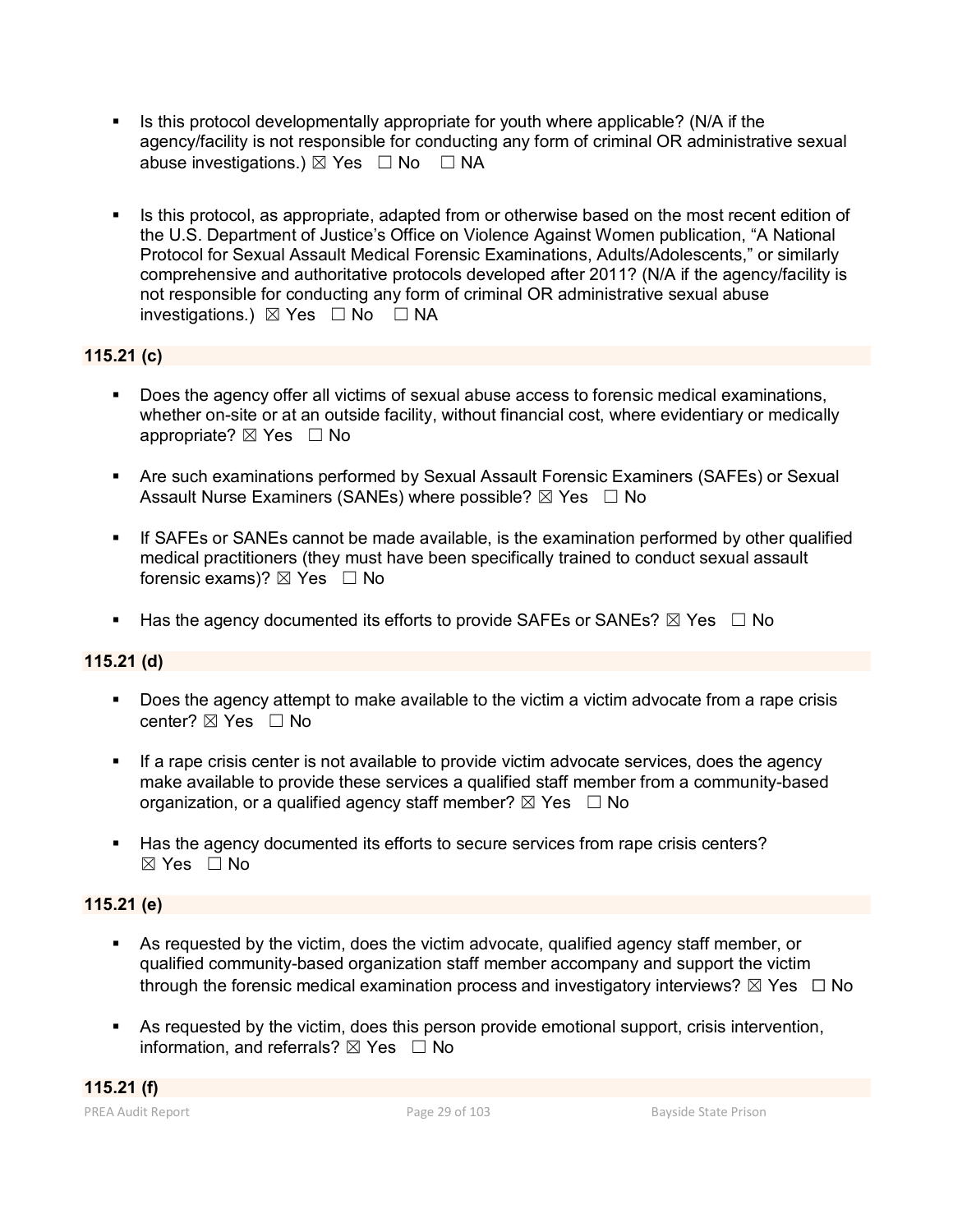If the agency itself is not responsible for investigating allegations of sexual abuse, has the agency requested that the investigating entity follow the requirements of paragraphs (a) through (e) of this section? (N/A if the agency/facility is responsible for conducting criminal AND administrative sexual abuse investigations.)  $\Box$ Yes  $\Box$  No  $\boxtimes$  NA

#### **115.21 (g)**

Auditor is not required to audit this provision.

#### **115.21 (h)**

If the agency uses a qualified agency staff member or a qualified community-based staff member for the purposes of this section, has the individual been screened for appropriateness to serve in this role and received education concerning sexual assault and forensic examination issues in general? [N/A if agency attempts to make a victim advocate from a rape crisis center available to victims per 115.21(d) above.]  $\Box$  Yes  $\Box$  No  $\boxtimes$  NA

#### **Auditor Overall Compliance Determination**

- ☐ **Exceeds Standard** (*Substantially exceeds requirement of standards*)
- ☒ **Meets Standard** (*Substantial compliance; complies in all material ways with the standard for the relevant review period*)
- ☐ **Does Not Meet Standard** (*Requires Corrective Action*)

#### **Instructions for Overall Compliance Determination Narrative**

*The narrative below must include a comprehensive discussion of all the evidence relied upon in making the compliance or non-compliance determination, the auditor's analysis and reasoning, and the auditor's conclusions. This discussion must also include corrective action recommendations where the facility does not meet the standard. These recommendations must be included in the Final Report, accompanied by information on specific corrective actions taken by the facility.*

#### **Policy:**

ADM.006.011, IMP #35, MED.MHS.035 (Counseling Services for Victims of Sexual Assault), and MED.MLI.007 address the requirements of this standard. The NJ DOC assigns to the SID the responsibility of investigating violations of the laws of the United States, the State of New Jersey, as well as violations of the New Jersey Administrative Code (10A), New Jersey Criminal Code Title 2C and NJ DOC policies and procedures by inmates, staff and other individuals who visit NJ DOC facilities. SID investigators specialized training to ensure that such investigations are conducted in a thorough, competent, objective manner using the most current techniques and equipment possible. While remaining cognizant of the limitations and ramifications of the use of such investigatory techniques, any lawful

techniques to perform an investigation may be used. Protocols for all post allegation steps are outlined in the above referenced documents. Prior to a referral for an forensic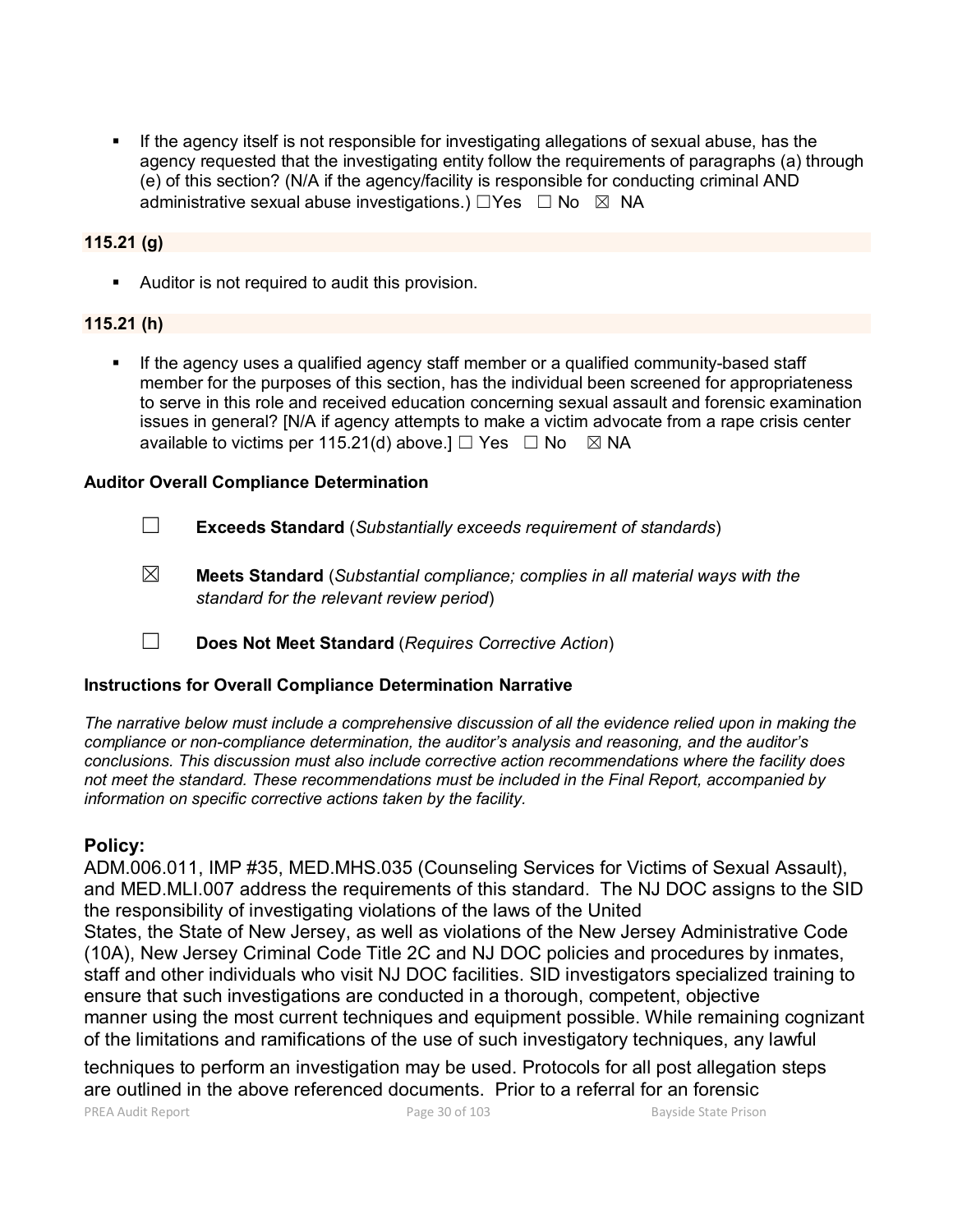examination, alleged victims of sexual assault are examined in the BSP Health Services Department for an initial injury assessment. Such treatment would be for life preservation only.

# **Practice(s):**

Interviews with correctional and professional staff confirmed that they were all knowledgeable of the required procedures for obtaining, preserving and securing physical evidence, when sexual abuse is alleged. Staff members were aware that the NJ DOC SID conducted investigations relative to sexual abuse/sexual harassment allegations.

BSP refers all criminal investigations to the NJ DOC SID. Investigations of incidents should be done in a manner to preserve the rights of the persons involved. In administrative investigations the contractual and Civil Service rights of employees must be preserved. Criminal cases should be done in such a way so as to prevent challenges to admissibility of evidence based upon search and seizure law, Miranda, and other considerations appropriate to a criminal case. When an investigation appears to involve criminal conduct, notification should be made as soon as possible to Central Office-Special Investigations Division and the appropriate County Prosecutor. In the case of sex crimes, the appropriate County Prosecutors' Office Sex Crimes Unit shall be notified. If staff from the Prosecutors' Office choose to participate in the investigation, efforts should be taken to the extent possible to accommodate the needs of that office.

NJ DOC SID follows a similar and equivalent uniform evidence protocol as described in the U.S. Department of Justice's Office on Violence Against Women Publication, "A National Protocol for Sexual Assault Medical Forensic Examinations, Adults/Adolescents". New Jersey Administrative Code ET AL and the New Jersey Statues on Rules of Evidence and the Federal Prison Rape Elimination Act evidence protocols are followed. A victim advocacy agreement has been established with Center for Family Services, Services Empowering Rights of Victims (SERV) of Cumberland County, NJ. Additionally, if forensic medical exams are needed, they are performed at the Inspira Medical Center, Vinland, NJ. BSP reported zero forensic exams performed in the applicable audit period.

Routinely, administrative investigations are conducted by trained investigators who are full time employees of NJ DOC SID. As appropriate, the facility generates a referral to the SID. The review of training records confirmed that investigators have received specialized investigator training on the investigation of sexual abuse and sexual harassment in confinement settings. BSP certified that there were no inmates who requested victim advocacy services, during this audit period. Interviews with staff (random and specialized), and an examination of support documentation confirm the facility's compliance with Standard 115.21.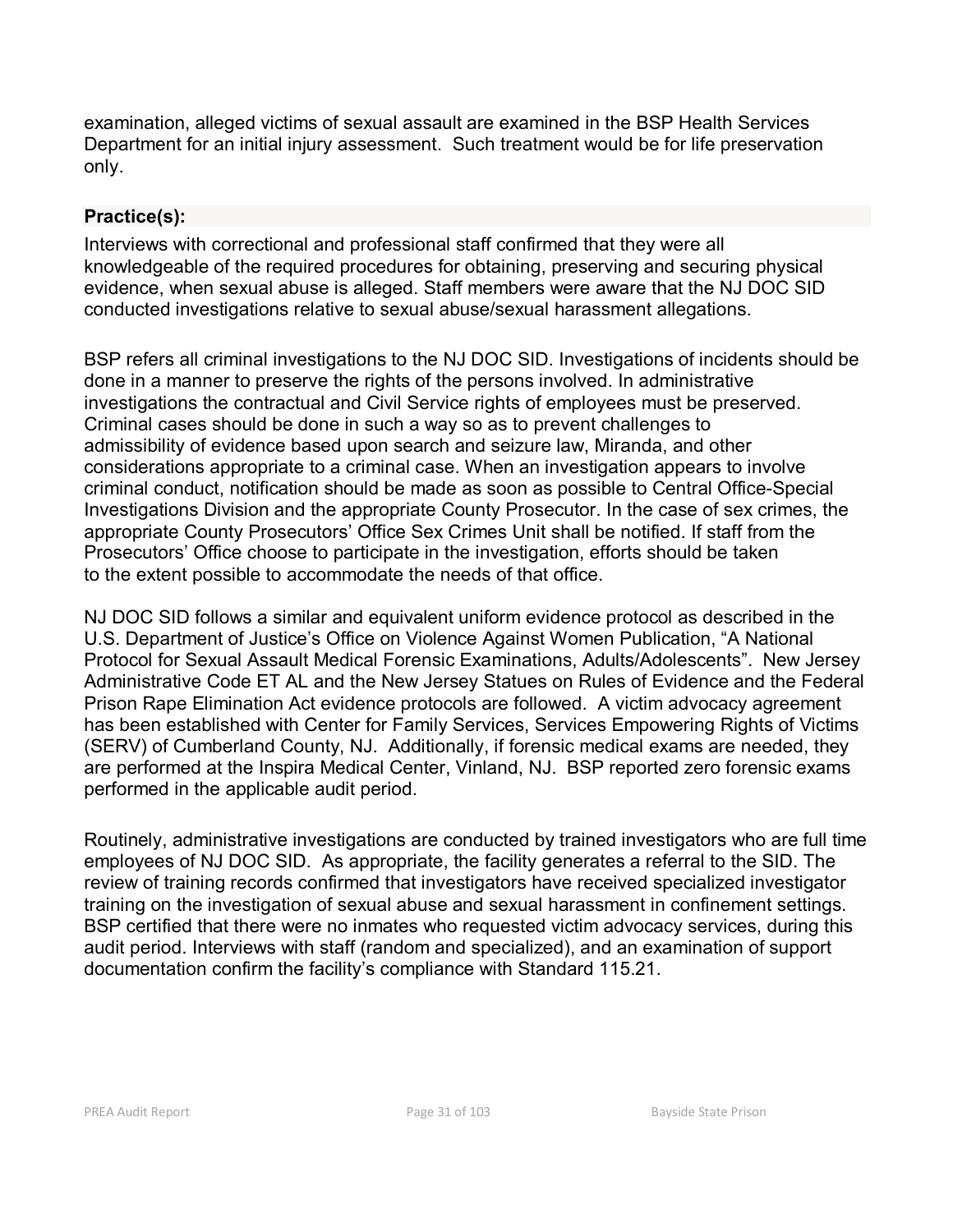# **Standard 115.22: Policies to ensure referrals of allegations for investigations**

#### **All Yes/No Questions Must Be Answered by the Auditor to Complete the Report**

#### **115.22 (a)**

- Does the agency ensure an administrative or criminal investigation is completed for all allegations of sexual abuse?  $\boxtimes$  Yes  $\Box$  No
- **Does the agency ensure an administrative or criminal investigation is completed for all** allegations of sexual harassment?  $\boxtimes$  Yes  $\Box$  No

#### **115.22 (b)**

- Does the agency have a policy and practice in place to ensure that allegations of sexual abuse or sexual harassment are referred for investigation to an agency with the legal authority to conduct criminal investigations, unless the allegation does not involve potentially criminal behavior? **⊠** Yes □ No
- Has the agency published such policy on its website or, if it does not have one, made the policy available through other means?  $\boxtimes$  Yes  $\Box$  No
- Does the agency document all such referrals?  $\boxtimes$  Yes  $\Box$  No

#### **115.22 (c)**

 If a separate entity is responsible for conducting criminal investigations, does such publication describe the responsibilities of both the agency and the investigating entity? [N/A if the agency/facility is responsible for criminal investigations. See 115.21(a).]  $\Box$ Yes  $\Box$  No  $\boxtimes$  NA

#### **115.22 (d)**

Auditor is not required to audit this provision.

#### **115.22 (e)**

Auditor is not required to audit this provision.

#### **Auditor Overall Compliance Determination**

- ☐ **Exceeds Standard** (*Substantially exceeds requirement of standards*)
- ☒ **Meets Standard** (*Substantial compliance; complies in all material ways with the standard for the relevant review period*)
- ☐ **Does Not Meet Standard** (*Requires Corrective Action*)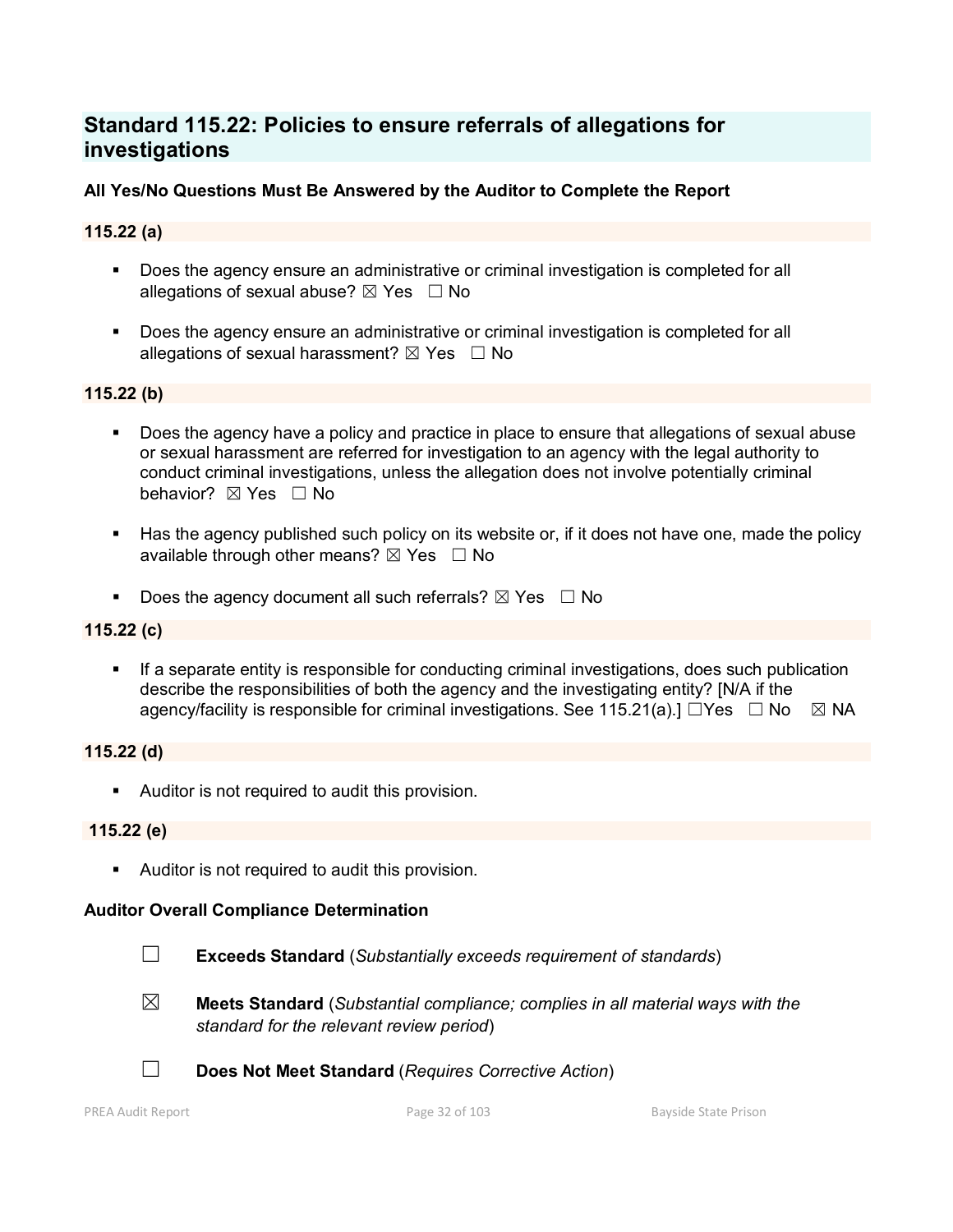#### **Instructions for Overall Compliance Determination Narrative**

*The narrative below must include a comprehensive discussion of all the evidence relied upon in making the compliance or non-compliance determination, the auditor's analysis and reasoning, and the auditor's conclusions. This discussion must also include corrective action recommendations where the facility does not meet the standard. These recommendations must be included in the Final Report, accompanied by information on specific corrective actions taken by the facility.*

### **Policy:**

IMM.001.004, ADM.006.011, IMP #35, and IMP#14 address the requirements of Standard 115.22. The policies require administrative or criminal investigations to be completed on all allegations of sexual abuse/sexual harassment. Administrative and criminal investigations are routinely assigned to the NJ DOC SID for completion. All cases of sexual abuse are referred to the local County Prosecutor. However, unless accepted at the county prosecutor level, the SID proceeds with the criminal component of the investigation.

## **Practice(s):**

The Principal Investigator at BSP was interviewed for an assessment of his awareness of his office's responsibilities in the investigative process. The investigator conveyed the SID would conduct criminal investigations for the facility involving allegations of inmate-on-inmate, and staff-on-inmate sexual abuse. The investigator confirmed that an investigation would never be terminated due to an inmate being transferred or released or an employee leaving the agency. Staff members are aware of the uniform evidence protocol and are confident that all referrals to other county and state agencies investigating criminal matters use a similar evidence protocol. Interviews with staff as well as the investigator, and an examination of training documentation confirm all investigators received instruction in conducting sexual assault investigations. Interviews and the review of investigators training records and training curriculum confirm the facility's compliance with Standard 115.22.

# **TRAINING AND EDUCATION**

# **Standard 115.31: Employee training**

#### **All Yes/No Questions Must Be Answered by the Auditor to Complete the Report**

#### **115.31 (a)**

- Does the agency train all employees who may have contact with inmates on its zero-tolerance policy for sexual abuse and sexual harassment?  $\boxtimes$  Yes  $\Box$  No
- Does the agency train all employees who may have contact with inmates on how to fulfill their responsibilities under agency sexual abuse and sexual harassment prevention, detection, reporting, and response policies and procedures?  $\boxtimes$  Yes  $\Box$  No

PREA Audit Report **Page 33 of 103** Bayside State Prison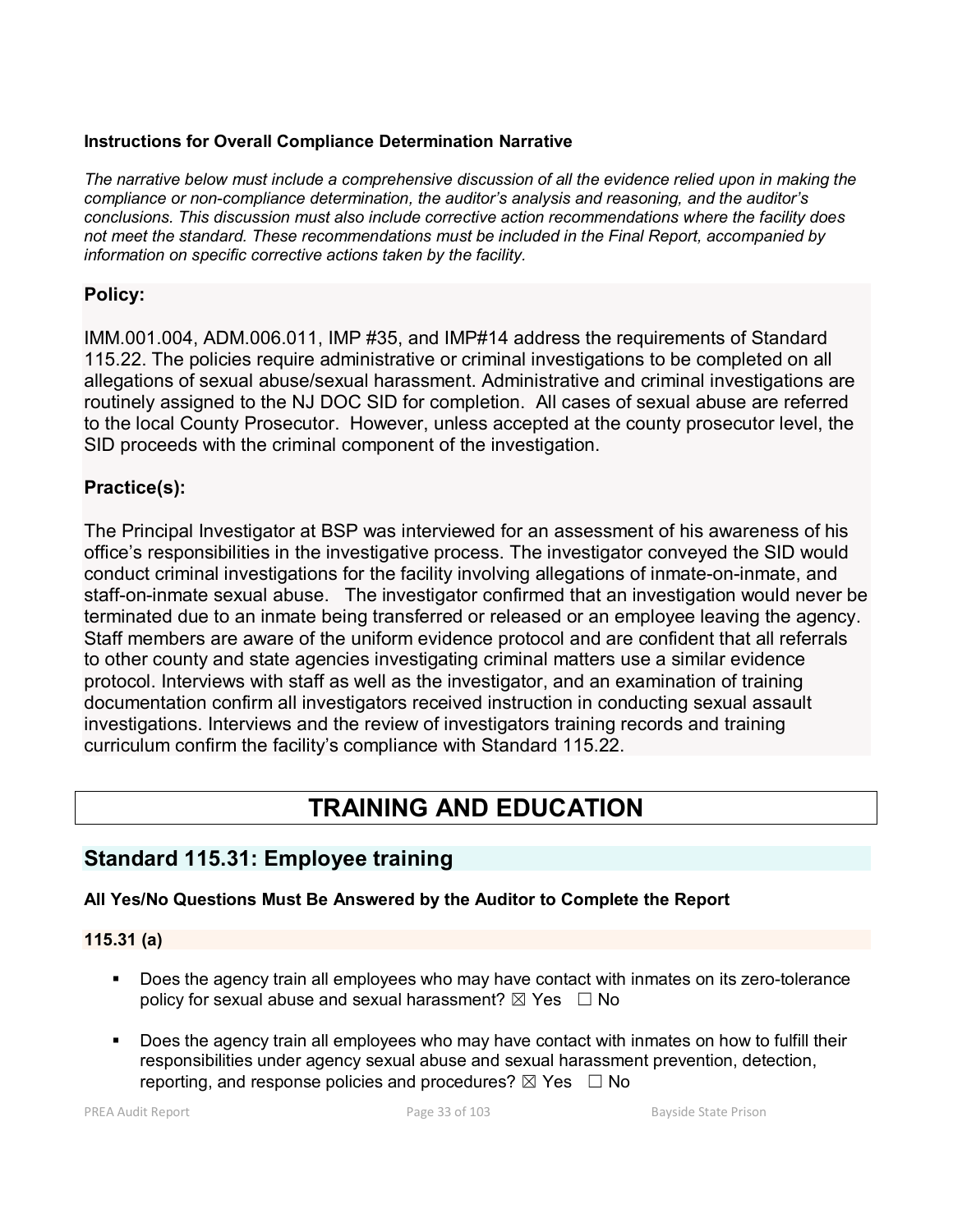- Does the agency train all employees who may have contact with inmates on inmates' right to be free from sexual abuse and sexual harassment  $\boxtimes$  Yes  $\Box$  No
- Does the agency train all employees who may have contact with inmates on the right of inmates and employees to be free from retaliation for reporting sexual abuse and sexual harassment?  $\boxtimes$  Yes  $\Box$  No
- Does the agency train all employees who may have contact with inmates on the dynamics of sexual abuse and sexual harassment in confinement?  $\boxtimes$  Yes  $\Box$  No
- **Does the agency train all employees who may have contact with inmates on the common** reactions of sexual abuse and sexual harassment victims?  $\boxtimes$  Yes  $\Box$  No
- Does the agency train all employees who may have contact with inmates on how to detect and respond to signs of threatened and actual sexual abuse?  $\boxtimes$  Yes  $\Box$  No
- **Does the agency train all employees who may have contact with inmates on how to avoid** inappropriate relationships with inmates?  $\boxtimes$  Yes  $\Box$  No
- Does the agency train all employees who may have contact with inmates on how to communicate effectively and professionally with inmates, including lesbian, gay, bisexual, transgender, intersex, or gender nonconforming inmates?  $\boxtimes$  Yes  $\Box$  No
- Does the agency train all employees who may have contact with inmates on how to comply with relevant laws related to mandatory reporting of sexual abuse to outside authorities? ☒ Yes ☐ No

#### **115.31 (b)**

- Is such training tailored to the gender of the inmates at the employee's facility?  $\boxtimes$  Yes  $\Box$  No
- Have employees received additional training if reassigned from a facility that houses only male inmates to a facility that houses only female inmates, or vice versa?  $\boxtimes$  Yes  $\Box$  No

#### **115.31 (c)**

- Have all current employees who may have contact with inmates received such training?  $\boxtimes$  Yes  $\Box$  No
- Does the agency provide each employee with refresher training every two years to ensure that all employees know the agency's current sexual abuse and sexual harassment policies and procedures? ☒ Yes ☐ No
- In years in which an employee does not receive refresher training, does the agency provide refresher information on current sexual abuse and sexual harassment policies?  $\boxtimes$  Yes  $\Box$  No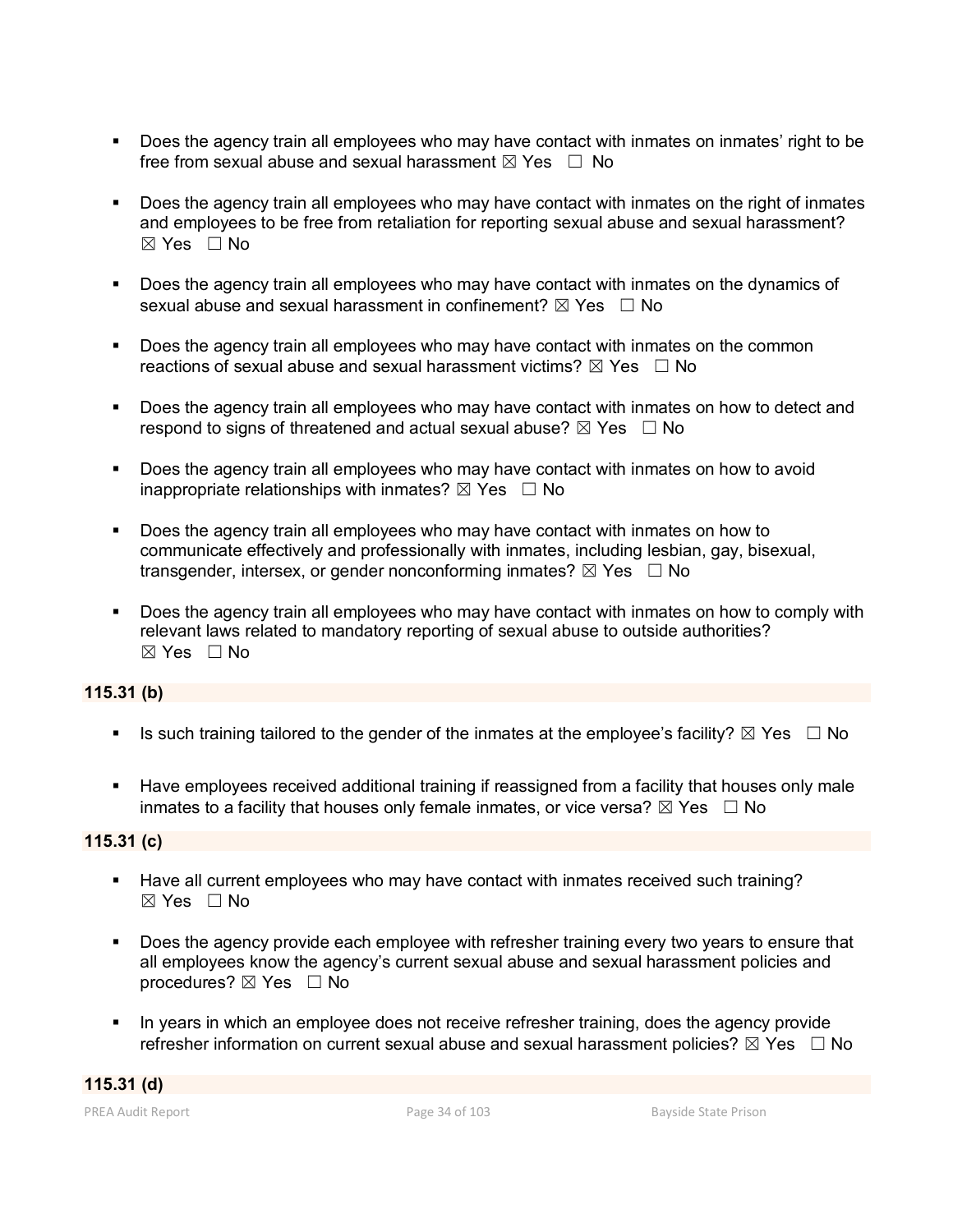Does the agency document, through employee signature or electronic verification, that employees understand the training they have received?  $\boxtimes$  Yes  $\Box$  No

#### **Auditor Overall Compliance Determination**

- ☐ **Exceeds Standard** (*Substantially exceeds requirement of standards*)
- ☒ **Meets Standard** (*Substantial compliance; complies in all material ways with the standard for the relevant review period*)
- ☐ **Does Not Meet Standard** (*Requires Corrective Action*)

#### **Instructions for Overall Compliance Determination Narrative**

*The narrative below must include a comprehensive discussion of all the evidence relied upon in making the compliance or non-compliance determination, the auditor's analysis and reasoning, and the auditor's conclusions. This discussion must also include corrective action recommendations where the facility does not meet the standard. These recommendations must be included in the Final Report, accompanied by information on specific corrective actions taken by the facility.*

#### **Policy:**

IMM.001.004 addresses the requirements of this standard. All NJ DOC Custody employees are considered correctional police officers. All custody and civilian employees attend PREA training locally on a biennial basis. BSP custody staff are first responders. The PREA Compliance Manager ensures training is received by all employees, contractors and volunteers. Healthcare, mental health, and investigative staff receive specialized training for matters pertaining to sexual abuse and sexual harassment in correctional settings. Supervisory staff from various departments are directly involved in ensuring all staff, volunteers and contractors are trained on their responsibilities regarding the NJ DOC PREA requirements.

#### **Practice(s):**

An extensive and comprehensive PREA power point presentation lesson plan was used by the class instructors. The review of facility lesson plans and training logs confirmed that the training provided addressed all elements identified in this standard. Staff acknowledged, in writing, their receipt and understanding of the PREA. The BSP PREA power point presentation was reviewed, as well as signature acknowledgement sheets of training completion and comprehension of the subject matter. The training addressed all the topics identified in the standard, such as zero tolerance, effective communication, definitions of sexual abuse and sexual harassment, relationships with offenders, first responder duties, transgender issues and mandatory reporting, etc. Related education is provided on a biennial basis during refresher training. Staff receive ongoing PREA training regarding current policies on sexual abuse and sexual harassment. Twenty staff annual training records were reviewed, as well as new hires and promotions. All staff cases had documentation supporting compliance with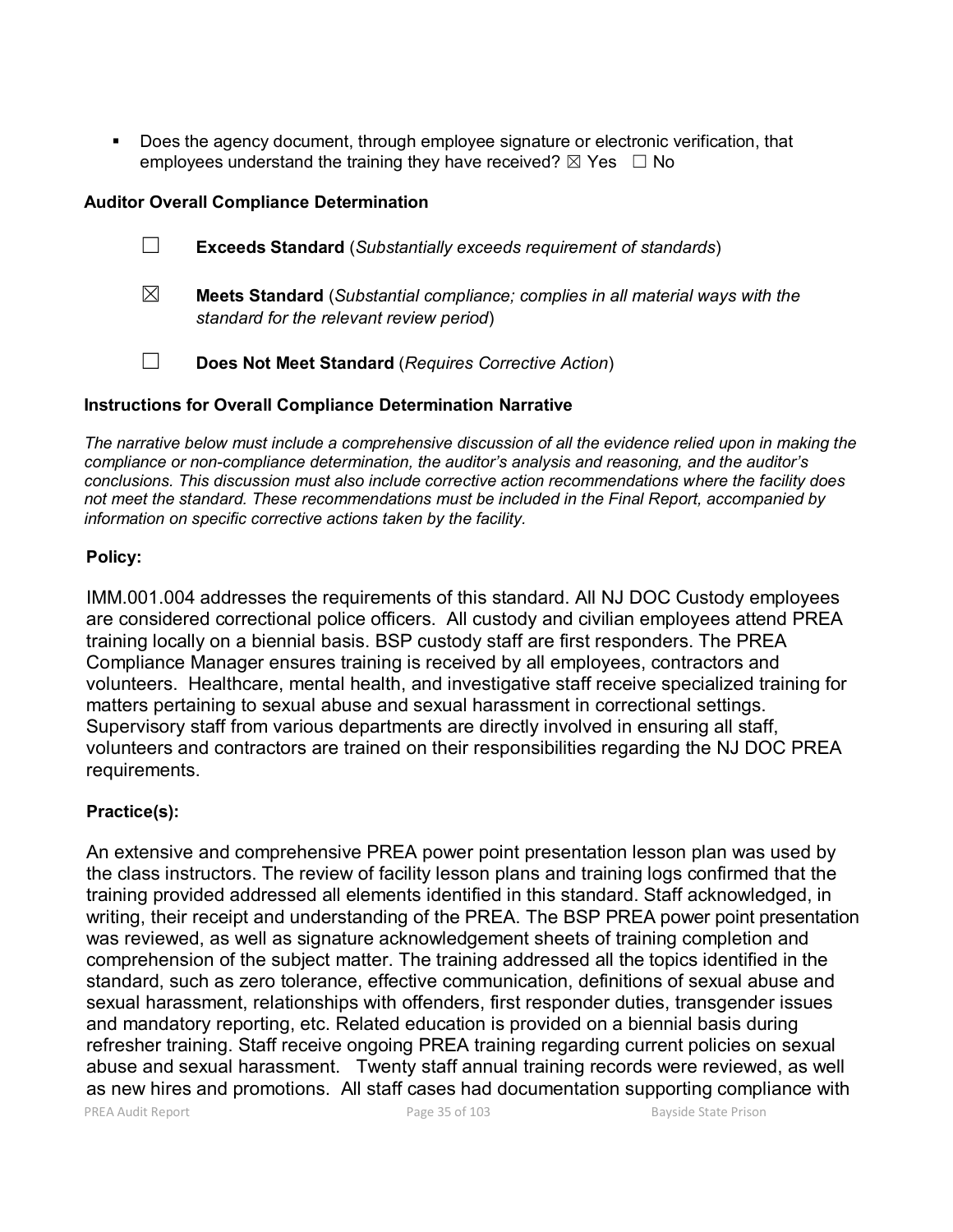this standard. Twenty-one random staff interviewed indicated that they received the required PREA training initially and biennially. The training provided to staff and 21 random staff interviews regarding PREA requirements confirm the facility's compliance with Standard 115.31.

# **Standard 115.32: Volunteer and contractor training**

### **All Yes/No Questions Must Be Answered by the Auditor to Complete the Report**

### **115.32 (a)**

Has the agency ensured that all volunteers and contractors who have contact with inmates have been trained on their responsibilities under the agency's sexual abuse and sexual harassment prevention, detection, and response policies and procedures?  $\boxtimes$  Yes  $\Box$  No

#### **115.32 (b)**

 Have all volunteers and contractors who have contact with inmates been notified of the agency's zero-tolerance policy regarding sexual abuse and sexual harassment and informed how to report such incidents (the level and type of training provided to volunteers and contractors shall be based on the services they provide and level of contact they have with inmates)?  $\boxtimes$  Yes  $\Box$  No

### **115.32 (c)**

 Does the agency maintain documentation confirming that volunteers and contractors understand the training they have received?  $\boxtimes$  Yes  $\Box$  No

#### **Auditor Overall Compliance Determination**

- ☐ **Exceeds Standard** (*Substantially exceeds requirement of standards*)
- ☒ **Meets Standard** (*Substantial compliance; complies in all material ways with the standard for the relevant review period*)
- ☐ **Does Not Meet Standard** (*Requires Corrective Action*)

#### **Instructions for Overall Compliance Determination Narrative**

*The narrative below must include a comprehensive discussion of all the evidence relied upon in making the compliance or non-compliance determination, the auditor's analysis and reasoning, and the auditor's conclusions. This discussion must also include corrective action recommendations where the facility does not meet the standard. These recommendations must be included in the Final Report, accompanied by information on specific corrective actions taken by the facility.*

## **Policy:**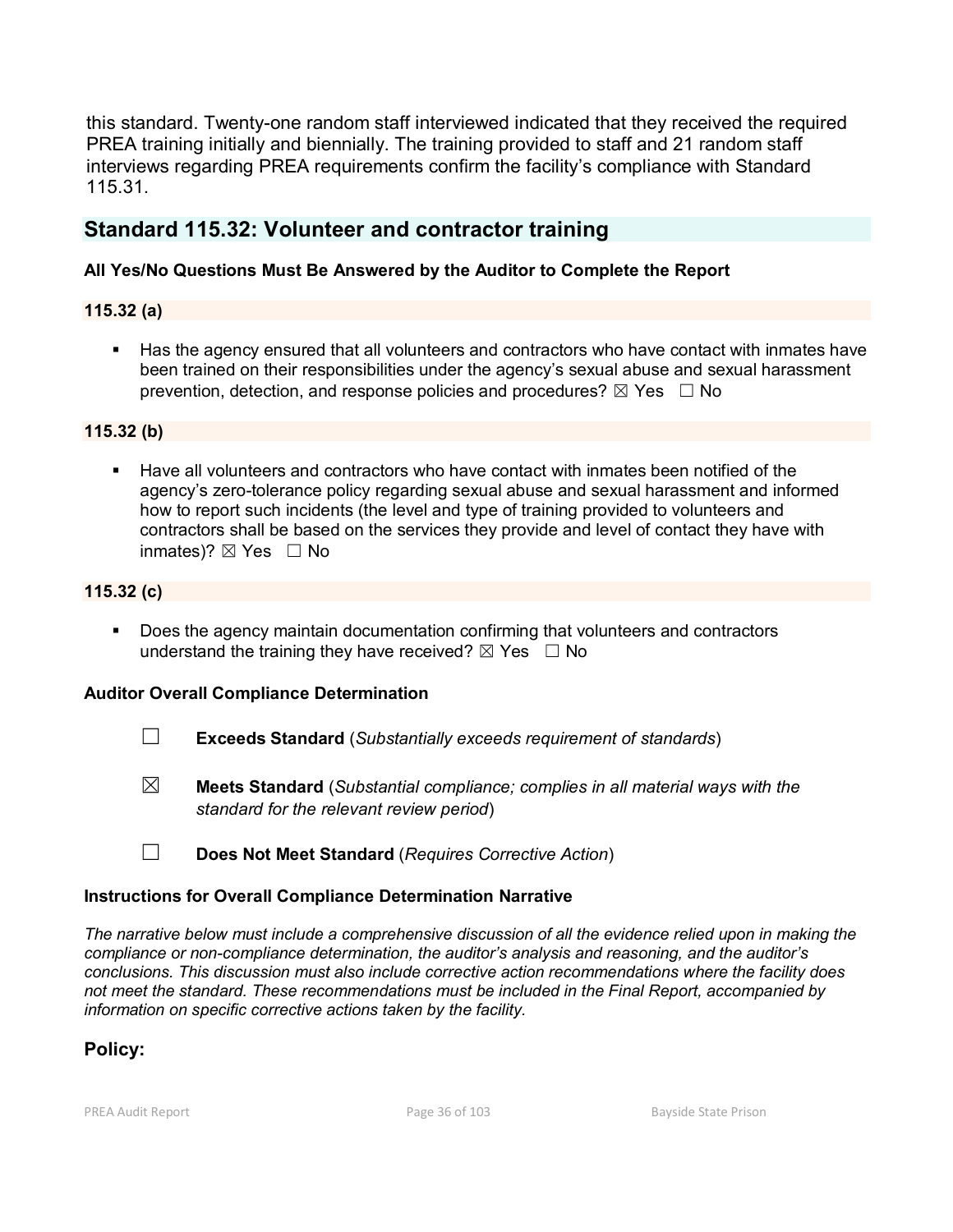IMM.001.004 and PCS.001.003 (Volunteer Services Program) address the requirements of standard 115.32. Contractors and volunteers receive PREA specific training on a biennial basis.

# **Practice(s):**

At the time of the preparation of the PAQ, there were 58 volunteers and 47 contractors approved for facility entry subject to contact with inmates. BSP contractors are of Rutgers Health medical and mental health staff. The NJ DOC also authorizes the use of volunteer services offered by professionals, students and members of the community in areas such as, but not limited to, chaplaincy services, educational services and social services. The auditor's review of a sample of volunteer and contractor PREA training acknowledgement forms and other documents confirmed that all facility contractors and volunteers have received training related to their responsibilities concerning the PREA (zero tolerance, detection, prevention, response and reporting requirements), during the previous twelve months, or biennial refresher training as applicable. A review of training acknowledgement forms revealed that contractors and volunteers understood the agency's zero tolerance policy toward sexual abuse/sexual harassment and their responsibilities under the PREA. A review of the PREA lesson plan for contractor and volunteer training confirmed that the level of instruction is appropriate for the services provided and emphasizes the facility's zero tolerance and reporting policies.

# **Standard 115.33: Inmate education**

# **All Yes/No Questions Must Be Answered by the Auditor to Complete the Report**

# **115.33 (a)**

- **During intake, do inmates receive information explaining the agency's zero-tolerance policy** regarding sexual abuse and sexual harassment?  $\boxtimes$  Yes  $\Box$  No
- During intake, do inmates receive information explaining how to report incidents or suspicions of sexual abuse or sexual harassment?  $\boxtimes$  Yes  $\Box$  No

# **115.33 (b)**

- Within 30 days of intake, does the agency provide comprehensive education to inmates either in person or through video regarding: Their rights to be free from sexual abuse and sexual harassment?  $\boxtimes$  Yes  $\Box$  No
- Within 30 days of intake, does the agency provide comprehensive education to inmates either in person or through video regarding: Their rights to be free from retaliation for reporting such incidents? ⊠ Yes □ No
- Within 30 days of intake, does the agency provide comprehensive education to inmates either in person or through video regarding: Agency policies and procedures for responding to such incidents? ⊠ Yes □ No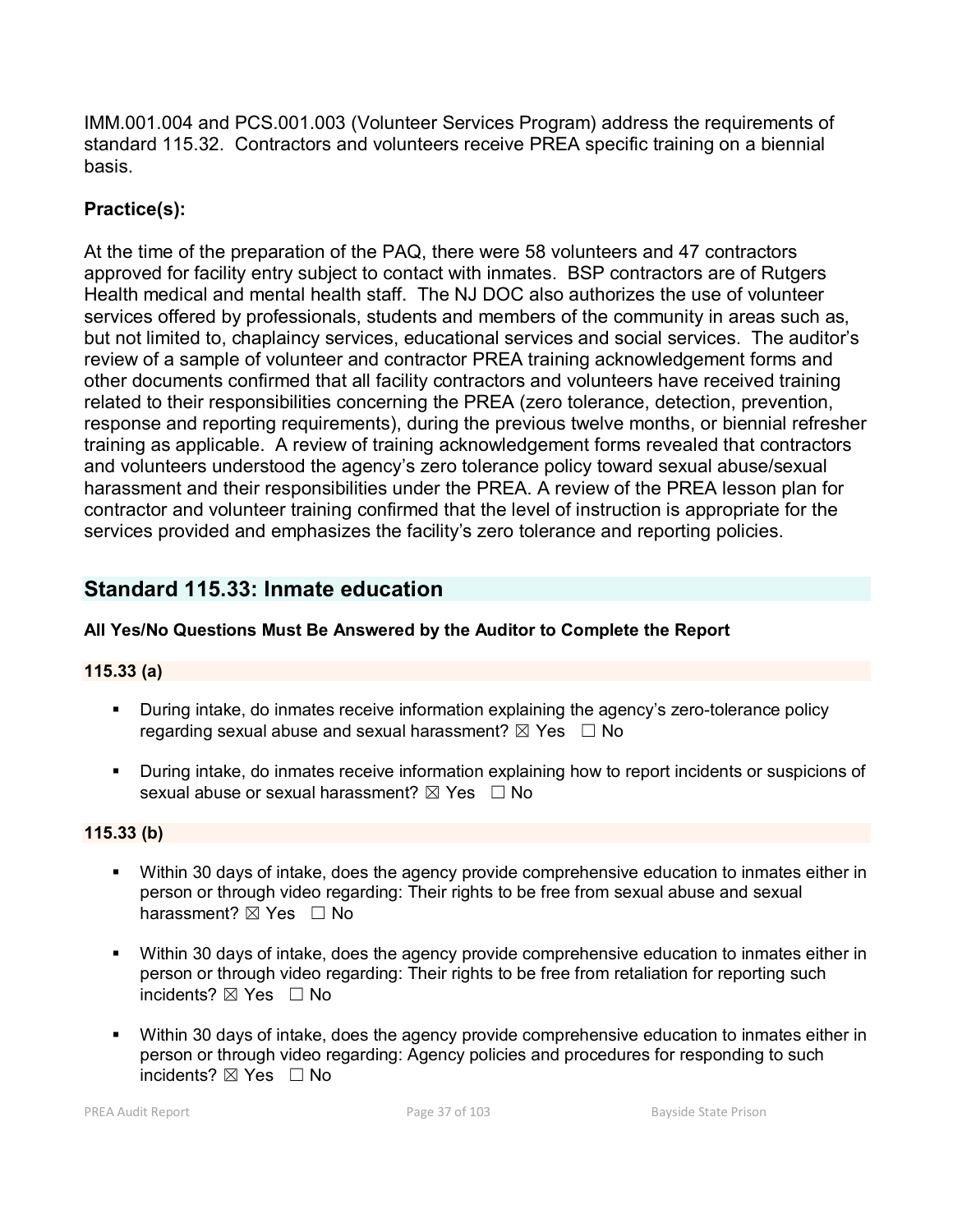# **115.33 (c)**

- **Have all inmates received such education?**  $\boxtimes$  Yes  $\Box$  No
- Do inmates receive education upon transfer to a different facility to the extent that the policies and procedures of the inmate's new facility differ from those of the previous facility?  $\boxtimes$  Yes  $\Box$  No

#### **115.33 (d)**

- Does the agency provide inmate education in formats accessible to all inmates including those who are limited English proficient?  $\boxtimes$  Yes  $\Box$  No
- Does the agency provide inmate education in formats accessible to all inmates including those who are deaf?  $\boxtimes$  Yes  $\Box$  No
- **Does the agency provide inmate education in formats accessible to all inmates including those** who are visually impaired?  $\boxtimes$  Yes  $\Box$  No
- Does the agency provide inmate education in formats accessible to all inmates including those who are otherwise disabled?  $\boxtimes$  Yes  $\Box$  No
- Does the agency provide inmate education in formats accessible to all inmates including those who have limited reading skills?  $\boxtimes$  Yes  $\Box$  No

#### **115.33 (e)**

**Does the agency maintain documentation of inmate participation in these education sessions?** ☒ Yes ☐ No

#### **115.33 (f)**

 In addition to providing such education, does the agency ensure that key information is continuously and readily available or visible to inmates through posters, inmate handbooks, or other written formats?  $\boxtimes$  Yes  $\Box$  No

#### **Auditor Overall Compliance Determination**

- 
- ☐ **Exceeds Standard** (*Substantially exceeds requirement of standards*)
- ☒ **Meets Standard** (*Substantial compliance; complies in all material ways with the standard for the relevant review period*)

☐ **Does Not Meet Standard** (*Requires Corrective Action*)

#### **Instructions for Overall Compliance Determination Narrative**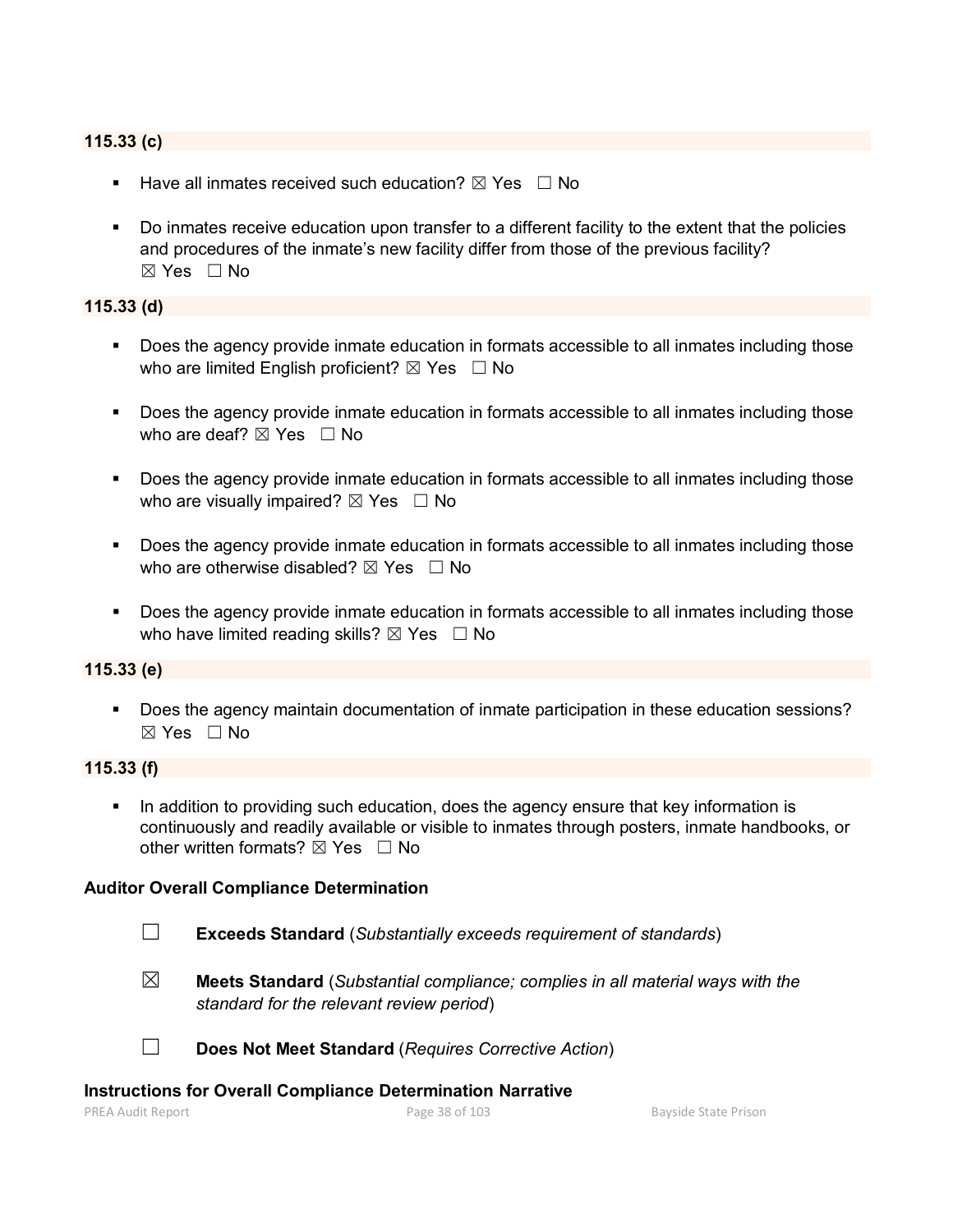*The narrative below must include a comprehensive discussion of all the evidence relied upon in making the compliance or non-compliance determination, the auditor's analysis and reasoning, and the auditor's conclusions. This discussion must also include corrective action recommendations where the facility does not meet the standard. These recommendations must be included in the Final Report, accompanied by information on specific corrective actions taken by the facility.*

# **Policy:**

IMM.001.004, IMM.002.003 (ADA-Reasonable Accommodations for Inmates); SUP.004.001 (Limited English Proficient- Use of Language Line) PCS.001.DFH.01 (Deaf Hard of Hearing Inmates); Flyer 11-18 Zero Tolerance Poster in Spanish; NJ DOC Form 160 (LEP designation) and NJ DOC Deaf-Hard of Hearing Waiver address the requirements of Standard 115.33. During in-processing procedures at BSP, the IPCM is responsible for ensuring that each inmate entering the facility receives comprehensive and ongoing education on PREA and zerotolerance of inmate sexual abuse and harassment.

# **Practice(s):**

BSP inmates receive an inmate handbook and other educational materials describing the agency's PREA compliance program. The inmate handbooks were reviewed by the auditor and found to contain information on the inmate's right to be free of sexual abuse and sexual harassment. The information contained in the handbooks and pamphlets identify the key elements of the program and inform inmates about the facility's zero tolerance policy toward sexual abuse and sexual assault and the multiple ways to report sexual abuse/sexual harassment. The information also informs the inmates about both male and female employees routinely working in and monitoring the housing units and the expectation of privacy in certain areas of the housing units. The information is available to inmates in English and Spanish. Staff members reiterate the information written in the inmate handbooks by conducting an educational program regarding the PREA for all inmates within 30 days of their arrival.

PREA Audit Report **Page 39 of 103** Bayside State Prison Through policy, the facility ensures that inmates with disabilities have an equal opportunity to participate in and benefit from all aspects of the agency's efforts to prevent, detect and respond to sexual abuse and sexual harassment. Intake staff are is responsible for identifying inmates who have disabilities that prevent them from reading or understanding PREA education materials. NJ DOC policy and procedures allow for self-designation or waiver of identification as deaf or hard of hearing. Level 3 IMP informs staff of language line services. BSP staff are required to take appropriate steps to ensure disabled/LEP inmates can benefit from all aspects of the NJ DOC's efforts to comply with PREA. The educational program includes definitions of sexually abusive behavior and sexual harassment, prevention strategies and reporting modalities. The auditor reviewed a sample of document submittals providing examples of inmate acknowledging receipt and understanding of PREA education. The auditor also sampled 15 inmate files and confirmed that PREA education is received and documented within 30 days of arrival. Forty-eight inmate interviews confirmed that PREA education is received and understood, including those inmates in "targeted" categories. Inmates at BSP have access to JPAY, a computer program system which also provides PREA information and can be used to report sexual abuse, sexual harassment and retaliation. Staff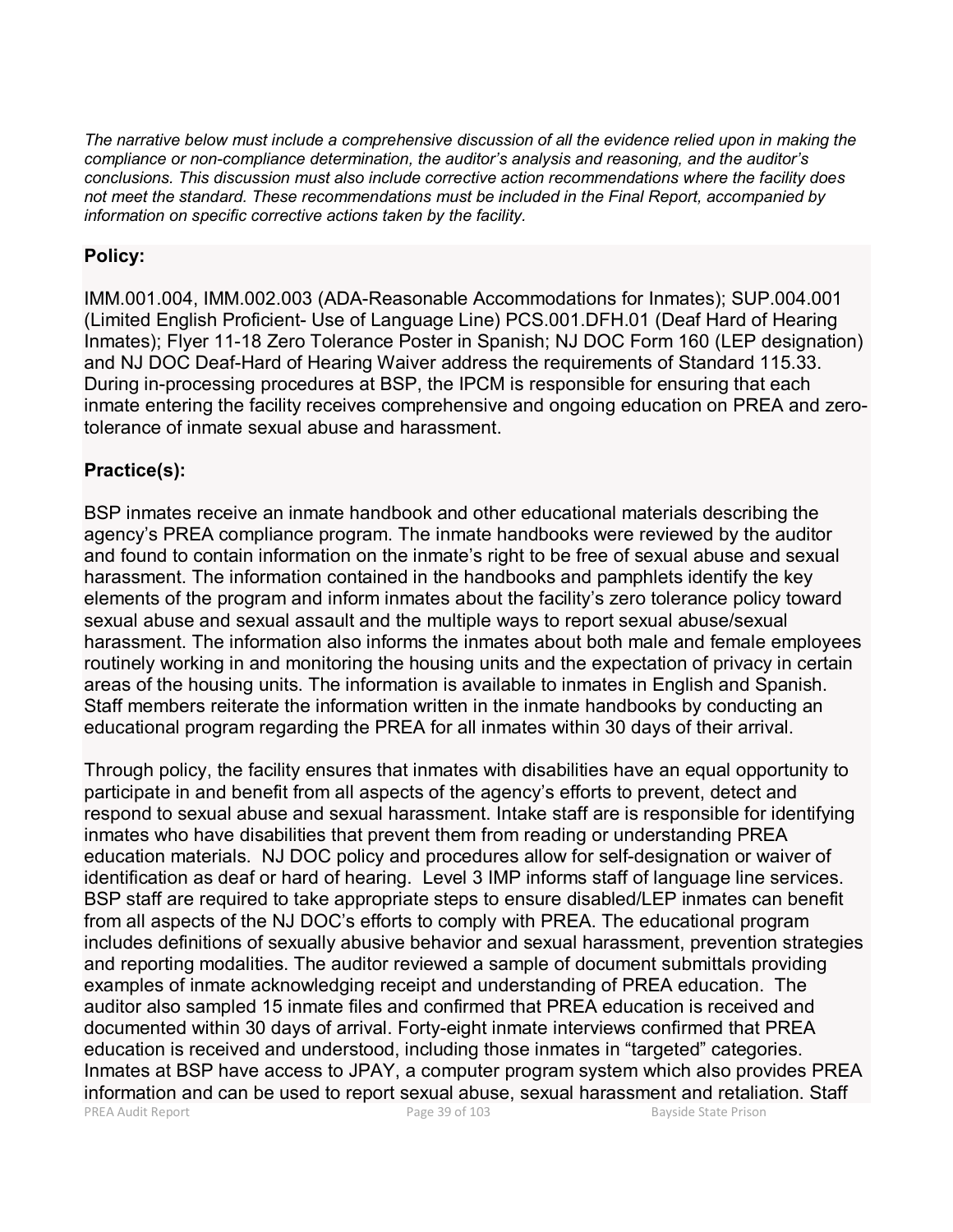interpreters and telephonic translation services are established. A tour of BSP confirmed that PREA educational posters were prominently displayed in all housing units and common/program areas. Interviews with staff (random and specialized) and an examination of the documentation listed above confirm that the facility meets the requirements mandated in Standard 115.33.

# **Standard 115.34: Specialized training: Investigations**

### **All Yes/No Questions Must Be Answered by the Auditor to Complete the Report**

### **115.34 (a)**

 In addition to the general training provided to all employees pursuant to §115.31, does the agency ensure that, to the extent the agency itself conducts sexual abuse investigations, its investigators have received training in conducting such investigations in confinement settings? (N/A if the agency does not conduct any form of administrative or criminal sexual abuse investigations. See 115.21(a).)  $\boxtimes$  Yes  $\Box$  No  $\Box$  NA

### **115.34 (b)**

- Does this specialized training include techniques for interviewing sexual abuse victims? [N/A if the agency does not conduct any form of administrative or criminal sexual abuse investigations. See 115.21(a).]  $\boxtimes$  Yes  $\Box$  No  $\Box$  NA
- Does this specialized training include proper use of Miranda and Garrity warnings? [N/A if the agency does not conduct any form of administrative or criminal sexual abuse investigations. See 115.21(a).]  $\boxtimes$  Yes  $\Box$  No  $\Box$  NA
- Does this specialized training include sexual abuse evidence collection in confinement settings? [N/A if the agency does not conduct any form of administrative or criminal sexual abuse investigations. See 115.21(a).]  $\boxtimes$  Yes  $\Box$  No  $\Box$  NA
- Does this specialized training include the criteria and evidence required to substantiate a case for administrative action or prosecution referral? [N/A if the agency does not conduct any form of administrative or criminal sexual abuse investigations. See 115.21(a). $\mathbb{I} \boxtimes \mathsf{Yes} \square \mathsf{No} \square \mathsf{NA}$

# **115.34 (c)**

 Does the agency maintain documentation that agency investigators have completed the required specialized training in conducting sexual abuse investigations? [N/A if the agency does not conduct any form of administrative or criminal sexual abuse investigations. See 115.21(a).]  $\boxtimes$  Yes  $\Box$  No  $\Box$  NA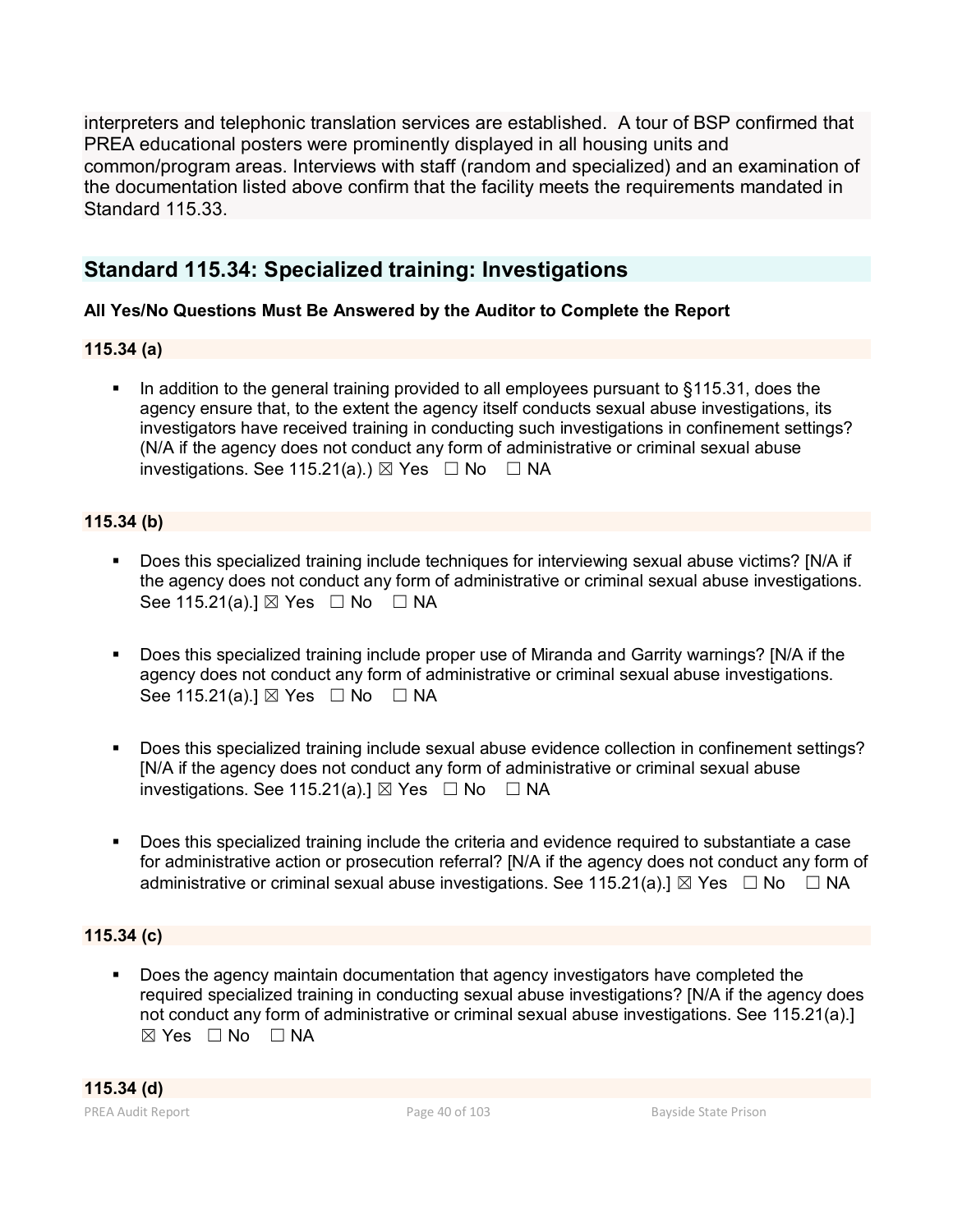Auditor is not required to audit this provision.

# **Auditor Overall Compliance Determination**

- ☐ **Exceeds Standard** (*Substantially exceeds requirement of standards*)
- ☒ **Meets Standard** (*Substantial compliance; complies in all material ways with the standard for the relevant review period*)
- ☐ **Does Not Meet Standard** (*Requires Corrective Action*)

# **Instructions for Overall Compliance Determination Narrative**

*The narrative below must include a comprehensive discussion of all the evidence relied upon in making the compliance or non-compliance determination, the auditor's analysis and reasoning, and the auditor's conclusions. This discussion must also include corrective action recommendations where the facility does not meet the standard. These recommendations must be included in the Final Report, accompanied by information on specific corrective actions taken by the facility.*

# **Policy:**

IMM.001.004, ADM.006.011, and IMP #35, address the requirements of this standard. Agency policy requires facility and agency investigators to be trained in conducting sexual abuse investigations in confinement settings, techniques for interviewing sexual abuse victims and the proper use of Miranda and Garrity Warnings, as well as sexual abuse evidence collection.

# **Practice(s):**

There are four sworn SID investigators assigned to BSP. There is a Principal Investigator, and three Senior Investigators. When criminal investigations are indicated, they are conducted by NJ DOC SID investigators in conjunction with the local prosecutor's office.

BSP investigators completed training covering sexual assault protocols, crime scene preservation, and reporting and handling sexual assault incidents. The training covers the proper use of Miranda and Garrity Warnings and sexual abuse evidence collection.

The auditor reviewed training records and specialized training power point documentation. Interviews with staff, the Principal Investigator, and a review of documentation confirm that BSP is in compliance with the training requirement of this standard.

# **Standard 115.35: Specialized training: Medical and mental health care**

# **All Yes/No Questions Must Be Answered by the Auditor to Complete the Report**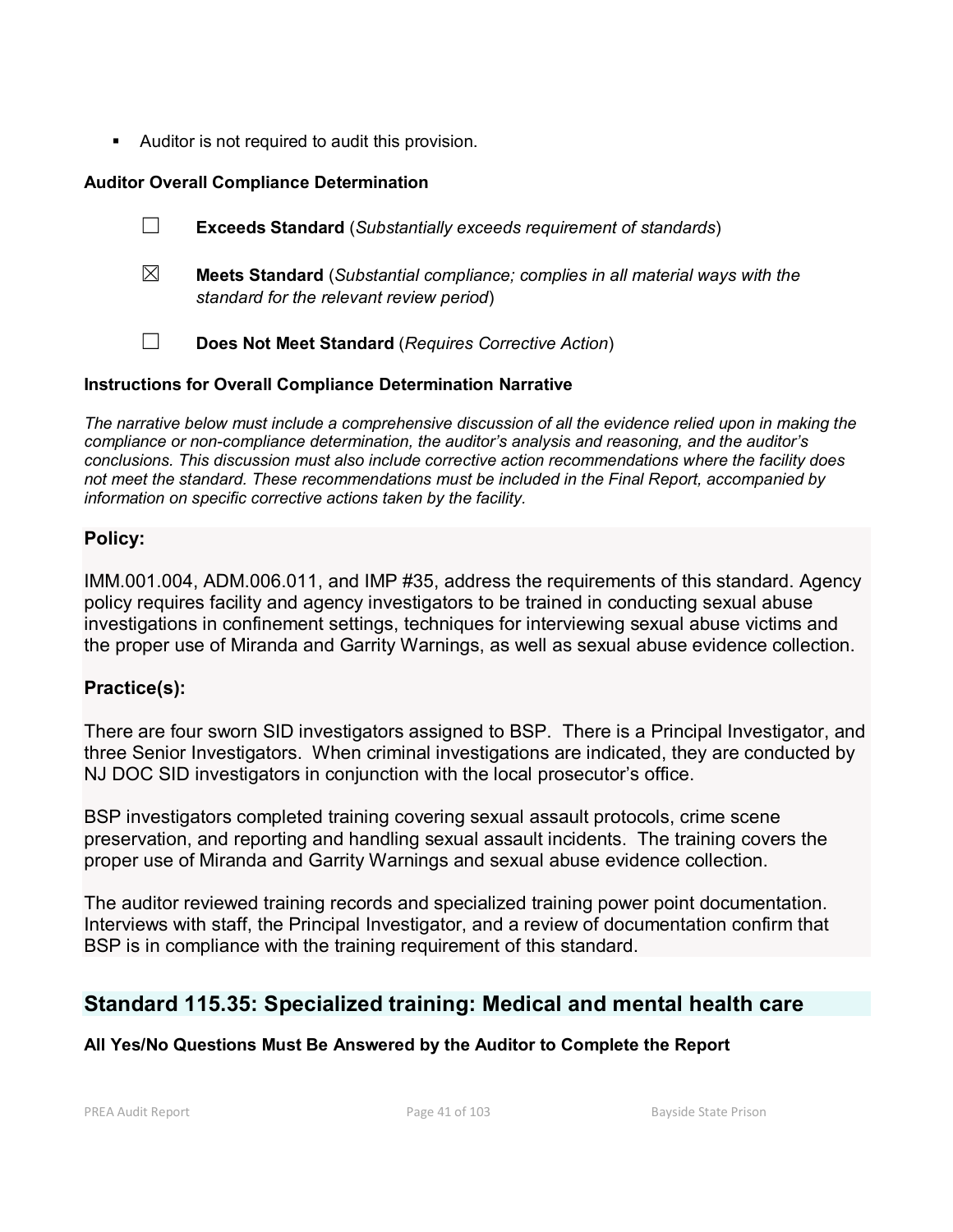#### **115.35 (a)**

- Does the agency ensure that all full- and part-time medical and mental health care practitioners who work regularly in its facilities have been trained in how to detect and assess signs of sexual abuse and sexual harassment?  $\boxtimes$  Yes  $\Box$  No
- **Does the agency ensure that all full- and part-time medical and mental health care practitioners** who work regularly in its facilities have been trained in how to preserve physical evidence of sexual abuse? ⊠ Yes □ No
- Does the agency ensure that all full- and part-time medical and mental health care practitioners who work regularly in its facilities have been trained in how to respond effectively and professionally to victims of sexual abuse and sexual harassment?  $\boxtimes$  Yes  $\Box$  No
- Does the agency ensure that all full- and part-time medical and mental health care practitioners who work regularly in its facilities have been trained in how and to whom to report allegations or suspicions of sexual abuse and sexual harassment?  $\boxtimes$  Yes  $\Box$  No

#### **115.35 (b)**

 If medical staff employed by the agency conduct forensic examinations, do such medical staff receive appropriate training to conduct such examinations? (N/A if agency medical staff at the facility do not conduct forensic exams.)  $\Box$  Yes  $\Box$  No  $\boxtimes$  NA

#### **115.35 (c)**

 Does the agency maintain documentation that medical and mental health practitioners have received the training referenced in this standard either from the agency or elsewhere?  $\boxtimes$  Yes  $\Box$  No

#### **115.35 (d)**

- Do medical and mental health care practitioners employed by the agency also receive training mandated for employees by §115.31?  $\boxtimes$  Yes  $\Box$  No
- Do medical and mental health care practitioners contracted by and volunteering for the agency also receive training mandated for contractors and volunteers by §115.32?  $\boxtimes$  Yes  $\Box$  No

#### **Auditor Overall Compliance Determination**

- ☐ **Exceeds Standard** (*Substantially exceeds requirement of standards*)
- 
- ☒ **Meets Standard** (*Substantial compliance; complies in all material ways with the standard for the relevant review period*)
- ☐ **Does Not Meet Standard** (*Requires Corrective Action*)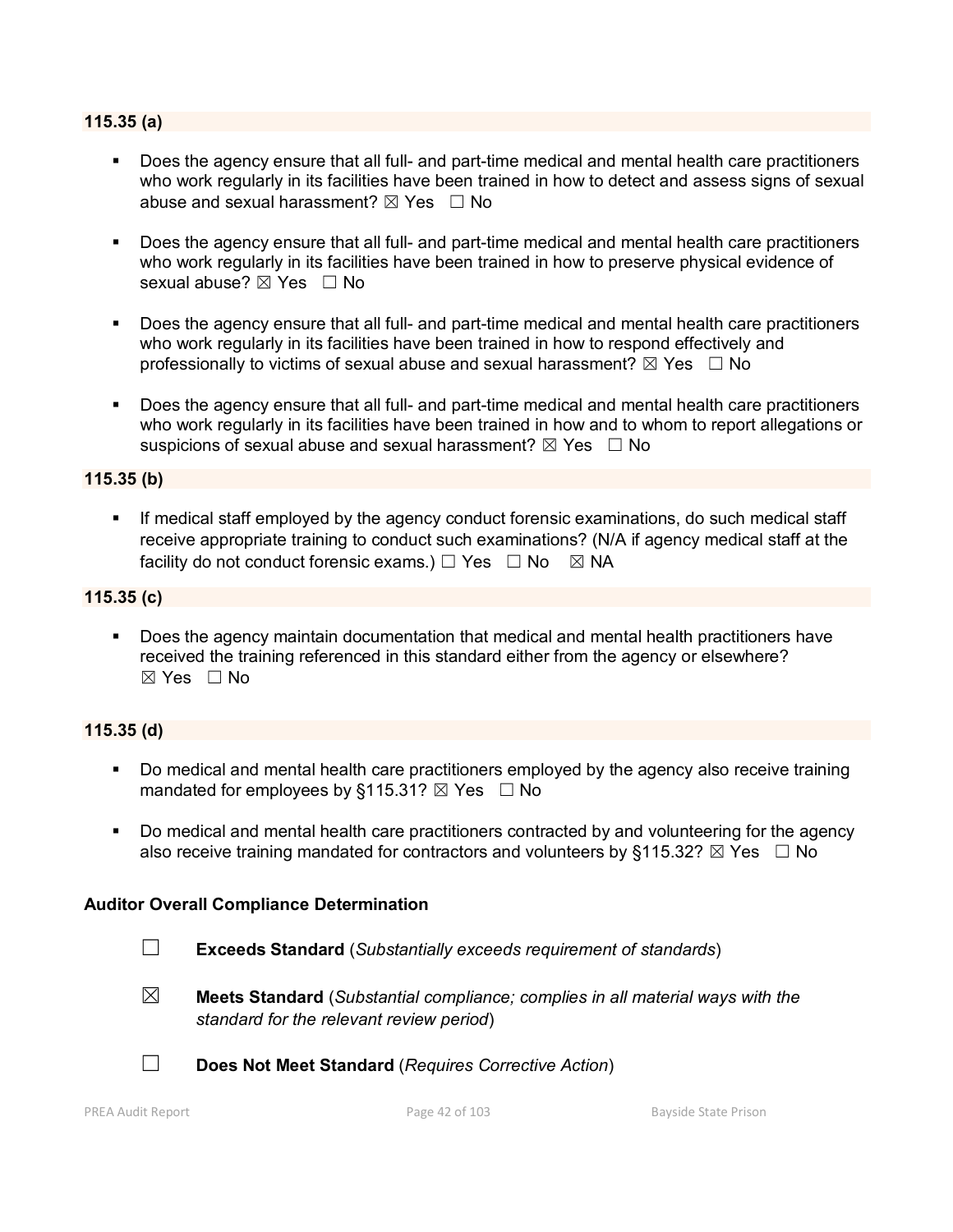#### **Instructions for Overall Compliance Determination Narrative**

*The narrative below must include a comprehensive discussion of all the evidence relied upon in making the compliance or non-compliance determination, the auditor's analysis and reasoning, and the auditor's conclusions. This discussion must also include corrective action recommendations where the facility does not meet the standard. These recommendations must be included in the Final Report, accompanied by information on specific corrective actions taken by the facility.*

# **Policy:**

IMM.001.004 and Power Point Presentation on "Addressing Sexual Abuse and Harassment of Inmates – Medical and Mental Health Staff Training 2014" address the requirements of Standard 115.35.

# **Practice(s):**

Training records reveal that BSP medical and mental health personnel received training in a specialized course entitled "Addressing Sexual Abuse and Harassment of Inmates – Medical and Mental Health Staff Training 2014". All required sections of the course were included in the power point presentation. Training sections covered included detection and assessing signs of sexual abuse and sexual harassment; preserving physical evidence; effective and professional responses; reporting and understanding sexual trauma in custody.

The auditor's review of medical and mental health personnel training records confirmed that these employees receive the same basic PREA training as custody and other civilian staff and understand their duty to report any knowledge of sexual abuse/assault, even when the said information is disclosed during a health care encounter. Forensic exams, if required, are performed at the Inspira Medical Center, Vinland, NJ. Based on the completion of the above training by medical and mental health staff, the facility meets the requirements for specialized training.

# **SCREENING FOR RISK OF SEXUAL VICTIMIZATION AND ABUSIVENESS**

# **Standard 115.41: Screening for risk of victimization and abusiveness**

# **All Yes/No Questions Must Be Answered by the Auditor to Complete the Report**

#### **115.41 (a)**

- Are all inmates assessed during an intake screening for their risk of being sexually abused by other inmates or sexually abusive toward other inmates?  $\boxtimes$  Yes  $\Box$  No
- Are all inmates assessed upon transfer to another facility for their risk of being sexually abused by other inmates or sexually abusive toward other inmates?  $\boxtimes$  Yes  $\Box$  No

PREA Audit Report **Page 43 of 103** Bayside State Prison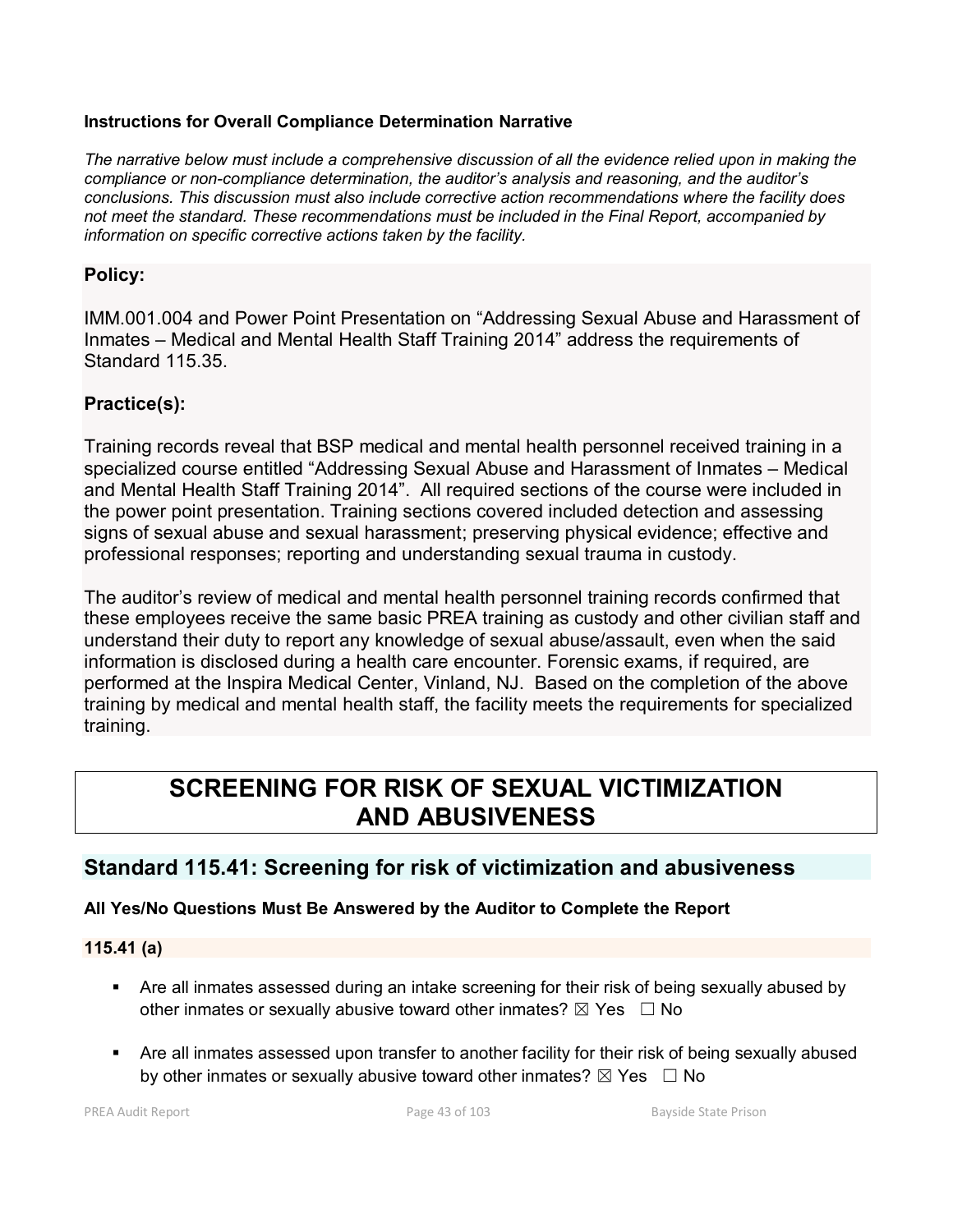#### **115.41 (b)**

Do intake screenings ordinarily take place within 72 hours of arrival at the facility?  $\boxtimes$  Yes  $\Box$  No

#### **115.41 (c)**

 Are all PREA screening assessments conducted using an objective screening instrument?  $\boxtimes$  Yes  $\Box$  No

#### **115.41 (d)**

- Does the intake screening consider, at a minimum, the following criteria to assess inmates for risk of sexual victimization: (1) Whether the inmate has a mental, physical, or developmental disability? **⊠** Yes □ No
- Does the intake screening consider, at a minimum, the following criteria to assess inmates for risk of sexual victimization: (2) The age of the inmate?  $\boxtimes$  Yes  $\Box$  No
- Does the intake screening consider, at a minimum, the following criteria to assess inmates for risk of sexual victimization: (3) The physical build of the inmate?  $\boxtimes$  Yes  $\Box$  No
- Does the intake screening consider, at a minimum, the following criteria to assess inmates for risk of sexual victimization: (4) Whether the inmate has previously been incarcerated? ☒ Yes ☐ No
- Does the intake screening consider, at a minimum, the following criteria to assess inmates for risk of sexual victimization: (5) Whether the inmate's criminal history is exclusively nonviolent?  $\boxtimes$  Yes  $\Box$  No
- Does the intake screening consider, at a minimum, the following criteria to assess inmates for risk of sexual victimization: (6) Whether the inmate has prior convictions for sex offenses against an adult or child?  $\boxtimes$  Yes  $\Box$  No
- Does the intake screening consider, at a minimum, the following criteria to assess inmates for risk of sexual victimization: (7) Whether the inmate is or is perceived to be gay, lesbian, bisexual, transgender, intersex, or gender nonconforming (the facility affirmatively asks the inmate about his/her sexual orientation and gender identity AND makes a subjective determination based on the screener's perception whether the inmate is gender non-conforming or otherwise may be perceived to be LGBTI)?  $\boxtimes$  Yes  $\Box$  No
- Does the intake screening consider, at a minimum, the following criteria to assess inmates for risk of sexual victimization: (8) Whether the inmate has previously experienced sexual victimization? ⊠ Yes □ No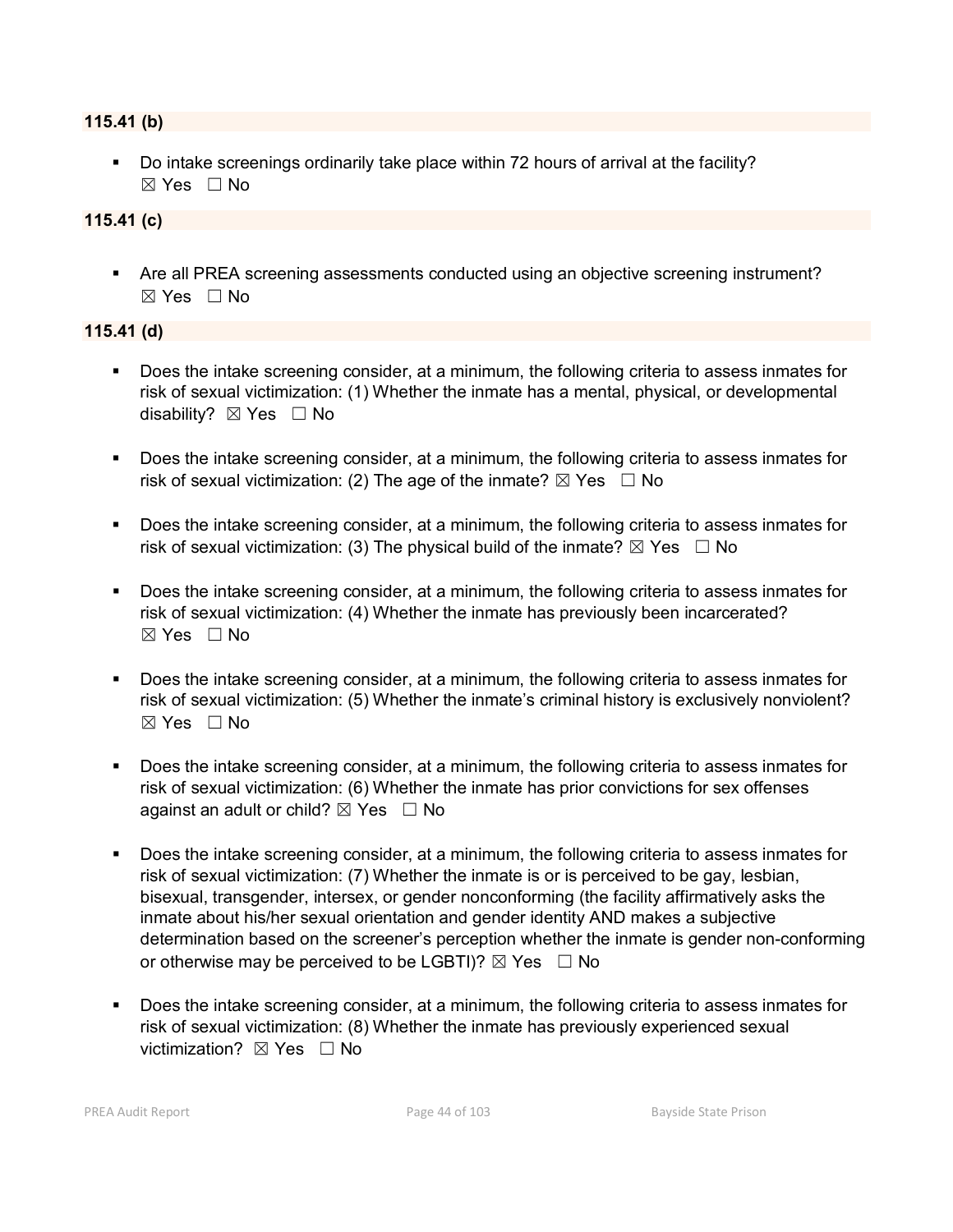- Does the intake screening consider, at a minimum, the following criteria to assess inmates for risk of sexual victimization: (9) The inmate's own perception of vulnerability?  $\boxtimes$  Yes  $\Box$  No
- Does the intake screening consider, at a minimum, the following criteria to assess inmates for risk of sexual victimization: (10) Whether the inmate is detained solely for civil immigration purposes? ⊠ Yes □ No

### **115.41 (e)**

- In assessing inmates for risk of being sexually abusive, does the initial PREA risk screening consider, when known to the agency: prior acts of sexual abuse?  $\boxtimes$  Yes  $\Box$  No
- In assessing inmates for risk of being sexually abusive, does the initial PREA risk screening consider, when known to the agency: prior convictions for violent offenses?  $\boxtimes$  Yes  $\Box$  No
- In assessing inmates for risk of being sexually abusive, does the initial PREA risk screening consider, when known to the agency: history of prior institutional violence or sexual abuse? ☒ Yes ☐ No

#### **115.41 (f)**

 Within a set time period not more than 30 days from the inmate's arrival at the facility, does the facility reassess the inmate's risk of victimization or abusiveness based upon any additional, relevant information received by the facility since the intake screening?  $\boxtimes$ Yes  $\Box$  No

#### **115.41 (g)**

- Does the facility reassess an inmate's risk level when warranted due to a: Referral?  $\boxtimes$  Yes  $\Box$  No
- Does the facility reassess an inmate's risk level when warranted due to a: Request? ☒ Yes ☐ No
- Does the facility reassess an inmate's risk level when warranted due to a: Incident of sexual abuse?  $\boxtimes$  Yes  $\Box$  No
- Does the facility reassess an inmate's risk level when warranted due to a: Receipt of additional information that bears on the inmate's risk of sexual victimization or abusiveness? ☒ Yes ☐ No

#### **115.41 (h)**

Is it the case that inmates are not ever disciplined for refusing to answer, or for not disclosing complete information in response to, questions asked pursuant to paragraphs  $(d)(1)$ ,  $(d)(7)$ , (d)(8), or (d)(9) of this section?  $\boxtimes$  Yes  $\Box$  No

#### **115.41 (i)**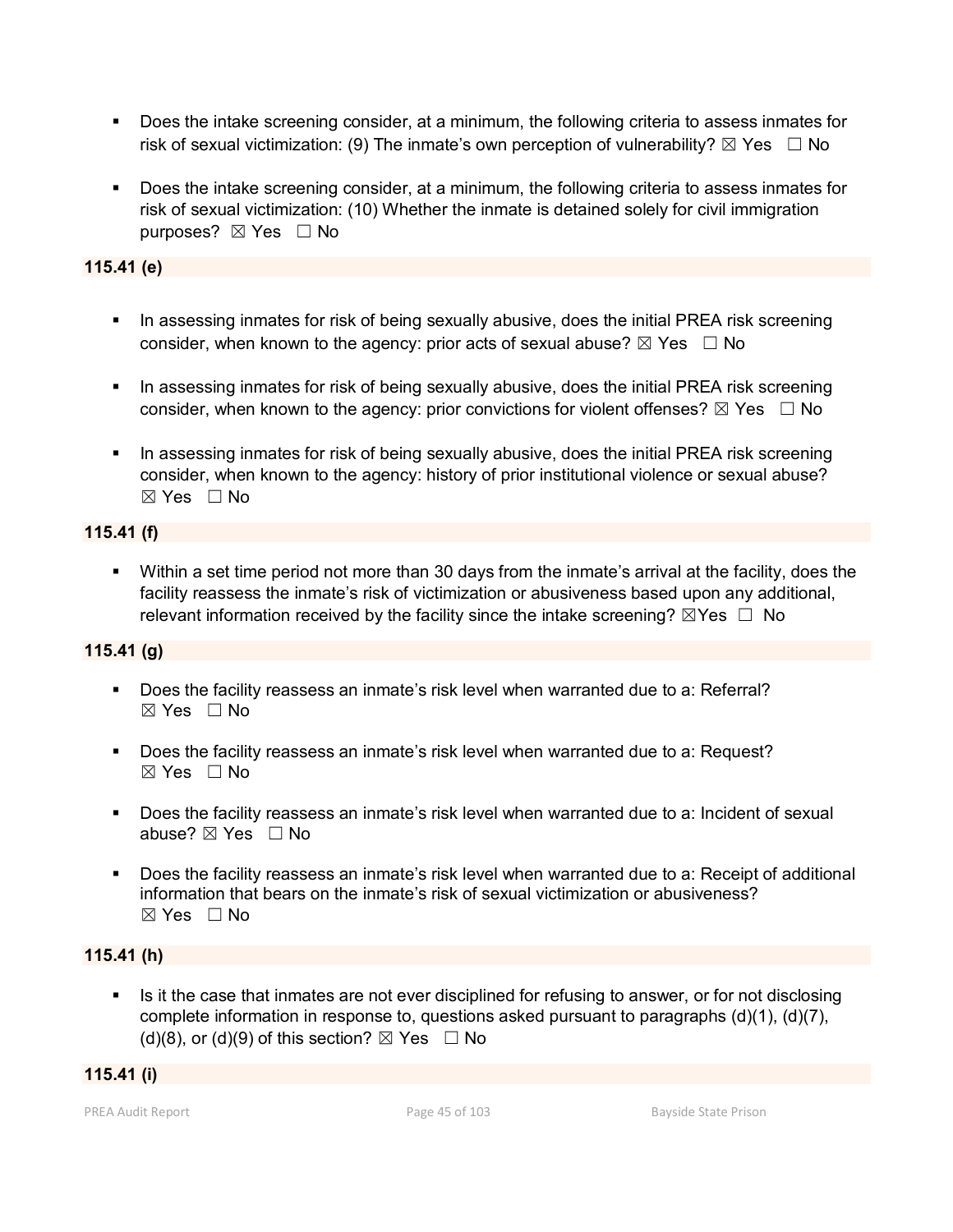Has the agency implemented appropriate controls on the dissemination within the facility of responses to questions asked pursuant to this standard in order to ensure that sensitive information is not exploited to the inmate's detriment by staff or other inmates?  $\boxtimes$  Yes  $\Box$  No

#### **Auditor Overall Compliance Determination**

- ☐ **Exceeds Standard** (*Substantially exceeds requirement of standards*)
- ☒ **Meets Standard** (*Substantial compliance; complies in all material ways with the standard for the relevant review period*)
- ☐ **Does Not Meet Standard** (*Requires Corrective Action*)

#### **Instructions for Overall Compliance Determination Narrative**

*The narrative below must include a comprehensive discussion of all the evidence relied upon in making the compliance or non-compliance determination, the auditor's analysis and reasoning, and the auditor's conclusions. This discussion must also include corrective action recommendations where the facility does not meet the standard. These recommendations must be included in the Final Report, accompanied by information on specific corrective actions taken by the facility.*

### **Policy:**

IMM.001.004, PCS.001.PREA.EMS, Level 3 IMP on Multi-dimensional Sexual Victimization and Abusiveness Risk Assessment Checklist, and the Electronic Medical Record (EMR) Module on PREA Monitoring address the requirements of Standard 115.41. The procedures require an initial assessment to be completed within 72 hours of admission, by intake staff. Specifically, a sexual victimization/abusiveness screening assessment is completed by healthcare staff to determine an inmate's risk of being sexually abused by other inmates or if they are at risk for being sexually abusive toward other inmates. NJ DOC level 3 instructions state that after the intake screening is completed, all inmates will need a healthcare monitoring visit within 30 days to reassess risk factors based upon any additional relevant information received at the facility since the initial risk screening. NJ DOC policy prohibits inmates being disciplined for refusing to answer screening questions or for not disclosing complete information during the screening process. Information received, during the screening process, is deemed confidential and only available to staff with a need-to-know and never to other inmates.

# **Practice(s):**

The PREA E-Management System makes possible daily, PREA related data from the EMR and the NJ DOC Inmate Management System (iTAG). Once data is retrieved, specific PREA reports can be disseminated to authorized staff. The PREA Risk Assessment Report is generated once daily and distributed to designated staff. The risk assessment report indicates the number of new risk assessments completed at intake facilities and identifies inmates who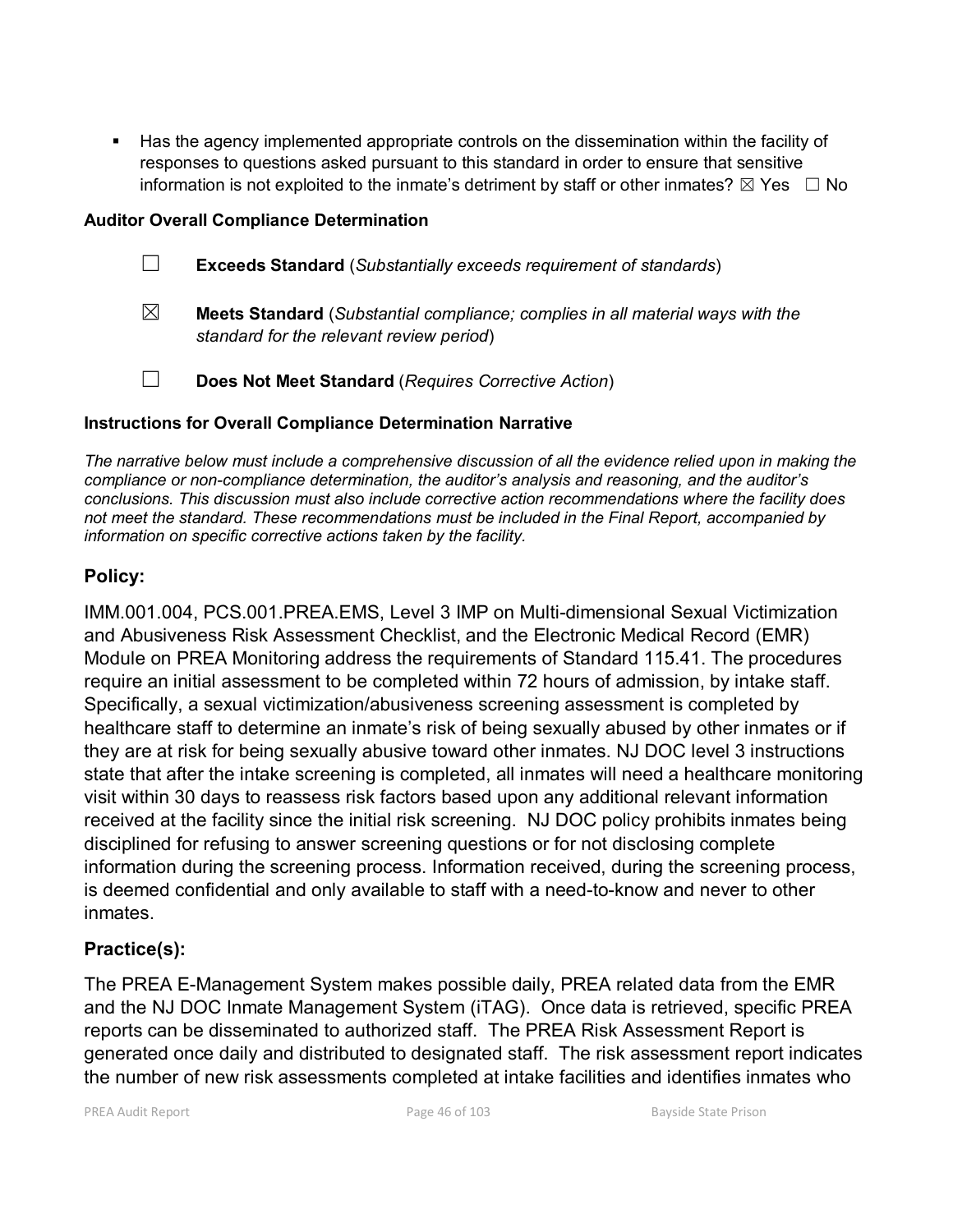must be seen pursuant to 115.41 (f). During risk screening, all inmates are immediately assessed for a history of sexual abusiveness and risk of sexual victimization. Staff use the EMR module to assess at least 25-30 screening variables. The above screening instrument gauges the propensity for abusiveness or victimization. The NJ DOC screening tool considers all identified criteria as per standard 115.41. Nursing staff is required to conduct an affirmative re-assessment on all admissions. During risk screenings, inmates who are referred to mental health based on a propensity for victimization or abusiveness receive a follow-up review within 14 days. Cases referred receive a second PREA Risk Screening" to determine a propensity level for victimization or abusiveness. The auditor also reviewed 21 cases housed at BSP at least 30 days to determine if initial risk assessments and 30-day re-assessments were conducted in a timely manner. The auditor reviewed documentation contained on the EMR screening module to determine if screenings for victimization and abusiveness were conducted in compliance with the standards. Medical staff screens all new arrivals within the first 72 hours of the inmate's arrival. The auditor's review of screening documents confirmed that inmates identified as being at risk for sexual victimization or at risk of sexually abusing other inmates were referred to a mental health professional and all received further assessment. The screening process also includes the review of records or information from other facilities

Based on the completion of initial risk screenings and required follow-up encounters, and a review of supporting documents received from BSP, the facility demonstrates compliance with standard 115.41.

# **Standard 115.42: Use of screening information**

# **All Yes/No Questions Must Be Answered by the Auditor to Complete the Report**

# **115.42 (a)**

- Does the agency use information from the risk screening required by § 115.41, with the goal of keeping separate those inmates at high risk of being sexually victimized from those at high risk of being sexually abusive, to inform: Housing Assignments?  $\boxtimes$  Yes  $\Box$  No
- Does the agency use information from the risk screening required by § 115.41, with the goal of keeping separate those inmates at high risk of being sexually victimized from those at high risk of being sexually abusive, to inform: Bed assignments?  $\boxtimes$  Yes  $\Box$  No
- Does the agency use information from the risk screening required by § 115.41, with the goal of keeping separate those inmates at high risk of being sexually victimized from those at high risk of being sexually abusive, to inform: Work Assignments?  $\boxtimes$  Yes  $\Box$  No
- Does the agency use information from the risk screening required by § 115.41, with the goal of keeping separate those inmates at high risk of being sexually victimized from those at high risk of being sexually abusive, to inform: Education Assignments?  $\boxtimes$  Yes  $\Box$  No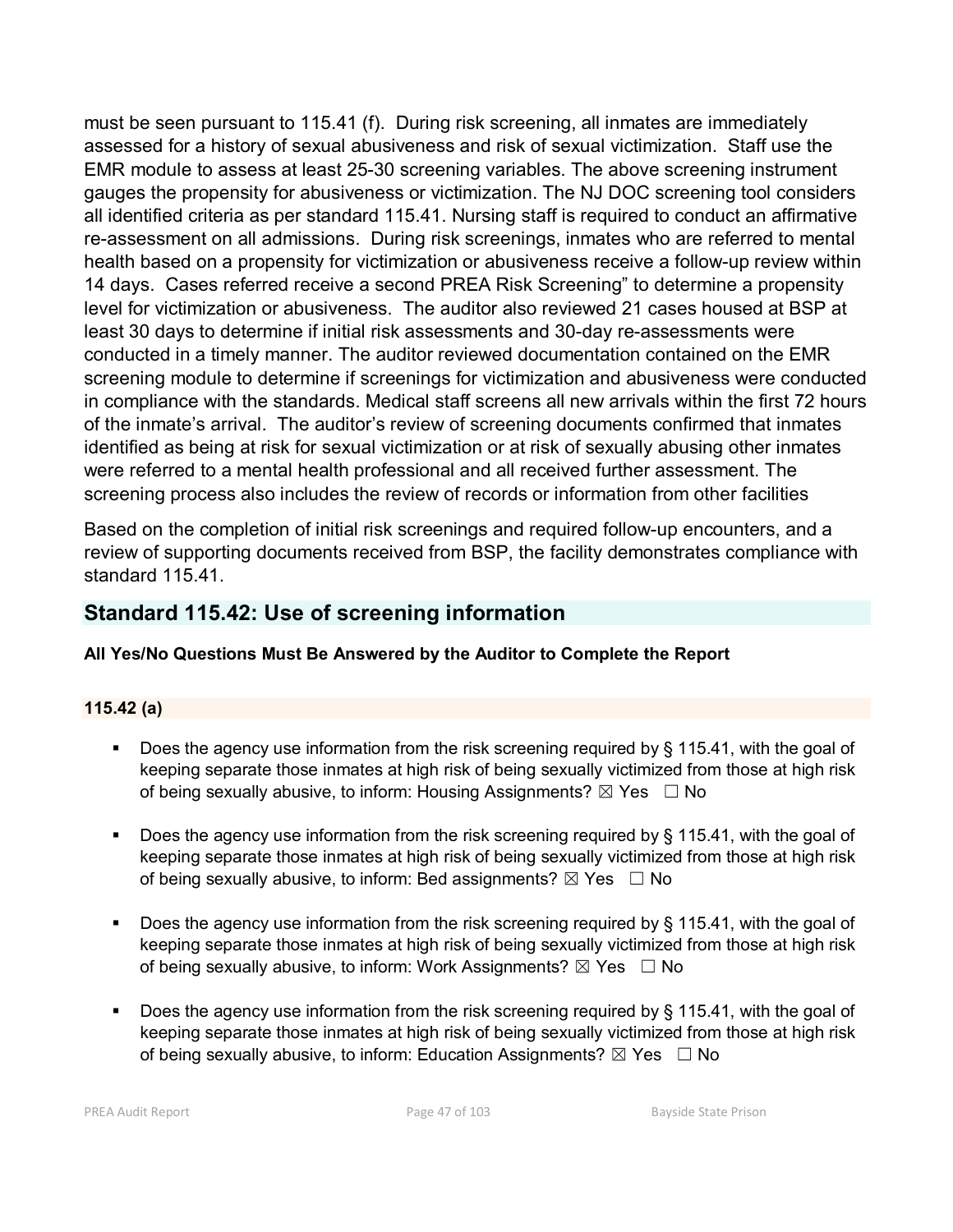■ Does the agency use information from the risk screening required by § 115.41, with the goal of keeping separate those inmates at high risk of being sexually victimized from those at high risk of being sexually abusive, to inform: Program Assignments?  $\boxtimes$  Yes  $\Box$  No

### **115.42 (b)**

Does the agency make individualized determinations about how to ensure the safety of each inmate?  $\boxtimes$  Yes  $\Box$  No

### **115.42 (c)**

- When deciding whether to assign a transgender or intersex inmate to a facility for male or female inmates, does the agency consider on a case-by-case basis whether a placement would ensure the inmate's health and safety, and whether a placement would present management or security problems (NOTE: if an agency by policy or practice assigns inmates to a male or female facility on the basis of anatomy alone, that agency is not in compliance with this standard)?  $\boxtimes$  Yes  $\Box$  No
- When making housing or other program assignments for transgender or intersex inmates, does the agency consider on a case-by-case basis whether a placement would ensure the inmate's health and safety, and whether a placement would present management or security problems?  $\boxtimes$  Yes  $\Box$  No

### **115.42 (d)**

 Are placement and programming assignments for each transgender or intersex inmate reassessed at least twice each year to review any threats to safety experienced by the inmate? ☒ Yes ☐ No

#### **115.42 (e)**

 Are each transgender or intersex inmate's own views with respect to his or her own safety given serious consideration when making facility and housing placement decisions and programming assignments? ⊠ Yes □ No

#### **115.42 (f)**

 Are transgender and intersex inmates given the opportunity to shower separately from other inmates? ☒ Yes ☐ No

# **115.42 (g)**

- Unless placement is in a dedicated facility, unit, or wing established in connection with a consent decree, legal settlement, or legal judgment for the purpose of protecting lesbian, gay, bisexual, transgender, or intersex inmates, does the agency always refrain from placing: lesbian, gay, and bisexual inmates in dedicated facilities, units, or wings solely on the basis of such identification or status?  $\boxtimes$  Yes  $\Box$  No
- Unless placement is in a dedicated facility, unit, or wing established in connection with a consent decree, legal settlement, or legal judgment for the purpose of protecting lesbian, gay,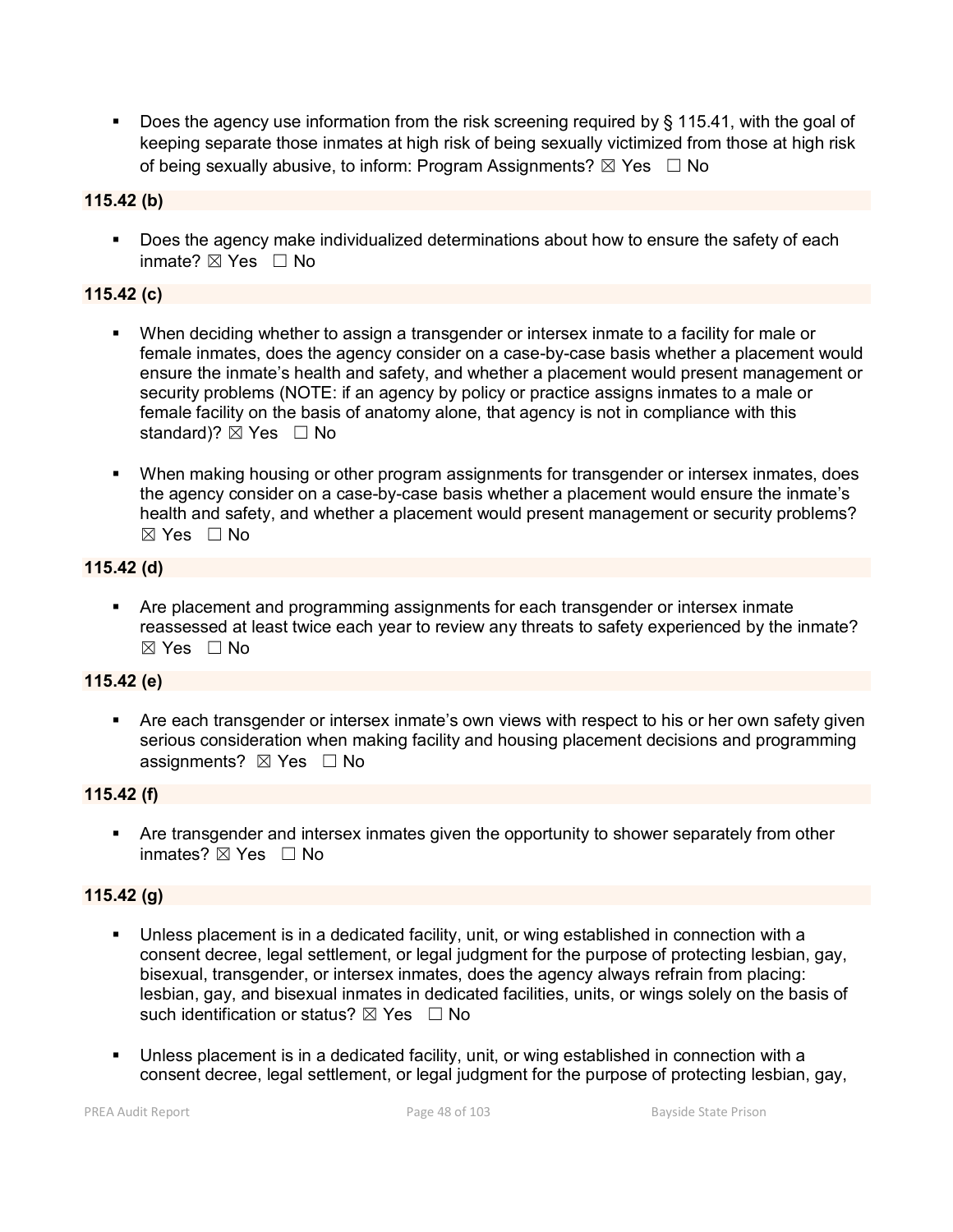bisexual, transgender, or intersex inmates, does the agency always refrain from placing: transgender inmates in dedicated facilities, units, or wings solely on the basis of such identification or status?  $\boxtimes$  Yes  $\Box$  No

 Unless placement is in a dedicated facility, unit, or wing established in connection with a consent decree, legal settlement, or legal judgment for the purpose of protecting lesbian, gay, bisexual, transgender, or intersex inmates, does the agency always refrain from placing: intersex inmates in dedicated facilities, units, or wings solely on the basis of such identification or status? ⊠ Yes □ No

#### **Auditor Overall Compliance Determination**

- ☐ **Exceeds Standard** (*Substantially exceeds requirement of standards*)
- ☒ **Meets Standard** (*Substantial compliance; complies in all material ways with the standard for the relevant review period*)
- ☐ **Does Not Meet Standard** (*Requires Corrective Action*)

#### **Instructions for Overall Compliance Determination Narrative**

*The narrative below must include a comprehensive discussion of all the evidence relied upon in making the compliance or non-compliance determination, the auditor's analysis and reasoning, and the auditor's conclusions. This discussion must also include corrective action recommendations where the facility does not meet the standard. These recommendations must be included in the Final Report, accompanied by information on specific corrective actions taken by the facility.*

#### **Policy:**

IMM.001.004, PCS.001.006, CLS.002.INT, and CLS.005.001 address the requirements of Standard 115.42. The policies require risk screening information to be used to determine housing, bed assignments, work assignments, and education and program assignments. Policy requires these determinations for various assignments to be made on a case-by-case basis.

The classification review of a transgender or intersex inmate shall be an in-person review. Placement and programming assignments for each transgender or intersex inmate shall be scheduled for classification review every six months.

In accordance with departmental classification regulations, policies and procedures, the housing and programming assignments of all inmates to include transgender and intersex inmates, committed to the custody of the Department of Corrections are made on a case by case basis and make individualized determinations about how to ensure the safety of transgender inmates. Housing and programming for transgender and intersex inmates shall be reassessed at least twice each year, or as needed, to review any threats to the inmate's safety. Policy requires that placement and programming assignments for each transgender or intersex inmate are re-assessed at least once every six months. BSP allows a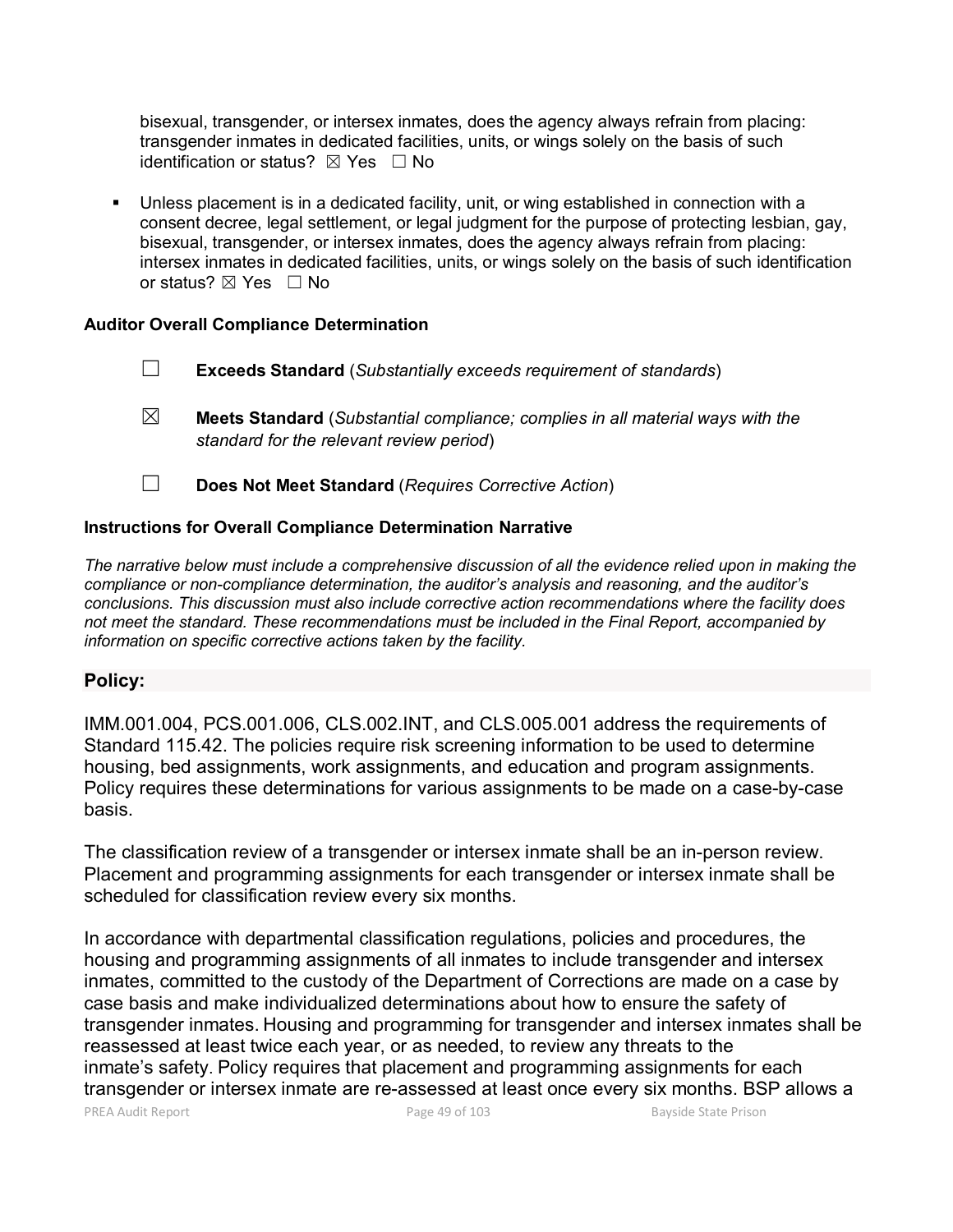transgender or intersex inmate's own view, with respect to his own safety, be given serious consideration when making these assignments. Transgender and intersex inmates are given the opportunity to shower, dress and use toilet facilities separately from other inmates

Medical staff members assigned to conduct PREA risk screening have been provided additional training and resource materials. BSP inmates at risk for victimization or perpetration of sexually abusive behavior, based on screenings pursuant to 115.41, or at any time new information becomes available, will be referred to mental health for an assessment of treatment and management needs. If an inmate is identified as being at risk of sexual victimization, staff will use all relevant information to recommend housing, bed, work, and education and program assignments. The goal is to keep an inmate at high risk of being sexually victimized from those at high risk of being sexually abusive.

# **Practice(s):**

The auditor reviewed case management categories related to monitoring an offender's victimization or abusiveness profiles and PREA decisions as a result of PREA risk screenings pursuant to 115.41. Interviews were conducted with 48 inmates, inclusive of those who reported victimization at screening or later, as well as random selectees. Staff interviews and supporting documentation indicated that staff from various disciplines meet on a regular basis to assess the status of any inmate thought to be at risk of victimization or inmates who are exhibiting institutional adjustment problems. The interview with the PREA Compliance Manager confirmed that an inmate's identification as transgender or intersex is not the sole criteria for placement in a specific housing unit. Based on the auditor's observations, during the on-site tour, BSP does not have dedicated housing units for transgender offenders. There were no transgender cases in the inmate population identified during the on-site audit. However, policy and staff interviews revealed BSP determines housing and programming assignments for transgender or intersex inmates on a case-by-case basis and careful consideration is given to all assignments, to include whether a placement would ensure the inmate's health and safety and whether the placement would present management or security problems. Interviews with staff and an examination of documentation/policy confirm BSP is compliant with the requirements mandated in Standard 115.42

# **Standard 115.43: Protective Custody**

# **All Yes/No Questions Must Be Answered by the Auditor to Complete the Report**

# **115.43 (a)**

- Does the facility always refrain from placing inmates at high risk for sexual victimization in involuntary segregated housing unless an assessment of all available alternatives has been made, and a determination has been made that there is no available alternative means of separation from likely abusers?  $\boxtimes$  Yes  $\Box$  No
- If a facility cannot conduct such an assessment immediately, does the facility hold the inmate in involuntary segregated housing for less than 24 hours while completing the assessment? ☒ Yes ☐ No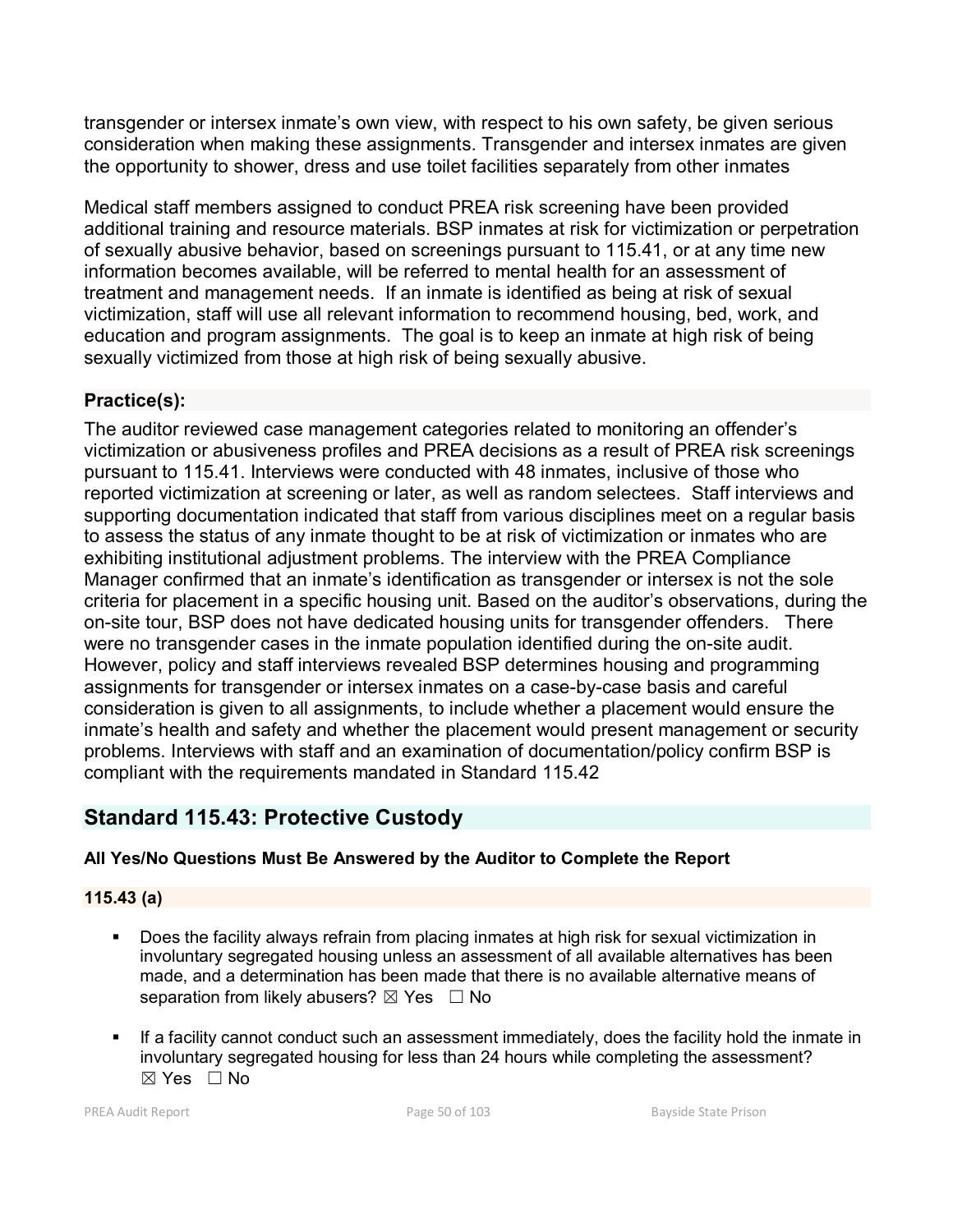#### **115.43 (b)**

- Do inmates who are placed in segregated housing because they are at high risk of sexual victimization have access to: Programs to the extent possible?  $\boxtimes$  Yes  $\Box$  No
- Do inmates who are placed in segregated housing because they are at high risk of sexual victimization have access to: Privileges to the extent possible?  $\boxtimes$  Yes  $\Box$  No
- Do inmates who are placed in segregated housing because they are at high risk of sexual victimization have access to: Education to the extent possible?  $\boxtimes$  Yes  $\Box$  No
- **Do inmates who are placed in segregated housing because they are at high risk of sexual** victimization have access to: Work opportunities to the extent possible?  $\boxtimes$  Yes  $\Box$  No
- **If the facility restricts access to programs, privileges, education, or work opportunities, does the** facility document: The opportunities that have been limited?  $\boxtimes$  Yes  $\Box$  No
- If the facility restricts access to programs, privileges, education, or work opportunities, does the facility document: The duration of the limitation?  $\boxtimes$  Yes  $\Box$  No
- If the facility restricts access to programs, privileges, education, or work opportunities, does the facility document: The reasons for such limitations?  $\boxtimes$  Yes  $\Box$  No

#### **115.43 (c)**

- Does the facility assign inmates at high risk of sexual victimization to involuntary segregated housing only until an alternative means of separation from likely abusers can be arranged? ☒ Yes ☐ No
- Does such an assignment not ordinarily exceed a period of 30 days?  $\boxtimes$  Yes  $\Box$  No

#### **115.43 (d)**

- If an involuntary segregated housing assignment is made pursuant to paragraph (a) of this section, does the facility clearly document: The basis for the facility's concern for the inmate's safety? ⊠ Yes □ No
- If an involuntary segregated housing assignment is made pursuant to paragraph (a) of this section, does the facility clearly document: The reason why no alternative means of separation can be arranged?  $\boxtimes$  Yes  $\Box$  No

#### **115.43 (e)**

 In the case of each inmate who is placed in involuntary segregation because he/she is at high risk of sexual victimization, does the facility afford a review to determine whether there is a continuing need for separation from the general population EVERY 30 DAYS?  $\boxtimes$  Yes  $\Box$  No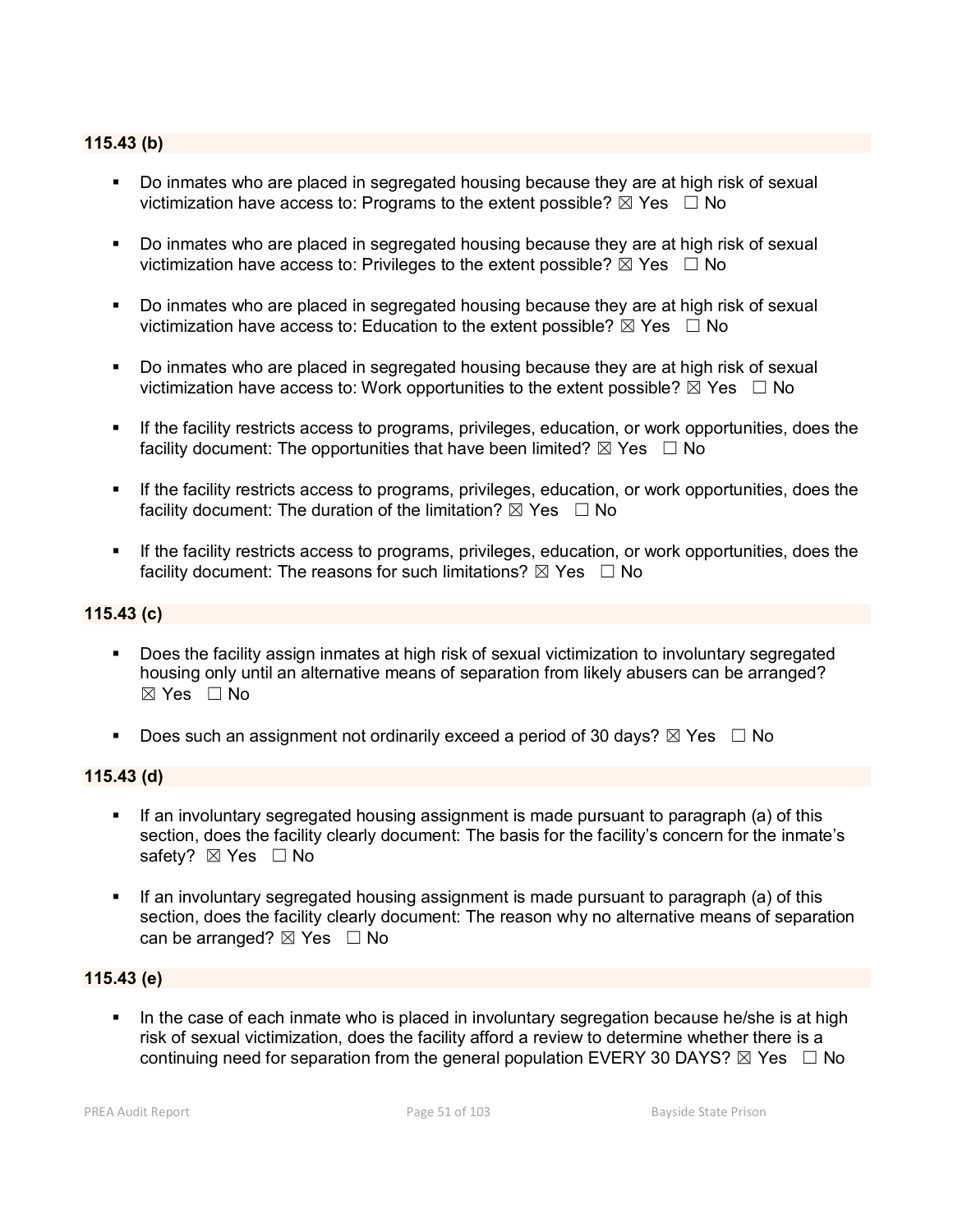#### **Auditor Overall Compliance Determination**

- ☐ **Exceeds Standard** (*Substantially exceeds requirement of standards*)
- ☒ **Meets Standard** (*Substantial compliance; complies in all material ways with the standard for the relevant review period*)
- 

☐ **Does Not Meet Standard** (*Requires Corrective Action*)

#### **Instructions for Overall Compliance Determination Narrative**

*The narrative below must include a comprehensive discussion of all the evidence relied upon in making the compliance or non-compliance determination, the auditor's analysis and reasoning, and the auditor's conclusions. This discussion must also include corrective action recommendations where the facility does not meet the standard. These recommendations must be included in the Final Report, accompanied by information on specific corrective actions taken by the facility.*

# **Policy:**

ADM.019.TCC.01, New Jersey Administrative Code 10A.5-7.1, and CUS-104 (Authorization for Temporary Close Custody) address the requirements of Standard 115.43. The New Jersey Department of Corrections mandates that housing units designated as "Close Custody Units" be maintained in certain correctional facilities, where appropriate. Whenever it becomes necessary to administratively limit an inmate's activities and contacts with others on a short term basis, for increased observation or pending the completion of an investigation, the inmate shall be placed into Temporary Close Custody (TCC) status to provide for the safety and security of staff, inmates and the institutions, when circumstances suggest potential harm to the inmate, or s/he is engaged in, or planning to be engaged in, a serious violation of correctional facility rules or regulations, for a period not to exceed 72 hours, unless emergent reasons exist and proper review and authorization is given. NJ DOC policy allows involuntary segregated housing placement when a PREA allegation is received that requires victims be separated from perpetrators after all alternative means of separation have been assessed and no alternative means of separation are available (i.e. cell assignment/housing unit assignment change, intra-institutional transfer). Such assessment will occur within 24 hours of the allegation.

Placement in TCC status as a result of a PREA allegation is not automatic. Such placement will be considered on a case by case basis taking into account factors that include but are not limited to: the nature and severity of the PREA prohibited act, medical, mental health, disciplinary and investigatory considerations, an inmate victim's access to property, services and privileges that are afforded to general population inmates, and any circumstances that would pose a threat to the safety, security and orderly running of the correctional facility. If it is determined that an inmate requires placement in TCC status as a result of a PREA allegation, the reasons for the placement shall be documented.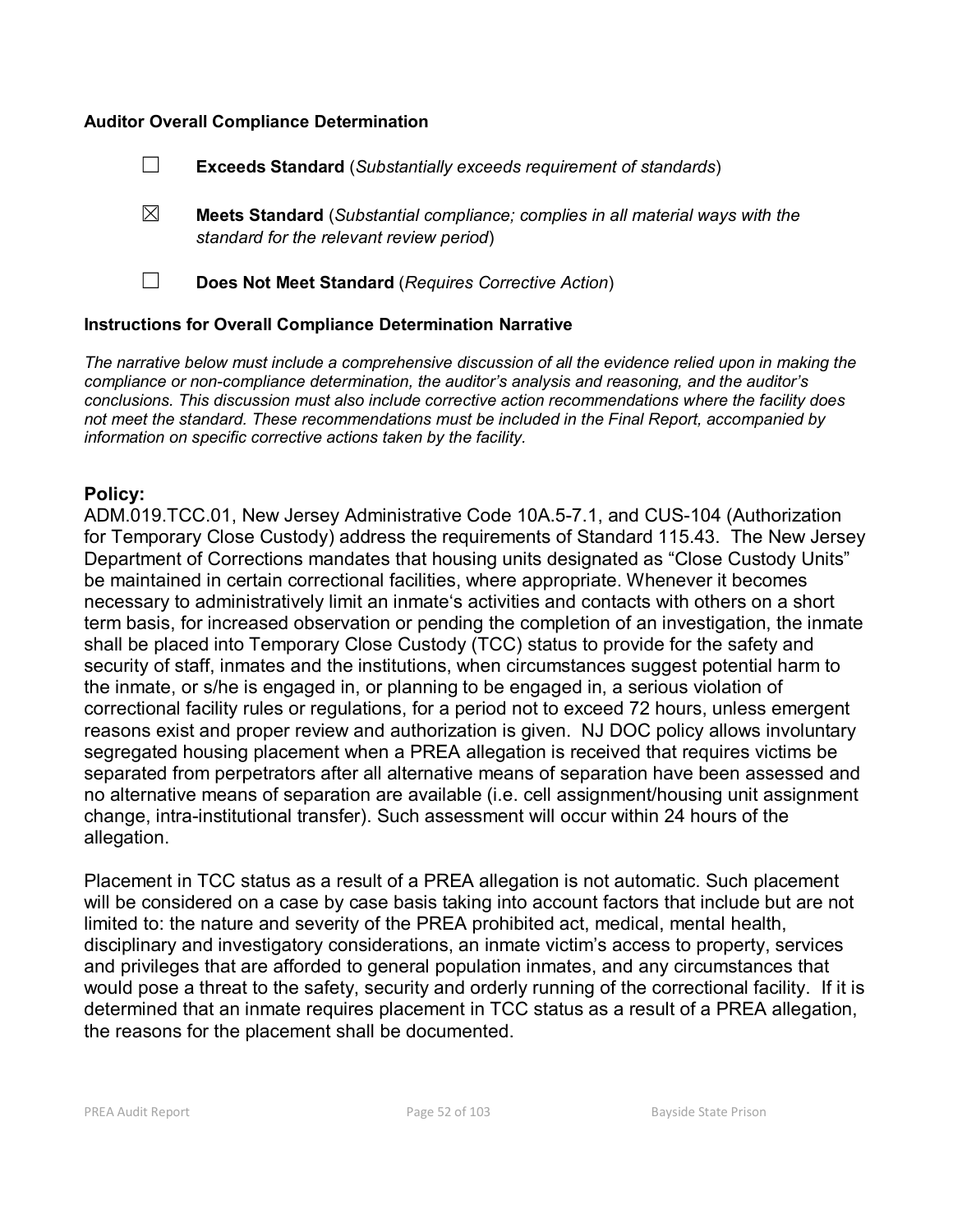# **Practice(s):**

TCC status means the non-punitive removal of an inmate from general population or other assigned housing, with restriction to the inmate's cell or to a close custody unit for a period not to exceed 72 hours, for special observation (other than a healthcare need) or investigation, unless information or evidence warrants an extension beyond 72 hours and is documented and approved by the facility Administrator or designee. BSP does not have a Restrictive Housing Unit. BSP inmates requiring removal from the general population are moved to the adjacent Southern State Correctional Facility for TCC status. BSP reported on the PAQ that during the applicable audit period, nine inmates at risk of sexual victimization were held in involuntary segregated housing (TCC status) for one to 24 hours awaiting completion of an assessment of alternative means of separation from likely abusers. No cases were held longer than 30 days awaiting alternative placement. The CUS- 104 contained a statement of the facility's concern for the inmate's safety and why TCC status was required. The authorization for TCC status was usually completed at the time of transfer to TCC status but always within 24 hours of status change. BSP did not have a Restrictive Housing Unit on site. Even though placement in TCC status as a result of a PREA allegation is not automatic, there is a pattern established at BSP of TCC status placement secondary to PREA allegations. In some cases, a generic justification of TCC status placement is used which lacks specificity in explaining why alternative housing is ruled out.

Interviews with the BSP IPCM confirmed that, to the extent possible, access to programs, privileges, education and work opportunities are not restricted for inmates placed in nonpunitive TCC status for the purpose of protective custody due to victimization issues, except when there are safety or security concerns. Interviews with staff sampled (random and specialized), during the on-site audit, and an examination of support documentation confirm staff's understanding of Standard 115.43. During the on-site audit, a review of the TCC status documentation relative to PREA allegations confirmed the facility's compliance with this standard.

# **REPORTING**

# **Standard 115.51: Inmate reporting**

# **All Yes/No Questions Must Be Answered by the Auditor to Complete the Report**

# **115.51 (a)**

- Does the agency provide multiple internal ways for inmates to privately report: Sexual abuse and sexual harassment?  $\boxtimes$  Yes  $\Box$  No
- Does the agency provide multiple internal ways for inmates to privately report: Retaliation by other inmates or staff for reporting sexual abuse and sexual harassment?  $\boxtimes$  Yes  $\Box$  No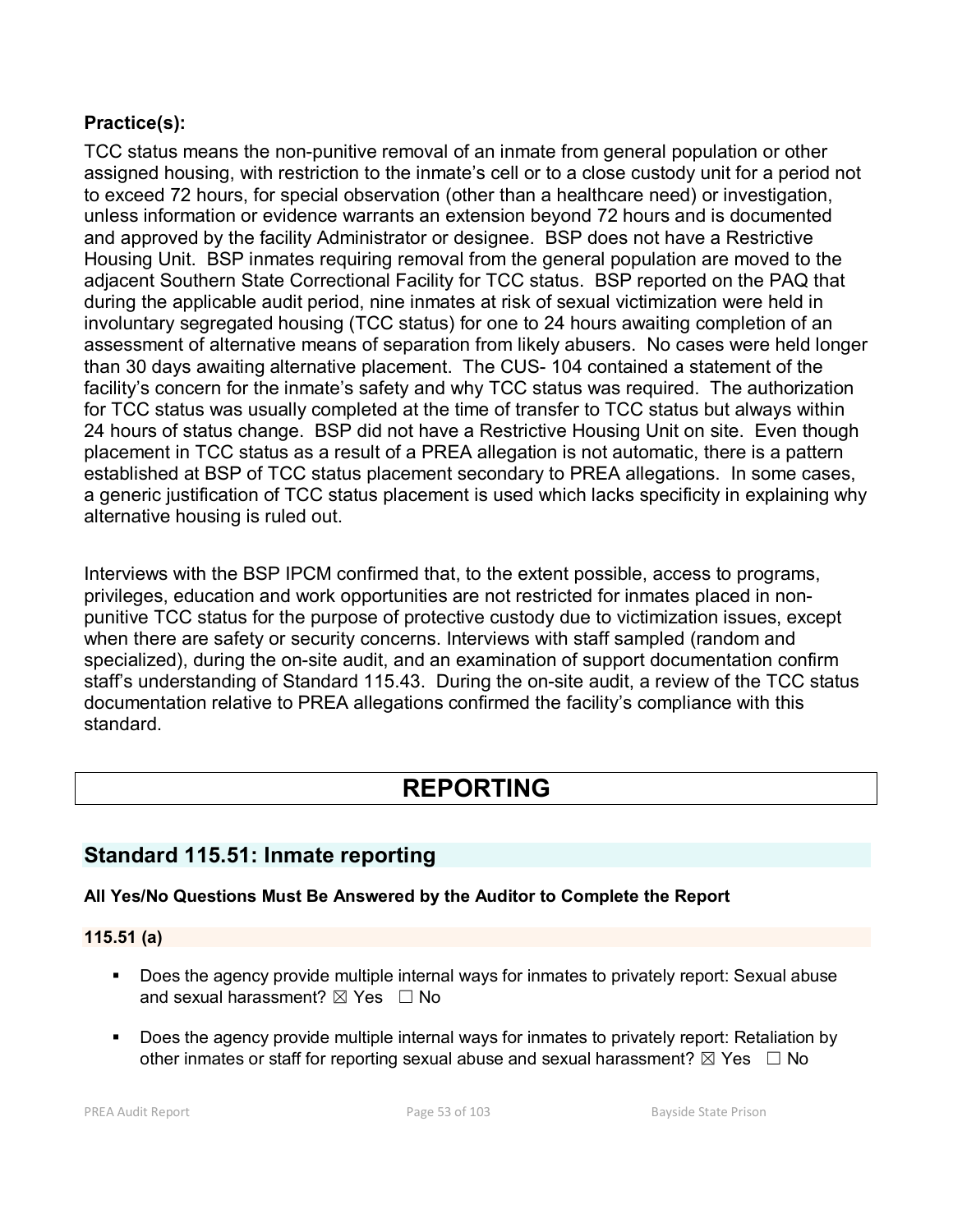Does the agency provide multiple internal ways for inmates to privately report: Staff neglect or violation of responsibilities that may have contributed to such incidents?  $\boxtimes$  Yes  $\Box$  No

#### **115.51 (b)**

- **Does the agency also provide at least one way for inmates to report sexual abuse or sexual** harassment to a public or private entity or office that is not part of the agency?  $\boxtimes$  Yes  $\Box$  No
- In Its that private entity or office able to receive and immediately forward inmate reports of sexual abuse and sexual harassment to agency officials?  $\boxtimes$  Yes  $\Box$  No
- Does that private entity or office allow the inmate to remain anonymous upon request?  $\boxtimes$  Yes  $\Box$  No
- Are inmates detained solely for civil immigration purposes provided information on how to contact relevant consular officials and relevant officials at the Department of Homeland Security? ⊠ Yes □ No

#### **115.51 (c)**

- Does staff accept reports of sexual abuse and sexual harassment made verbally, in writing, anonymously, and from third parties?  $\boxtimes$  Yes  $\Box$  No
- Does staff promptly document any verbal reports of sexual abuse and sexual harassment?  $\boxtimes$  Yes  $\Box$  No

#### **115.51 (d)**

**Does the agency provide a method for staff to privately report sexual abuse and sexual** harassment of inmates?  $\boxtimes$  Yes  $\Box$  No

#### **Auditor Overall Compliance Determination**

- ☐ **Exceeds Standard** (*Substantially exceeds requirement of standards*)
- ☒ **Meets Standard** (*Substantial compliance; complies in all material ways with the standard for the relevant review period*)
- ☐ **Does Not Meet Standard** (*Requires Corrective Action*)

#### **Instructions for Overall Compliance Determination Narrative**

*The narrative below must include a comprehensive discussion of all the evidence relied upon in making the compliance or non-compliance determination, the auditor's analysis and reasoning, and the auditor's conclusions. This discussion must also include corrective action recommendations where the facility does not meet the standard. These recommendations must be included in the Final Report, accompanied by information on specific corrective actions taken by the facility.*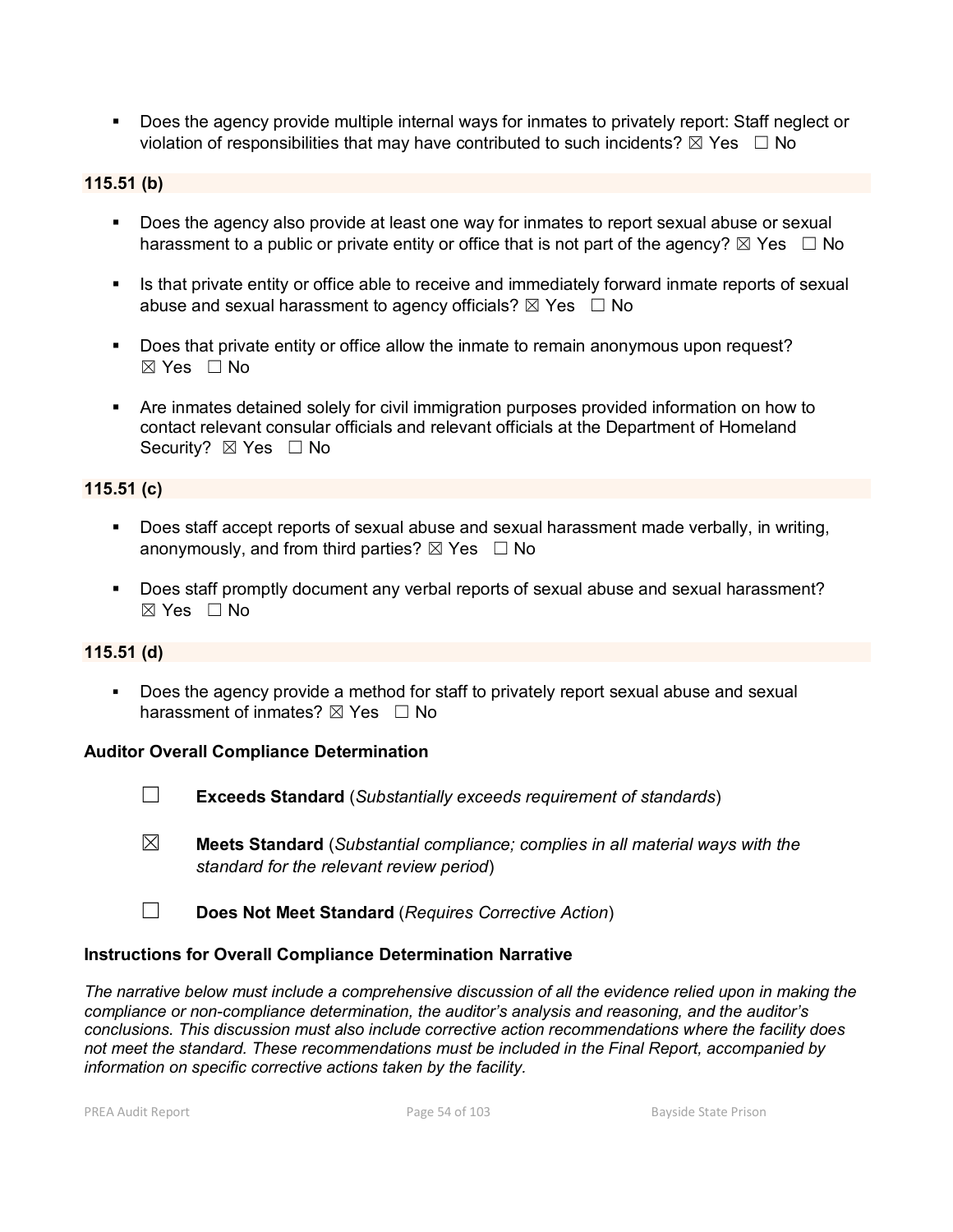# **Policy:**

IMM.001.004, IMM.002.IRS.001, and PCS.001.PREA.OMB address the requirements of this standard. NJDOC requires all staff to immediately report to his or her supervisor any knowledge, suspicion or information regarding inmate sexual abuse, sexual harassment, retaliation against an inmate or staff for reporting an incident of sexual abuse, or any staff neglect or violation of responsibilities that contributed to an incident of sexual abuse or harassment or retaliation. An employee, contractor or volunteer who fails to report an allegation, or coerces or threatens another person to submit inaccurate, incomplete or untruthful information with the intent to alter a report, may face disciplinary charges, up to and including dismissal, even on a first offense. Staff receive regular training on their responsibility to report under PREA.

Apart from reporting to designated supervisors or officials, staff shall not reveal information related to a sexual abuse report to anyone other than to the extent necessary to make treatment, investigation, and other security and management decisions. Inmates can report incidents of sexual abuse or harassment in person, in writing, on J-Pay or anonymously. Inmates can report an incident at any time no matter when it happened. Inmates can report incidents that occur at the facility at which they are currently assigned (including incidents that happen at a halfway house), prior facilities to which they have been assigned or during a prior period of incarceration.

Family members or other third-party individuals on behalf of an inmate may report sexual abuse/sexual harassment.

In accordance with the Prison Rape Elimination Act of 2003, inmates may use the Inmate Remedy System as one means to report an allegation of sexual abuse. All Inmate Remedy System Forms filed that are related to sexual abuse are to be immediately forwarded to SID and the facility Administrator. A third party can file a remedy form on behalf of an inmate when there is an allegation of sexual assault. Policy also establishes guidelines for handling contacts received in the Office of the Corrections Ombudsman that pertain to allegations of sexual abuse, sexual assault, or harassment. It is the policy of the Office of the Corrections Ombudsman to serve as an available resource to inmates in custody of the New Jersey Department of Corrections to report incidents of sexual abuse, assault, harassment or retaliation. The Office of the Corrections Ombudsman, upon receiving such information, shall immediately forward inmate reports of sexual abuse or sexual harassment to agency officials, allowing the inmate to remain anonymous upon request.

# **Practice(s):**

In addition to policy provisions, during the on-site tour of BSP, numerous reporting mechanisms were conspicuously displayed throughout the facility. J-Pay kiosks are located in all housing units for e-mail reporting access. Informational postings are displayed in housing units and work and program areas. Informational flyers and handouts provided to inmates upon intake provide PREA reporting options. Inmate handbooks provided to all inmates at BSP address all methods for reporting sexual abuse and sexual harassment. The information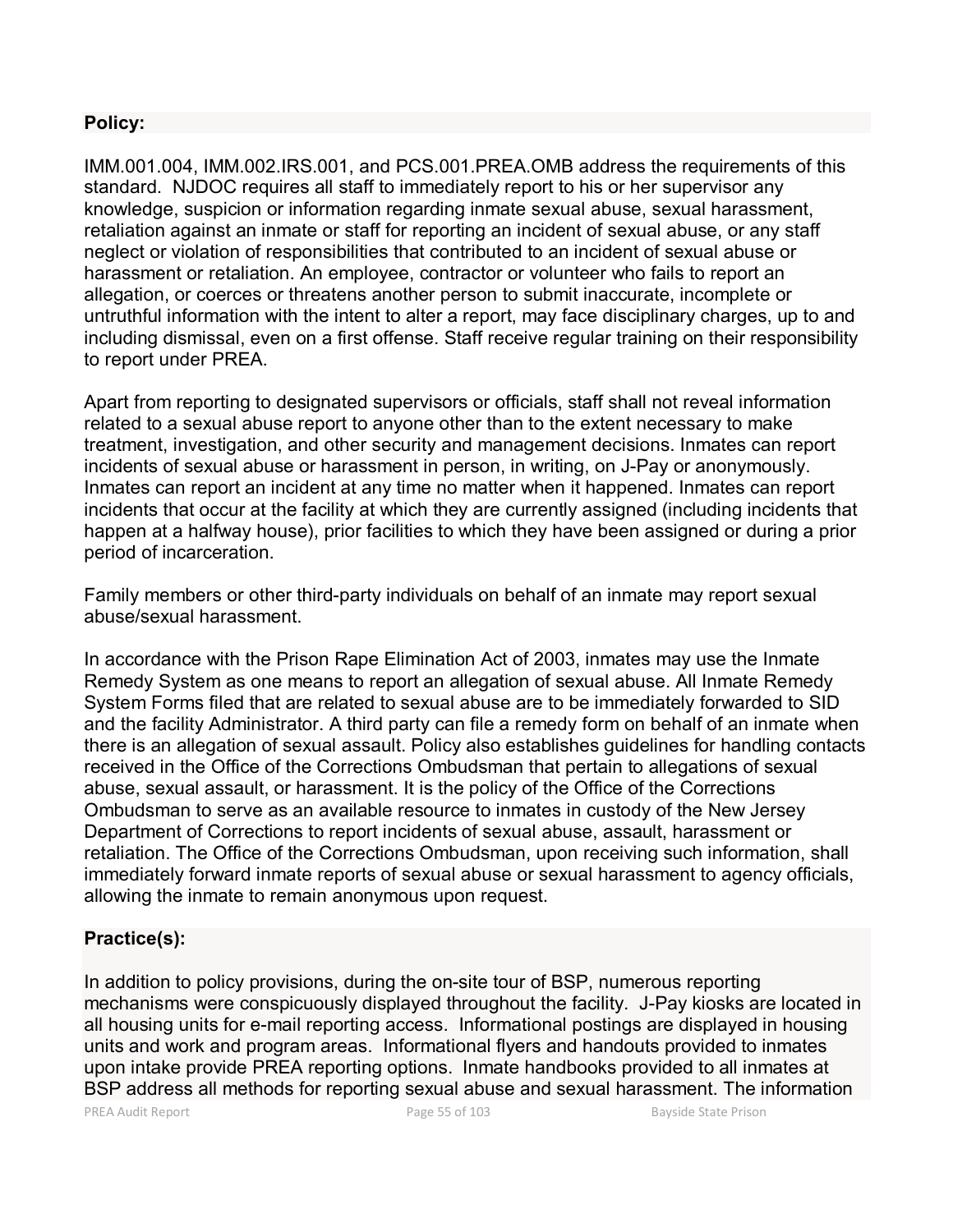is printed in English and Spanish. As observed in all housing units, work and program areas throughout the facility, displayed notices reflect the BSP's zero tolerance toward sexually abusive behavior, as well as reporting procedures. A review of documentation indicated that there are multiple ways available to inmates for reporting sexual abuse or sexual harassment, to include writing the Office of the Corrections Ombudsman, facility staff, or through friends and family. Inmates may also file an inmate administrative remedy. The facility provides access to confidential support via a contractual agreement with the "Center for Family Services, Services Empowering Rights of Victims (SERV) of Cumberland County, NJ.

All staff interviewed (random and specialized) affirmed they would accept reports of sexual abuse/sexual harassment from inmates made verbally, in writing, anonymously and from third parties. In addition, the same staff confirmed that they would promptly document any form of reporting and immediately notify their superior, while keeping the inmate safe. All inmates randomly sampled during the on-site audit confirmed that they were aware of multiple methods of how to report sexual abuse/assault allegations. Inmates at BSP are not detained solely for civil immigration purposes. Interviews with staff and inmates and an examination of supporting documentation confirm the facility's compliance with Standard 115.51.

# **Standard 115.52: Exhaustion of administrative remedies**

# **All Yes/No Questions Must Be Answered by the Auditor to Complete the Report**

### **115.52 (a)**

Is the agency exempt from this standard? NOTE: The agency is exempt ONLY if it does not have administrative procedures to address inmate grievances regarding sexual abuse. This does not mean the agency is exempt simply because an inmate does not have to or is not ordinarily expected to submit a grievance to report sexual abuse. This means that as a matter of explicit policy, the agency does not have an administrative remedies process to address sexual abuse. □ Yes ⊠ No □ NA

### **115.52 (b)**

- Does the agency permit inmates to submit a grievance regarding an allegation of sexual abuse without any type of time limits? (The agency may apply otherwise-applicable time limits to any portion of a grievance that does not allege an incident of sexual abuse.) (N/A if agency is exempt from this standard.)  $\boxtimes$  Yes  $\Box$  No  $\Box$  NA
- Does the agency always refrain from requiring an inmate to use any informal grievance process, or to otherwise attempt to resolve with staff, an alleged incident of sexual abuse? (N/A if agency is exempt from this standard.)  $\boxtimes$  Yes  $\Box$  No  $\Box$  NA

# **115.52 (c)**

 Does the agency ensure that: An inmate who alleges sexual abuse may submit a grievance without submitting it to a staff member who is the subject of the complaint? (N/A if agency is exempt from this standard.)  $\boxtimes$  Yes  $\Box$  No  $\Box$  NA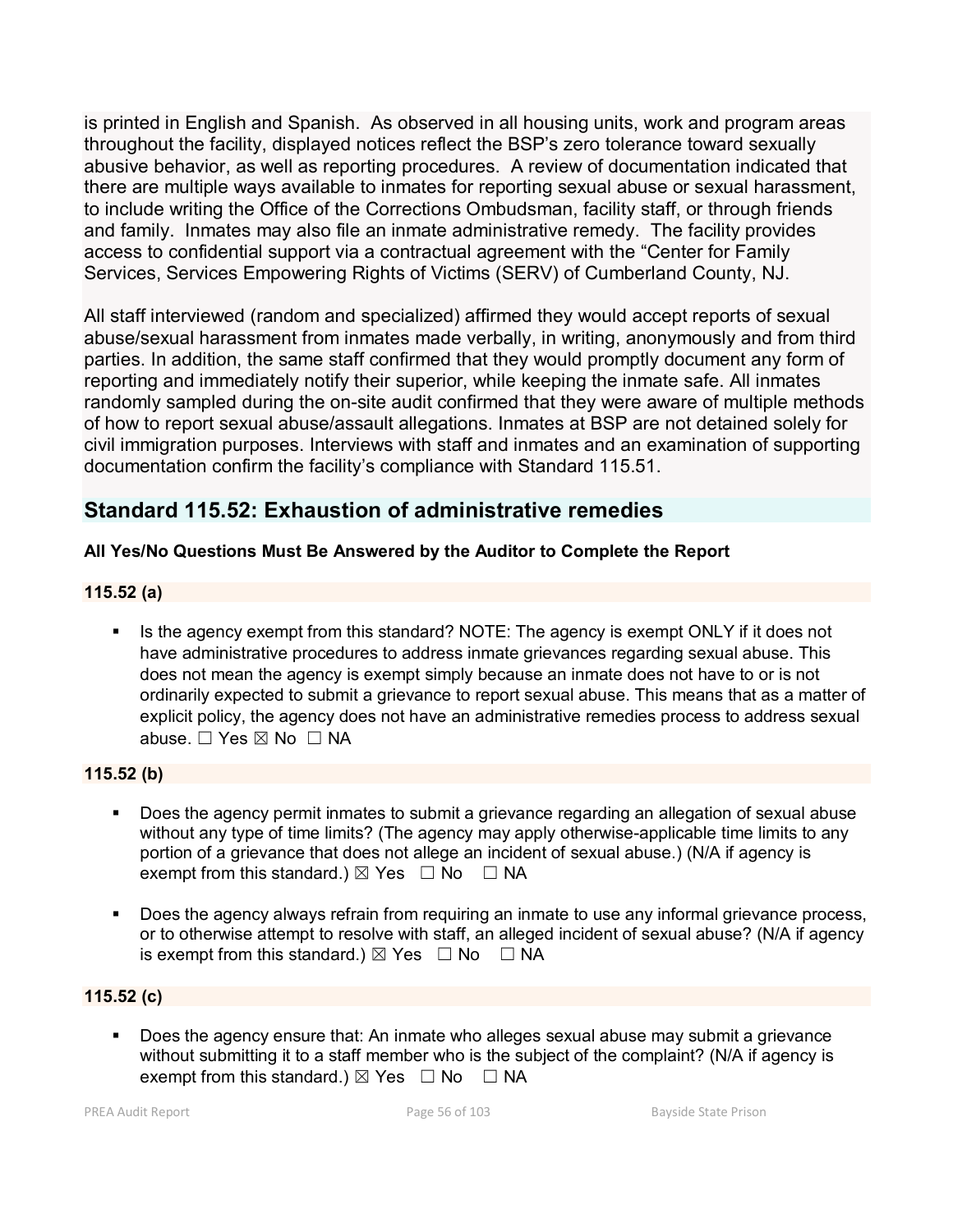Does the agency ensure that: Such grievance is not referred to a staff member who is the subject of the complaint? (N/A if agency is exempt from this standard.)  $\boxtimes$  Yes  $\Box$  No  $\Box$  NA

#### **115.52 (d)**

- Does the agency issue a final agency decision on the merits of any portion of a grievance alleging sexual abuse within 90 days of the initial filing of the grievance? (Computation of the 90-day time period does not include time consumed by inmates in preparing any administrative appeal.) (N/A if agency is exempt from this standard.)  $\boxtimes$  Yes  $\Box$  No  $\Box$  NA
- If the agency claims the maximum allowable extension of time to respond of up to 70 days per 115.52(d)(3) when the normal time period for response is insufficient to make an appropriate decision, does the agency notify the inmate in writing of any such extension and provide a date by which a decision will be made? (N/A if agency is exempt from this standard.)  $\boxtimes$  Yes  $\Box$  No  $\Box$  NA
- At any level of the administrative process, including the final level, if the inmate does not receive a response within the time allotted for reply, including any properly noticed extension, may an inmate consider the absence of a response to be a denial at that level? (N/A if agency is exempt from this standard.)  $\boxtimes$  Yes  $\Box$  No  $\Box$  NA

### **115.52 (e)**

- Are third parties, including fellow inmates, staff members, family members, attorneys, and outside advocates, permitted to assist inmates in filing requests for administrative remedies relating to allegations of sexual abuse? (N/A if agency is exempt from this standard.) ☒ Yes ☐ No ☐ NA
- Are those third parties also permitted to file such requests on behalf of inmates? (If a third-party file such a request on behalf of an inmate, the facility may require as a condition of processing the request that the alleged victim agree to have the request filed on his or her behalf, and may also require the alleged victim to personally pursue any subsequent steps in the administrative remedy process.) (N/A if agency is exempt from this standard.)  $\boxtimes$  Yes  $\Box$  No  $\Box$  NA
- If the inmate declines to have the request processed on his or her behalf, does the agency document the inmate's decision? (N/A if agency is exempt from this standard.)  $⊠ Yes ⊡ No ⊡ NA$

#### **115.52 (f)**

- Has the agency established procedures for the filing of an emergency grievance alleging that an inmate is subject to a substantial risk of imminent sexual abuse? (N/A if agency is exempt from this standard.)  $\boxtimes$  Yes  $\Box$  No  $\Box$  NA
- After receiving an emergency grievance alleging an inmate is subject to a substantial risk of imminent sexual abuse, does the agency immediately forward the grievance (or any portion thereof that alleges the substantial risk of imminent sexual abuse) to a level of review at which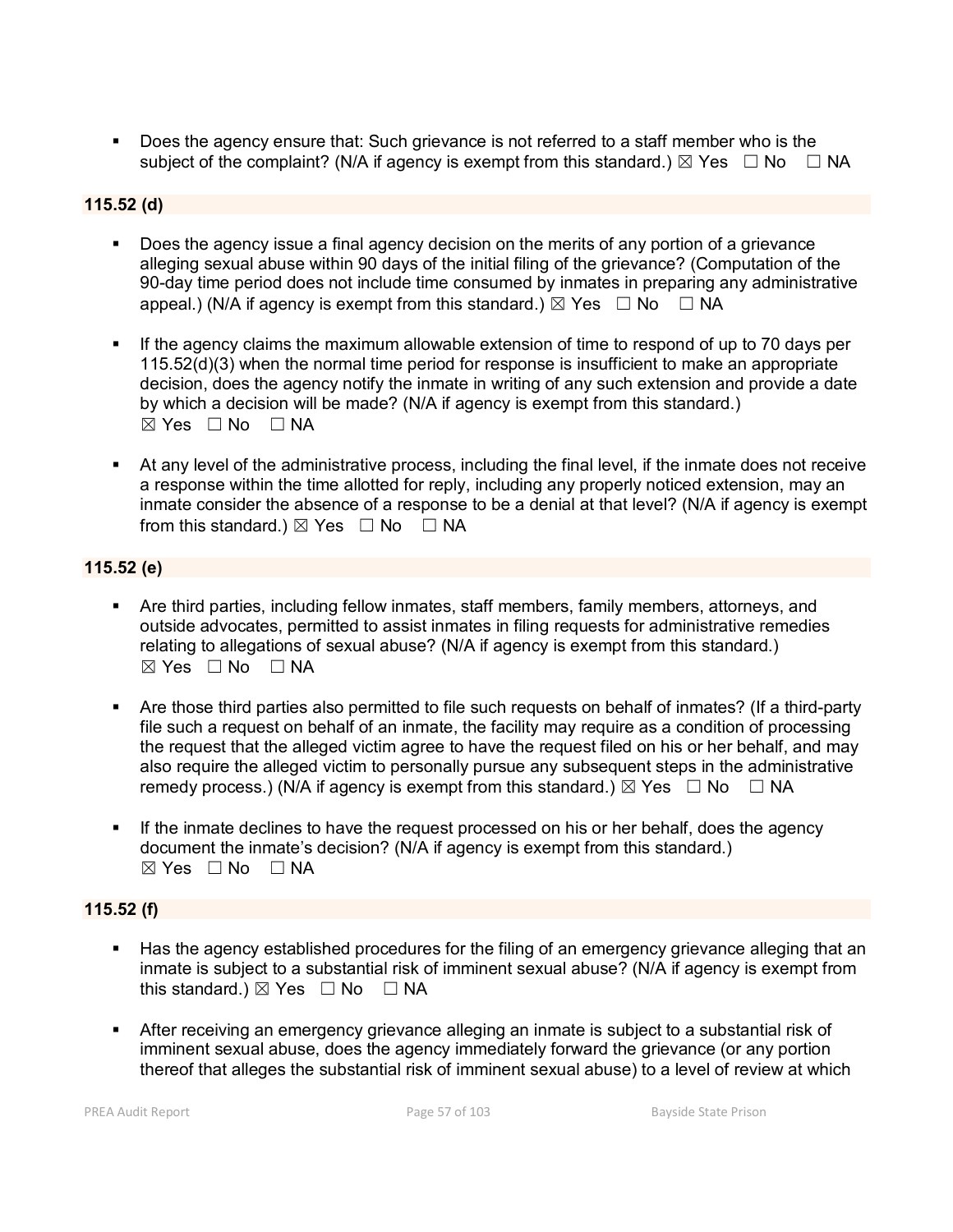immediate corrective action may be taken? (N/A if agency is exempt from this standard.).  $⊠ Yes ⊡ No ⊡ NA$ 

- After receiving an emergency grievance described above, does the agency provide an initial response within 48 hours? (N/A if agency is exempt from this standard.)  $\boxtimes$  Yes  $\Box$  No  $\Box$  NA
- After receiving an emergency grievance described above, does the agency issue a final agency decision within 5 calendar days? (N/A if agency is exempt from this standard.)  $\boxtimes$  Yes  $\Box$  No  $\Box$  NA
- Does the initial response and final agency decision document the agency's determination whether the inmate is in substantial risk of imminent sexual abuse? (N/A if agency is exempt from this standard.)  $\boxtimes$  Yes  $\Box$  No  $\Box$  NA
- Does the initial response document the agency's action(s) taken in response to the emergency grievance? (N/A if agency is exempt from this standard.)  $\boxtimes$  Yes  $\Box$  No  $\Box$  NA
- Does the agency's final decision document the agency's action(s) taken in response to the emergency grievance? (N/A if agency is exempt from this standard.)  $\boxtimes$  Yes  $\Box$  No  $\Box$  NA

#### **115.52 (g)**

 If the agency disciplines an inmate for filing a grievance related to alleged sexual abuse, does it do so ONLY where the agency demonstrates that the inmate filed the grievance in bad faith? (N/A if agency is exempt from this standard.)  $\boxtimes$  Yes  $\Box$  No  $\Box$  NA

#### **Auditor Overall Compliance Determination**

- ☐ **Exceeds Standard** (*Substantially exceeds requirement of standards*)
- ☒ **Meets Standard** (*Substantial compliance; complies in all material ways with the standard for the relevant review period*)
- 
- ☐ **Does Not Meet Standard** (*Requires Corrective Action*)

#### **Instructions for Overall Compliance Determination Narrative**

*The narrative below must include a comprehensive discussion of all the evidence relied upon in making the compliance or non-compliance determination, the auditor's analysis and reasoning, and the auditor's conclusions. This discussion must also include corrective action recommendations where the facility does not meet the standard. These recommendations must be included in the Final Report, accompanied by information on specific corrective actions taken by the facility.*

#### **Policy:**

IMM.002.IRS.001 addresses the requirements of Standard 115.52. Agency policy reveals that BSP is not exempt from this standard. Agency policy explains the procedures of the "Inmate Remedy System", which provides a mechanism for inmates to address complaints, concerns,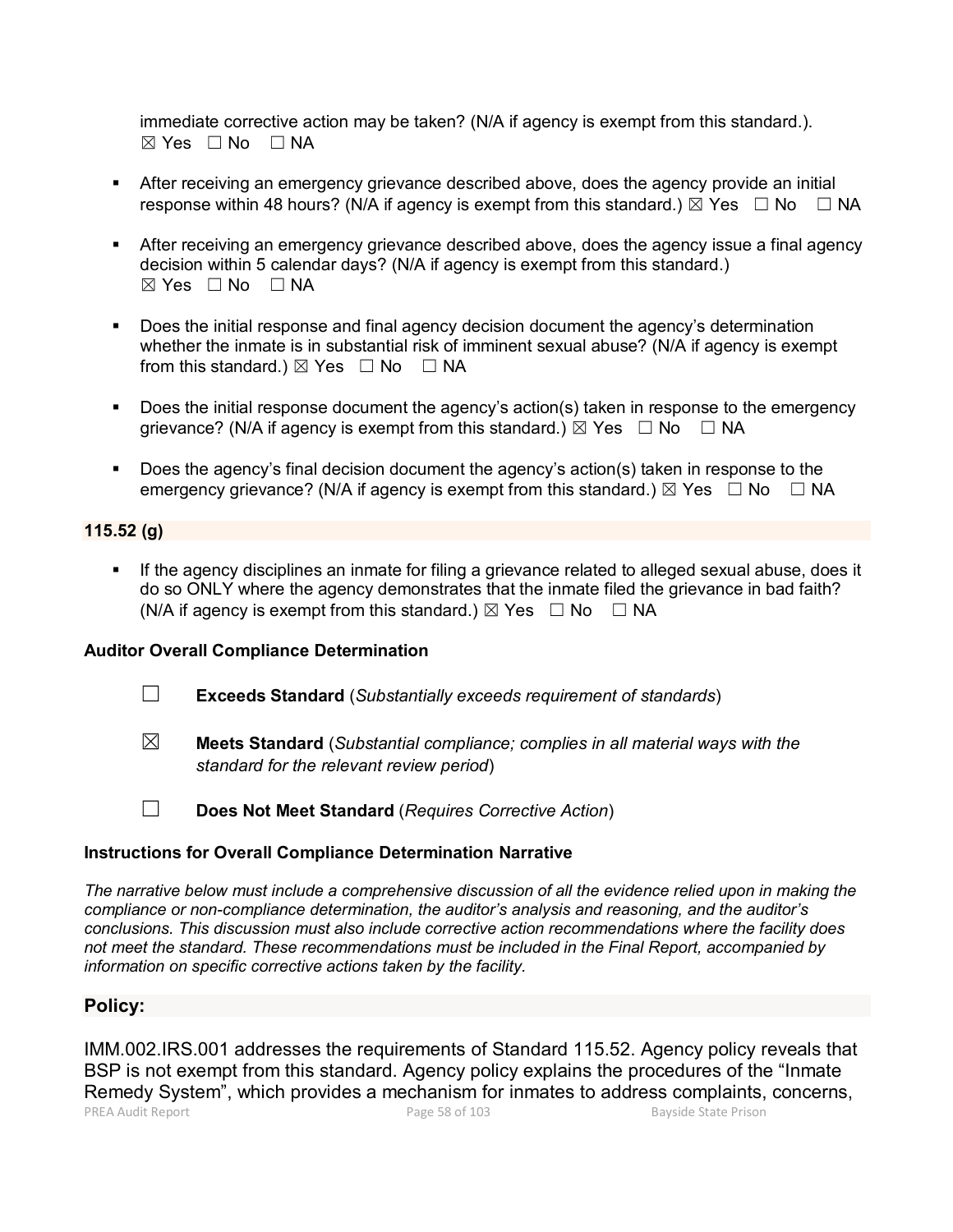questions, problems and/or grievances to correctional facility Administration for resolution through the use of the Inmate Inquiry Form, the Inmate Grievance Form and the Appeal process via approved departmental forms or electronically through the JPay Kiosk. Inmate Remedy System refers to forms on paper or through the electronic submissions on the Kiosk. In accordance with the Prison Rape Elimination Act of 2003, inmates may use the Inmate Remedy System as one means to report an allegation of sexual abuse. All Inmate Remedy. System Forms filed that are related to sexual abuse are to be immediately forwarded to SID and the facility Administrator. A third party can file a remedy form on behalf of an inmate when there is an allegation of sexual assault. Grievances filed alleging sexual abuse/sexual harassment would result in the immediate opening of a formal investigation. The policies states that there is no time limit for filing a grievance relating to sexual abuse or sexual harassment. Additionally, the policies do not require an inmate to use any informal grievance process before filing an allegation involving sexual abuse/sexual harassment. Policy requires that a decision on the merits of any portion of a grievance alleging sexual abuse be made within 90 days of the filing.

Agency policies allow an inmate to submit a grievance alleging sexual abuse without submitting it to the staff member who is the subject of the complaint.

Agency policy also addresses the filing of emergency administrative remedy requests. If an inmate files the emergency grievance with the institution and believes he/she is under a substantial risk of imminent sexual abuse, an expedited response is required to be provided within 48 hours.

# **Practices:**

A review of documentation related to grievances indicated that there were no grievances filed alleging sexual abuse within the applicable 12-month audit period. There were zero grievances alleging sexual abuse/sexual harassment filed within the last twelve months that resulted in disciplinary action; zero grievances in which the inmate declined third party assistance; and there were no emergency grievances alleging a substantial risk of imminent sexual abuse. The facility reported on the PAQ that during the past twelve (12) months, there were no instances of an inmate submitting a grievance alleging sexual abuse, which required an extension. Based on a review of the governing policy and certifying documentation submitted by the facility, BSP is in compliance with Standard 115.52.

# **Standard 115.53: Inmate access to outside confidential support services**

# **All Yes/No Questions Must Be Answered by the Auditor to Complete the Report**

# **115.53 (a)**

 Does the facility provide inmates with access to outside victim advocates for emotional support services related to sexual abuse by giving inmates mailing addresses and telephone numbers, including toll-free hotline numbers where available, of local, State, or national victim advocacy or rape crisis organizations?  $\boxtimes$  Yes  $\Box$  No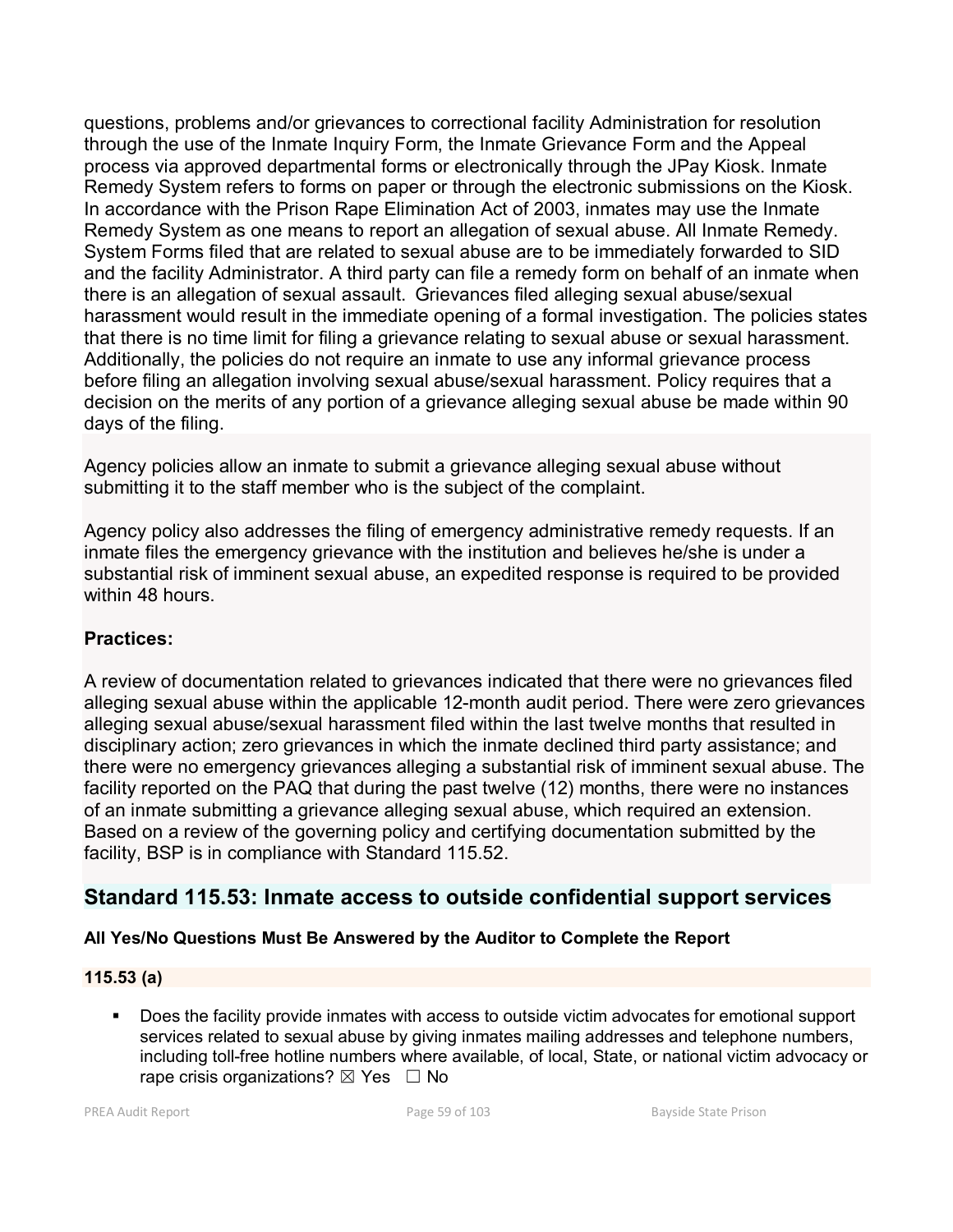- Does the facility provide persons detained solely for civil immigration purposes mailing addresses and telephone numbers, including toll-free hotline numbers where available of local, State, or national immigrant services agencies?  $\boxtimes$  Yes  $\Box$  No
- **Does the facility enable reasonable communication between inmates and these organizations** and agencies, in as confidential a manner as possible?  $\boxtimes$  Yes  $\Box$  No

#### **115.53 (b)**

 Does the facility inform inmates, prior to giving them access, of the extent to which such communications will be monitored and the extent to which reports of abuse will be forwarded to authorities in accordance with mandatory reporting laws?  $\boxtimes$  Yes  $\Box$  No

#### **115.53 (c)**

- Does the agency maintain or attempt to enter into memoranda of understanding or other agreements with community service providers that are able to provide inmates with confidential emotional support services related to sexual abuse?  $\boxtimes$  Yes  $\Box$  No
- Does the agency maintain copies of agreements or documentation showing attempts to enter into such agreements?  $\boxtimes$  Yes  $\Box$  No

#### **Auditor Overall Compliance Determination**

- ☐ **Exceeds Standard** (*Substantially exceeds requirement of standards*)
- ☒ **Meets Standard** (*Substantial compliance; complies in all material ways with the standard for the relevant review period*)
- ☐ **Does Not Meet Standard** (*Requires Corrective Action*)

#### **Instructions for Overall Compliance Determination Narrative**

*The narrative below must include a comprehensive discussion of all the evidence relied upon in making the compliance or non-compliance determination, the auditor's analysis and reasoning, and the auditor's conclusions. This discussion must also include corrective action recommendations where the facility does not meet the standard. These recommendations must be included in the Final Report, accompanied by information on specific corrective actions taken by the facility.*

#### **Policy:**

IMM.001.004, IMM.002.IRS.001, and PCS.001.PREA.OMB, and a Memorandum of Understanding (MOU) between NJ DOC and the "Center for Family Services, Services Empowering Rights of Victims" (SERV), address the requirements of Standard 115.53. The facility does not house detainees solely for civil immigration purposes. NJ DOC policy

PREA Audit Report Page 60 of 103 Bayside State Prison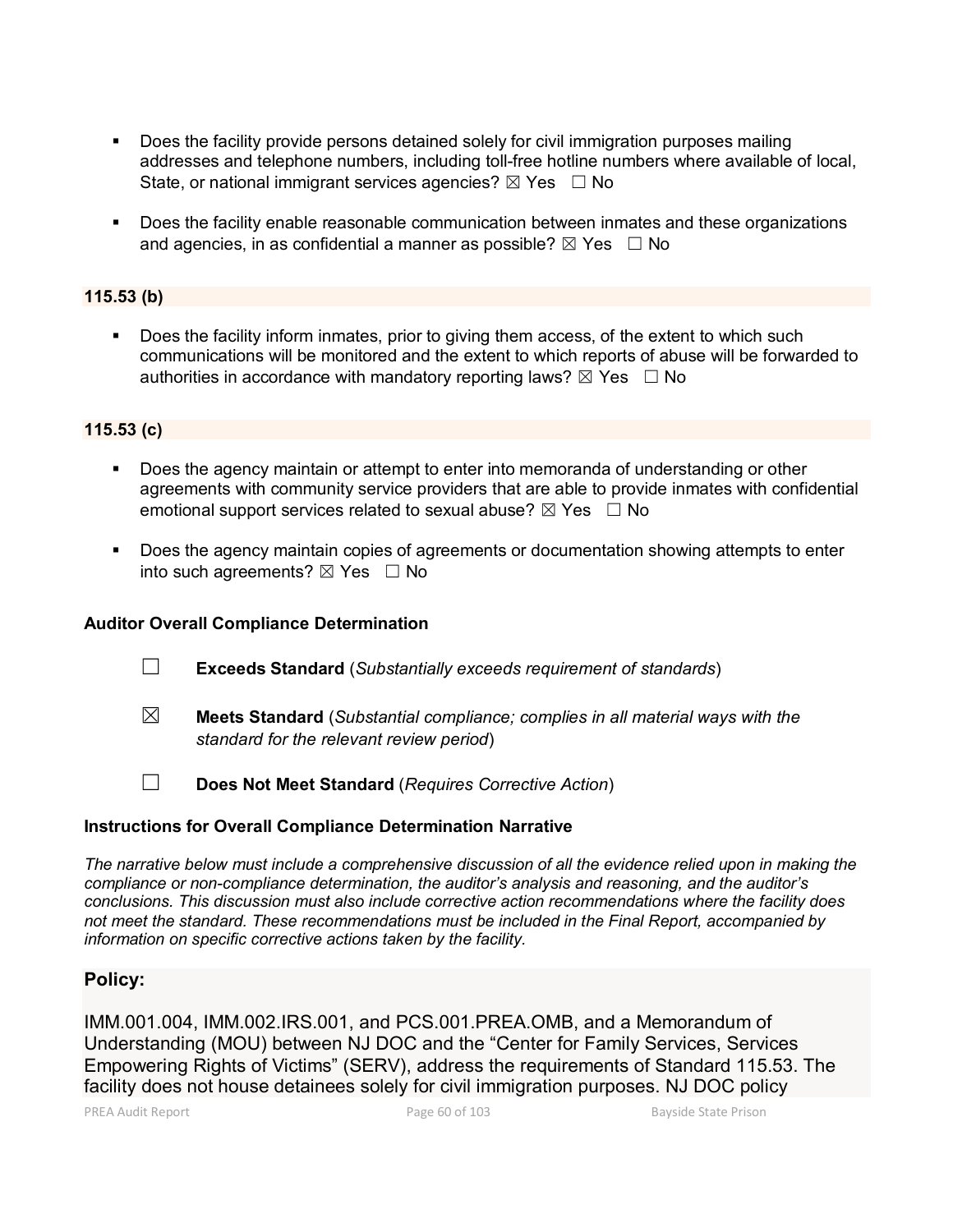establishes that inmates who are committed to the custody of the department have access to external sexual abuse emotional support services. Access is provided even if they do not wish to make a report of sexual abuse. Services are based on the county where the inmate is housed and includes at a minimum, written access to emotional support services via correspondence. Where telephone hotline services are available, services can be accessed via the inmate telephone system by dialing \*PREA#. Inmates are advised that PREA external emotional support services are confidential. However, the service provider will notify the department if an inmate communicates a threat of imminent harm against self or others. Misuse of the external reporting emotional support line or the inmate telephone system may result in disciplinary action. Alleged victims are to be offered supportive services by trained victim advocacy staff. Services are available to alleged victims whether they name an alleged perpetrator or whether they cooperate with the investigation. Upon request, an alleged victim will be accompanied by supportive services throughout the forensic exam and investigative process.

# **Practice(s):**

NJ DOC entered into a "MOU" with SERV of Cumberland County, for providing inmates with emotional support services to BSP inmates related to sexual abuse. The provision of this agreement was verified by the auditor. Training was provided to BSP staff on the NJ DOC emotional support advocacy program. Inmates are informed as part of their orientation process of the extent of telephone privacy while using the hotline associated with outside emotional advocacy support. A tour of the facility verified that outside PREA emotional support information is provided in English and Spanish in inmate handbooks. However, during the tour of the facility, some housing units required posting of external advocacy information in a conspicuous manner as part of corrective measures. This corrective action was done while on-site and documentation was reviewed by the auditor verifying the posting of information regarding confidential support services.

Informational PREA pamphlets detailing victim advocacy services are issued upon the inmate's arrival. PREA postings in housing units provide the address and hotline phone number of the outside advocacy organization. A review of the "MOU" and confirmation of services, in addition to on-site interviews with staff and inmates, confirm the facility's compliance with Standard 115.53.

# **Standard 115.54: Third-party reporting**

# **All Yes/No Questions Must Be Answered by the Auditor to Complete the Report**

# **115.54 (a)**

Has the agency established a method to receive third-party reports of sexual abuse and sexual harassment? ⊠ Yes □ No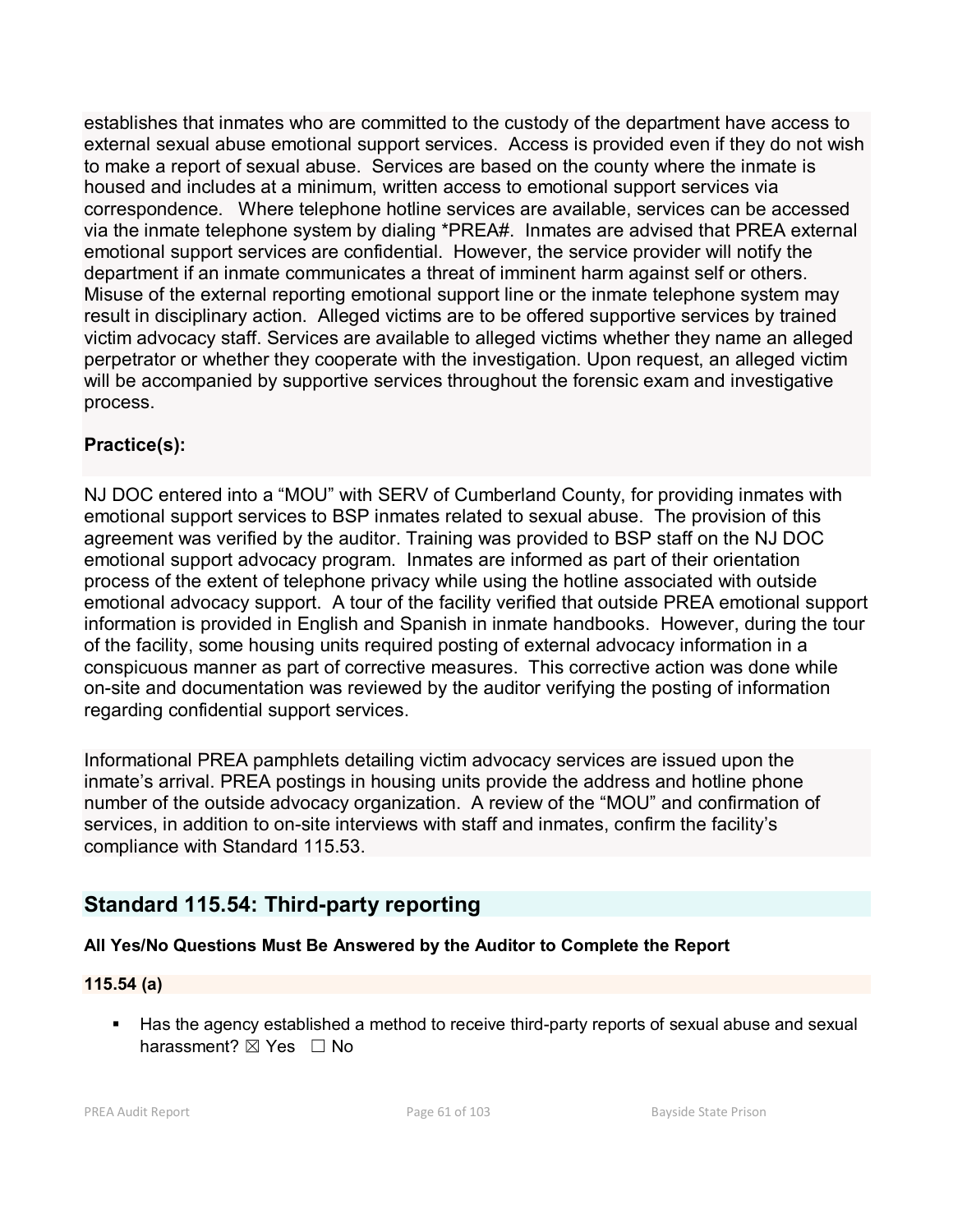Has the agency distributed publicly information on how to report sexual abuse and sexual harassment on behalf of an inmate?  $\boxtimes$  Yes  $\Box$  No

# **Auditor Overall Compliance Determination**

- ☐ **Exceeds Standard** (*Substantially exceeds requirement of standards*)
- ☒ **Meets Standard** (*Substantial compliance; complies in all material ways with the standard for the relevant review period*)
- ☐ **Does Not Meet Standard** (*Requires Corrective Action*)

### **Instructions for Overall Compliance Determination Narrative**

*The narrative below must include a comprehensive discussion of all the evidence relied upon in making the compliance or non-compliance determination, the auditor's analysis and reasoning, and the auditor's conclusions. This discussion must also include corrective action recommendations where the facility does not meet the standard. These recommendations must be included in the Final Report, accompanied by information on specific corrective actions taken by the facility.*

IMM.001.004, and PCS.001.PREA.OMB address the requirements of this standard. Family members or other third-party individuals on behalf of an inmate may report sexual abuse/sexual harassment. A third party can file an inmate remedy form on behalf of an inmate when there is an allegation of sexual assault. Policy also establishes guidelines for handling contacts received in the Office of the Corrections Ombudsman that pertain to allegations of sexual abuse, sexual assault, or harassment. It is the policy of the Office of the Corrections Ombudsman to serve as an available resource to inmates in custody of the New Jersey Department of Corrections to report incidents of sexual abuse, assault, harassment or retaliation. The Office of the Corrections Ombudsman, upon receiving such information, shall immediately forward inmate reports of sexual abuse or sexual harassment to agency officials, allowing the inmate to remain anonymous upon request.

BSP makes available posters throughout the facility with information on how to contact the Office of the Corrections Ombudsman. The department's public website [www.state.nj.us./corrections/pages/PREA](http://www.state.nj.us./corrections/pages/PREA) informs third party reporters on how to report allegations of sexual abuse/sexual harassment. During the on-site audit, the auditor observed informational postings regarding third party reporting. Additionally, interviews with staff and inmates confirmed that they have a sufficient understanding that anonymous and third-party reporting procedures are acceptable sexual abuse/sexual harassment reporting practices at BSP.

# **OFFICIAL RESPONSE FOLLOWING AN INMATE REPORT**

# **Standard 115.61: Staff and agency reporting duties**

**All Yes/No Questions Must Be Answered by the Auditor to Complete the Report**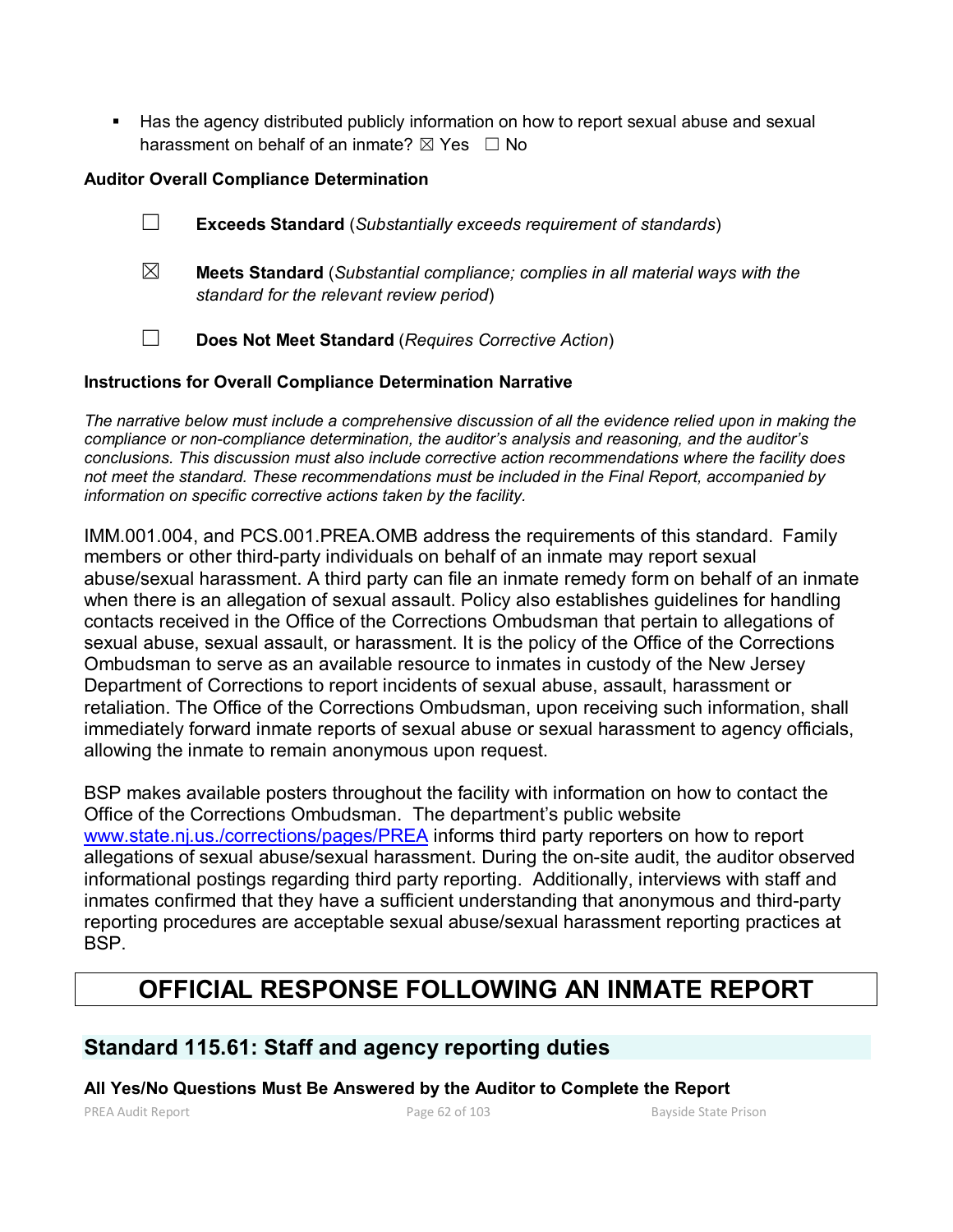# **115.61 (a)**

- Does the agency require all staff to report immediately and according to agency policy any knowledge, suspicion, or information regarding an incident of sexual abuse or sexual harassment that occurred in a facility, whether or not it is part of the agency?  $\boxtimes$  Yes  $\Box$  No
- Does the agency require all staff to report immediately and according to agency policy any knowledge, suspicion, or information regarding retaliation against inmates or staff who reported an incident of sexual abuse or sexual harassment?  $\boxtimes$  Yes  $\Box$  No
- Does the agency require all staff to report immediately and according to agency policy any knowledge, suspicion, or information regarding any staff neglect or violation of responsibilities that may have contributed to an incident of sexual abuse or sexual harassment or retaliation?  $\boxtimes$  Yes  $\Box$  No

#### **115.61 (b)**

 Apart from reporting to designated supervisors or officials, does staff always refrain from revealing any information related to a sexual abuse report to anyone other than to the extent necessary, as specified in agency policy, to make treatment, investigation, and other security and management decisions?  $\boxtimes$  Yes  $\Box$  No

#### **115.61 (c)**

- Unless otherwise precluded by Federal, State, or local law, are medical and mental health practitioners required to report sexual abuse pursuant to paragraph (a) of this section?  $\boxtimes$  Yes  $\Box$  No
- Are medical and mental health practitioners required to inform inmates of the practitioner's duty to report, and the limitations of confidentiality, at the initiation of services?  $\boxtimes$  Yes  $\Box$  No

#### **115.61 (d)**

 If the alleged victim is under the age of 18 or considered a vulnerable adult under a State or local vulnerable persons statute, does the agency report the allegation to the designated State or local services agency under applicable mandatory reporting laws?  $\boxtimes$  Yes  $\Box$  No

#### **115.61 (e)**

 Does the facility report all allegations of sexual abuse and sexual harassment, including thirdparty and anonymous reports, to the facility's designated investigators?  $\boxtimes$  Yes  $\Box$  No

#### **Auditor Overall Compliance Determination**



- ☐ **Exceeds Standard** (*Substantially exceeds requirement of standards*)
- ☒ **Meets Standard** (*Substantial compliance; complies in all material ways with the standard for the relevant review period*)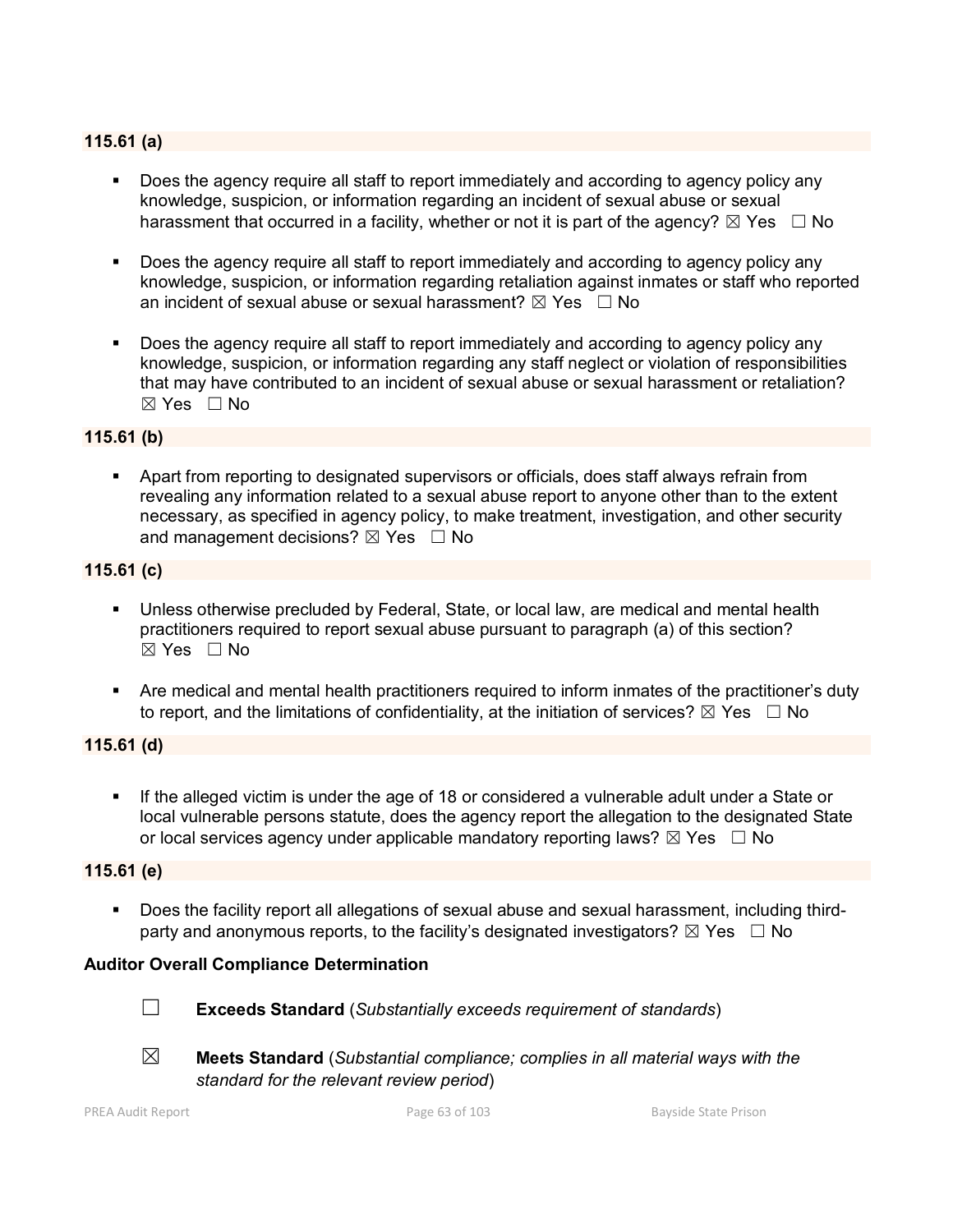# ☐ **Does Not Meet Standard** (*Requires Corrective Action*)

# **Instructions for Overall Compliance Determination Narrative**

*The narrative below must include a comprehensive discussion of all the evidence relied upon in making the compliance or non-compliance determination, the auditor's analysis and reasoning, and the auditor's conclusions. This discussion must also include corrective action recommendations where the facility does not meet the standard. These recommendations must be included in the Final Report, accompanied by information on specific corrective actions taken by the facility.*

# **Policy:**

IMM.001.004, level 3 PREA Information for NJ DOC Contractors, and PCS.002.REL.VOL, address the requirements of Standards 115.61. NJDOC requires all staff to immediately report to his or her supervisor any knowledge, suspicion or information regarding inmate sexual abuse, sexual harassment, retaliation against an inmate or staff for reporting an incident of sexual abuse, or any staff neglect or violation of responsibilities that contributed to an incident of sexual abuse or harassment or retaliation. An employee, contractor or volunteer who fails to report an allegation, or coerces or threatens another person to submit inaccurate, incomplete or untruthful information with the intent to alter a report, may face disciplinary charges, up to and including dismissal, even on a first offense. Staff receive regular training on their responsibility to report under PREA.

Apart from reporting to designated supervisors or officials, staff shall not reveal information related to a sexual abuse report to anyone other than to the extent necessary to make treatment, investigation, and other security and management decisions. All volunteers are required to immediately report any knowledge, suspicion or information regarding an incident of sexual abuse or sexual harassment that occurred in the facility; retaliation against inmates or staff who reported such an incident: and any staff neglect or violation of responsibilities that may have contributed to an incident or retaliation. The Institution PREA Compliance Manager refers the incident for investigation to the appropriate office (NJ DOC SID) and reviews the incident for any further response.

# **Practice(s):**

Interviews with supervisory and line security staff, other categories of employees, contractors and volunteers confirmed that all were aware of and understood their reporting duties and responsibilities. Additionally, facility compliance with all aspects of Standard 115.61 was verified through document and policy review. BSP does not house inmates under the age of 18.

# **Standard 115.62: Agency protection duties**

**All Yes/No Questions Must Be Answered by the Auditor to Complete the Report**

**115.62 (a)**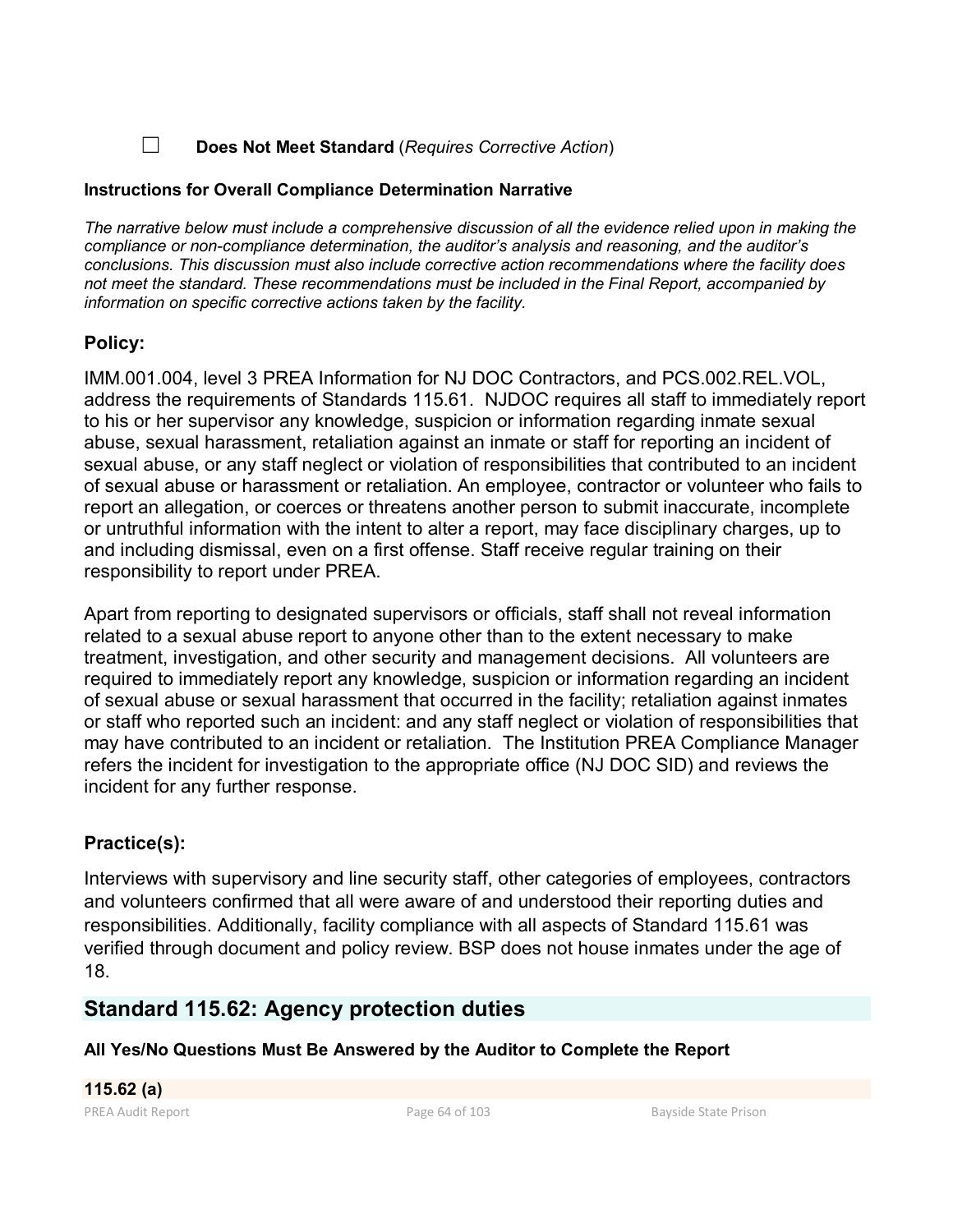When the agency learns that an inmate is subject to a substantial risk of imminent sexual abuse, does it take immediate action to protect the inmate?  $\boxtimes$  Yes  $\Box$  No

### **Auditor Overall Compliance Determination**

- ☐ **Exceeds Standard** (*Substantially exceeds requirement of standards*)
- ☒ **Meets Standard** (*Substantial compliance; complies in all material ways with the standard for the relevant review period*)
- ☐ **Does Not Meet Standard** (*Requires Corrective Action*)

### **Instructions for Overall Compliance Determination Narrative**

*The narrative below must include a comprehensive discussion of all the evidence relied upon in making the compliance or non-compliance determination, the auditor's analysis and reasoning, and the auditor's conclusions. This discussion must also include corrective action recommendations where the facility does not meet the standard. These recommendations must be included in the Final Report, accompanied by information on specific corrective actions taken by the facility.*

# **Policy:**

IMM.001.PSA.001 addresses the requirements of Standard 115.62. It is the policy of the New Jersey Department of Corrections to maintain a zero tolerance toward all forms of sexual abuse and sexual harassment, and actively enforce all internal policies and procedures related to the prevention, detection, and response to such conduct. When the NJ DOC staff learns that an inmate is subject to a substantial risk of imminent sexual abuse, staff shall take immediate action to protect the inmate. Policy requires NJ DOC staff to be committed to ensuring the protection of victims of sexual assault, and will employ multiple measures, including but not limited to, housing changes or transfers for inmate victims or abusers, removal of alleged staff or inmate abusers from contact with victims, and emotional support services for inmates or staff who fear retaliation for reporting sexual abuse or harassment or for cooperating with investigations in order to fulfill this commitment.

# **Practice(s):**

Random and specialized staff interviews confirmed they were all aware of their responsibilities when they become aware or suspect that an inmate is being or has been sexually abused or sexually harassed. Both random and specialized staff interviewed indicated they would act immediately to protect the inmate by separating and protecting the victim from the abuser, isolating the area (as a potential crime scene to preserve evidence) where the act allegedly occurred and calling supervisory staff for immediate assistance. Staff indicated that they would further protect the victim, notify medical and mental health staff and advise the IPCM and SID. During the audit period, the BSP reported that there were no inmates subjected to a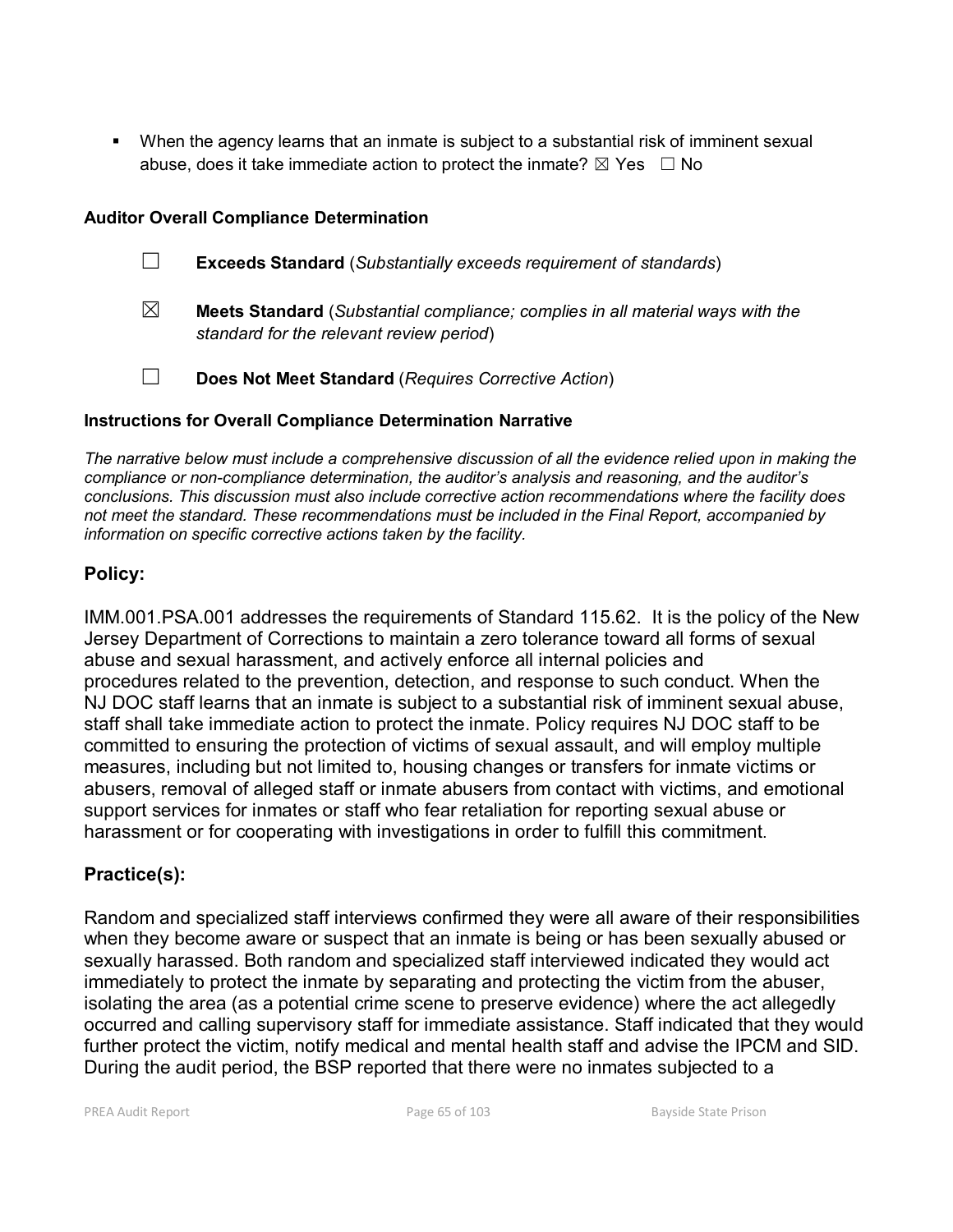substantial risk of imminent sexual abuse. Interviews with staff and an examination of support documentation confirm the facility's compliance with Standard 115.62.

# **Standard 115.63: Reporting to other confinement facilities**

# **All Yes/No Questions Must Be Answered by the Auditor to Complete the Report**

### **115.63 (a)**

 Upon receiving an allegation that an inmate was sexually abused while confined at another facility, does the head of the facility that received the allegation notify the head of the facility or appropriate office of the agency where the alleged abuse occurred?  $\boxtimes$  Yes  $\Box$  No

#### **115.63 (b)**

If Is such notification provided as soon as possible, but no later than 72 hours after receiving the allegation?  $\boxtimes$  Yes  $\Box$  No

#### **115.63 (c)**

Does the agency document that it has provided such notification?  $\boxtimes$  Yes  $\Box$  No

#### **115.63 (d)**

 Does the facility head or agency office that receives such notification ensure that the allegation is investigated in accordance with these standards?  $\boxtimes$  Yes  $\Box$  No

#### **Auditor Overall Compliance Determination**

- ☐ **Exceeds Standard** (*Substantially exceeds requirement of standards*)
- ☒ **Meets Standard** (*Substantial compliance; complies in all material ways with the standard for the relevant review period*)

☐ **Does Not Meet Standard** (*Requires Corrective Action*)

#### **Instructions for Overall Compliance Determination Narrative**

*The narrative below must include a comprehensive discussion of all the evidence relied upon in making the compliance or non-compliance determination, the auditor's analysis and reasoning, and the auditor's conclusions. This discussion must also include corrective action recommendations where the facility does not meet the standard. These recommendations must be included in the Final Report, accompanied by information on specific corrective actions taken by the facility.*

#### **Policy:**

PCS.001.PREA.ICM addresses the requirements of Standard 115.63. The institutional PREA Compliance Manager must accept reports that an inmate was sexually abused while incarcerated at another facility. The IPCM will advise their administrator and serve as

PREA Audit Report **Page 66 of 103** Bayside State Prison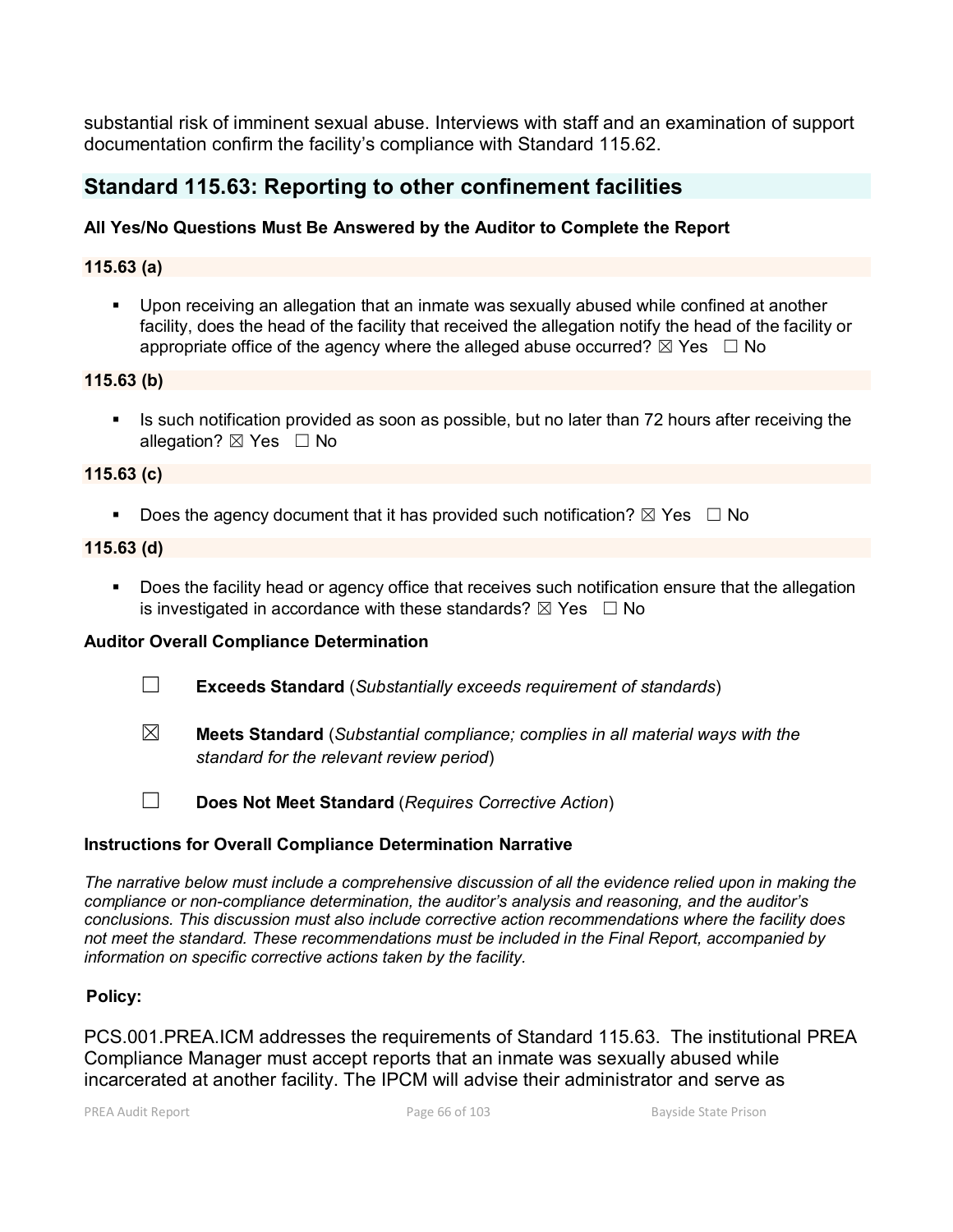administrator's designee in notifying the head of the facility/agency where the alleged abuse occurred no later than 72 hours after receiving the allegation. The IPCM will maintain documentation of such notification in Folder 115.63 on the DOCNet I drive.

# **Practice(s):**

Documentation revealed that facility staff members were informed of allegations occurring at another facility by one inmate. The allegation was made at the during intake at BSP on June 1, 2018 regarding an incident at CRAF reception center. The incident allegedly occurred in February 2018. Upon receipt of the allegation, BSP IPCM removed the inmate to TCC at Southern State Correctional Facility and notified Southern State staff of the allegation. SID investigated the allegation. Supporting documentation reveals that notifications letters were forwarded to the Warden/agency head of the prior facility within 72 hours. During the audit period, there were no applicable cases requiring BSP staff to initiate a 72- hour response. Interviews with the Administrator and IPCM confirm their understanding of the notification and documentation requirements of this standard.

# **Standard 115.64: Staff first responder duties**

# **All Yes/No Questions Must Be Answered by the Auditor to Complete the Report**

# **115.64 (a)**

- Upon learning of an allegation that an inmate was sexually abused, is the first security staff member to respond to the report required to: Separate the alleged victim and abuser? ☒ Yes ☐ No
- Upon learning of an allegation that an inmate was sexually abused, is the first security staff member to respond to the report required to: Preserve and protect any crime scene until appropriate steps can be taken to collect any evidence?  $\boxtimes$  Yes  $\Box$  No
- Upon learning of an allegation that an inmate was sexually abused, is the first security staff member to respond to the report required to: Request that the alleged victim not take any actions that could destroy physical evidence, including, as appropriate, washing, brushing teeth, changing clothes, urinating, defecating, smoking, drinking, or eating, if the abuse occurred within a time period that still allows for the collection of physical evidence?  $\boxtimes$  Yes  $\Box$  No
- Upon learning of an allegation that an inmate was sexually abused, is the first security staff member to respond to the report required to: Ensure that the alleged abuser does not take any actions that could destroy physical evidence, including, as appropriate, washing, brushing teeth, changing clothes, urinating, defecating, smoking, drinking, or eating, if the abuse occurred within a time period that still allows for the collection of physical evidence?  $\boxtimes$  Yes  $\Box$  No

#### **115.64 (b)**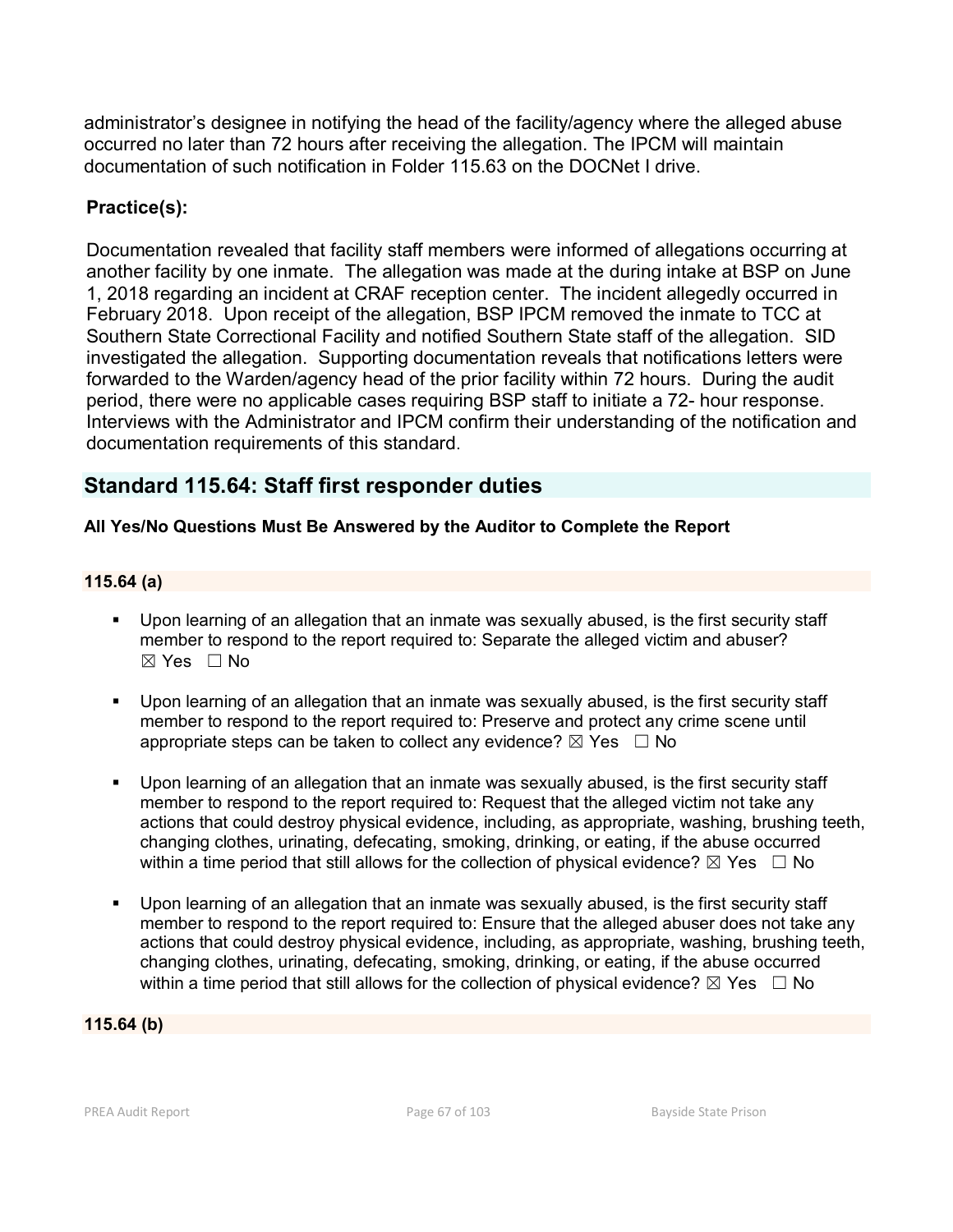If the first staff responder is not a security staff member, is the responder required to request that the alleged victim not take any actions that could destroy physical evidence, and then notify security staff?  $\boxtimes$  Yes  $\Box$  No

### **Auditor Overall Compliance Determination**

- ☐ **Exceeds Standard** (*Substantially exceeds requirement of standards*)
- ☒ **Meets Standard** (*Substantial compliance; complies in all material ways with the standard for the relevant review period*)
- ☐ **Does Not Meet Standard** (*Requires Corrective Action*)

### **Instructions for Overall Compliance Determination Narrative**

*The narrative below must include a comprehensive discussion of all the evidence relied upon in making the compliance or non-compliance determination, the auditor's analysis and reasoning, and the auditor's conclusions. This discussion must also include corrective action recommendations where the facility does not meet the standard. These recommendations must be included in the Final Report, accompanied by information on specific corrective actions taken by the facility.*

# **Policy:**

IMM.001.004 and IMM.001.PSA.001 address the requirements of Standard 115.64. Staff who receive an initial report of sexual assault or harassment must separate the victim from the alleged assailant to protect the victim and prevent further violence. First-responding staff must immediately take reasonable steps to ensure the safety of all parties, secure the potential crime scene and ensure that the victim receives prompt medical and psychological assistance from the appropriate healthcare providers as appropriate to his or her needs and the circumstances of the alleged offense.

All inmates who make any allegation of sexual abuse, sexual harassment or staff sexual misconduct are referred to medical and/or mental health for an examination and/or evaluation along with an updated risk assessment. Regardless of the source, NJDOC staff, contract employees and volunteers who receive information concerning offender on offender sexual assault, or who observe an incident of offender on offender sexual assault, or have reasonable cause to suspect that an offender is a victim of sexual assault (inmate on inmate or staff on inmate), that retaliation against inmates or staff who reported such an incident occurred, or that any staff neglect or violation of responsibilities that may have contributed to an incident or retaliation, must immediately report the information or incident to their immediate supervisor and/or shift supervisor. This report must be made regardless of when or at which institution the alleged incident occurred. The immediate supervisor/shift supervisor will immediately notify the Special Investigations Division and forward all written reports to the SID investigative unit. The assigned investigator will notify local law enforcement.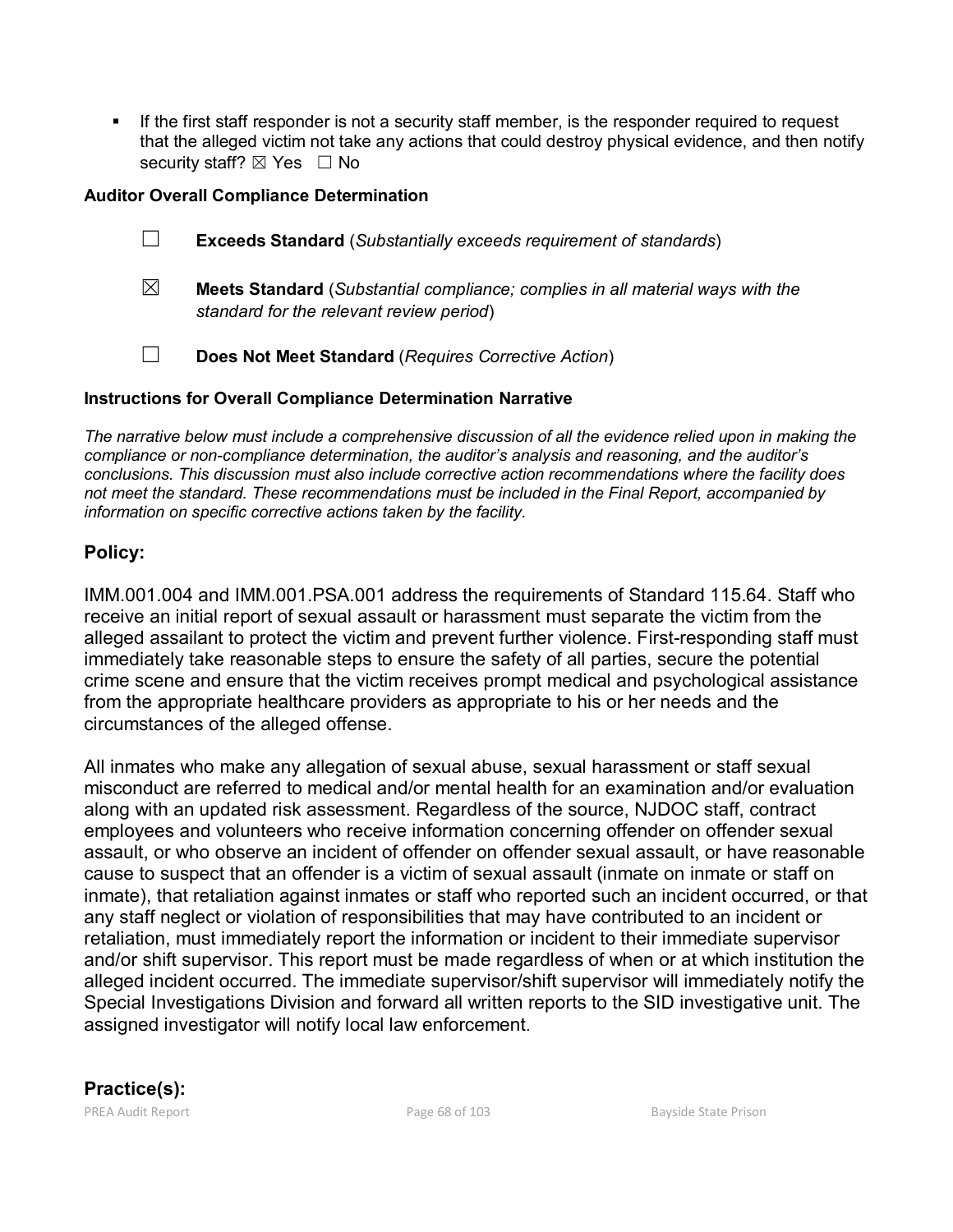All interviewed security staff and those who can act as first responders were knowledgeable concerning their responsibilities as a first responder and the actions required, when learning of an allegation of sexual abuse/sexual harassment. All security and first responder staff interviewed, during the on-site audit, indicated they would separate the inmates, secure the area as a crime scene, not allow inmates to destroy any physical evidence and contact their supervisor. Supervisory staff would continue to protect the inmate, notify medical and mental health staff, and executive staff. Within the last year, there were 25 reported incidents in which security staff responded to an allegation and separated the alleged victims and alleged abusers. These were not cases of imminent danger. The facility reported no instances in which staff members were notified within a period that still allowed for the collection of physical evidence. There were no applicable instances in which the first security staff to respond preserved and protected any potential crime scene, requested the alleged victim not take any actions that could destroy evidence and ensured the alleged abuser did not take any actions that could destroy evidence. There were no instances in which a non-security staff member was the first responder. Interviews with staff and an examination of support documentation confirmed BSP's compliance with Standard 115.64.

# **Standard 115.65: Coordinated response**

# **All Yes/No Questions Must Be Answered by the Auditor to Complete the Report**

# **115.65 (a)**

 Has the facility developed a written institutional plan to coordinate actions among staff first responders, medical and mental health practitioners, investigators, and facility leadership taken in response to an incident of sexual abuse?  $\boxtimes$  Yes  $\Box$  No

#### **Auditor Overall Compliance Determination**

- ☐ **Exceeds Standard** (*Substantially exceeds requirement of standards*)
- ☒ **Meets Standard** (*Substantial compliance; complies in all material ways with the standard for the relevant review period*)
- ☐ **Does Not Meet Standard** (*Requires Corrective Action*)

#### **Instructions for Overall Compliance Determination Narrative**

*The narrative below must include a comprehensive discussion of all the evidence relied upon in making the compliance or non-compliance determination, the auditor's analysis and reasoning, and the auditor's conclusions. This discussion must also include corrective action recommendations where the facility does not meet the standard. These recommendations must be included in the Final Report, accompanied by information on specific corrective actions taken by the facility.*

# **Policy:**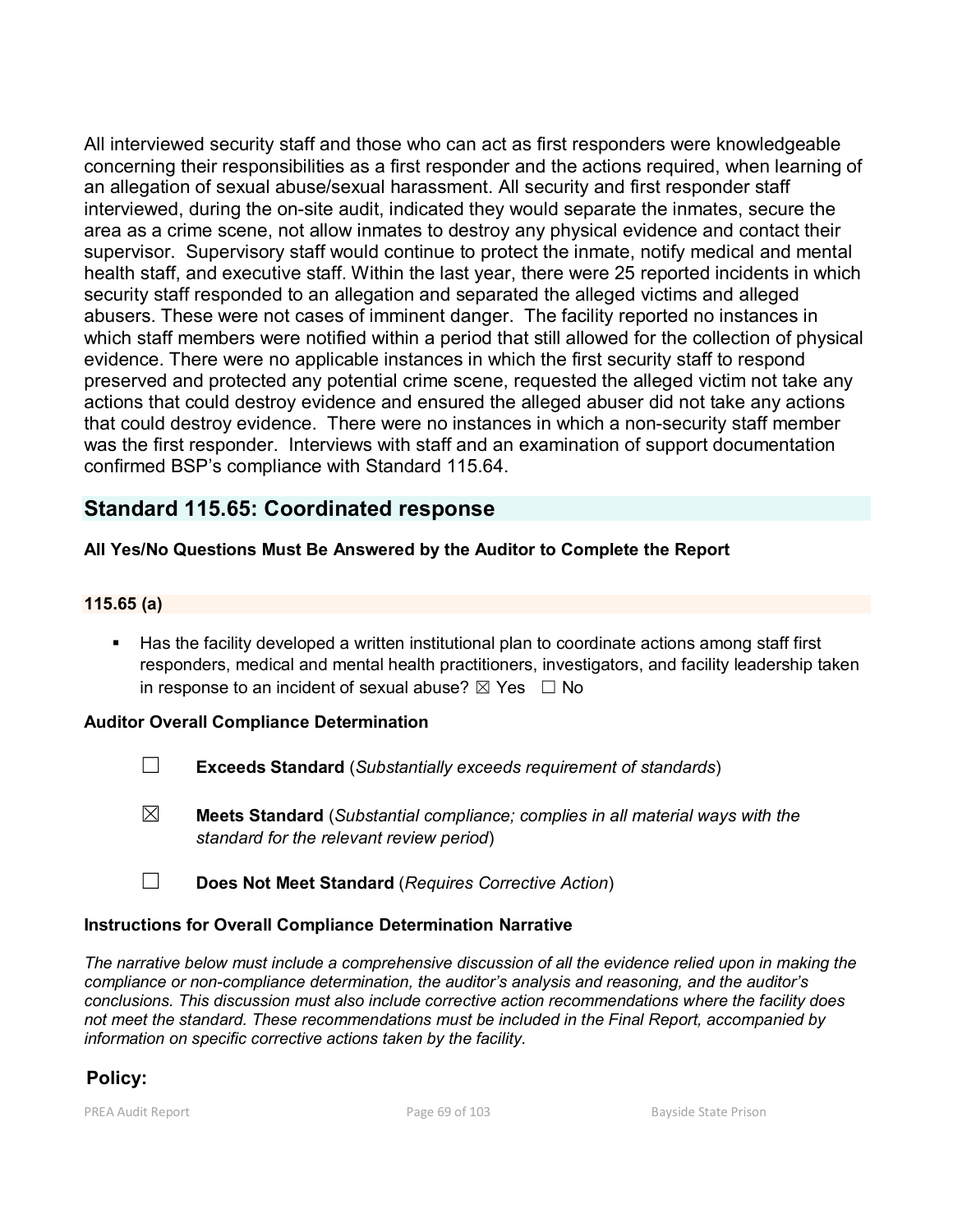IMM.001.PSA.001, MED.ML1.007(Sexual Assault), and SID#14 (Procedures for Sexual Offenses) address the requirements of this standard. Each of the above is a separate policy promulgated at the agency level. Each policy outlines specific instructions for security, healthcare, and investigative staff relative to post sexual abuse protocols. If institutional staff are to utilize the instructions contained in agency policy guidance, staff must consult several policy documents.

# **Practice(s):**

There is no facility level written institutional plan specific to responses to sexual abuse. A facility- based plan would likely include local forensic service providers, local advocacy resources and their contact information. It is recommended that BSP create an institutional plan specific to BSP to guide staff actions among first responders, medical/mental health, investigators, and facility leadership in instances of sexual abuse. During the applicable audit period, the coordinated response plan was not required for any first responder cases. Based on the agency level policies being in place to guide facility practices, the facility is in compliance with Standard 115.65.

# **Standard 115.66: Preservation of ability to protect inmates from contact with abusers**

# **All Yes/No Questions Must Be Answered by the Auditor to Complete the Report**

# **115.66 (a)**

 Are both the agency and any other governmental entities responsible for collective bargaining on the agency's behalf prohibited from entering into or renewing any collective bargaining agreement or other agreement that limits the agency's ability to remove alleged staff sexual abusers from contact with any inmates pending the outcome of an investigation or of a determination of whether and to what extent discipline is warranted?  $\boxtimes$  Yes  $\Box$  No

#### **115.66 (b)**

**Auditor is not required to audit this provision.** 

# **Auditor Overall Compliance Determination**



☐ **Exceeds Standard** (*Substantially exceeds requirement of standards*)

☒ **Meets Standard** (*Substantial compliance; complies in all material ways with the standard for the relevant review period*)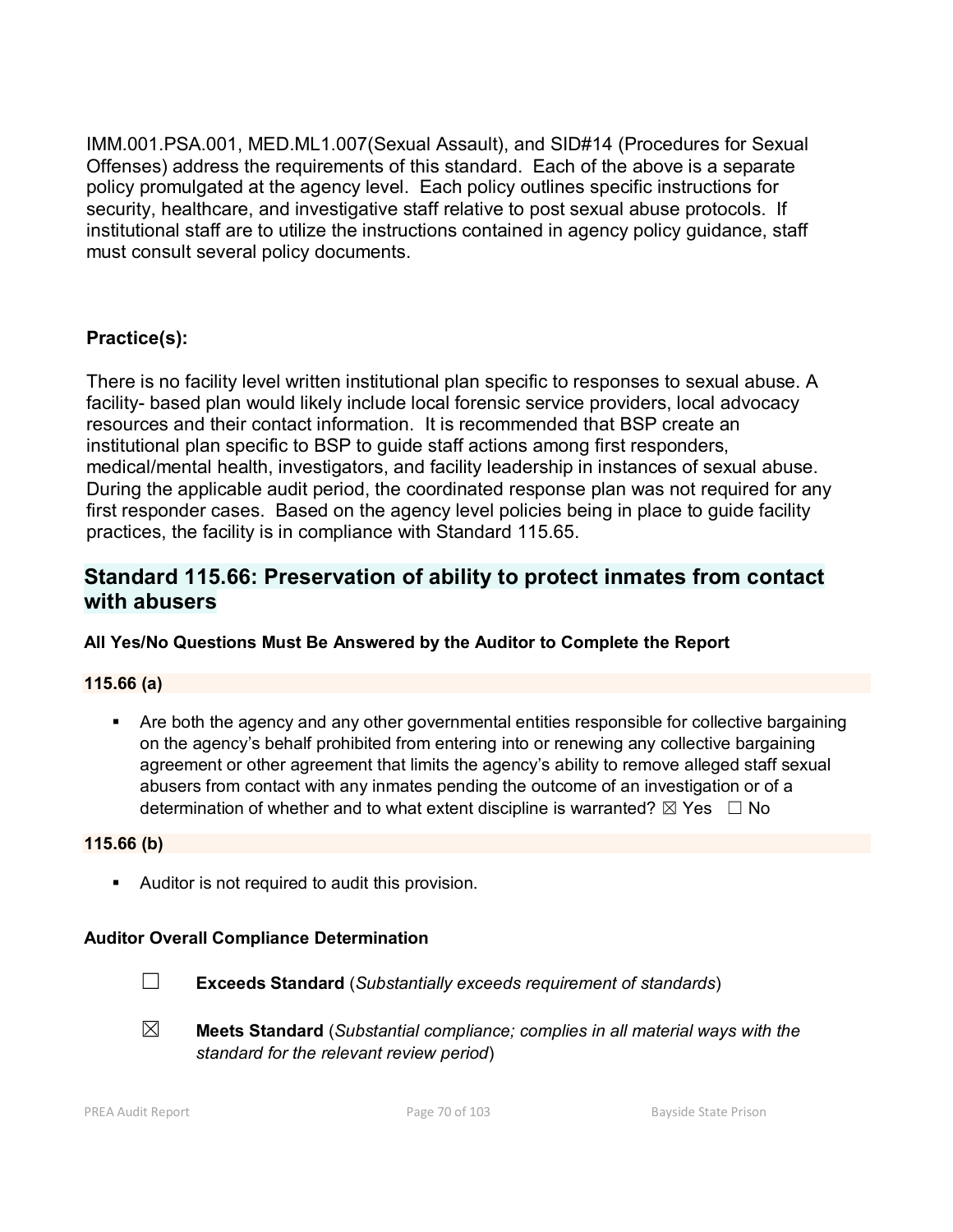☐ **Does Not Meet Standard** (*Requires Corrective Action*)

#### **Instructions for Overall Compliance Determination Narrative**

*The narrative below must include a comprehensive discussion of all the evidence relied upon in making the compliance or non-compliance determination, the auditor's analysis and reasoning, and the auditor's conclusions. This discussion must also include corrective action recommendations where the facility does not meet the standard. These recommendations must be included in the Final Report, accompanied by information on specific corrective actions taken by the facility.*

IMM.001.PSA.001 supports the removal of staff alleged to have committed sexual abuse pending the outcome of the investigative process. Corrective bargaining Agreements between the NJ DOC and at least seven employee unions were reviewed. The agreements do not limit the agency's ability to remove alleged staff sexual abusers from contact with any inmates pending the outcome of an investigation or of a determination of whether and to what extent discipline is warranted. The BSP Administrator and the IPCM certified that neither the agency nor any other governmental entity responsible for collective bargaining on the agency's behalf shall enter into or renew any collective bargaining agreement or other agreement that limits the agency's ability to remove alleged staff sexual abusers from contact with any inmates pending the outcome of an investigation or of a determination of whether and to what extent discipline is warranted.

# **Standard 115.67: Agency protection against retaliation**

#### **All Yes/No Questions Must Be Answered by the Auditor to Complete the Report**

#### **115.67 (a)**

- Has the agency established a policy to protect all inmates and staff who report sexual abuse or sexual harassment or cooperate with sexual abuse or sexual harassment investigations from retaliation by other inmates or staff?  $\boxtimes$  Yes  $\Box$  No
- Has the agency designated which staff members or departments are charged with monitoring retaliation? **⊠** Yes □ No

#### **115.67 (b)**

 Does the agency employ multiple protection measures, such as housing changes or transfers for inmate victims or abusers, removal of alleged staff or inmate abusers from contact with victims, and emotional support services for inmates or staff who fear retaliation for reporting sexual abuse or sexual harassment or for cooperating with investigations?  $\boxtimes$  Yes  $\Box$  No

# **115.67 (c)**

 Except in instances where the agency determines that a report of sexual abuse is unfounded, for at least 90 days following a report of sexual abuse, does the agency: Monitor the conduct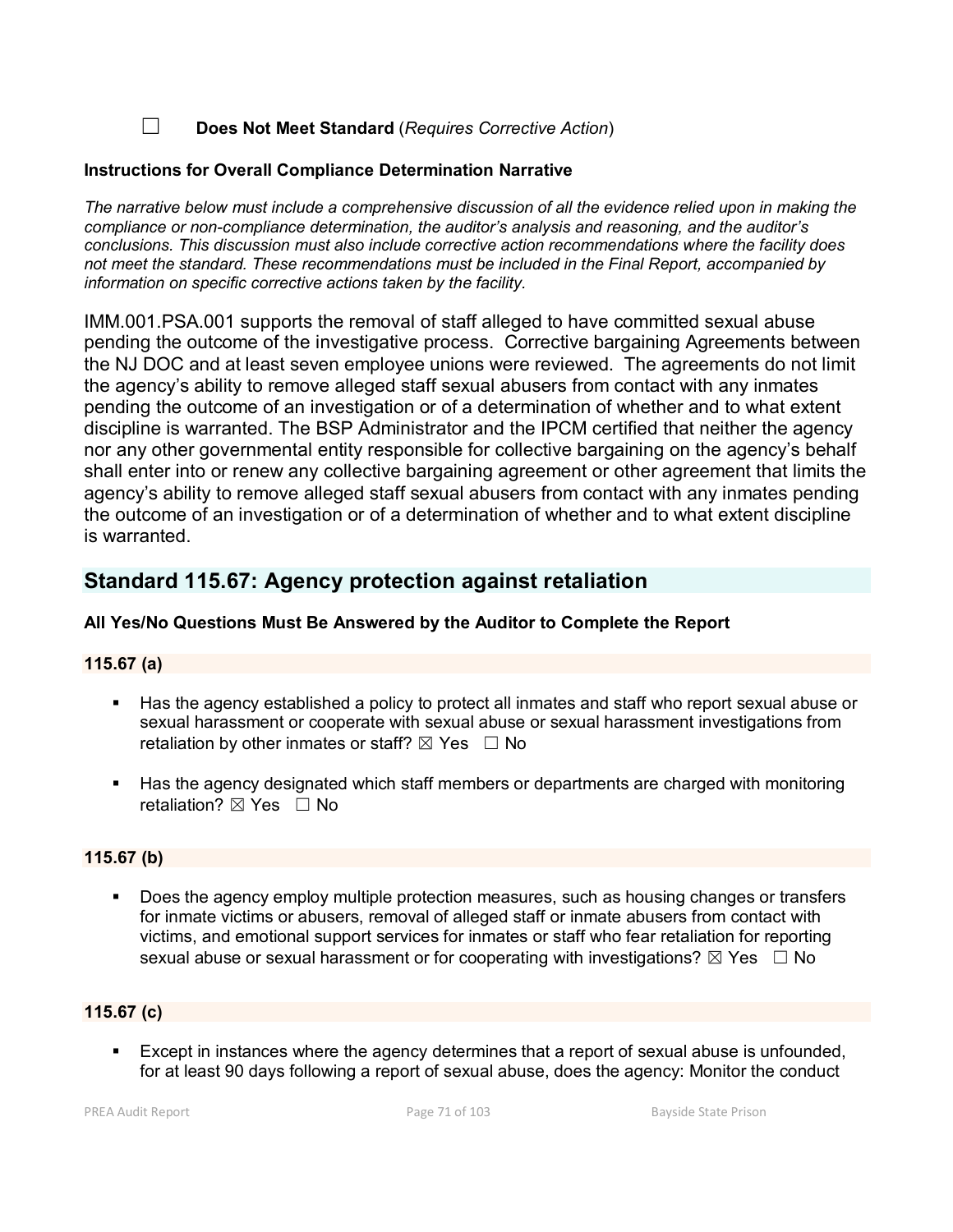and treatment of inmates or staff who reported the sexual abuse to see if there are changes that may suggest possible retaliation by inmates or staff?  $\boxtimes$  Yes  $\Box$  No

- Except in instances where the agency determines that a report of sexual abuse is unfounded, for at least 90 days following a report of sexual abuse, does the agency: Monitor the conduct and treatment of inmates who were reported to have suffered sexual abuse to see if there are changes that may suggest possible retaliation by inmates or staff?  $\boxtimes$  Yes  $\Box$  No
- Except in instances where the agency determines that a report of sexual abuse is unfounded, for at least 90 days following a report of sexual abuse, does the agency: Act promptly to remedy any such retaliation?  $\boxtimes$  Yes  $\Box$  No
- Except in instances where the agency determines that a report of sexual abuse is unfounded, for at least 90 days following a report of sexual abuse, does the agency: Monitor any inmate disciplinary reports?  $\boxtimes$  Yes  $\Box$  No
- **Except in instances where the agency determines that a report of sexual abuse is unfounded.** for at least 90 days following a report of sexual abuse, does the agency: Monitor inmate housing changes? ☒ Yes ☐ No
- Except in instances where the agency determines that a report of sexual abuse is unfounded, for at least 90 days following a report of sexual abuse, does the agency: Monitor inmate program changes?  $\boxtimes$  Yes  $\Box$  No
- Except in instances where the agency determines that a report of sexual abuse is unfounded, for at least 90 days following a report of sexual abuse, does the agency: Monitor negative performance reviews of staff?  $\boxtimes$  Yes  $\Box$  No
- Except in instances where the agency determines that a report of sexual abuse is unfounded, for at least 90 days following a report of sexual abuse, does the agency: Monitor reassignments of staff?  $\boxtimes$  Yes  $\Box$  No
- Does the agency continue such monitoring beyond 90 days if the initial monitoring indicates a continuing need?  $\boxtimes$  Yes  $\Box$  No

#### **115.67 (d)**

In the case of inmates, does such monitoring also include periodic status checks?  $\boxtimes$  Yes  $\Box$  No

#### **115.67 (e)**

 If any other individual who cooperates with an investigation expresses a fear of retaliation, does the agency take appropriate measures to protect that individual against retaliation? ☒ Yes ☐ No

#### **115.67 (f)**

Auditor is not required to audit this provision.

PREA Audit Report **Page 72 of 103** Bayside State Prison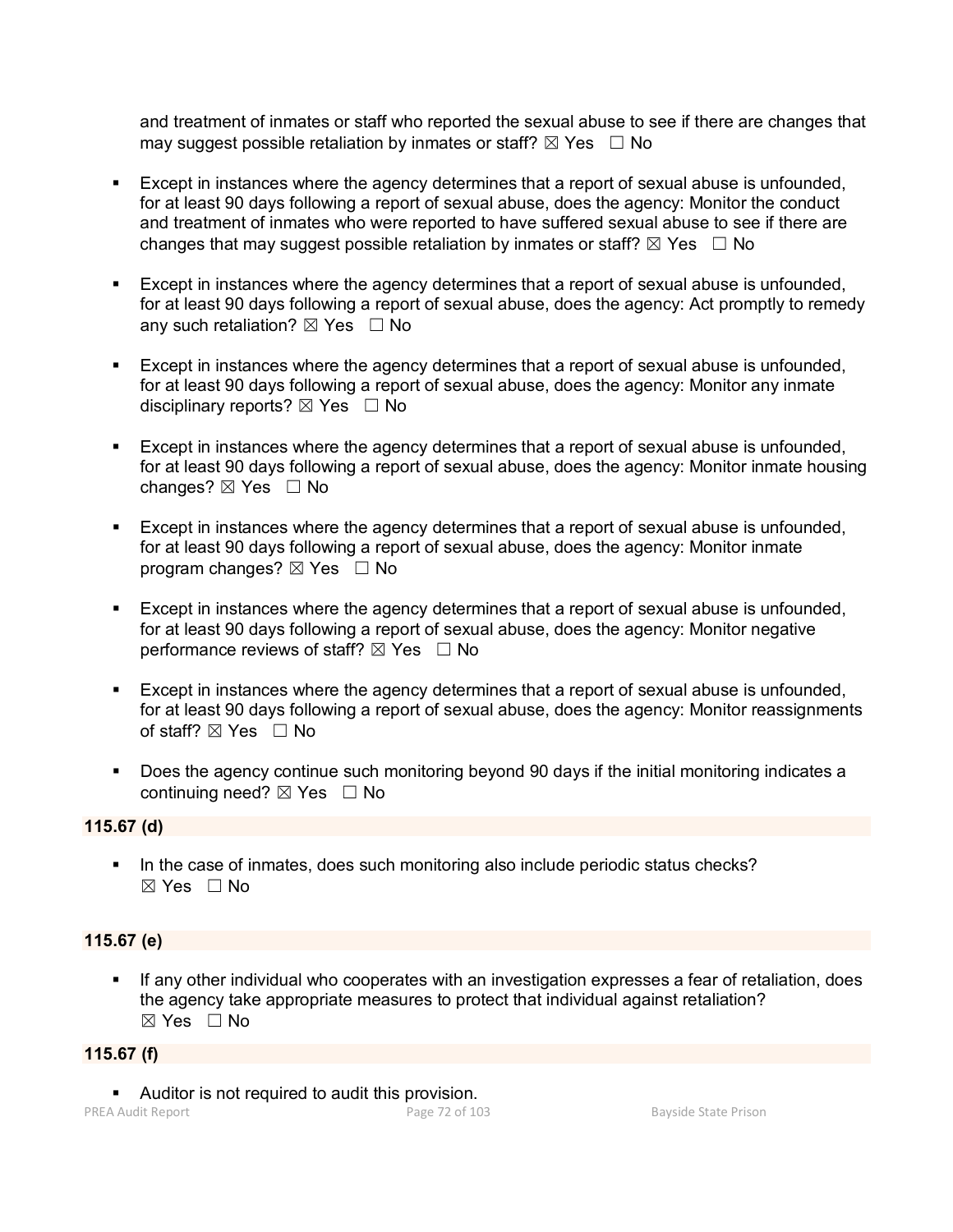#### **Auditor Overall Compliance Determination**

|             | <b>Exceeds Standard</b> (Substantially exceeds requirement of standards)                                                          |
|-------------|-----------------------------------------------------------------------------------------------------------------------------------|
| $\boxtimes$ | <b>Meets Standard</b> (Substantial compliance; complies in all material ways with the<br>standard for the relevant review period) |
|             | Does Not Meet Standard (Requires Corrective Action)                                                                               |
|             |                                                                                                                                   |

#### **Instructions for Overall Compliance Determination Narrative**

*The narrative below must include a comprehensive discussion of all the evidence relied upon in making the compliance or non-compliance determination, the auditor's analysis and reasoning, and the auditor's conclusions. This discussion must also include corrective action recommendations where the facility does not meet the standard. These recommendations must be included in the Final Report, accompanied by information on specific corrective actions taken by the facility.*

## **Policy:**

PCS.001.PREA.ICM, and PCS.001.PREA.EMS, address the requirements of 115.67. The BSP PREA Compliance Manager is the NJ DOC staff member designated by the BSP institutional Administrator to coordinate and supervise PREA compliance relative to retaliation monitoring within the facility. This delegation of authority applies agency-wide and applies to all NJ DOC facilities. The retaliation monitor is required to be a position at the level of an Assistant Superintendent or higher. NJ DOC utilizes a PREA Tracking System (PTS), which is the database system which tracks all reported allegations of sexual abuse, including but not limited to, type of allegation, facility and location of allegation, victim and perpetrator identifiers, retaliation monitoring and disposition of the investigation. The system interfaces with the department's ITag and Electronic Medical Record in real time to provide immediate identification and location of PREA-identified inmates.

Policy requires that the retaliation monitor interview inmates who previously alleged sexual victimization within 45 days of the allegation to ensure they haven't experienced retaliation because of their allegation(s). For at least 90 days following a report of sexual assault, or harassment allegation, designated staff will monitor the alleged victim or witness by way of periodic status checks using the NJDOC PREA Retaliation Monitoring Form (FORM-PREA.AC Retaliation). The Institutional PREA Compliance Manager will deliver a copy of this form to the inmate who will sign for same. A copy of the signed form will be maintained by the Compliance Manager and placed in Folder 115.67 on the DOCNet I drive. The "New Incident Alerts" occur hourly each day and the "New Incident 45 Day Reminder", and "90 Day Reminder" alerts occur within the time frame of the established retaliation monitoring period. Recipients of the New Incident Alerts are the Agency Wide PREA Coordinator**,** the Institutional PREA Compliance Manager, the COHQ PREA Compliance Unit & Rutgers Recipients. Recipients of the 45- and 90-Day Reminder alerts are: The Agency Wide PREA Coordinator, the Institutional PREA Compliance Manager, and SID recipients.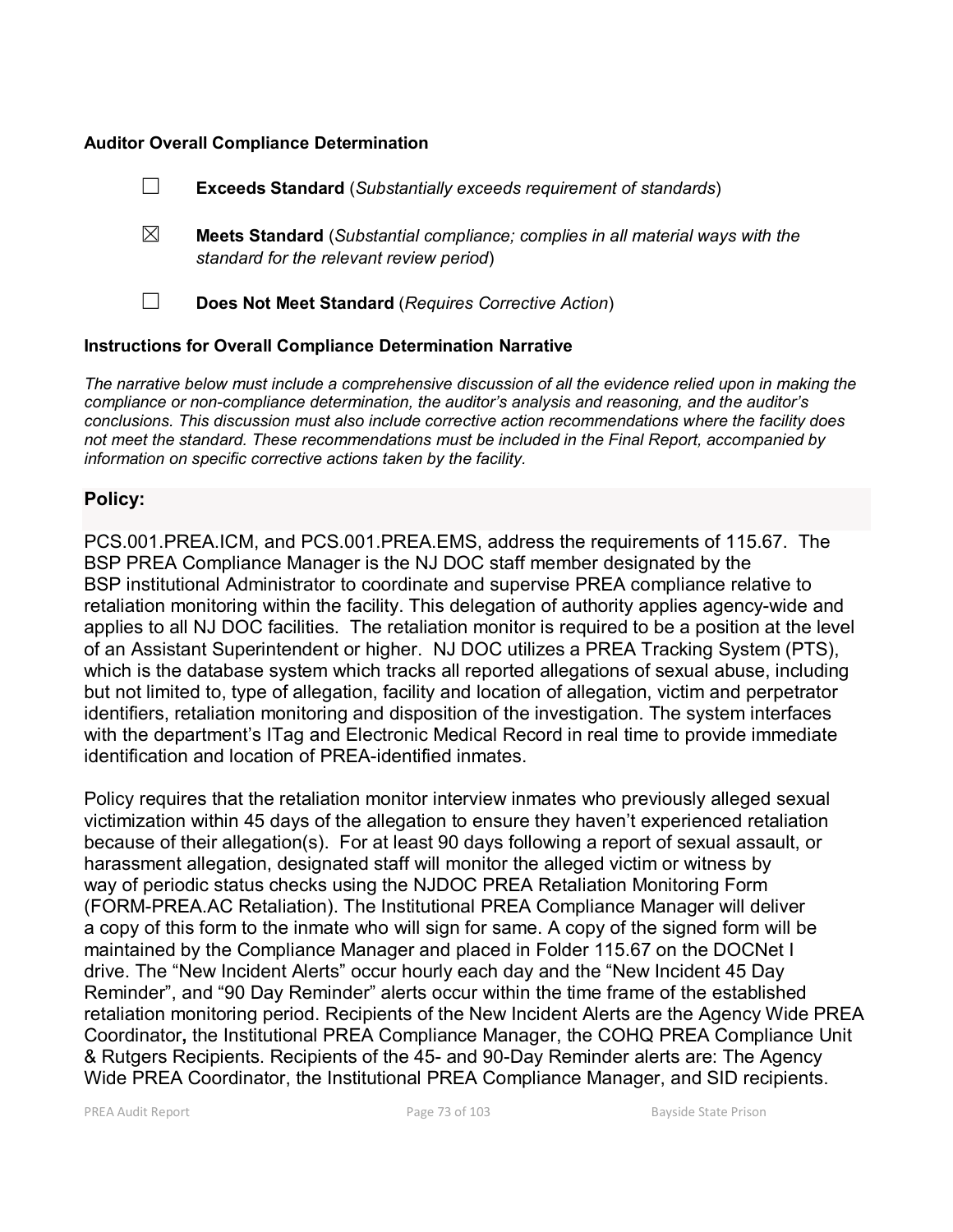The IPCM at the institution where the inmate resides shall monitor inmate disciplinary reports, performance reviews and reassignments for staff to determine if there is any suggestion of possible retaliation. If there is a suggestion of possible retaliation, any evidence of possible retaliation must be referred to the SID for investigation and the agency wide PREA Coordinator must be advised of same. The IPCM shall continue such monitoring beyond 90 days if the initial monitoring indicates a continuing need.

## **Practice(s):**

During the on-site audit, five files were examined to determine if retaliation monitoring was documented. The examination revealed that all sampled cases were no longer housed at BSP. The PTS referenced above is available at every NJ DOC facility. As such, the designated retaliation monitor at the receiving facility was notified by the PTS that there are new retaliation cases which require contacts, and "NEW Incident Alerts" assists personnel in tracking the timeliness of required contacts. Examples of two monitoring events were reviewed and revealed at least one face-to-face monitoring contact for each case. Based on effective systemwide tracking of required monitoring, events, and staff continued adherence to "new incident reminders" for retaliation monitoring, BSP and the agency are currently in compliance with 115.67.

# **Standard 115.68: Post-allegation protective custody**

## **All Yes/No Questions Must Be Answered by the Auditor to Complete the Report**

## **115.68 (a)**

**If all is any and all use of segregated housing to protect an inmate who is alleged to have suffered** sexual abuse subject to the requirements of § 115.43?  $\boxtimes$  Yes  $\Box$  No

## **Auditor Overall Compliance Determination**

- ☐ **Exceeds Standard** (*Substantially exceeds requirement of standards*)
- ☒ **Meets Standard** (*Substantial compliance; complies in all material ways with the standard for the relevant review period*)
- ☐ **Does Not Meet Standard** (*Requires Corrective Action*)

## **Instructions for Overall Compliance Determination Narrative**

*The narrative below must include a comprehensive discussion of all the evidence relied upon in making the compliance or non-compliance determination, the auditor's analysis and reasoning, and the auditor's conclusions. This discussion must also include corrective action recommendations where the facility does not meet the standard. These recommendations must be included in the Final Report, accompanied by information on specific corrective actions taken by the facility.*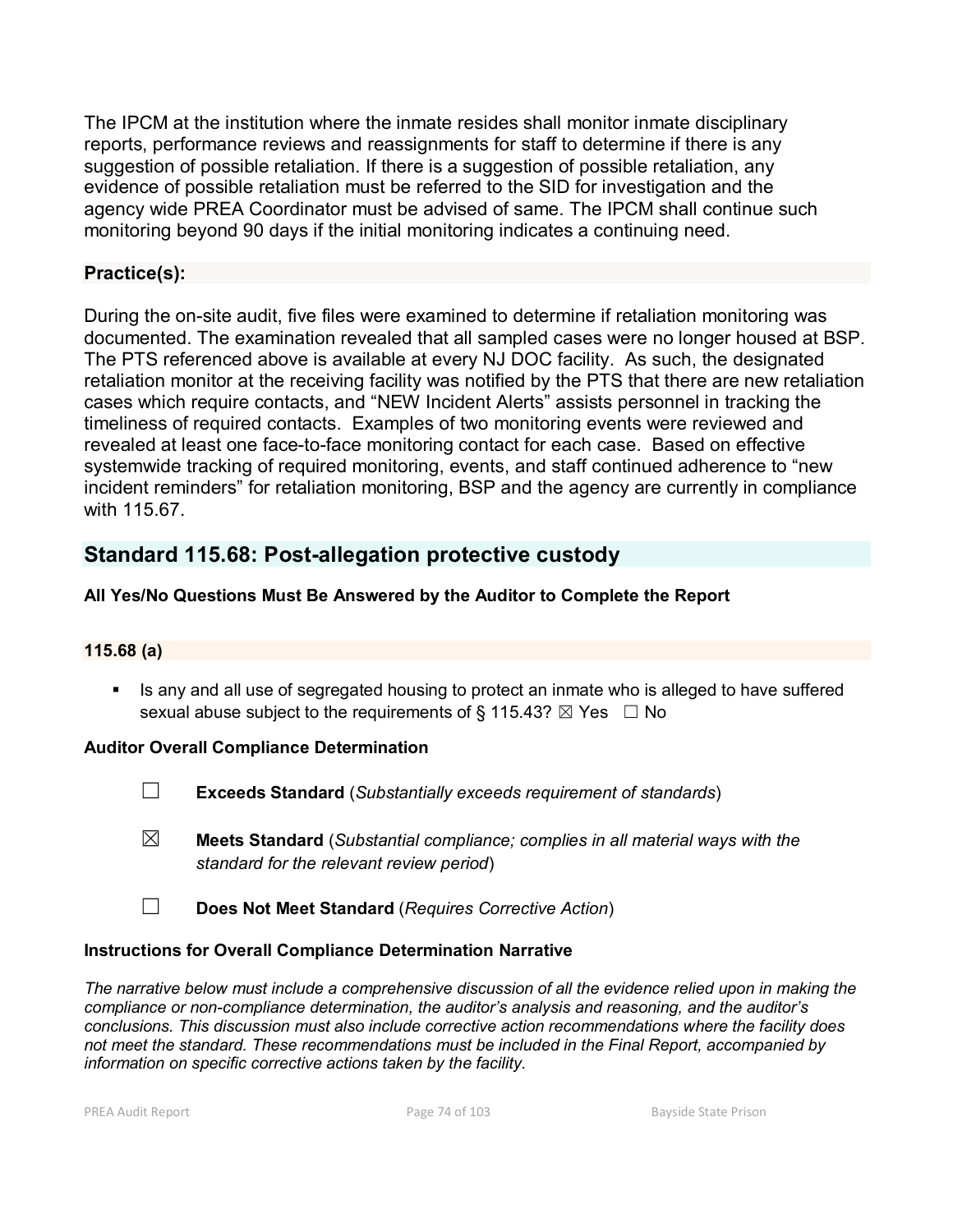## **Policy:**

ADM.019.TCC.01, New Jersey Administrative Code 10A.5-7.1, and CUS-104 (Authorization for Temporary Close Custody) address the requirements of Standard 115.43. The New Jersey Department of Corrections mandates that housing units designated as "Close Custody Units" be maintained in certain correctional facilities, where appropriate. Whenever it becomes necessary to administratively limit an inmate's activities and contacts with others on a short term basis, for increased observation or pending the completion of an investigation, the inmate shall be placed into Temporary Close Custody (TCC) status to provide for the safety and security of staff, inmates and the institutions, when circumstances suggest potential harm to the inmate, or the inmate is engaged in, or planning to be engaged in, a serious violation of correctional facility rules or regulations, for a period not to exceed 72 hours, unless emergent reasons exist and proper review and authorization is given. NJ DOC policy allows for placement in temporary close custody status placement when a PREA allegation is received that requires victims be separated from perpetrators after all alternative means of separation have been assessed and no alternative means of separation are available (i.e. cell assignment/housing unit assignment change, intra-institutional transfer). Such assessment will occur within 24 hours of the allegation.

Placement in TCC status as a result of a PREA allegation is not automatic. Such placement will be considered on a case by case basis taking into account factors that include but are not limited to: the nature and severity of the PREA prohibited act, medical, mental health, disciplinary and investigatory considerations, an inmate victim's access to property, services and privileges that are afforded to general population inmates, and any circumstances that would pose a threat to the safety, security and orderly running of the correctional facility. If it is determined that an inmate requires placement in TCC status as a result of a PREA allegation, the reasons for the placement shall be documented.

## **Practice(s):**

TCC status means the non-punitive removal of an inmate from general population or other assigned housing, with restriction to the inmate's cell or to a close custody unit for a period not to exceed 72 hours, for special observation (other than a healthcare need) or investigation, unless information or evidence warrants an extension beyond 72 hours and is documented and approved by the facility Administrator or designee. BSP does not have a Restrictive Housing Unit. BSP inmates requiring removal from the general population are moved to the adjacent Southern State Correctional Facility for TCC status. BSP reported on the PAQ that during the applicable audit period, nine inmates at risk of sexual victimization were held in involuntary segregated housing (TCC status) for one to 24 hours awaiting completion of an assessment of alternative means of separation from likely abusers. No cases were held longer than 30 days awaiting alternative placement. The CUS- 104 contained a statement of the facility's concern for the inmate's safety and why TCC status was required. The authorization for TCC status was usually completed at the time of transfer to TCC status but always within 24 hours of status change. BSP did not have a Restrictive Housing Unit on site. Even though placement in TCC status as a result of a PREA allegation is not automatic, there is a pattern established at BSP of TCC placement secondary to PREA allegations. In some cases, a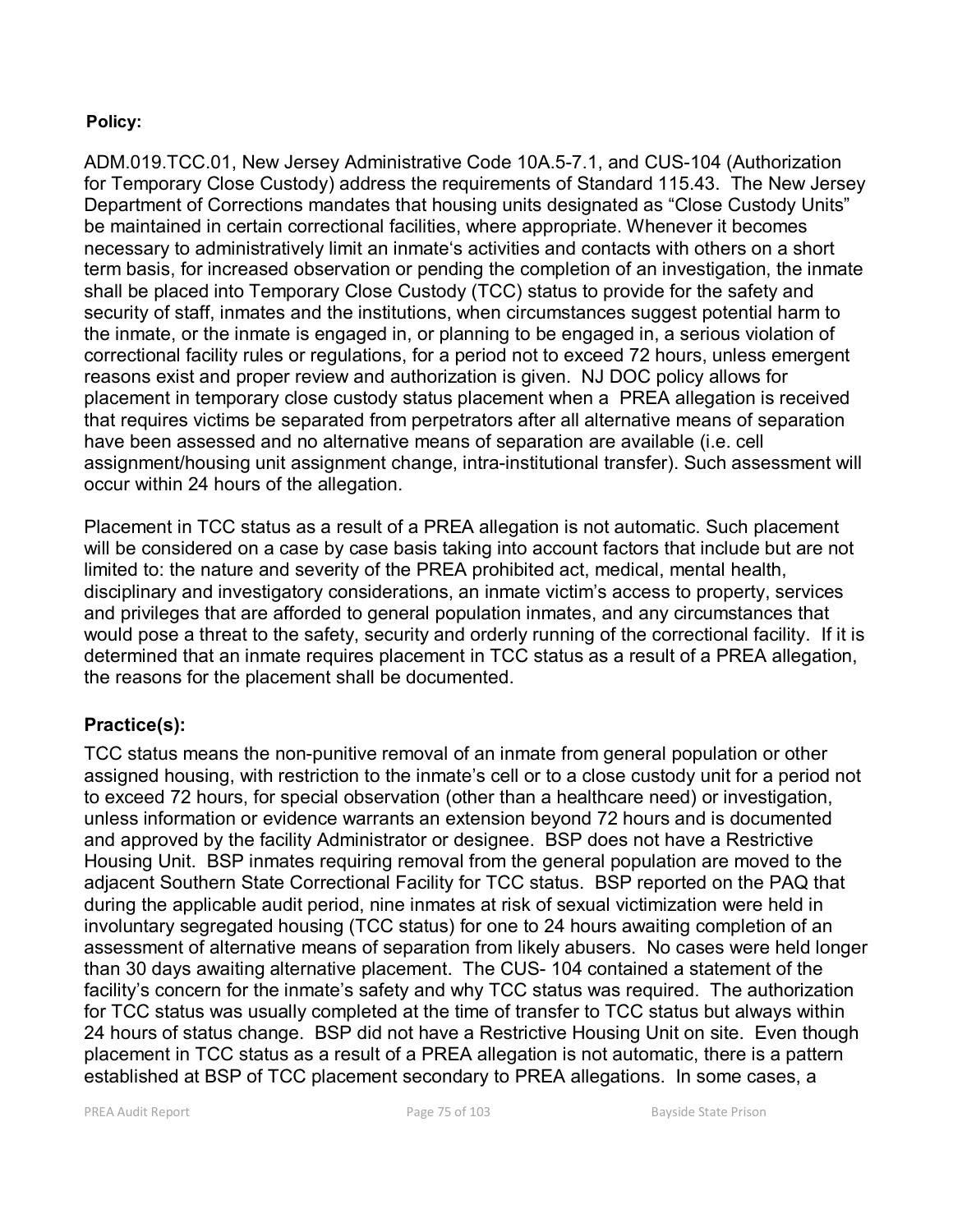generic justification of TCC status placement is used which lacks specificity in explaining why alternative housing is ruled out.

Interviews with the BSP IPCM confirmed that, to the extent possible, access to programs, privileges, education and work opportunities are not restricted for inmates placed in nonpunitive TCC status for the purpose of protective custody due to victimization issues, except when there are safety or security concerns. Interviews with staff sampled (random and specialized), during the on-site audit, and an examination of support documentation confirm staff's understanding of Standard 115.43. During the on-site audit, a review of the TCC documentation relative to PREA allegations confirmed the facility's compliance with this standard.

# **INVESTIGATIONS**

# **Standard 115.71: Criminal and administrative agency investigations**

## **All Yes/No Questions Must Be Answered by the Auditor to Complete the Report**

## **115.71 (a)**

- When the agency conducts its own investigations into allegations of sexual abuse and sexual harassment, does it do so promptly, thoroughly, and objectively? [N/A if the agency/facility is not responsible for conducting any form of criminal OR administrative sexual abuse investigations. See 115.21(a).]  $\boxtimes$  Yes  $\Box$  No  $\Box$  NA
- Does the agency conduct such investigations for all allegations, including third party and anonymous reports? [N/A if the agency/facility is not responsible for conducting any form of criminal OR administrative sexual abuse investigations. See 115.21(a).]  $\boxtimes$  Yes  $\Box$  No  $\Box$  NA

## **115.71 (b)**

 Where sexual abuse is alleged, does the agency use investigators who have received specialized training in sexual abuse investigations as required by 115.34?  $\boxtimes$  Yes  $\Box$  No

## **115.71 (c)**

- Do investigators gather and preserve direct and circumstantial evidence, including any available physical and DNA evidence and any available electronic monitoring data?  $\boxtimes$  Yes  $\Box$  No
- Do investigators interview alleged victims, suspected perpetrators, and witnesses?  $\boxtimes$  Yes  $\Box$  No
- Do investigators review prior reports and complaints of sexual abuse involving the suspected perpetrator? ⊠ Yes □ No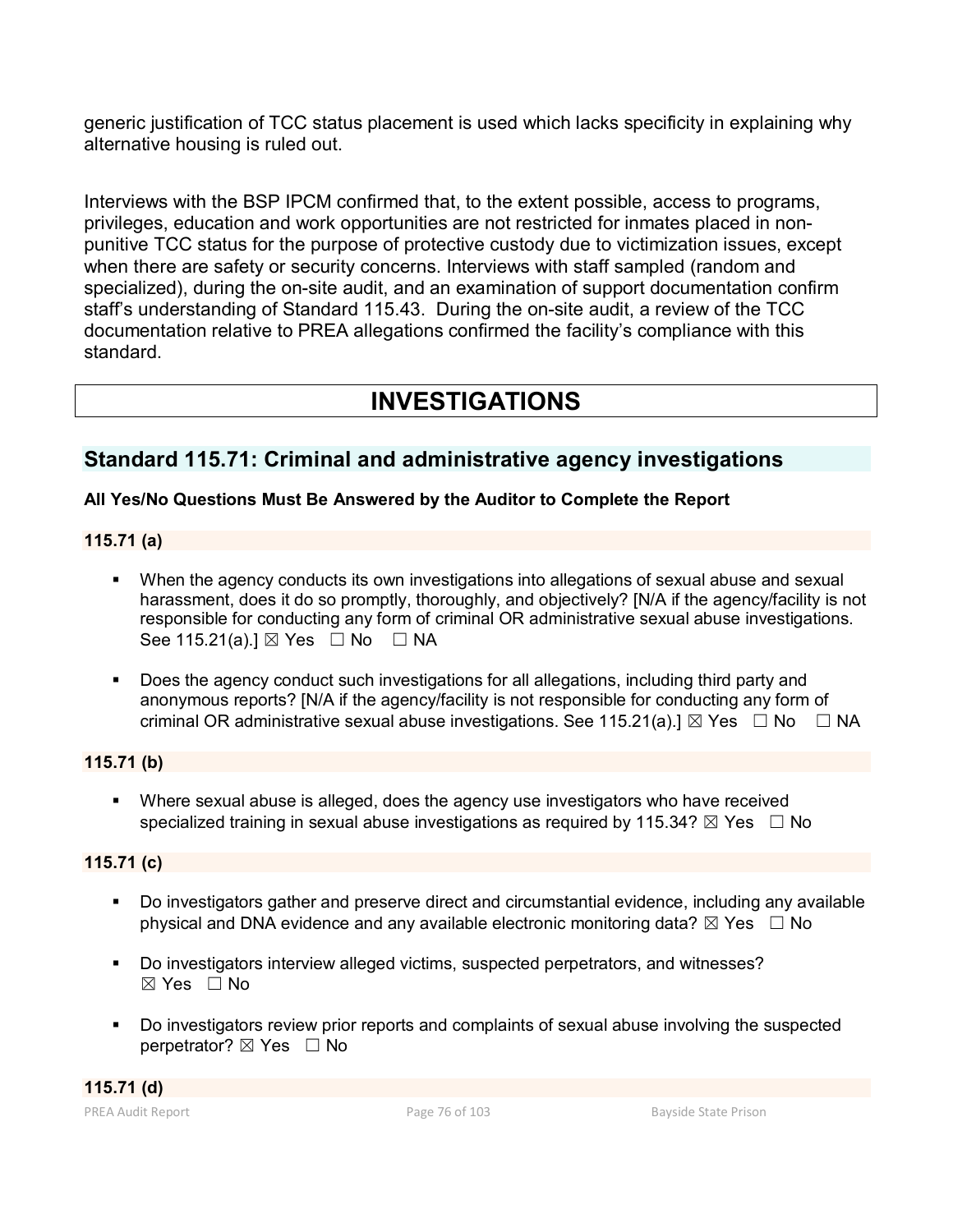When the quality of evidence appears to support criminal prosecution, does the agency conduct compelled interviews only after consulting with prosecutors as to whether compelled interviews may be an obstacle for subsequent criminal prosecution?  $\boxtimes$  Yes  $\Box$  No

## **115.71 (e)**

- Do agency investigators assess the credibility of an alleged victim, suspect, or witness on an individual basis and not on the basis of that individual's status as inmate or staff?  $\boxtimes$  Yes  $\;\;\Box$  No
- Does the agency investigate allegations of sexual abuse without requiring an inmate who alleges sexual abuse to submit to a polygraph examination or other truth-telling device as a condition for proceeding?  $\boxtimes$  Yes  $\Box$  No

#### **115.71 (f)**

- Do administrative investigations include an effort to determine whether staff actions or failures to act contributed to the abuse?  $\boxtimes$  Yes  $\Box$  No
- Are administrative investigations documented in written reports that include a description of the physical evidence and testimonial evidence, the reasoning behind credibility assessments, and investigative facts and findings?  $\boxtimes$  Yes  $\Box$  No

#### **115.71 (g)**

 Are criminal investigations documented in a written report that contains a thorough description of the physical, testimonial, and documentary evidence and attaches copies of all documentary evidence where feasible?  $\boxtimes$  Yes  $\Box$  No

#### **115.71 (h)**

 Are all substantiated allegations of conduct that appears to be criminal referred for prosecution?  $\boxtimes$  Yes  $\Box$  No

#### **115.71 (i)**

Does the agency retain all written reports referenced in 115.71(f) and (g) for as long as the alleged abuser is incarcerated or employed by the agency, plus five years?  $\boxtimes$  Yes  $\Box$  No

#### **115.71 (j)**

Does the agency ensure that the departure of an alleged abuser or victim from the employment or control of the agency does not provide a basis for terminating an investigation? ☒ Yes ☐ No

#### **115.71 (k)**

Auditor is not required to audit this provision.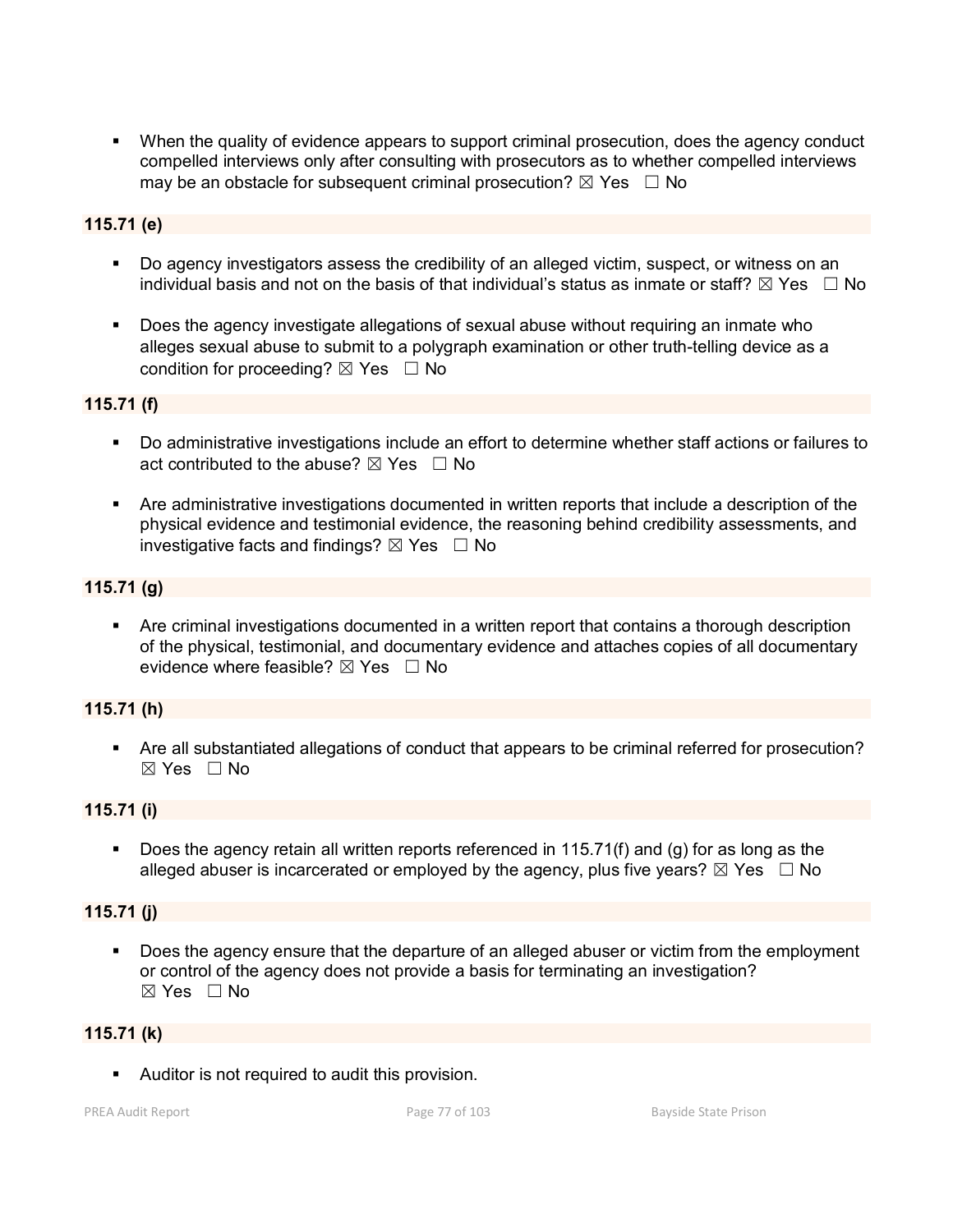## **115.71 (l)**

 When an outside entity investigates sexual abuse, does the facility cooperate with outside investigators and endeavor to remain informed about the progress of the investigation? (N/A if an outside agency does not conduct administrative or criminal sexual abuse investigations. See 115.21(a).) ⊠ Yes □ No □ NA

#### **Auditor Overall Compliance Determination**

- ☐ **Exceeds Standard** (*Substantially exceeds requirement of standards*)
- ☒ **Meets Standard** (*Substantial compliance; complies in all material ways with the standard for the relevant review period*)
- ☐ **Does Not Meet Standard** (*Requires Corrective Action*)

#### **Instructions for Overall Compliance Determination Narrative**

*The narrative below must include a comprehensive discussion of all the evidence relied upon in making the compliance or non-compliance determination, the auditor's analysis and reasoning, and the auditor's conclusions. This discussion must also include corrective action recommendations where the facility does not meet the standard. These recommendations must be included in the Final Report, accompanied by information on specific corrective actions taken by the facility.*

## **Policy:**

IMM.001.004, ADM.006.011, SID.IMP#14, and SID.IMP#35 address the requirements of this standard. SID is the division within the Office of the Commissioner whose duties include, but are not limited to, ensuring that possible violations of the laws of the State of New Jersey, as well as violations of the New Jersey Administrative Code (10A), the NJ Criminal Code Title 2C, the Prison Rape Elimination Act of 2003 (PREA) and NJDOC policies and procedures by inmates, employees and individuals who visit NJDOC correctional facilities are investigated. Additionally, the SID shall serve as the NJDOC liaison to all other law enforcement agencies, conduct cooperative investigations in conjunction with federal, state, county and municipal law enforcement agencies.

SID investigators may conduct administrative investigations within the institution. When an allegation appears to be criminal in nature, the BSP investigative office, in conjunction with the NJ DOC SID will refer the incident to the County Prosecutor for a criminal investigation if the investigation involves potential criminal conduct. Staff-on-inmate criminal investigations are conducted by the SID.

## **Practice(s):**

BSP was responsible for processing a total of 24 allegations that required investigation during the audit period. There were 20 unsubstantiated allegations, two unfounded allegations, and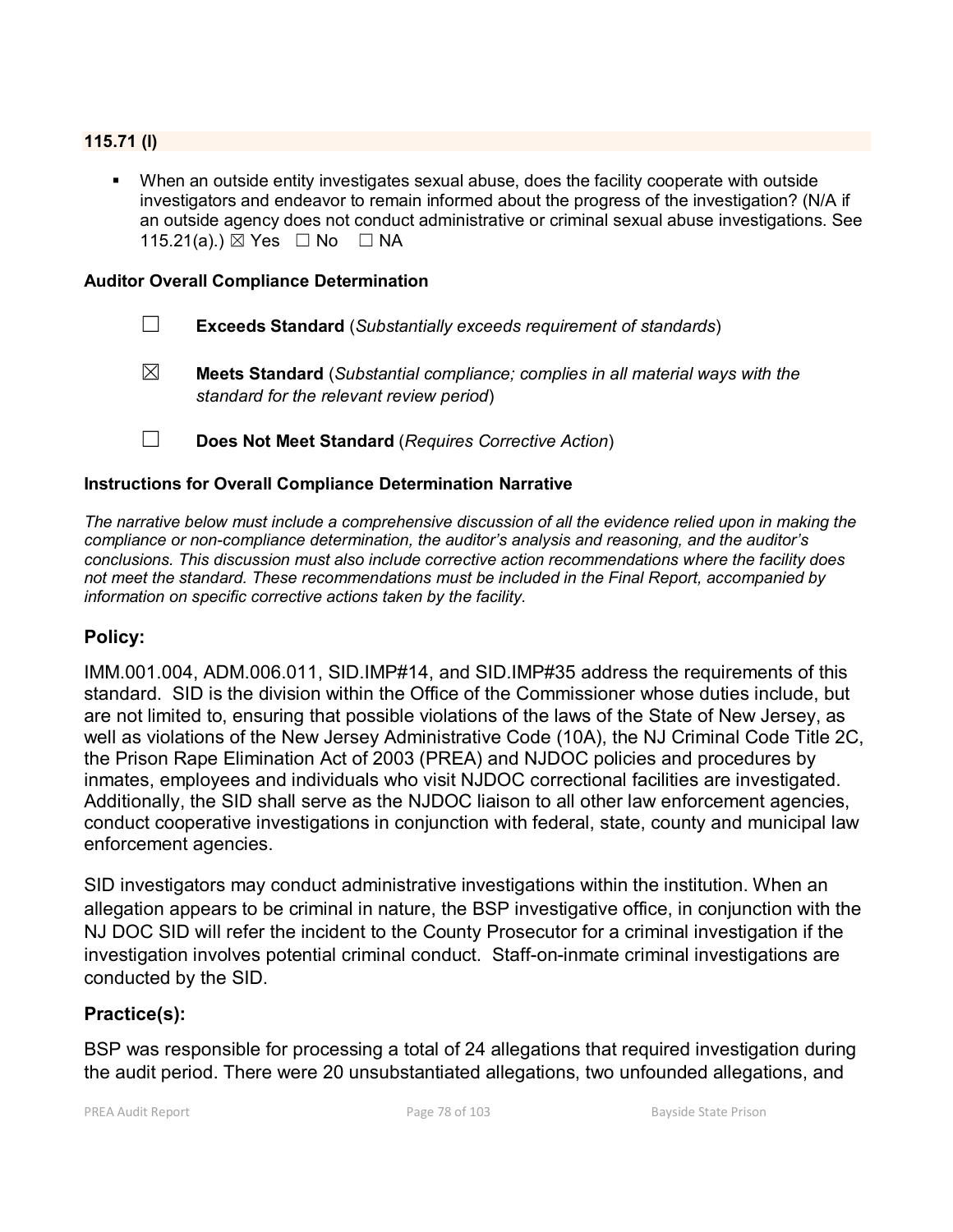two outcomes pending at the time of the on-site audit. All completed allegations received a full protocol investigation. An interview with the BSP Principal Investigator and a review of investigative files reveal the uniform evidence protocols were used. Where applicable, investigators gather and preserve direct and circumstantial evidence, including any available physical and DNA evidence and any available electronic monitoring data. A review of investigative files revealed interviews are conducted with the alleged victim, suspected perpetrator and potential witnesses. The facility involves the participation of mental health staff where applicable to assist in filtering out any impactful mental health concerns. Where applicable, documentation of post allegation psychology referrals for alleged victims and abusers are included in the investigative files. The investigators review prior complaints of sexual abuse involving the suspected perpetrator. Based on interviews, when the quality of evidence appears to support criminal prosecution, the agency conducts compelled interviews only after consulting with the County Prosecutor's office as to whether compelled interviews may be an obstacle for subsequent criminal prosecution.

The on-site interviews also revealed that the credibility of an alleged victim, suspect, or witness is assessed on an individual basis and not determined by the person's status. BSP investigators do not require alleged victims to submit to a polygraph examination or similar process. All administrative investigations were documented in written reports which included a description of the physical and testimonial evidence, the assessments, and investigative facts and findings. BSP's investigative office retains all written reports. Interviews revealed the departure of perpetrators or victims from employment or confinement at the facility does not provide a basis for terminating the investigation. Facility compliance with Standard 115.71 was determined by a review of policy, investigative files and supporting documentation, as well as interviews with Principal Investigator and PREA Compliance Manager.

# **Standard 115.72: Evidentiary standard for administrative investigations**

## **All Yes/No Questions Must Be Answered by the Auditor to Complete the Report**

## **115.72 (a)**

Is it true that the agency does not impose a standard higher than a preponderance of the evidence in determining whether allegations of sexual abuse or sexual harassment are substantiated? ⊠ Yes □ No

## **Auditor Overall Compliance Determination**

- ☐ **Exceeds Standard** (*Substantially exceeds requirement of standards*)
- ☒ **Meets Standard** (*Substantial compliance; complies in all material ways with the standard for the relevant review period*)
- ☐ **Does Not Meet Standard** (*Requires Corrective Action*)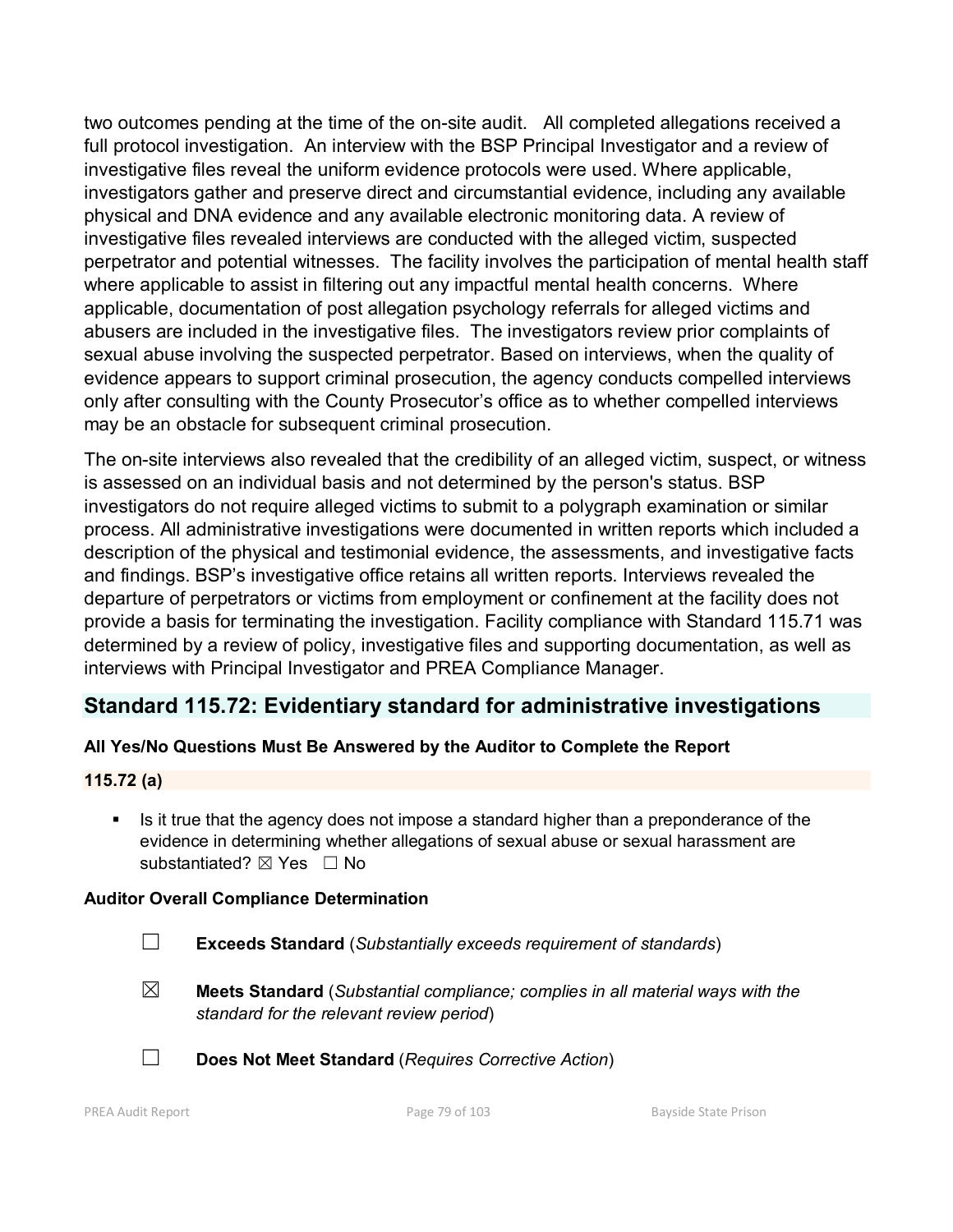## **Instructions for Overall Compliance Determination Narrative**

*The narrative below must include a comprehensive discussion of all the evidence relied upon in making the compliance or non-compliance determination, the auditor's analysis and reasoning, and the auditor's conclusions. This discussion must also include corrective action recommendations where the facility does not meet the standard. These recommendations must be included in the Final Report, accompanied by information on specific corrective actions taken by the facility.*

## **Policy:**

ADM.006.011 and SID PREA Training address the requirements of Standard 115.72. According to SID training materials guiding SID administrative investigations, the agency imposes no standard higher than the preponderance of the evidence in determining whether allegations of sexual abuse or sexual harassment are substantiated. This philosophy meets the requirements of the standard.

## **Practice(s):**

A review of five investigative files and the basis for their conclusions reveal that the outcomes are based on no higher standard than the preponderance of the evidence. The Principal Investigator in charge of investigations was aware of the required evidentiary standard in determining whether allegations of sexual abuse/sexual harassment are substantiated.

# **Standard 115.73: Reporting to inmates**

## **All Yes/No Questions Must Be Answered by the Auditor to Complete the Report**

## **115.73 (a)**

 Following an investigation into an inmate's allegation that he or she suffered sexual abuse in an agency facility, does the agency inform the inmate as to whether the allegation has been determined to be substantiated, unsubstantiated, or unfounded?  $\boxtimes$  Yes  $\Box$  No

## **115.73 (b)**

 If the agency did not conduct the investigation into an inmate's allegation of sexual abuse in an agency facility, does the agency request the relevant information from the investigative agency in order to inform the inmate? (N/A if the agency/facility is responsible for conducting administrative and criminal investigations.)  $\boxtimes$ Yes  $\Box$  No  $\Box$  NA

## **115.73 (c)**

 Following an inmate's allegation that a staff member has committed sexual abuse against the resident, unless the agency has determined that the allegation is unfounded, or unless the resident has been released from custody, does the agency subsequently inform the resident whenever: The staff member is no longer posted within the inmate's unit?  $\boxtimes$  Yes  $\Box$  No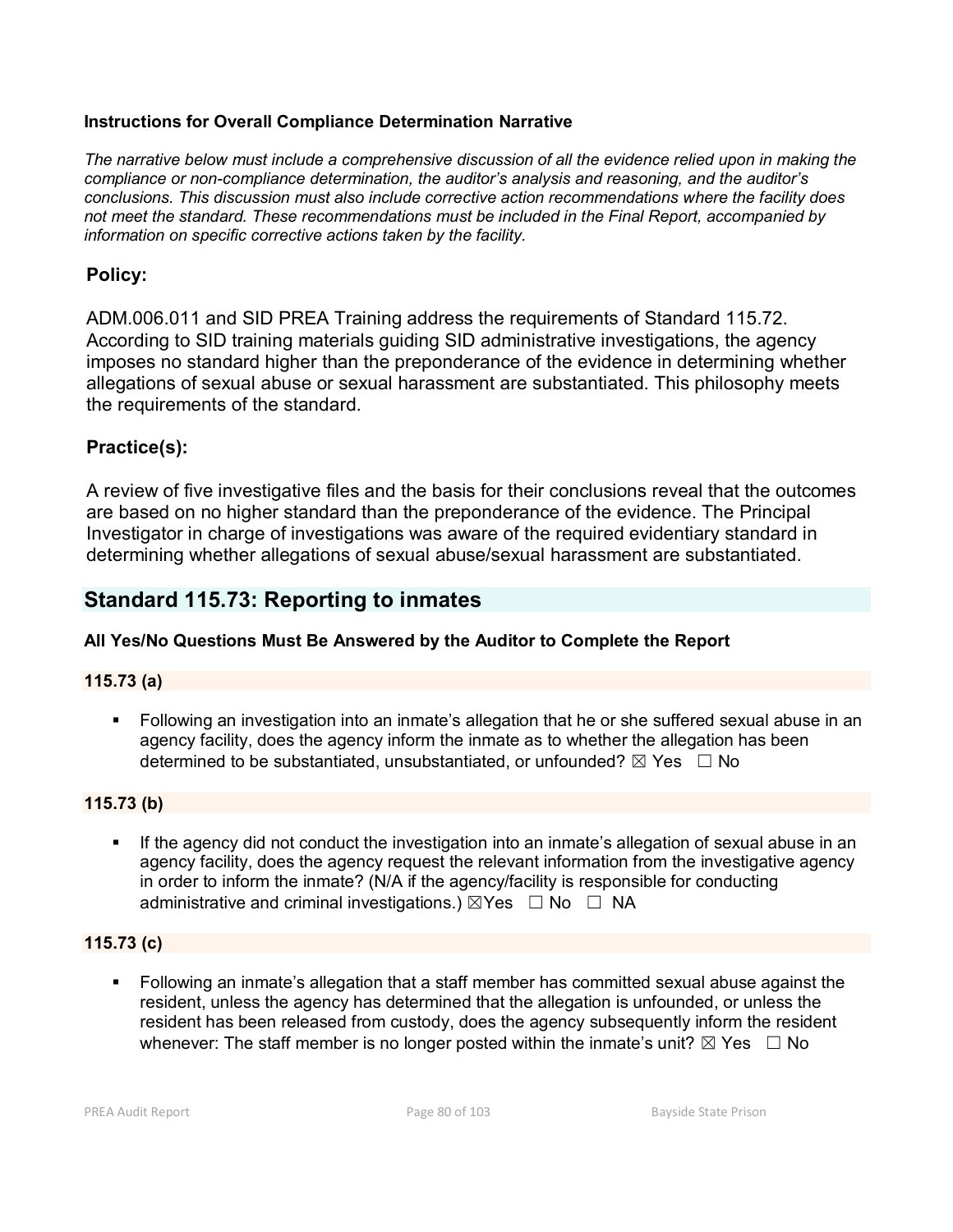- Following an inmate's allegation that a staff member has committed sexual abuse against the resident, unless the agency has determined that the allegation is unfounded, or unless the resident has been released from custody, does the agency subsequently inform the resident whenever: The staff member is no longer employed at the facility?  $\boxtimes$  Yes  $\Box$  No
- Following an inmate's allegation that a staff member has committed sexual abuse against the resident, unless the agency has determined that the allegation is unfounded, or unless the resident has been released from custody, does the agency subsequently inform the resident whenever: The agency learns that the staff member has been indicted on a charge related to sexual abuse in the facility?  $\boxtimes$  Yes  $\Box$  No
- Following an inmate's allegation that a staff member has committed sexual abuse against the resident, unless the agency has determined that the allegation is unfounded, or unless the resident has been released from custody, does the agency subsequently inform the resident whenever: The agency learns that the staff member has been convicted on a charge related to sexual abuse within the facility?  $\boxtimes$  Yes  $\Box$  No

## **115.73 (d)**

- Following an inmate's allegation that he or she has been sexually abused by another inmate, does the agency subsequently inform the alleged victim whenever: The agency learns that the alleged abuser has been indicted on a charge related to sexual abuse within the facility?  $\boxtimes$  Yes  $\Box$  No
- Following an inmate's allegation that he or she has been sexually abused by another inmate, does the agency subsequently inform the alleged victim whenever: The agency learns that the alleged abuser has been convicted on a charge related to sexual abuse within the facility?  $\boxtimes$  Yes  $\Box$  No

## **115.73 (e)**

Does the agency document all such notifications or attempted notifications?  $\boxtimes$  Yes  $\Box$  No

## **115.73 (f)**

**Auditor is not required to audit this provision.** 

## **Auditor Overall Compliance Determination**

- ☐ **Exceeds Standard** (*Substantially exceeds requirement of standards*)
- ☒ **Meets Standard** (*Substantial compliance; complies in all material ways with the standard for the relevant review period*)
- ☐ **Does Not Meet Standard** (*Requires Corrective Action*)

## **Instructions for Overall Compliance Determination Narrative**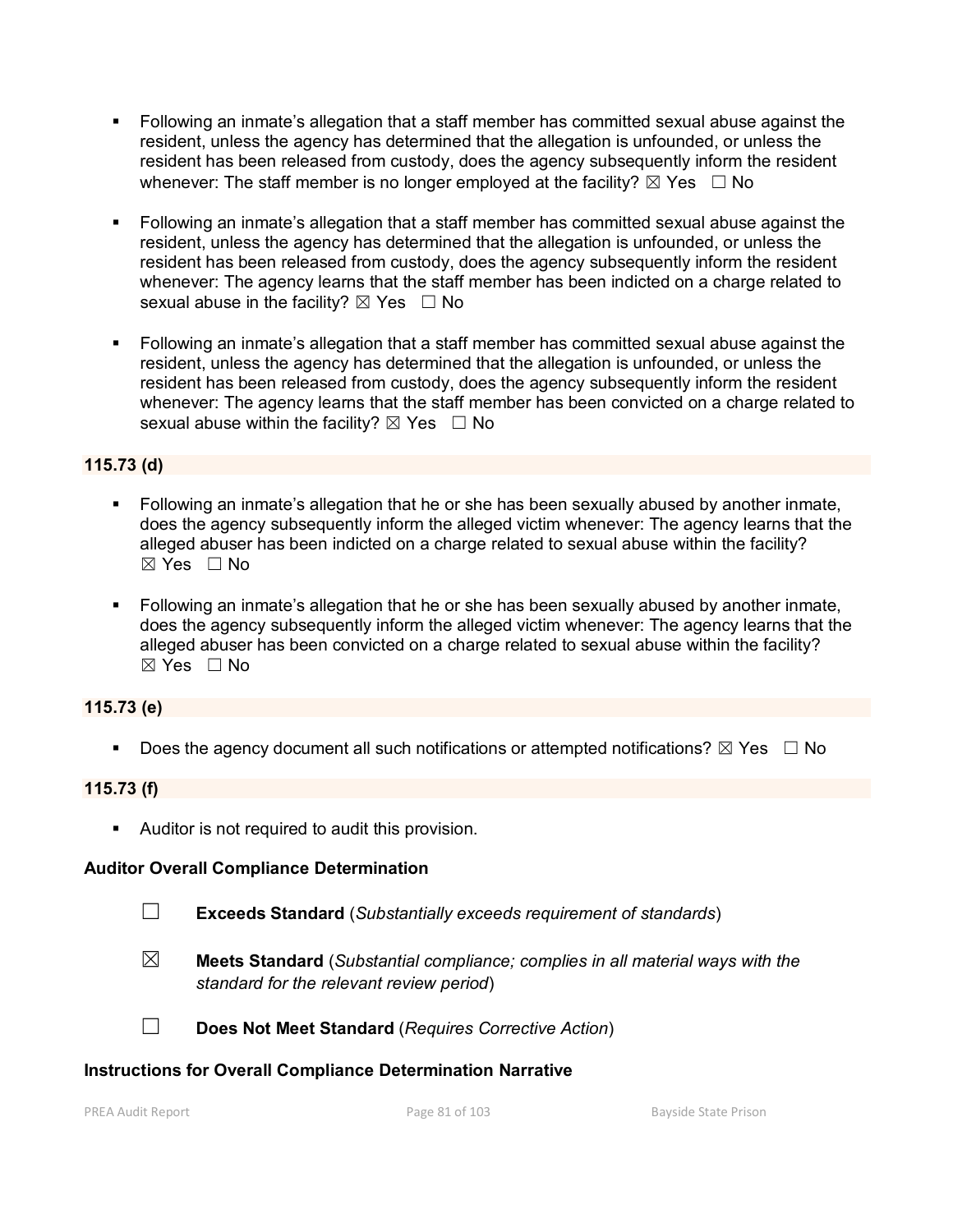*The narrative below must include a comprehensive discussion of all the evidence relied upon in making the compliance or non-compliance determination, the auditor's analysis and reasoning, and the auditor's conclusions. This discussion must also include corrective action recommendations where the facility does not meet the standard. These recommendations must be included in the Final Report, accompanied by information on specific corrective actions taken by the facility.*

# **Policy:**

IMM.001.004, and PCS.001.PREA.ICM address the requirements of Standard 115.73. Policy requires that inmates in the custody of NJ DOC who make an allegation of prohibited conduct under PREA are subsequently notified of the investigative outcome following a PREA investigation. Policy requires the IPCM to advise inmates who previously alleged sexual victimization of the disposition of the investigation. The IPCM will deliver a copy of form (NJDOC PREA Sexual Abuse Investigation Disposition Report) to the inmate who will sign for same. A copy of the signed from will be maintained by the Compliance Manager and placed in Folder 115.73 on the I drive. The governing notification form informs an inmate of the results of an investigation of inmate-on-inmate sexual abuse allegations. When the allegation involves staff, the form provides a space for the inmate to be informed if the staff member is no longer posted within their housing unit, is no longer employed at BSP, if the staff member was indicted on a charge related to sexual abuse within the facility or the agency learned that the staff member was convicted on a charge related to sexual abuse within the facility.

# **Practice(s):**

Policy IMM.001.004, E3 should be revised to include notification to inmates for cases that are determined to be unfounded. BSP conducts administrative investigations, when needed. There were 22 closed investigations involving allegations of sexual abuse/sexual harassment reported, during the audit period. Twenty cases were found to be unsubstantiated. All 22 cases in the above referenced investigations received a full protocol, meaning, based on post allegation preliminary interviews, it was determined that the allegation warranted further investigation. A review of five investigative files reveals that, in all full protocol cases, inmates were informed of the decision related to their allegation either at BSP, but usually at another NJ DOC facility pursuant to the PCS.001.PREA.EMS data monitoring protocols. BSP reported that no criminal investigations were completed by an outside agency. Facility compliance with Standard 115.73 was determined by a review of policy and investigative documentation and staff interviews.

# **DISCIPLINE**

# **Standard 115.76: Disciplinary sanctions for staff**

## **All Yes/No Questions Must Be Answered by the Auditor to Complete the Report**

## **115.76 (a)**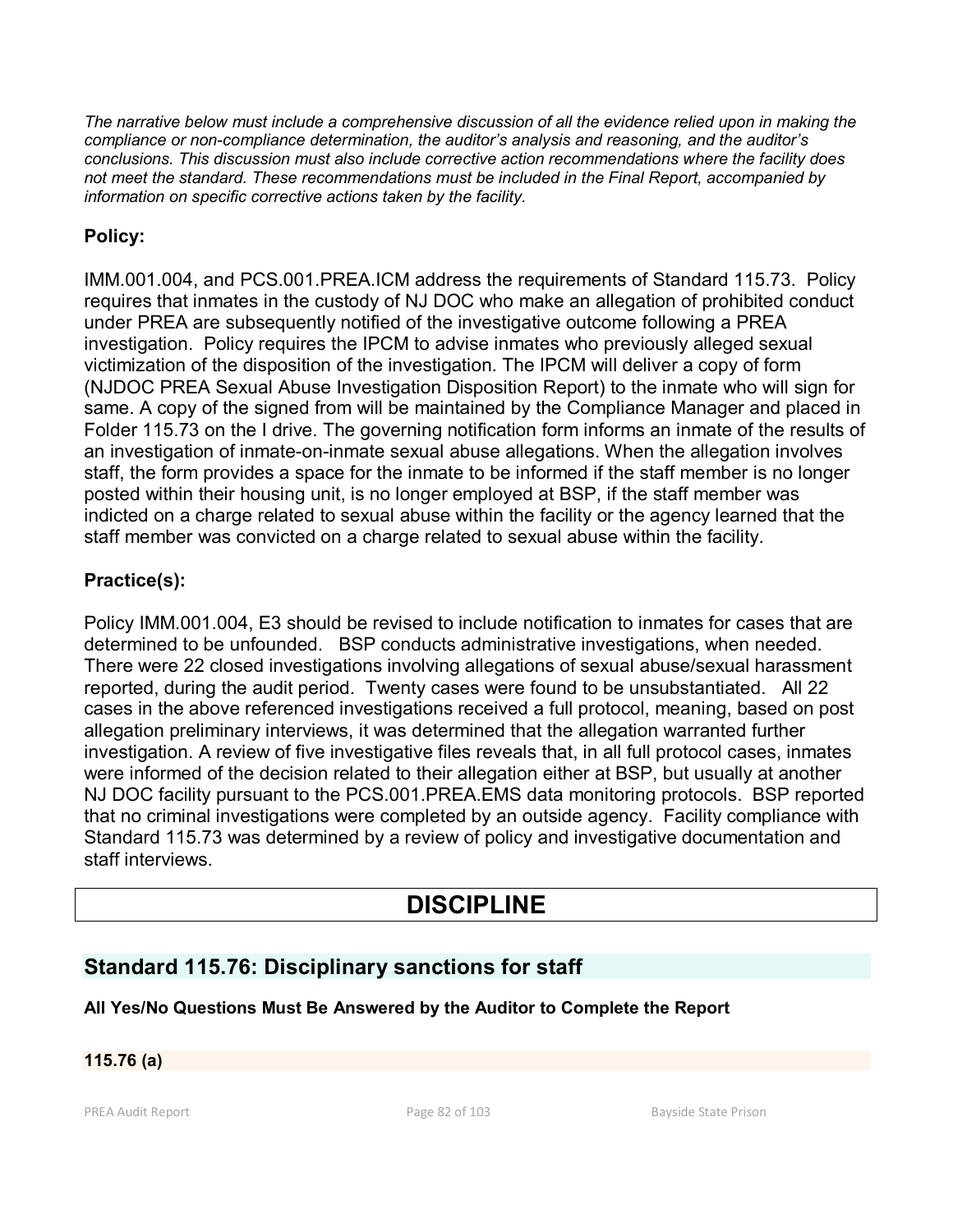Are staff subject to disciplinary sanctions up to and including termination for violating agency sexual abuse or sexual harassment policies?  $\boxtimes$  Yes  $\Box$  No

**115.76 (b)**

Is termination the presumptive disciplinary sanction for staff who have engaged in sexual abuse? ☒ Yes ☐ No

## **115.76 (c)**

 Are disciplinary sanctions for violations of agency policies relating to sexual abuse or sexual harassment (other than actually engaging in sexual abuse) commensurate with the nature and circumstances of the acts committed, the staff member's disciplinary history, and the sanctions imposed for comparable offenses by other staff with similar histories?  $\boxtimes$  Yes  $\Box$  No

#### **115.76 (d)**

- Are all terminations for violations of agency sexual abuse or sexual harassment policies, or resignations by staff who would have been terminated if not for their resignation, reported to: Law enforcement agencies (unless the activity was clearly not criminal)?  $\boxtimes$  Yes  $\Box$  No
- Are all terminations for violations of agency sexual abuse or sexual harassment policies, or resignations by staff who would have been terminated if not for their resignation, reported to: Relevant licensing bodies?  $\boxtimes$  Yes  $\Box$  No

#### **Auditor Overall Compliance Determination**

- ☐ **Exceeds Standard** (*Substantially exceeds requirement of standards*)
- ☒ **Meets Standard** (*Substantial compliance; complies in all material ways with the standard for the relevant review period*)
- ☐ **Does Not Meet Standard** (*Requires Corrective Action*)

## **Instructions for Overall Compliance Determination Narrative**

*The narrative below must include a comprehensive discussion of all the evidence relied upon in making the compliance or non-compliance determination, the auditor's analysis and reasoning, and the auditor's conclusions. This discussion must also include corrective action recommendations where the facility does not meet the standard. These recommendations must be included in the Final Report, accompanied by information on specific corrective actions taken by the facility.*

## **Policy:**

IMM.001.004, IMM.001.PSA.001, and E3-HRB 84-17 are broad guiding principles regarding PREA related staff disciplinary actions. The Human Resource Bulletin 84-17 Disciplinary Action Policy pre-dates PREA and does not directly address definitive disciplinary sanctions for PREA violations. The "bulletin" does, however, outlines broad ranges of sanctions depending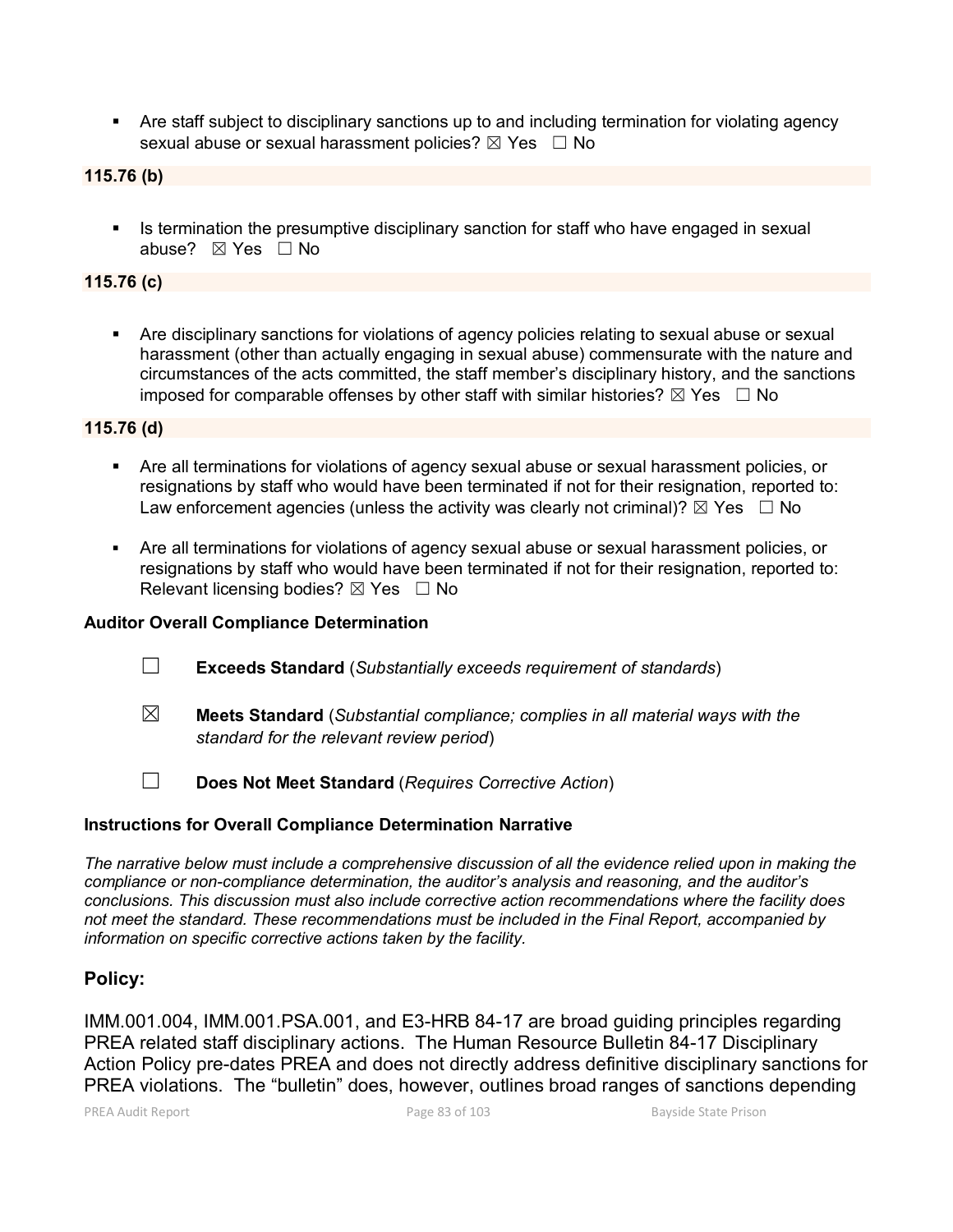on the severity of charges relating to all aspects of employment. Specifically, the "bulletin" addresses supervisory sexual harassment.

Policy states that staff shall be subject to disciplinary sanctions up to and including termination for violating agency sexual abuse, sexual misconduct, and sexual harassment policies and for failing to report. The NJDOC will fully investigate and aggressively prosecute those who are involved in such conduct if, in fact, a crime has been committed. Any staff who is terminated for a violation of the zero-tolerance prison sexual assault policy shall be reported to law enforcement agencies, unless the activity was clearly not criminal, and to any relevant licensing bodies. An employee, contractor or volunteer who fails to report an allegation, or coerces or threatens another person to submit inaccurate, incomplete or untruthful information with the intent to alter a report, may face disciplinary charges, up to and including dismissal, even on a first offense.

All employees are subject to administrative disciplinary sanctions for violating agency sexual abuse/sexual harassment policies. The Collective Bargaining Agreements with the NJDOC allow for disciplinary sanctions against staff, including termination, for the sexual abuse/sexual harassment of an inmate. All terminations for violations of agency sexual abuse/sexual harassment policies, or resignations by staff in lieu of termination, may be reported to criminal investigators and to any relevant professional, certifying, or licensing agencies, unless the activity was clearly not criminal.

## **Practice(s):**

During the audit period, 12 allegations alleged staff perpetrators. Ten allegations were deemed unsubstantiated; one unfounded, and one pending an outcome during the time of the on-site audit. BSP reported on the PAQ that there were no cases, during the audit period, of staff discipline or terminations for violation of sexual abuse policies. Facility compliance with this standard was determined by a review of policy and documentation and staff interviews.

# **Standard 115.77: Corrective action for contractors and volunteers**

## **All Yes/No Questions Must Be Answered by the Auditor to Complete the Report**

## **115.77 (a)**

- Is any contractor or volunteer who engages in sexual abuse prohibited from contact with inmates? ⊠ Yes □ No
- Is any contractor or volunteer who engages in sexual abuse reported to: Law enforcement agencies (unless the activity was clearly not criminal)?  $\boxtimes$  Yes  $\Box$  No
- Is any contractor or volunteer who engages in sexual abuse reported to: Relevant licensing bodies? ⊠ Yes □ No

## **115.77 (b)**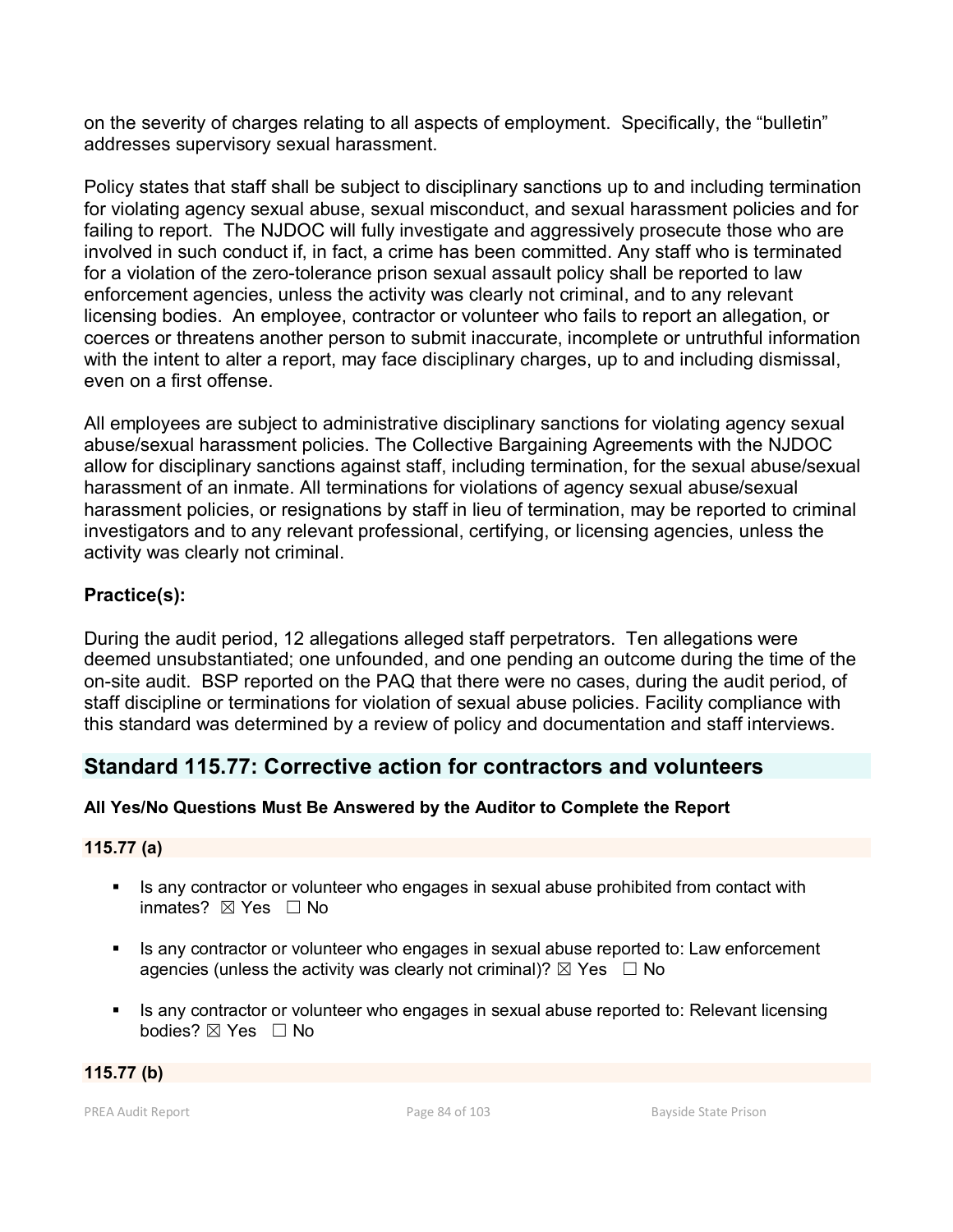In the case of any other violation of agency sexual abuse or sexual harassment policies by a contractor or volunteer, does the facility take appropriate remedial measures, and consider whether to prohibit further contact with inmates?  $\boxtimes$  Yes  $\Box$  No

## **Auditor Overall Compliance Determination**

- ☐ **Exceeds Standard** (*Substantially exceeds requirement of standards*)
- ☒ **Meets Standard** (*Substantial compliance; complies in all material ways with the standard for the relevant review period*)
- ☐ **Does Not Meet Standard** (*Requires Corrective Action*)

## **Instructions for Overall Compliance Determination Narrative**

*The narrative below must include a comprehensive discussion of all the evidence relied upon in making the compliance or non-compliance determination, the auditor's analysis and reasoning, and the auditor's conclusions. This discussion must also include corrective action recommendations where the facility does not meet the standard. These recommendations must be included in the Final Report, accompanied by information on specific corrective actions taken by the facility.*

## **Policy:**

IMM.001.004, and IMM.001.PSA.001 address the requirements of standard 115.77. Any contractor or volunteer who engages in sexual abuse/sexual harassment would be prohibited from contact with inmates and would be reported to law enforcement agencies, unless the activity was clearly not criminal, and to relevant licensing bodies. A contractor or volunteer who fails to report an allegation, or coerces or threatens another person to submit inaccurate, incomplete or untruthful information with the intent to alter a report, may face disciplinary charges, up to and including dismissal, even on a first offense. In the case of any other violation of agency sexual abuse or sexual harassment policies by a contractor or volunteer, the facility would take appropriate remedial measures and consider whether to prohibit further contact with inmates.

## **Practice(s):**

During the audit period, there were no reports of sexual abuse by contractors or volunteers for violating agency sexual abuse/sexual harassment policies during the period covered by the audit. The facility reported there were no remedial measures warranted against contractors or volunteers for violating agency sexual abuse or sexual harassment policies. BSP's compliance with Standard 115.77 was determined by a review of NJ DOC policies, facility reporting, as well as interviews with the Human Resource Manager and PREA Compliance Manager.

## **Standard 115.78: Disciplinary sanctions for inmates**

PREA Audit Report **Page 85 of 103** Bayside State Prison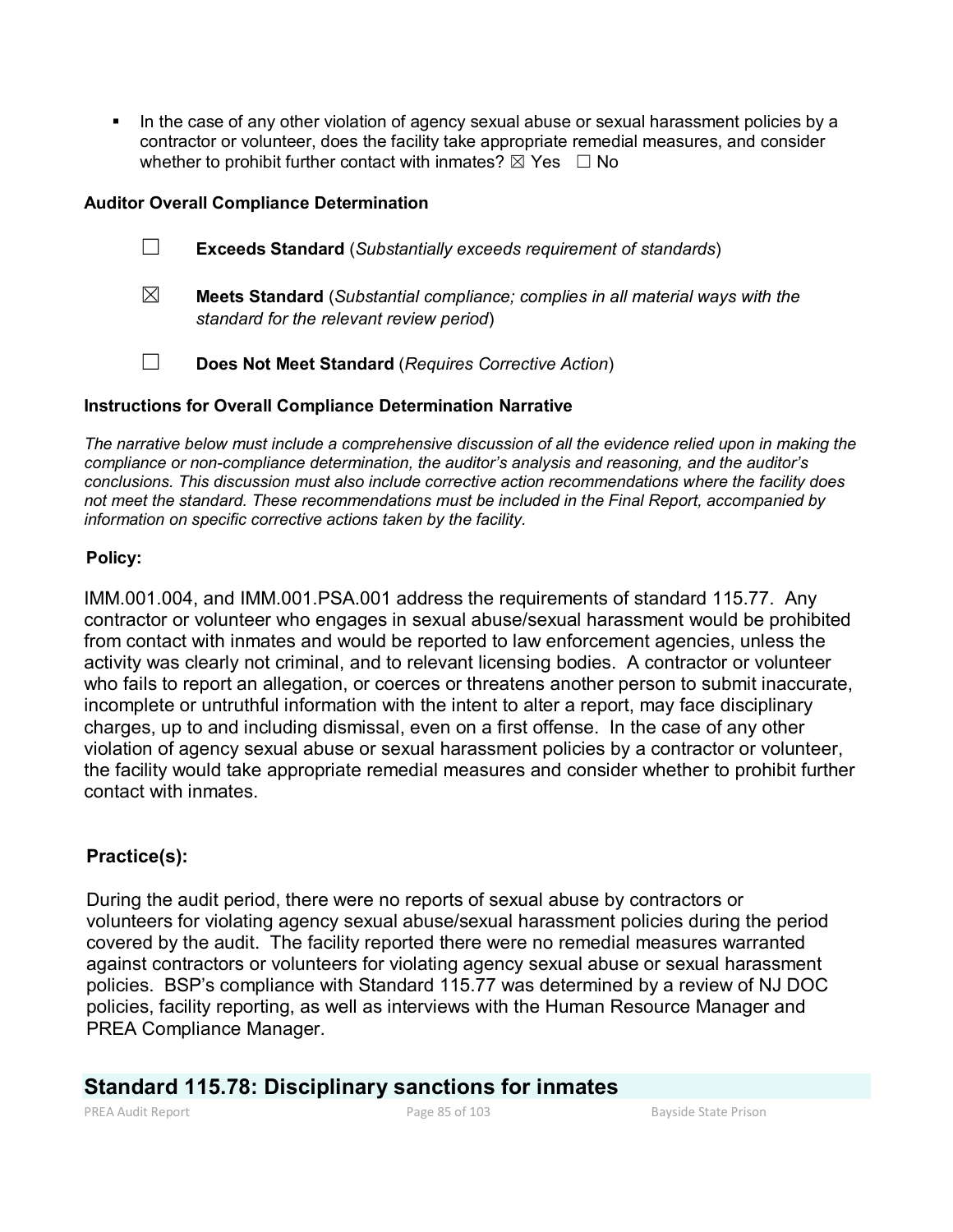## **All Yes/No Questions Must Be Answered by the Auditor to Complete the Report**

#### **115.78 (a)**

 Following an administrative finding that an inmate engaged in inmate-on-inmate sexual abuse, or following a criminal finding of guilt for inmate-on-inmate sexual abuse, are inmates subject to disciplinary sanctions pursuant to a formal disciplinary process?  $\boxtimes$  Yes  $\Box$  No

#### **115.78 (b)**

 Are sanctions commensurate with the nature and circumstances of the abuse committed, the inmate's disciplinary history, and the sanctions imposed for comparable offenses by other inmates with similar histories?  $\boxtimes$  Yes  $\Box$  No

#### **115.78 (c)**

 When determining what types of sanction, if any, should be imposed, does the disciplinary process consider whether an inmate's mental disabilities or mental illness contributed to his or her behavior? ⊠ Yes □ No

#### **115.78 (d)**

 If the facility offers therapy, counseling, or other interventions designed to address and correct underlying reasons or motivations for the abuse, does the facility consider whether to require the offending inmate to participate in such interventions as a condition of access to programming and other benefits?  $\boxtimes$  Yes  $\Box$  No

#### **115.78 (e)**

 Does the agency discipline an inmate for sexual contact with staff only upon a finding that the staff member did not consent to such contact?  $\boxtimes$  Yes  $\Box$  No

#### **115.78 (f)**

 For the purpose of disciplinary action does a report of sexual abuse made in good faith based upon a reasonable belief that the alleged conduct occurred NOT constitute falsely reporting an incident or lying, even if an investigation does not establish evidence sufficient to substantiate the allegation?  $\boxtimes$  Yes  $\Box$  No

#### **115.78 (g)**

 Does the agency always refrain from considering non-coercive sexual activity between inmates to be sexual abuse? (N/A if the agency does not prohibit all sexual activity between inmates.)  $\boxtimes$  Yes  $\Box$  No  $\Box$  NA

#### **Auditor Overall Compliance Determination**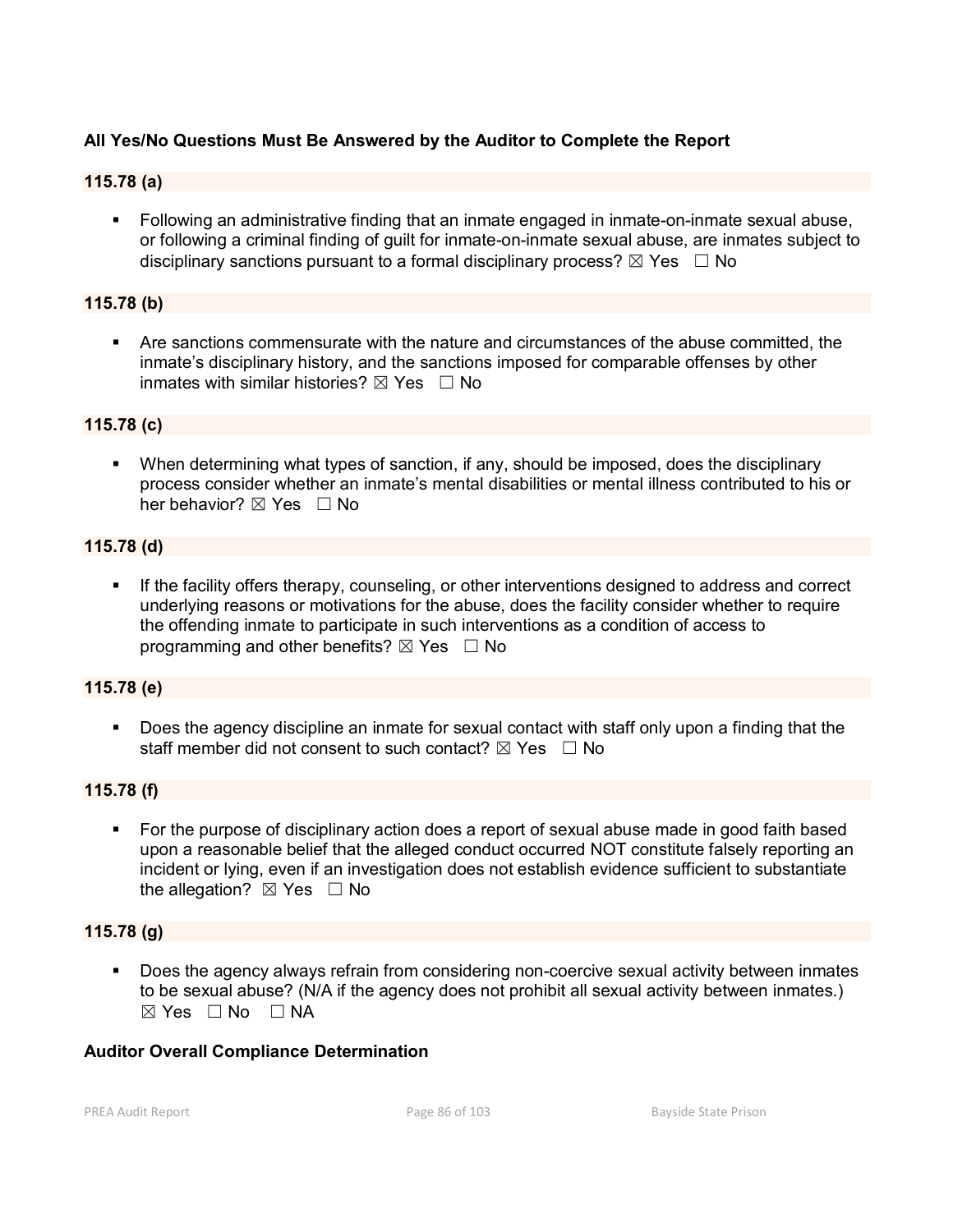☐ **Exceeds Standard** (*Substantially exceeds requirement of standards*)

- ☒ **Meets Standard** (*Substantial compliance; complies in all material ways with the standard for the relevant review period*)
- ☐ **Does Not Meet Standard** (*Requires Corrective Action*)

## **Instructions for Overall Compliance Determination Narrative**

*The narrative below must include a comprehensive discussion of all the evidence relied upon in making the compliance or non-compliance determination, the auditor's analysis and reasoning, and the auditor's conclusions. This discussion must also include corrective action recommendations where the facility does not meet the standard. These recommendations must be included in the Final Report, accompanied by information on specific corrective actions taken by the facility.*

## **Policy:**

NJAC 10A, Chapter 4 relates to inmate discipline in the NJ DOC. Subchapter 12 and policy IMM.001.004, discuss zero tolerance offenses for which an inmate in the NJDOC may be charged. The zero tolerance offenses listed in the NJAC 10A, Chapter 4 include behaviors enumerated in the PREA. Inmate prohibited acts listed include unauthorized physical contact with a person that was not initiated by staff, sexual assault, engaging in sexual acts, making sexual proposals, and indecent exposure. Consensual sex or sexual harassment of any nature is prohibited and will result in discipline. There is no mention of sanctions being commensurate with the nature and circumstances of the abuse committed, the inmate's disciplinary history, and the sanctions imposed for comparable offenses by other inmates with similar histories.

Inmates are subject to disciplinary sanctions pursuant to the formal disciplinary process defined in the NJAC.

NJDOC IMPs do not cover the following PREA issues: the disciplining of inmates who make an allegation in good faith, even if an investigation does not establish evidence sufficient to substantiate the allegation; whether the disciplinary process considers whether an inmate's mental disabilities, mental illness or behavioral issues contributed to the inmate's behavior when determining what type of sanction, if any, should be imposed. If mental disabilities or mental illness is a factor, the facility considers the offer of therapy, counseling or other interventions designed to address and correct underlying reasons or motivations for the abuse.

## **Practice(s):**

There were no substantiated findings of inmate sexual abuse or inmates being disciplined for sexual abuse for the applicable audit period. Interviews with the Principal Investigator and the IPCM, the lack of disciplinary findings for the applicable audit period, and a review of investigative files confirmed BSP's technical compliance with this standard. The governing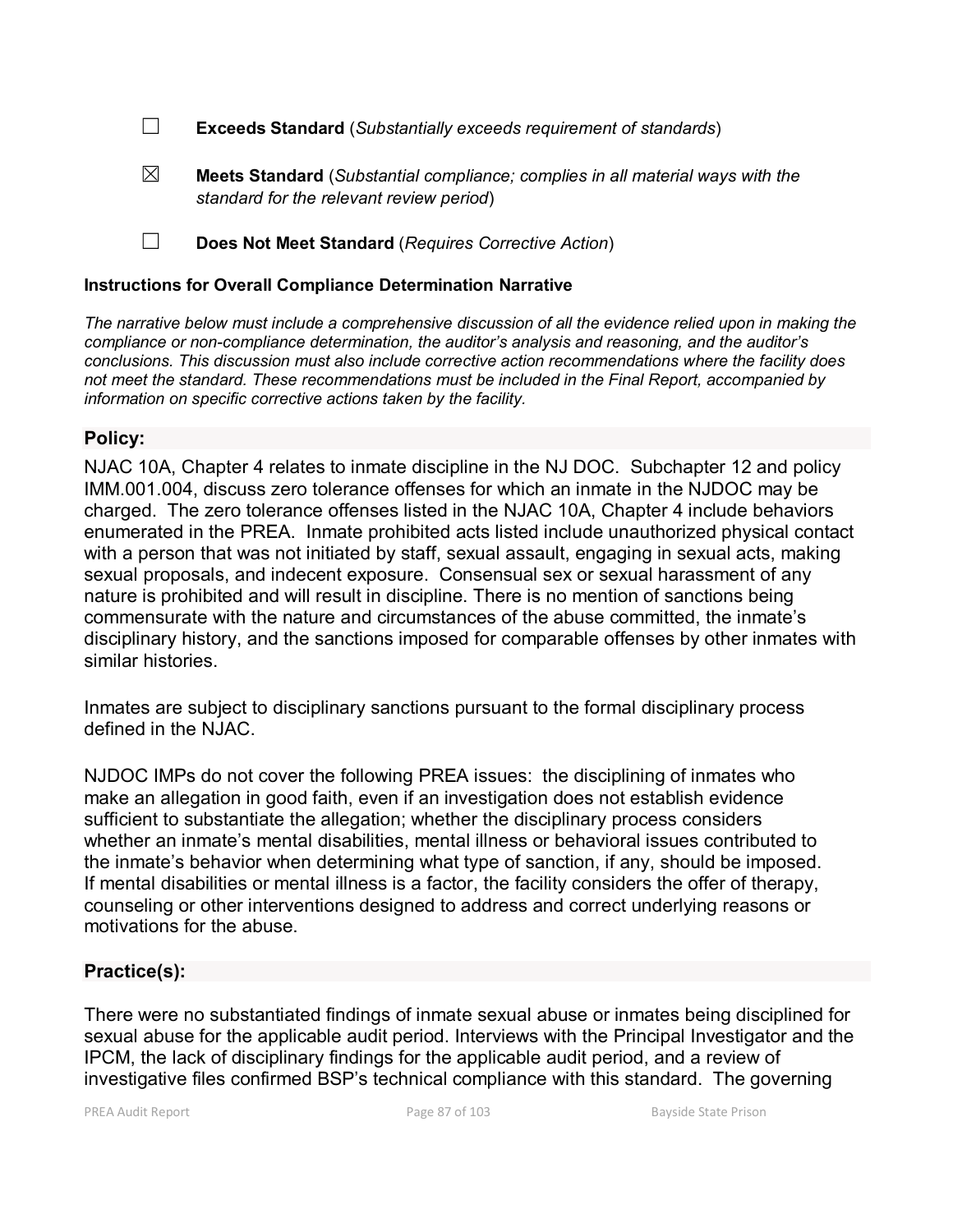policies on this standard should be enhanced to include all PREA deliverables related to inmate discipline.

# **MEDICAL AND MENTAL CARE**

# **Standard 115.81: Medical and mental health screenings; history of sexual abuse**

## **All Yes/No Questions Must Be Answered by the Auditor to Complete the Report**

## **115.81 (a)**

If the screening pursuant to  $\S$  115.41 indicates that a prison inmate has experienced prior sexual victimization, whether it occurred in an institutional setting or in the community, do staff ensure that the inmate is offered a follow-up meeting with a medical or mental health practitioner within 14 days of the intake screening?  $\boxtimes$  Yes  $\Box$  No

#### **115.81 (b)**

If the screening pursuant to  $\S$  115.41 indicates that a prison inmate has previously perpetrated sexual abuse, whether it occurred in an institutional setting or in the community, do staff ensure that the inmate is offered a follow-up meeting with a mental health practitioner within 14 days of the intake screening? (N/A if the facility is not a prison.)  $\boxtimes$  Yes  $\Box$  No  $\Box$  NA

## **115.81 (c)**

If the screening pursuant to § 115.41 indicates that a jail inmate has experienced prior sexual victimization, whether it occurred in an institutional setting or in the community, do staff ensure that the inmate is offered a follow-up meeting with a medical or mental health practitioner within 14 days of the intake screening?  $\boxtimes$  Yes  $\Box$  No

#### **115.81 (d)**

 Is any information related to sexual victimization or abusiveness that occurred in an institutional setting strictly limited to medical and mental health practitioners and other staff as necessary to inform treatment plans and security management decisions, including housing, bed, work, education, and program assignments, or as otherwise required by Federal, State, or local law? ☒ Yes ☐ No

#### **115.81 (e)**

 Do medical and mental health practitioners obtain informed consent from inmates before reporting information about prior sexual victimization that did not occur in an institutional setting, unless the inmate is under the age of 18?  $\boxtimes$  Yes  $\Box$  No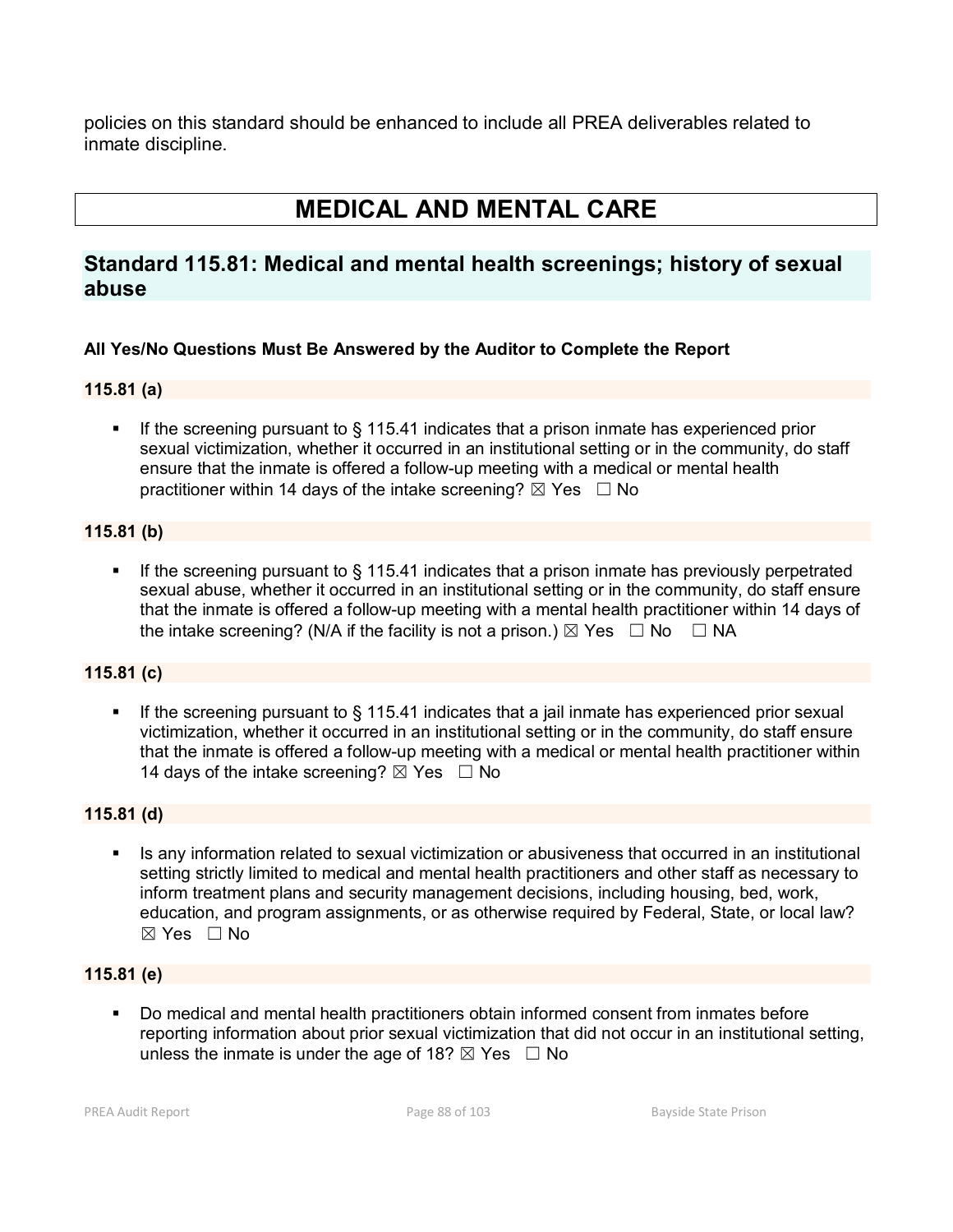#### **Auditor Overall Compliance Determination**

| $\Box$ |  | <b>Exceeds Standard (Substantially exceeds requirement of standards)</b> |
|--------|--|--------------------------------------------------------------------------|
|--------|--|--------------------------------------------------------------------------|

- ☒ **Meets Standard** (*Substantial compliance; complies in all material ways with the standard for the relevant review period*)
- 

☐ **Does Not Meet Standard** (*Requires Corrective Action*)

#### **Instructions for Overall Compliance Determination Narrative**

*The narrative below must include a comprehensive discussion of all the evidence relied upon in making the compliance or non-compliance determination, the auditor's analysis and reasoning, and the auditor's conclusions. This discussion must also include corrective action recommendations where the facility does not meet the standard. These recommendations must be included in the Final Report, accompanied by information on specific corrective actions taken by the facility.*

## **Policy:**

MED.MHS.001.002, and the Multidimensional Sexual Victimization and Abusiveness Risk Assessment Checklist address the requirements of this standard. A clinical interview, which will be documented on the Mental Health Clinical Intake form, should include compliance with current PREA standards for screening for risk of sexual victimization and abusiveness and recommendation for PREA status when appropriate. The PREA standards are reflected in the EMR encounters for nursing, provider and psychological intake and ongoing PREA monitoring.

## **Practice(s):**

The facility has a comprehensive system for collecting medical and mental health information relevant to the PREA and has the capacity to provide continued re-assessment and follow-up services. Information is maintained in the EMR PREA Monitoring Module and data is accessible and tracked using the process described in the policy on the PREA E-Management System. The Multidimensional Sexual Victimization and Abusiveness Risk Assessment Checklist directs that if screening indicates that an inmate has experienced prior victimization or perpetrated abusiveness, whether in an institutional setting or the community, healthcare staff will ensure the inmate is seen for a follow-up mental health meeting within 14 days of the screening. Treatment services are offered without financial cost to the inmate. As confirmed by observation and a review of intake screening documents, screening for prior sexual victimization in any setting is conducted by healthcare staff, during in-processing procedures. In-processing procedures also screen for previous sexually assaultive behavior in an institutional setting or in the community.

The auditor sampled five cases referred during the initial screening process. These cases were assessed in prior screenings as having experience previous sexual victimization. The auditor determined that all cases were offered follow-up mental health services. In the above referenced cases, inmates identified during screening as having previously perpetrated sexual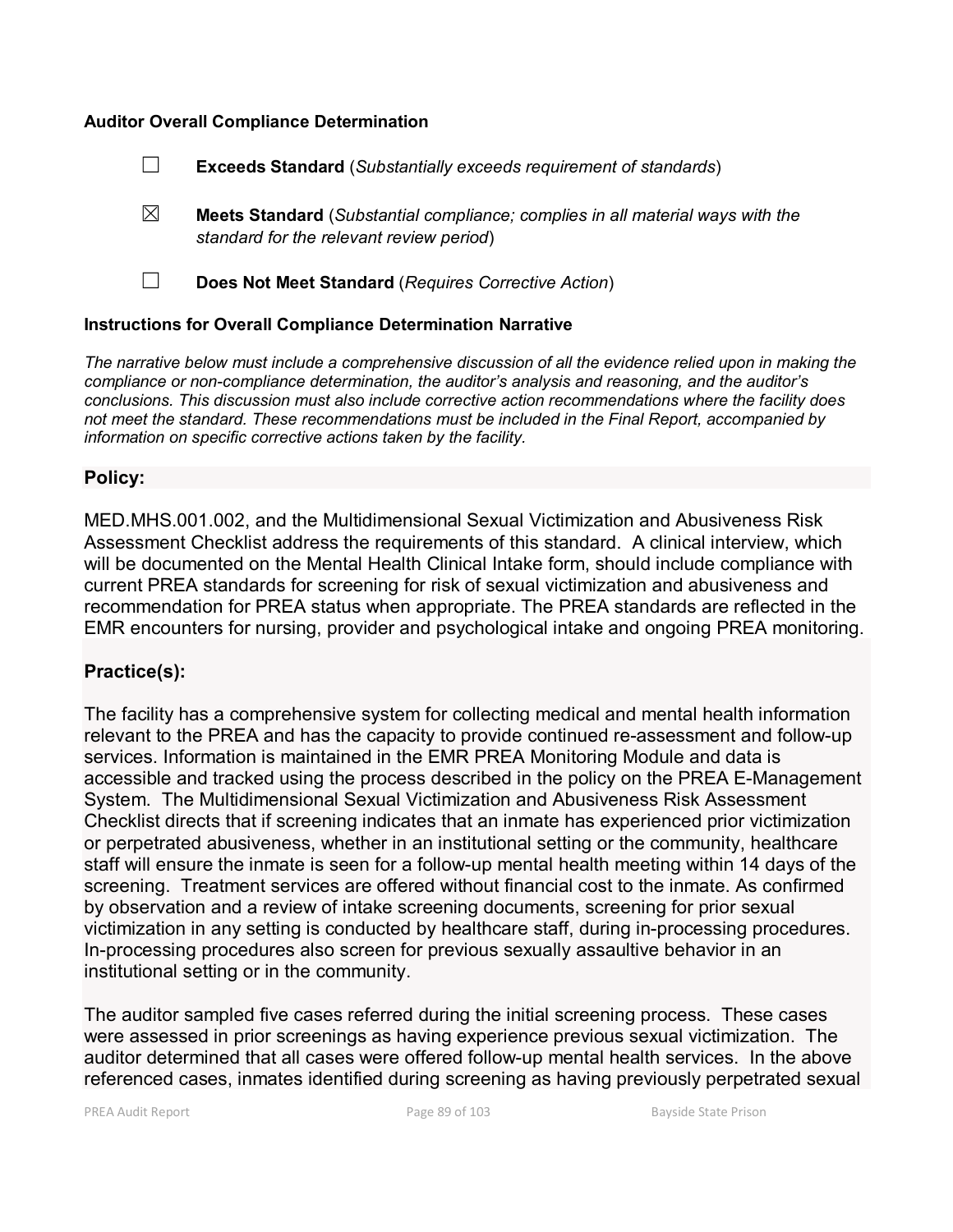abuse were offered follow-up mental health services. Information related to sexual victimization or abusiveness is limited to medical and mental health practitioners and other staff with a need-to-know for determining treatment plans, security, housing, work, program assignments and management decisions. Signed and dated informed consent forms are obtained from inmates before reporting prior sexual victimization that did not occur in an institutional setting. BSP does not house inmates under the age of 18. Facility compliance with Standard 115.81 was determined by a review of policy and documentation and staff and inmate interviews.

# **Standard 115.82: Access to emergency medical and mental health services**

## **All Yes/No Questions Must Be Answered by the Auditor to Complete the Report**

## **115.82 (a)**

 Do inmate victims of sexual abuse receive timely, unimpeded access to emergency medical treatment and crisis intervention services, the nature and scope of which are determined by medical and mental health practitioners according to their professional judgment?  $\boxtimes$  Yes  $\Box$  No

## **115.82 (b)**

- If no qualified medical or mental health practitioners are on duty at the time a report of recent sexual abuse is made, do security staff first responders take preliminary steps to protect the victim pursuant to § 115.62?  $\boxtimes$  Yes  $\Box$  No
- Do security staff first responders immediately notify the appropriate medical and mental health practitioners? ⊠ Yes □ No

## **115.82 (c)**

 Are inmate victims of sexual abuse offered timely information about and timely access to emergency contraception and sexually transmitted infections prophylaxis, in accordance with professionally accepted standards of care, where medically appropriate?  $\boxtimes$  Yes  $\Box$  No

## **115.82 (d)**

 Are treatment services provided to the victim without financial cost and regardless of whether the victim names the abuser or cooperates with any investigation arising out of the incident?  $\boxtimes$  Yes  $\Box$  No

## **Auditor Overall Compliance Determination**



- ☐ **Exceeds Standard** (*Substantially exceeds requirement of standards*)
- ☒ **Meets Standard** (*Substantial compliance; complies in all material ways with the standard for the relevant review period*)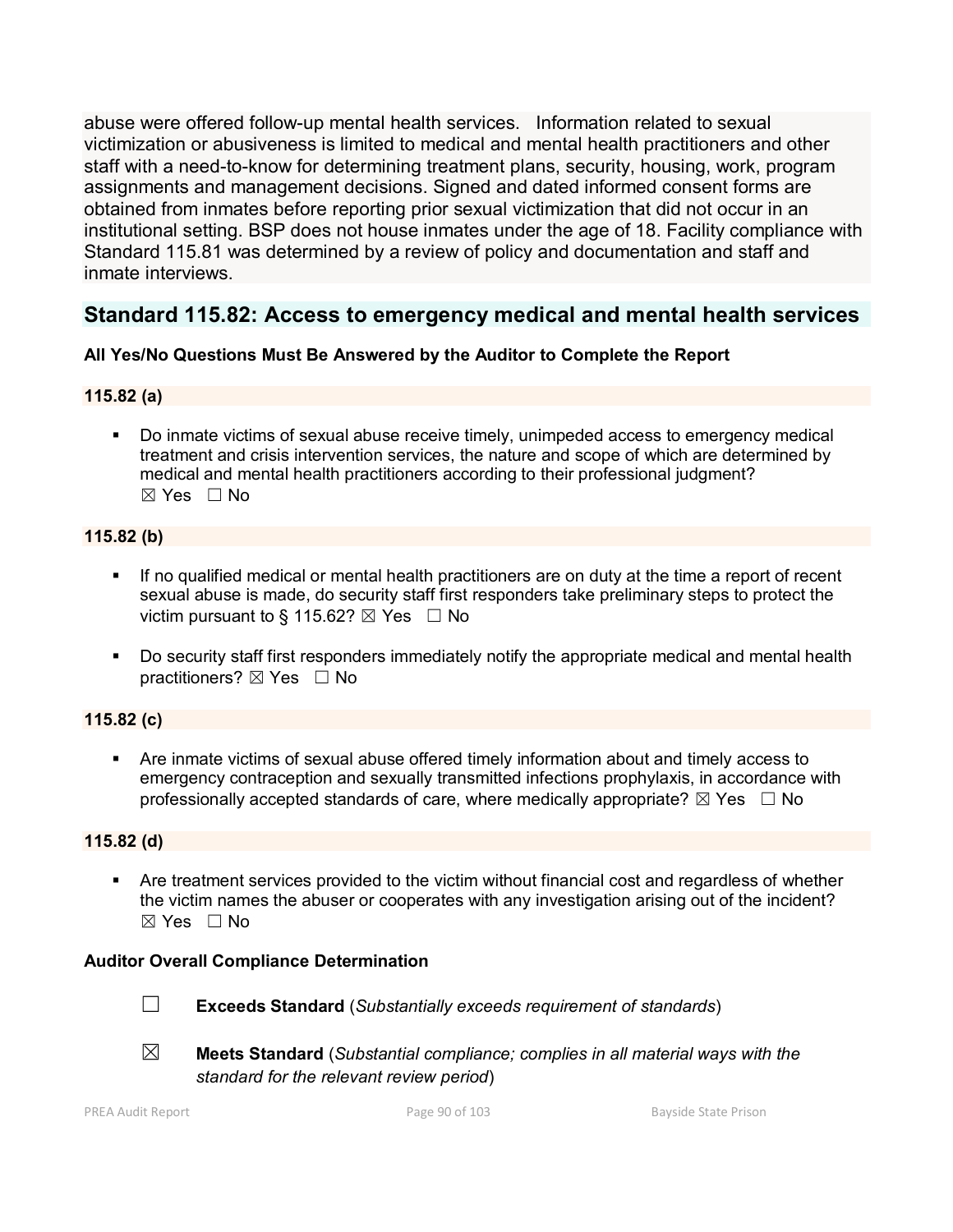## ☐ **Does Not Meet Standard** (*Requires Corrective Action*)

#### **Instructions for Overall Compliance Determination Narrative**

*The narrative below must include a comprehensive discussion of all the evidence relied upon in making the compliance or non-compliance determination, the auditor's analysis and reasoning, and the auditor's conclusions. This discussion must also include corrective action recommendations where the facility does not meet the standard. These recommendations must be included in the Final Report, accompanied by information on specific corrective actions taken by the facility.*

## **Policy:**

MRD.MLI.007 and MED.IMHC.010 Co-Pay address the requirements of Standard 115.82. The NJ DOC mandates that medical and health care services be available in all Operational Units housing inmates and in compliance with any existing PREA standard. Policy excludes co-pays for emergency services. It is recommended however, that the governing policy specifically excludes emergency treatment due to sexual abuse, to victims at no financial cost. Policy requires 24 hours per day, 7 days per week emergency medical, and mental health care. A physician will be available twenty-four hours a day, seven days a week for consultation. On-call physician's schedules with pager/telephone numbers and pertinent names and telephone numbers of local emergency medical services to be used will be accessible to the medical staff. Policy requires accurate, timely reporting, investigation and notification of appropriate staff and family of all critical illnesses, injuries or deaths. Emergency cardiopulmonary resuscitation (CPR) will be available from trained custody and healthcare staff. Properly trained custody and healthcare staff will carry out emergency medical transfer procedures.

The New Jersey Department of Corrections also mandates that the healthcare staff shall follow the institution's written plan for responding to allegations of sexual assault of inmates. The assaulted inmate will be transported to an Emergency Department properly equipped to assess (i.e. SANE Nurse), treat, and provide required prophylaxis, contraceptives, pregnancy termination counseling and gathering of forensic evidence. Healthcare staff shall not be involved in the management or treatment of sexual assault cases unless it is necessary to stabilize the inmate before the transfer to the appropriate community facility. Such care may include the control of bleeding or stabilizing of other injuries incurred, but most frequently would involve emotional support and understanding.

## **Practices:**

The facility medical and mental health personnel provide services to BSP. Medical personnel are available 24 hours per day, seven days a week and are available for consultation or callback. Mental health providers are on-site five days per week and are also available for callback on off duty hours. Inmate victims of sexual abuse receive timely, unimpeded access to emergency medical/mental health treatment and crisis intervention services at BSP or are transported to a hospital in the community when health care needs exceed the level of care available within the facility. Victim advocacy is offered through community providers. There is no financial cost to the inmate for emergency services, but policy does not specify a PREA victims' exclusion from co-pays. All sexual abuse related emergency medical or mental health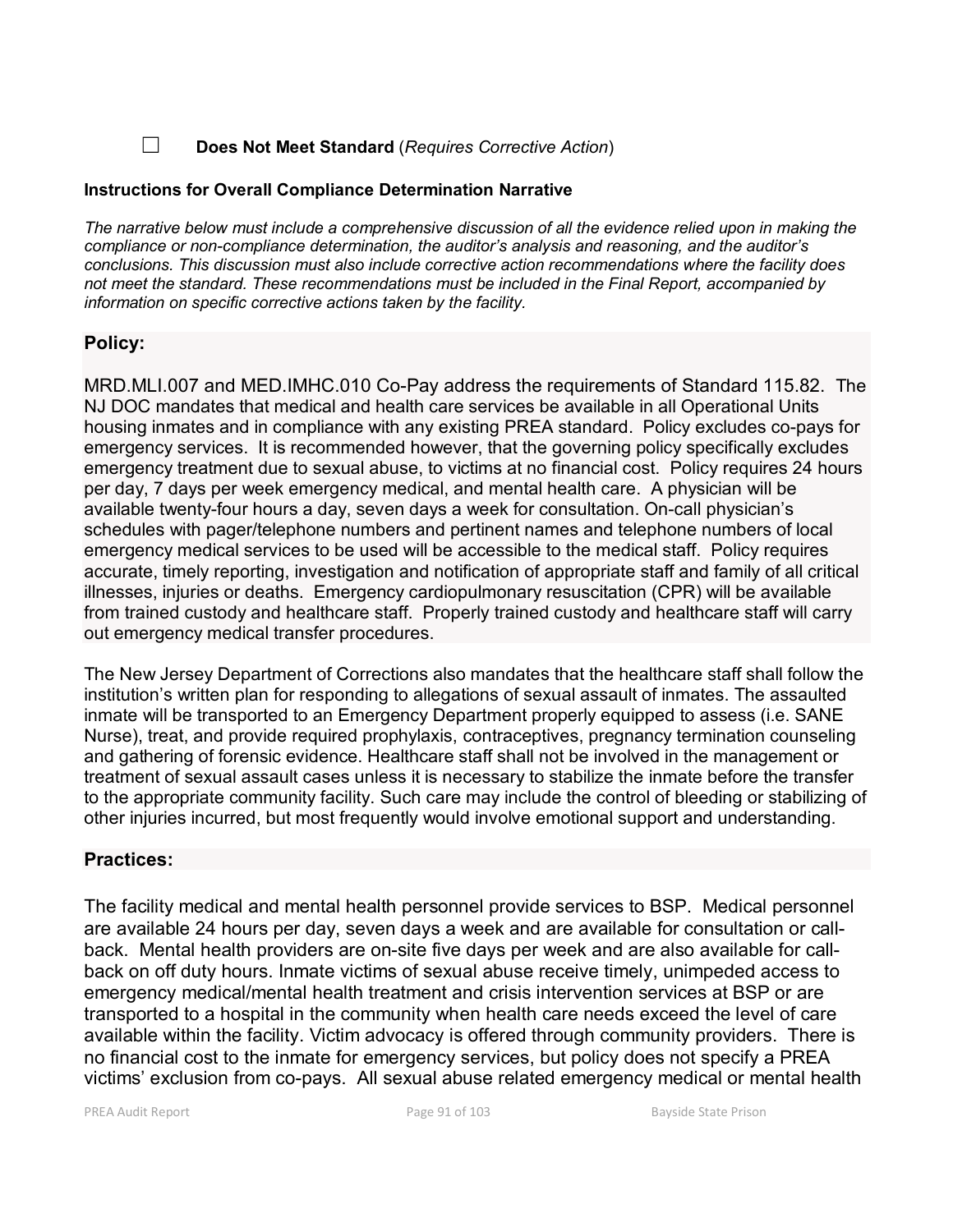care or victim advocacy service, regardless of whether the victim names the abuser or cooperates with the incident investigation are excluded from financial costs to the inmate. There were no allegations of sexual abuse that required referral for forensic evidence collection by a SANE during the applicable audit period. If necessary, inmate victims of sexual abuse, while incarcerated, are offered information about and timely access to information on sexually transmitted infection prophylaxis, in accordance with professionally accepted standards of care, where medically appropriate. Facility compliance with this standard was determined by a review of policy, documentation and interviews with a medical and mental health staff.

# **Standard 115.83: Ongoing medical and mental health care for sexual abuse victims and abusers**

## **All Yes/No Questions Must Be Answered by the Auditor to Complete the Report**

## **115.83 (a)**

 Does the facility offer medical and mental health evaluation and, as appropriate, treatment to all inmates who have been victimized by sexual abuse in any prison, jail, lockup, or juvenile facility?  $\boxtimes$  Yes  $\Box$  No

## **115.83 (b)**

 Does the evaluation and treatment of such victims include, as appropriate, follow-up services, treatment plans, and, when necessary, referrals for continued care following their transfer to, or placement in, other facilities, or their release from custody?  $\boxtimes$  Yes  $\Box$  No

## **115.83 (c)**

 Does the facility provide such victims with medical and mental health services consistent with the community level of care?  $\boxtimes$  Yes  $\Box$  No

#### **115.83 (d)**

 Are inmate victims of sexually abusive vaginal penetration while incarcerated offered pregnancy tests? (N/A if all-male facility.)  $\Box$  Yes  $\Box$  No  $\boxtimes$  NA

## **115.83 (e)**

If pregnancy results from the conduct described in paragraph  $\S$  115.83(d), do such victims receive timely and comprehensive information about and timely access to all lawful pregnancyrelated medical services? (N/A if all-male facility.)  $\Box$  Yes  $\Box$  No  $\boxtimes$  NA

## **115.83 (f)**

 Are inmate victims of sexual abuse while incarcerated offered tests for sexually transmitted infections as medically appropriate?  $\boxtimes$  Yes  $\Box$  No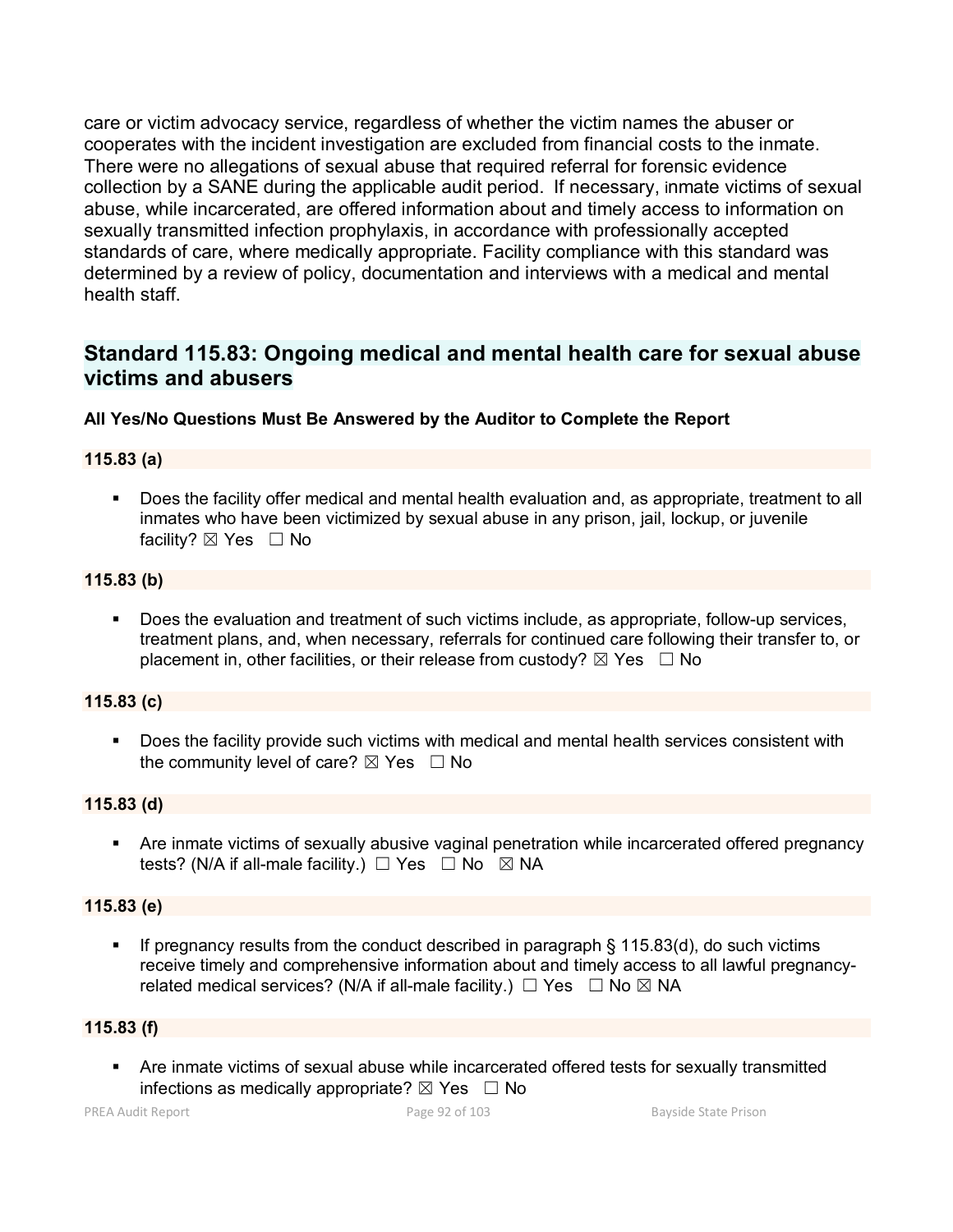#### **115.83 (g)**

 Are treatment services provided to the victim without financial cost and regardless of whether the victim names the abuser or cooperates with any investigation arising out of the incident?  $\boxtimes$  Yes  $\Box$  No

#### **115.83 (h)**

 If the facility is a prison, does it attempt to conduct a mental health evaluation of all known inmate-on-inmate abusers within 60 days of learning of such abuse history and offer treatment when deemed appropriate by mental health practitioners? (NA if the facility is a jail.)  $\boxtimes$  Yes  $\Box$  No  $\Box$  NA

#### **Auditor Overall Compliance Determination**

- ☐ **Exceeds Standard** (*Substantially exceeds requirement of standards*)
- ☒ **Meets Standard** (*Substantial compliance; complies in all material ways with the standard for the relevant review period*)
- ☐ **Does Not Meet Standard** (*Requires Corrective Action*)

## **Instructions for Overall Compliance Determination Narrative**

*The narrative below must include a comprehensive discussion of all the evidence relied upon in making the compliance or non-compliance determination, the auditor's analysis and reasoning, and the auditor's conclusions. This discussion must also include corrective action recommendations where the facility does not meet the standard. These recommendations must be included in the Final Report, accompanied by information on specific corrective actions taken by the facility.*

#### **Policy:**

MED.MHS.002.010 addresses the requirements of Standard 115.83. In accordance with PREA standards, mental health staff will conduct an evaluation of all known inmate abusers within 60 days of learning of such abuse history and offer treatment when deemed appropriate. The New Jersey Department of Corrections also mandates that the healthcare staff shall follow the institution's written plan for responding to allegations of sexual assault of inmates. The assaulted inmate will be transported to an Emergency Department properly equipped to assess (i.e. SANE Nurse), treat, and provide required prophylaxis, contraceptives, pregnancy termination counseling and gathering of forensic evidence.

PREA Audit Report **Page 93 of 103** Bayside State Prison As confirmed by a review of policies, the facility may offer medical and mental health evaluation and, as appropriate, treatment to all inmates who have been victimized by sexual abuse. The evaluation and treatment of such victims includes follow-up services. The facility would arrange for referrals for continued care following their transfer to or placement in other facilities or after their release from custody. The facility has staffed its medical and mental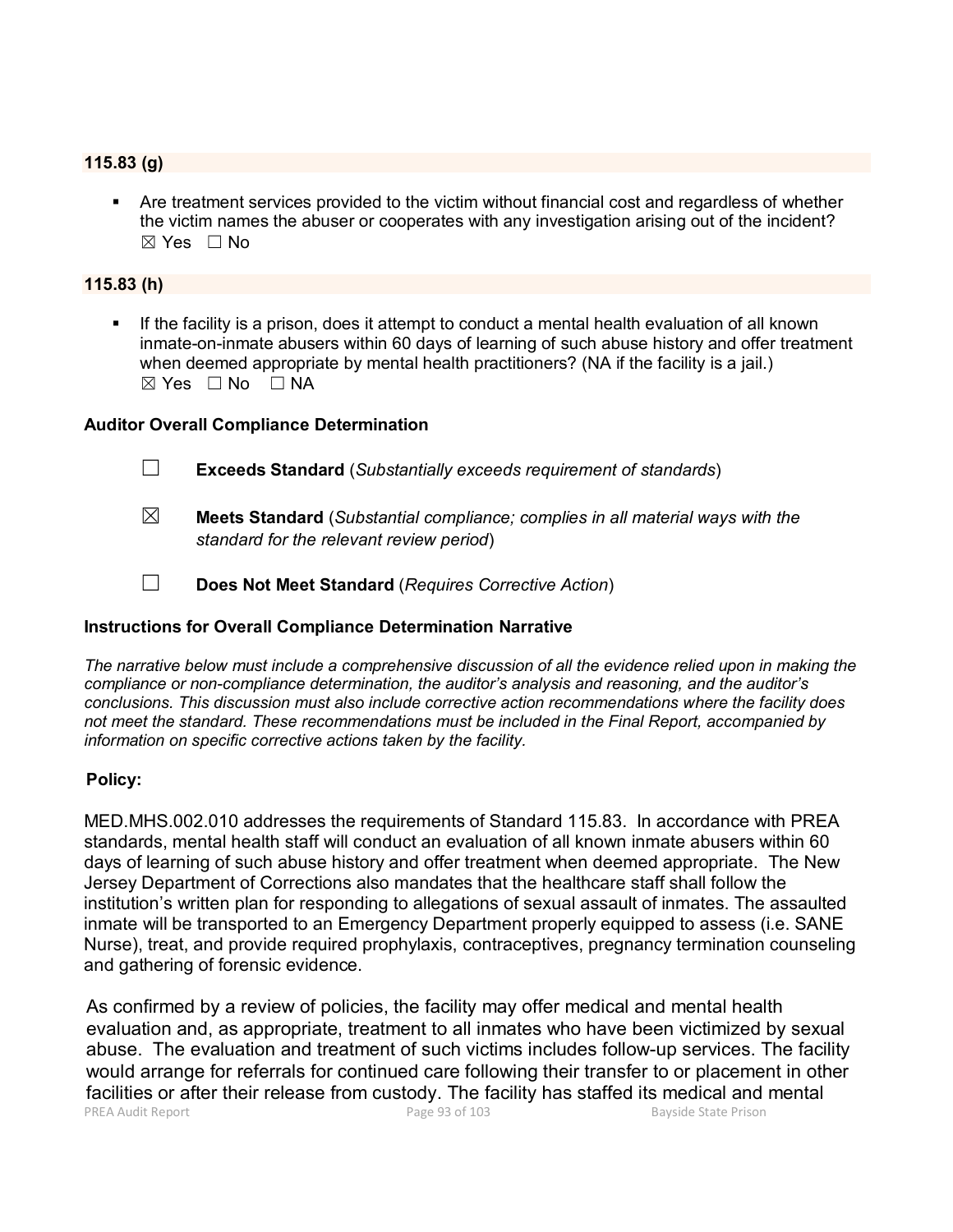health departments and offers sexual abuse victims with medical and mental health services consistent with the standard of care available in the community.

## **Practice(s):**

BSP is an all-male facility. There were no substantiated cases of sexual abuse, during the applicable audit period. During the on-site audit, it was verified that ongoing medical and mental health follow-up is provided to alleged victims, while incarcerated. Testing for sexually transmitted infections are offered as medically appropriate. Treatment services are provided to the victim without financial cost and regardless of whether the victim names the abuser or cooperates with any investigation arising out of the incident. Mental health evaluations are conducted on all known inmate-on-inmate abusers at least within 60 days of learning of such abuse history. When appropriate, treatment is offered by mental health practitioners. Facility compliance with this standard was determined by a review of policy and documentation and specialized staff interviews.

# **DATA COLLECTION AND REVIEW**

## **Standard 115.86: Sexual abuse incident reviews**

## **All Yes/No Questions Must Be Answered by the Auditor to Complete the Report**

## **115.86 (a)**

 Does the facility conduct a sexual abuse incident review at the conclusion of every sexual abuse investigation, including where the allegation has not been substantiated, unless the allegation has been determined to be unfounded?  $\boxtimes$  Yes  $\Box$  No

## **115.86 (b)**

 Does such review ordinarily occur within 30 days of the conclusion of the investigation? ☒ Yes ☐ No

#### **115.86 (c)**

 Does the review team include upper-level management officials, with input from line supervisors, investigators, and medical or mental health practitioners?  $\boxtimes$  Yes  $\Box$  No

#### **115.86 (d)**

- Does the review team: Consider whether the allegation or investigation indicates a need to change policy or practice to better prevent, detect, or respond to sexual abuse?  $\boxtimes$  Yes  $\Box$  No
- Does the review team: Consider whether the incident or allegation was motivated by race; ethnicity; gender identity; lesbian, gay, bisexual, transgender, or intersex identification, status, or perceived status; gang affiliation; or other group dynamics at the facility?  $\boxtimes$  Yes  $\Box$  No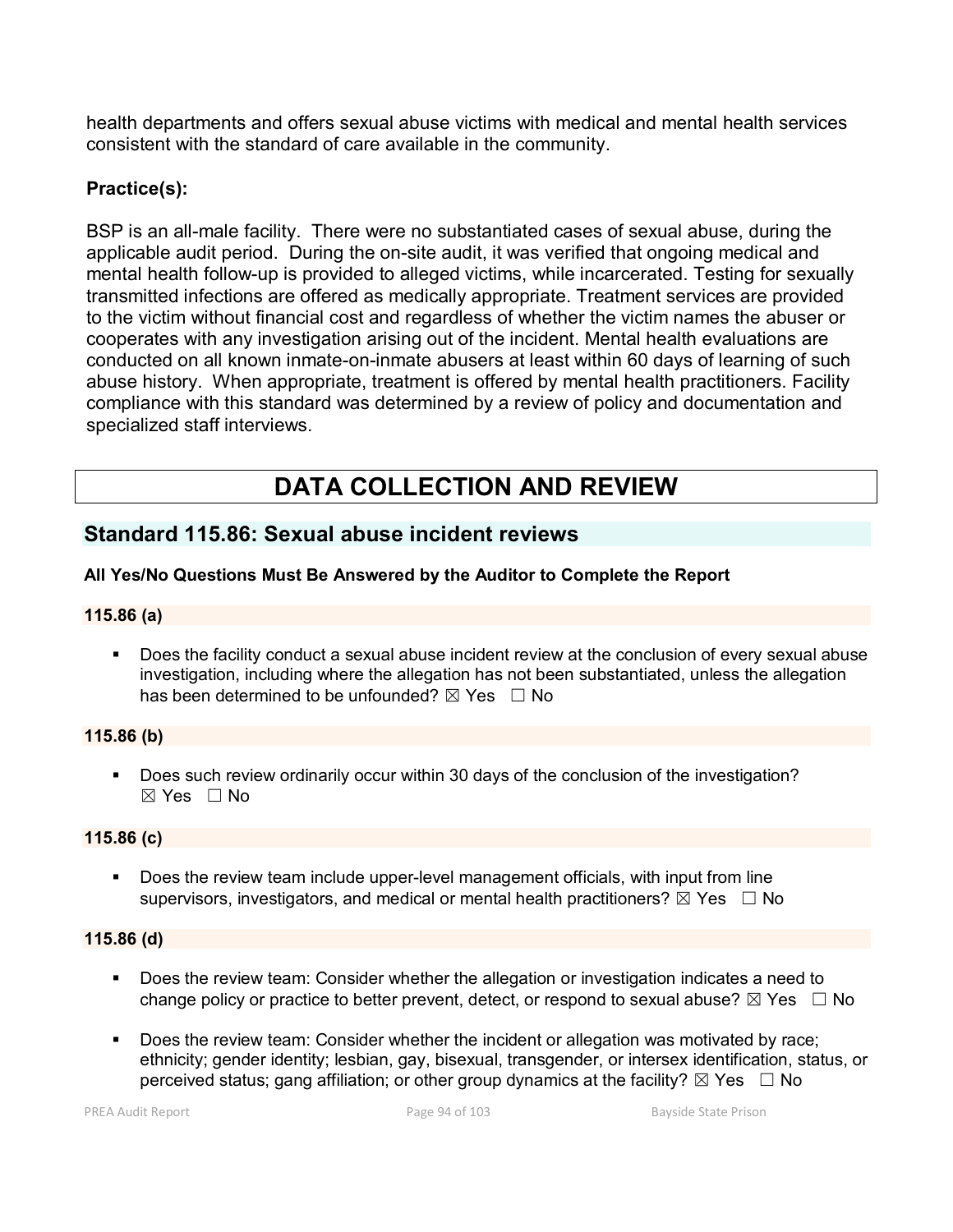- Does the review team: Examine the area in the facility where the incident allegedly occurred to assess whether physical barriers in the area may enable abuse?  $\boxtimes$  Yes  $\Box$  No
- Does the review team: Assess the adequacy of staffing levels in that area during different shifts? ⊠ Yes □ No
- **Does the review team: Assess whether monitoring technology should be deployed or** augmented to supplement supervision by staff?  $\boxtimes$  Yes  $\Box$  No
- Does the review team: Prepare a report of its findings, including but not necessarily limited to determinations made pursuant to §§ 115.86(d)(1) - (d)(5), and any recommendations for improvement and submit such report to the facility head and PREA compliance manager?  $\boxtimes$  Yes  $\Box$  No

#### **115.86 (e)**

 Does the facility implement the recommendations for improvement, or document its reasons for not doing so?  $\boxtimes$  Yes  $\Box$  No

#### **Auditor Overall Compliance Determination**

- ☐ **Exceeds Standard** (*Substantially exceeds requirement of standards*)
- ☒ **Meets Standard** (*Substantial compliance; complies in all material ways with the standard for the relevant review period*)
- ☐ **Does Not Meet Standard** (*Requires Corrective Action*)

#### **Instructions for Overall Compliance Determination Narrative**

*The narrative below must include a comprehensive discussion of all the evidence relied upon in making the compliance or non-compliance determination, the auditor's analysis and reasoning, and the auditor's conclusions. This discussion must also include corrective action recommendations where the facility does not meet the standard. These recommendations must be included in the Final Report, accompanied by information on specific corrective actions taken by the facility.*

## **Policy:**

IMM.001.004, PCS. 001.PREA.001, and PCS.001.PREA.ICM address the requirements of this standard. A Sexual Assault Advisory Council (SAAC) is a council which convenes at the facility and headquarters levels to review all allegations and instances of sexual abuse/sexual harassment with the purpose of assessing and improving PREA prevention, detection, and response; and to review on a case by case basis, housing requests for transgender/intersex inmates based on gender identity. The facility IPCM convenes an institutional level sexual assault review of the substantiated and unsubstantiated sexual assault allegations within 30 days of the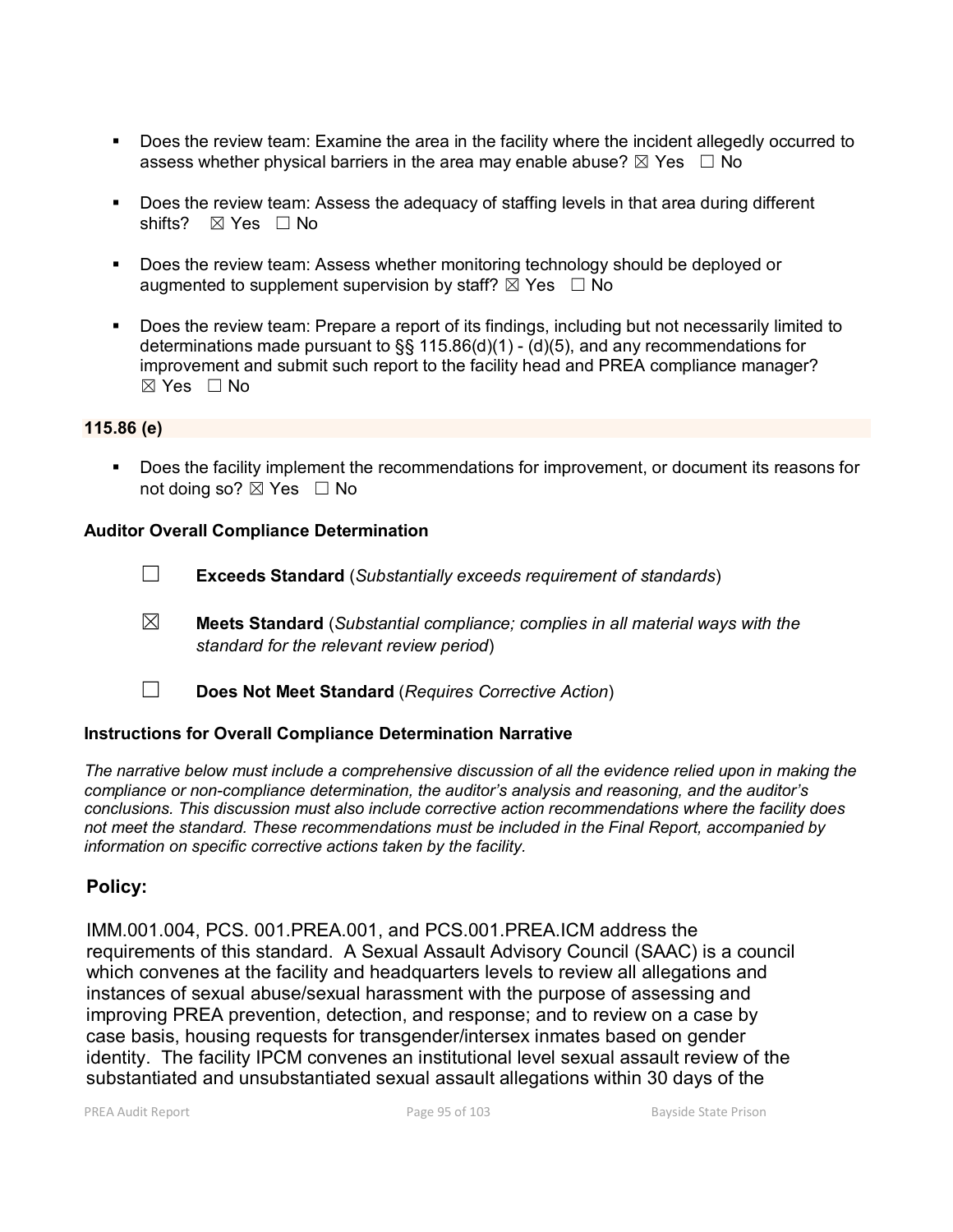completion of the investigation by the SID. The review is held in accordance with PREA Standard 115.86 and COHQ's Sexual Assault Advisory Council's procedures and review form. A copy of the signed review committee form will be maintained by the Compliance Manager and placed in Folder 115.86 on the DOCNet I drive.

# **Practice(s):**

Administrative and/or criminal investigations are completed on all allegations of sexual abuse/sexual harassment. The facility SID investigators and/or the County Prosecutor's office conduct all investigations. Interviews with the Principal Investigator, mental health staff, and the IPCM confirmed that they were knowledgeable concerning the requirements of the incident review facet of the PREA. The facility conducts a sexual abuse incident review after every sexual abuse full protocol investigation, unless the allegation was determined to be unfounded. The incident review process at the facility level is directed by the IPCM. Based on a review of the SAAC documentation, incident reviews were conducted on 20 closed unsubstantiated cases applicable for the review period. When conducting incident reviews, consideration was given as to whether the incident was motivated by race, ethnicity, gender identity, and status or gang affiliation. The incident reviews also note whether additional monitoring technology or staffing should be added to enhance inmate supervision. BSP's compliance with this standard was determined by a review of policy and other pertinent supporting documentation, SAAC documentation, and interviews with the facility Administrator, the Principal Investigator, and the IPCM.

# **Standard 115.87: Data collection**

## **All Yes/No Questions Must Be Answered by the Auditor to Complete the Report**

## **115.87 (a)**

 Does the agency collect accurate, uniform data for every allegation of sexual abuse at facilities under its direct control using a standardized instrument and set of definitions?  $\boxtimes$  Yes  $\Box$  No

## **115.87 (b)**

**Does the agency aggregate the incident-based sexual abuse data at least annually?**  $\boxtimes$  Yes  $\Box$  No

## **115.87 (c)**

 Does the incident-based data include, at a minimum, the data necessary to answer all questions from the most recent version of the Survey of Sexual Violence conducted by the Department of Justice? ☒ Yes ☐ No

## **115.87 (d)**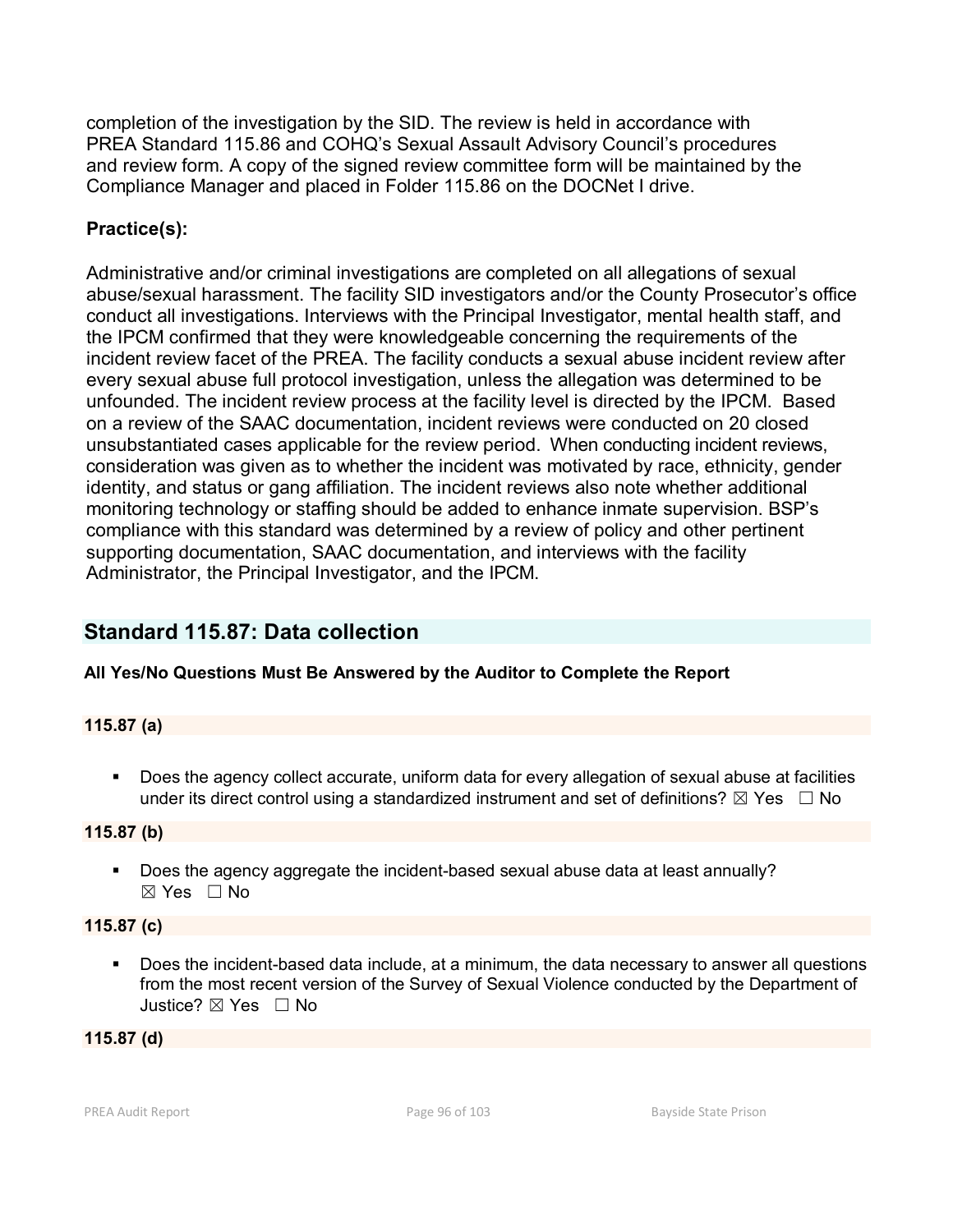Does the agency maintain, review, and collect data as needed from all available incident-based documents, including reports, investigation files, and sexual abuse incident reviews? ☒ Yes ☐ No

## **115.87 (e)**

**Does the agency also obtain incident-based and aggregated data from every private facility with** which it contracts for the confinement of its inmates? (N/A if agency does not contract for the confinement of its inmates.)  $\boxtimes$  Yes  $\Box$  No  $\Box$  NA

## **115.87 (f)**

 Does the agency, upon request, provide all such data from the previous calendar year to the Department of Justice no later than June 30? (N/A if DOJ has not requested agency data.)  $\boxtimes$  Yes  $\Box$  No  $\Box$  NA

## **Auditor Overall Compliance Determination**

- ☐ **Exceeds Standard** (*Substantially exceeds requirement of standards*)
- ☒ **Meets Standard** (*Substantial compliance; complies in all material ways with the standard for the relevant review period*)
- ☐ **Does Not Meet Standard** (*Requires Corrective Action*)

## **Instructions for Overall Compliance Determination Narrative**

*The narrative below must include a comprehensive discussion of all the evidence relied upon in making the compliance or non-compliance determination, the auditor's analysis and reasoning, and the auditor's conclusions. This discussion must also include corrective action recommendations where the facility does not meet the standard. These recommendations must be included in the Final Report, accompanied by information on specific corrective actions taken by the facility.*

PCS.001. PREA.001 addresses the requirements of Standard 115.87. As confirmed by a review of support documentation, the facility collects accurate, uniform data for every allegation of sexual abuse/sexual harassment by using a standardized instrument. The agency tracks information concerning sexual abuse using data from the facility's PREA E-Management system. The NJ DOC headquarters level staff oversees the data collected and maintains the information necessary to answer all questions from the most recent version of the Survey of Sexual Violence, conducted by the Department of Justice. The agency aggregates and reviews all data annually. Upon request, the agency would provide all such data from the previous calendar year to the Department of Justice no later than June 30. Agency compliance with this standard was also determined by a review of policy and tracking documentation and staff interviews.

## **Standard 115.88: Data review for corrective action**

## **All Yes/No Questions Must Be Answered by the Auditor to Complete the Report**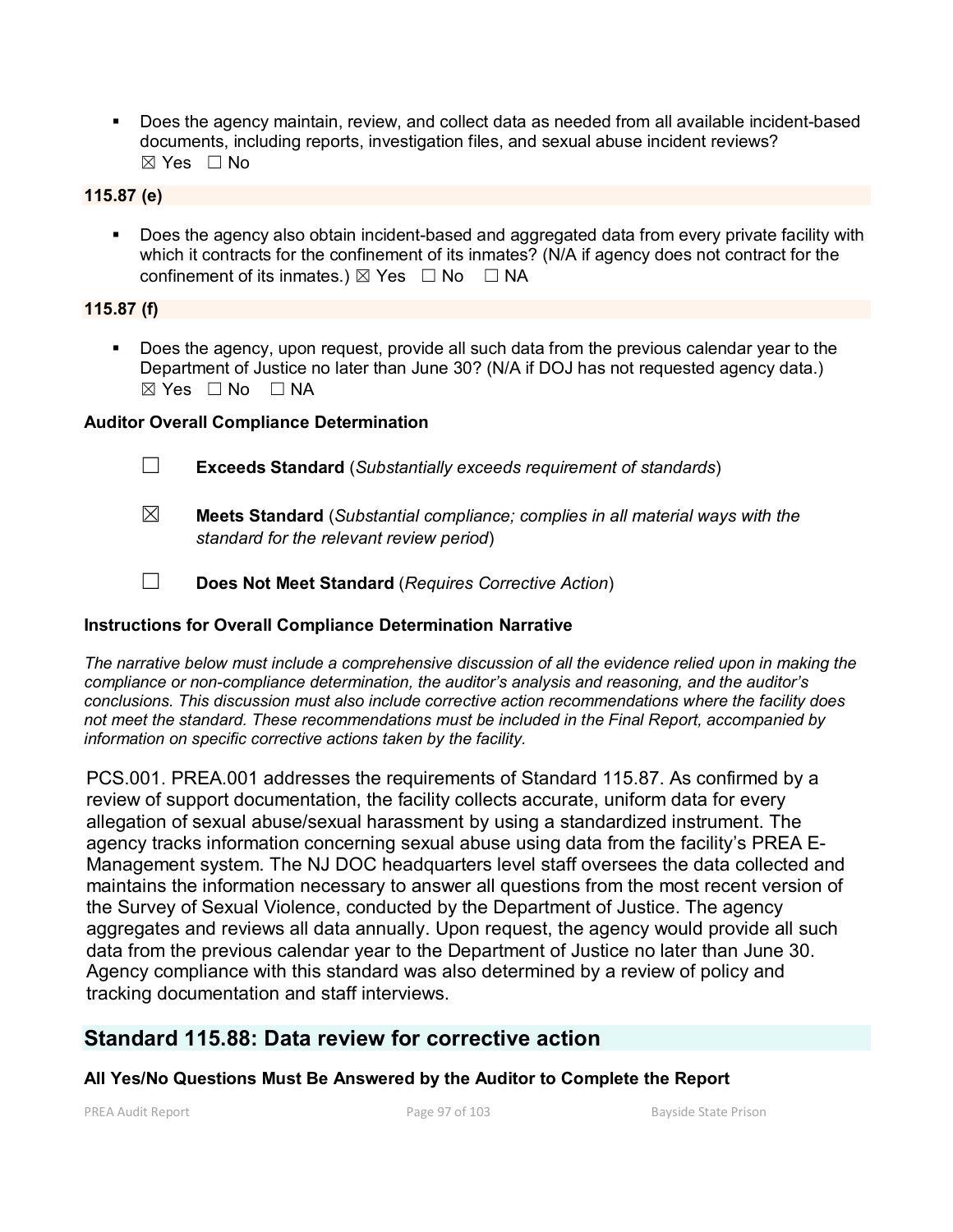#### **115.88 (a)**

- Does the agency review data collected and aggregated pursuant to § 115.87 in order to assess and improve the effectiveness of its sexual abuse prevention, detection, and response policies, practices, and training, including by: Identifying problem areas?  $\boxtimes$  Yes  $\Box$  No
- Does the agency review data collected and aggregated pursuant to § 115.87 in order to assess and improve the effectiveness of its sexual abuse prevention, detection, and response policies, practices, and training, including by: Taking corrective action on an ongoing basis?  $\boxtimes$  Yes  $\Box$  No
- Does the agency review data collected and aggregated pursuant to § 115.87 in order to assess and improve the effectiveness of its sexual abuse prevention, detection, and response policies, practices, and training, including by: Preparing an annual report of its findings and corrective actions for each facility, as well as the agency as a whole?  $\boxtimes$  Yes  $\Box$  No

#### **115.88 (b)**

 Does the agency's annual report include a comparison of the current year's data and corrective actions with those from prior years and provide an assessment of the agency's progress in addressing sexual abuse  $\boxtimes$  Yes  $\Box$  No

#### **115.88 (c)**

 Is the agency's annual report approved by the agency head and made readily available to the public through its website or, if it does not have one, through other means?  $\boxtimes$  Yes  $\Box$  No

#### **115.88 (d)**

 Does the agency indicate the nature of the material redacted where it redacts specific material from the reports when publication would present a clear and specific threat to the safety and security of a facility?  $\boxtimes$  Yes  $\Box$  No

#### **Auditor Overall Compliance Determination**

- ☐ **Exceeds Standard** (*Substantially exceeds requirement of standards*)
- ☒ **Meets Standard** (*Substantial compliance; complies in all material ways with the standard for the relevant review period*)

☐ **Does Not Meet Standard** (*Requires Corrective Action*)

#### **Instructions for Overall Compliance Determination Narrative**

*The narrative below must include a comprehensive discussion of all the evidence relied upon in making the compliance or non-compliance determination, the auditor's analysis and reasoning, and the auditor's conclusions. This discussion must also include corrective action recommendations where the facility does* 

PREA Audit Report **Page 98 of 103** Bayside State Prison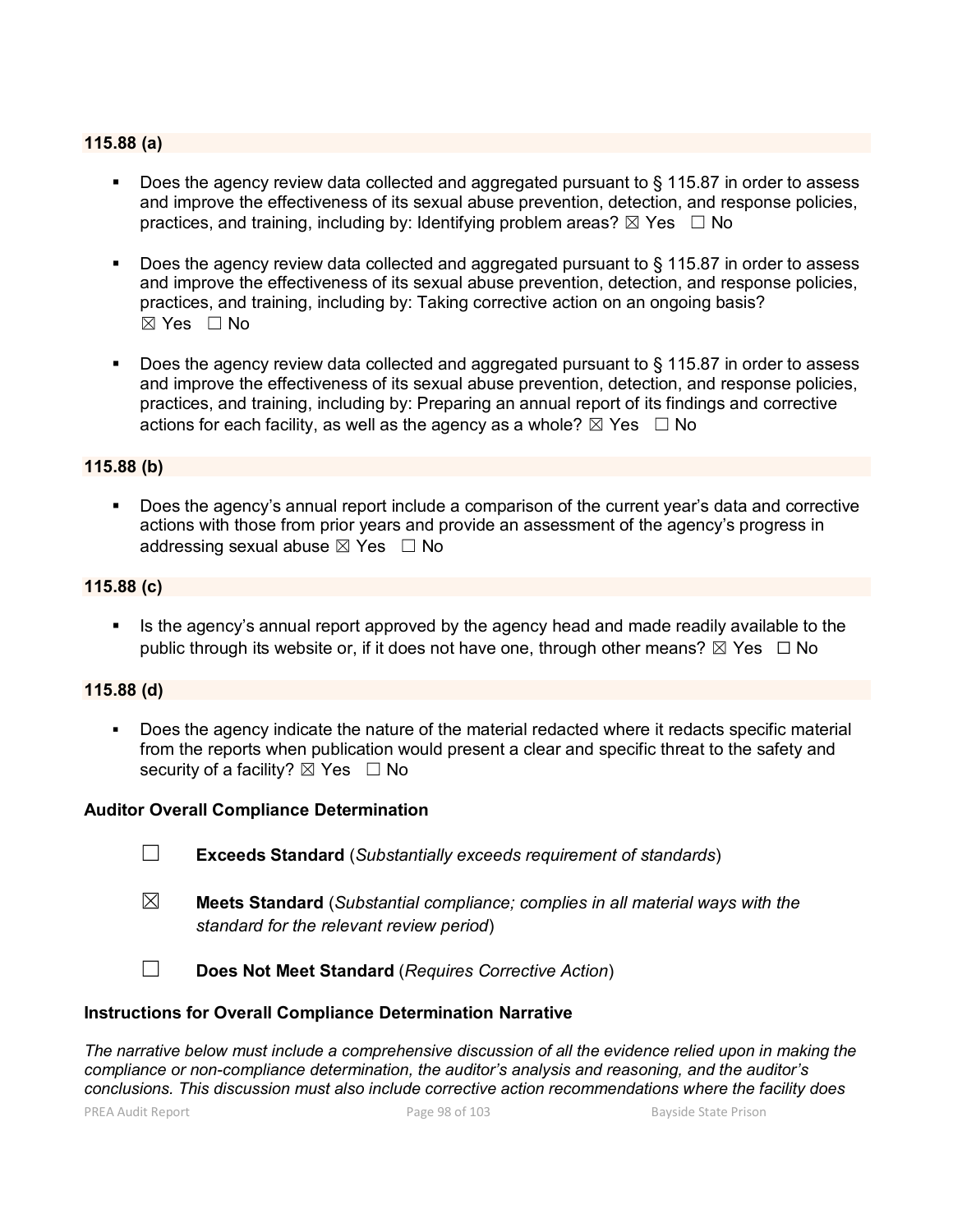*not meet the standard. These recommendations must be included in the Final Report, accompanied by information on specific corrective actions taken by the facility.*

PCS. 001.PREA.001 addresses the requirements of Standard 115.88. The NJ DOC's SAAC and the institution reviews and assesses all sexual abuse/sexual harassment data at least annually to improve the effectiveness of its sexual abuse prevention, detection and response policies, to identify any trends, issues or problematic areas and to take corrective action, if needed. The facility Administrator and IPCM forwards data to the headquarters level SAAC and PREA Coordinator. An Annual Report is prepared and placed on the departmental website. The Annual Report was reviewed by the auditor. The report can be found at the following website address: [www.state.nj.us/corrections.](http://www.state.nj.us/corrections.) Facility compliance with Standard 115.88 was determined by a review of policy, a review of data, and staff interviews.

# **Standard 115.89: Data storage, publication, and destruction**

## **All Yes/No Questions Must Be Answered by the Auditor to Complete the Report**

## **115.89 (a)**

Does the agency ensure that data collected pursuant to § 115.87 are securely retained?  $\boxtimes$  Yes  $\Box$  No

## **115.89 (b)**

 Does the agency make all aggregated sexual abuse data, from facilities under its direct control and private facilities with which it contracts, readily available to the public at least annually through its website or, if it does not have one, through other means?  $\boxtimes$  Yes  $\Box$  No

## **115.89 (c)**

 Does the agency remove all personal identifiers before making aggregated sexual abuse data publicly available?  $\boxtimes$  Yes  $\Box$  No

## **115.89 (d)**

■ Does the agency maintain sexual abuse data collected pursuant to § 115.87 for at least 10 years after the date of the initial collection, unless Federal, State, or local law requires otherwise? ⊠ Yes □ No

## **Auditor Overall Compliance Determination**



☐ **Exceeds Standard** (*Substantially exceeds requirement of standards*)

☒ **Meets Standard** (*Substantial compliance; complies in all material ways with the standard for the relevant review period*)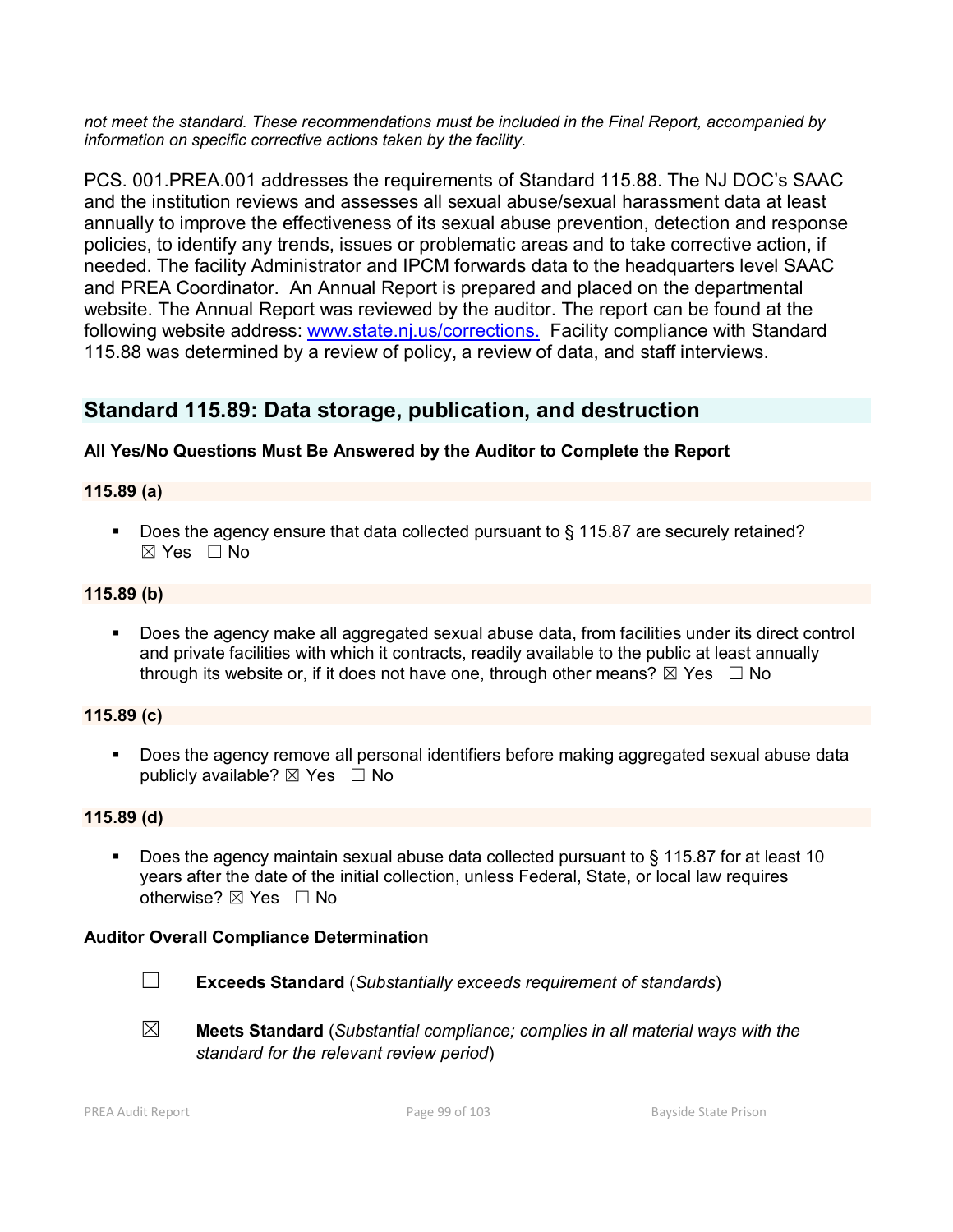☐ **Does Not Meet Standard** (*Requires Corrective Action*)

## **Instructions for Overall Compliance Determination Narrative**

*The narrative below must include a comprehensive discussion of all the evidence relied upon in making the compliance or non-compliance determination, the auditor's analysis and reasoning, and the auditor's conclusions. This discussion must also include corrective action recommendations where the facility does not meet the standard. These recommendations must be included in the Final Report, accompanied by information on specific corrective actions taken by the facility.*

PCS.001.PREA.EMS addresses the requirement of Standard 115.89. The NJ DOC PREA Coordinator reviews data compiled by each NJ DOC facility, via the PREA Tracking System. The system interfaces with the department's ITag and EMR in real time. The PREA E-Management System addresses the broad areas of prevention, detection, and response to allegations of sexual victimization. The SAAC issues a report to the headquarters level staff using PTS data on an annual basis. Facility data is maintained in locked files or on computer databases that are user ID and password protected. Agency PREA data is securely retained and is published on the agency's public website after removing all personal identifying information. The required reports cover all data required in this standard and are retained in a file. Agency compliance with this standard was determined by a review of policy and documentation and staff interviews concerning data protection practices.

# **AUDITING AND CORRECTIVE ACTION**

# **Standard 115.401: Frequency and scope of audits**

## **All Yes/No Questions Must Be Answered by the Auditor to Complete the Report**

## **115.401 (a)**

 During the three-year period starting on August 20, 2013, and during each three-year period thereafter, did the agency ensure that each facility operated by the agency, or by a private organization on behalf of the agency, was audited at least once? (N/A before August 20, 2016.)  $\boxtimes$  Yes  $\Box$  No  $\Box$  NA

## **115.401 (b)**

 During each one-year period starting on August 20, 2013, did the agency ensure that at least one-third of each facility type operated by the agency, or by a private organization on behalf of the agency, was audited?  $\boxtimes$  Yes  $\Box$  No

## **115.401 (h)**

Did the auditor have access to, and the ability to observe, all areas of the audited facility?  $\boxtimes$  Yes  $\Box$  No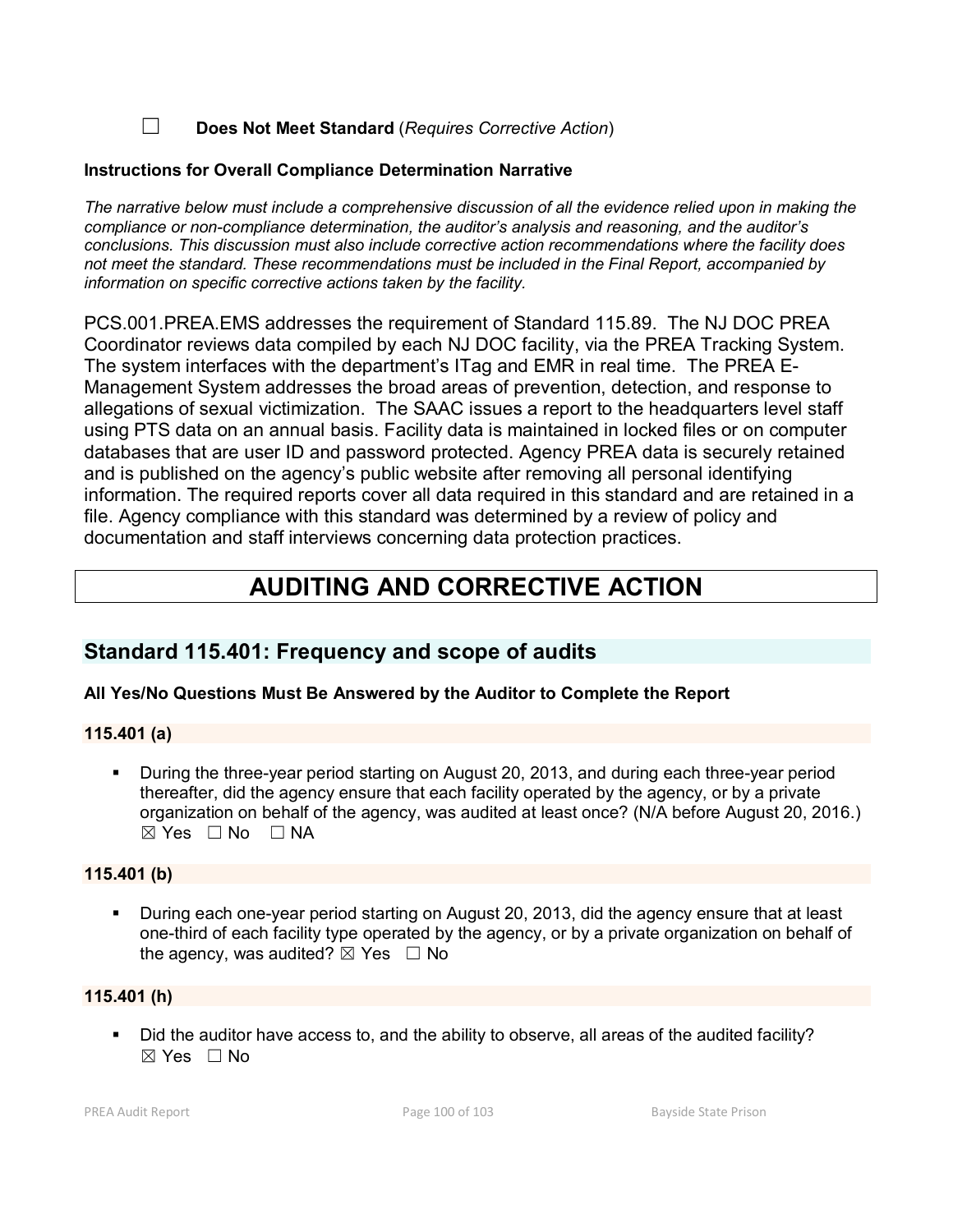#### **115.401 (i)**

 Was the auditor permitted to request and receive copies of any relevant documents (including electronically stored information)?  $\boxtimes$  Yes  $\Box$  No

#### **115.401 (m)**

 Was the auditor permitted to conduct private interviews with inmates, inmates, and detainees?  $\boxtimes$  Yes  $\Box$  No

#### **115.401 (n)**

 Were inmates permitted to send confidential information or correspondence to the auditor in the same manner as if they were communicating with legal counsel?  $\boxtimes$  Yes  $\Box$  No

#### **Auditor Overall Compliance Determination**

- ☐ **Exceeds Standard** (*Substantially exceeds requirement of standards*)
- ☒ **Meets Standard** (*Substantial compliance; complies in all material ways with the standard for the relevant review period*)
- ☐ **Does Not Meet Standard** (*Requires Corrective Action*)

#### **Instructions for Overall Compliance Determination Narrative**

*The narrative below must include a comprehensive discussion of all the evidence relied upon in making the compliance or non-compliance determination, the auditor's analysis and reasoning, and the auditor's conclusions. This discussion must also include corrective action recommendations where the facility does not meet the standard. These recommendations must be included in the Final Report, accompanied by information on specific corrective actions taken by the facility.*

The last BSP PREA audit was conducted in July 2016. The auditor was allowed access to all areas of the facility and had access to all required supporting documentation. BSP also allowed the auditor to conduct private interviews with both inmates and staff. Document submittals were reviewed for the applicability to the PREA standards. Interview results were cross-referenced to physical and documentary evidence. Agency PREA policy development is a perpetual process. PREA standards are currently being consolidated into one comprehensive policy. Corrective actions taken by the facility were characterized by enhancing information dissemination relative to outside advocacy and ensuring agency policies specifically address all processes included in standards. It is recommended that policy language directly coincides with processes included in PREA standards. Policy language stated in a definitive manner will assist in a more efficient evaluation process. The corrective actions required did not present impactful defects in internal controls or performance issues. The facility and agency have fully institutionalized the objectives of the PREA.

# **Standard 115.403: Audit contents and findings**

PREA Audit Report **Page 101 of 103** Bayside State Prison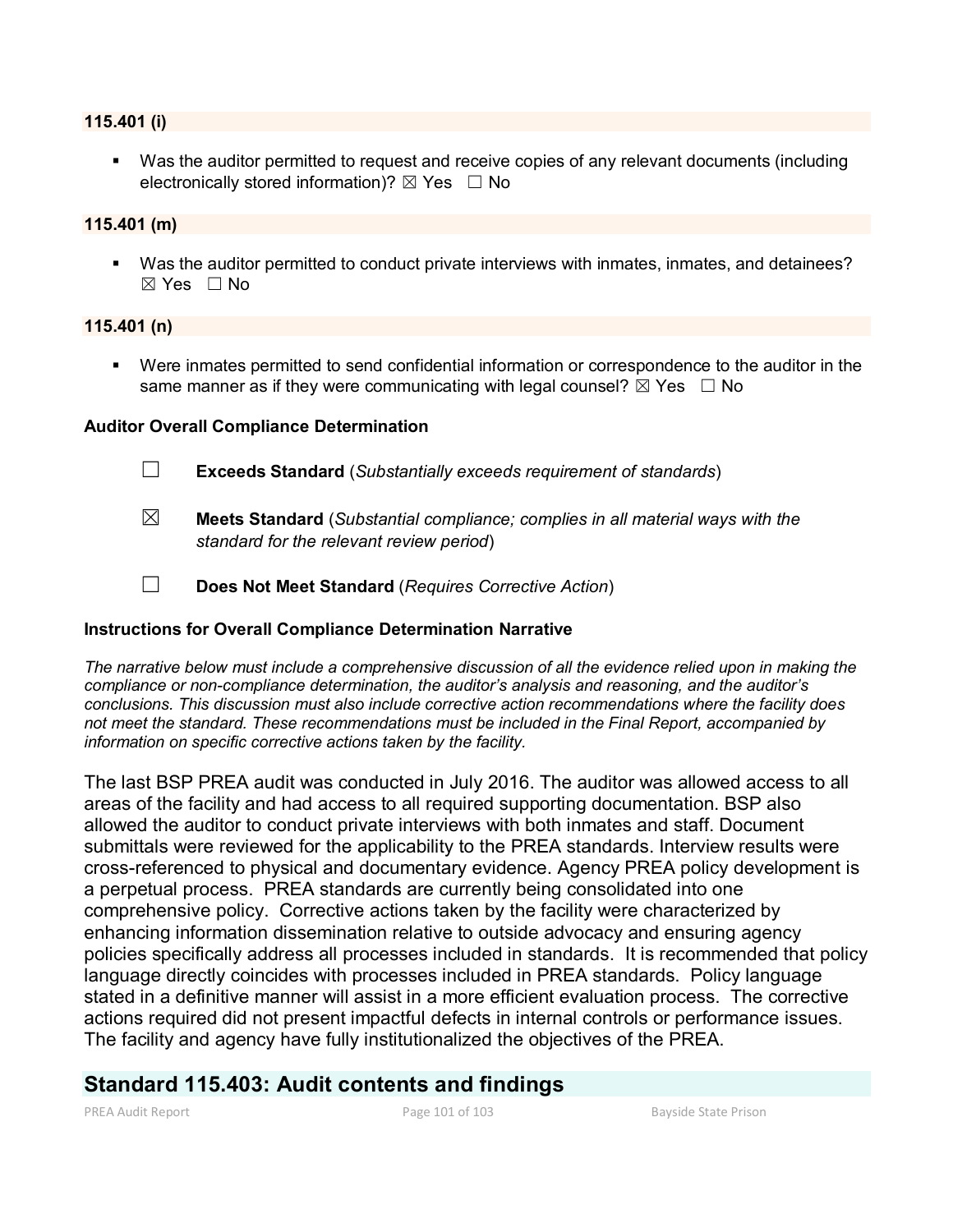## **All Yes/No Questions Must Be Answered by the Auditor to Complete the Report**

## **115.403 (f)**

 The agency has published on its agency website, if it has one, or has otherwise made publicly available, all Final Audit Reports within 90 days of issuance by auditor. The review period is for prior audits completed during the past three years PRECEDING THIS AGENCY AUDIT. In the case of single facility agencies, the auditor shall ensure that the facility's last audit report was published. The pendency of any agency appeals pursuant to 28 C.F.R. § 115.405 does not excuse noncompliance with this provision. (N/A if there have been no Final Audit Reports issued in the past three years, or in the case of single facility agencies that there has never been a Final Audit Report issued.)  $\boxtimes$  Yes  $\Box$  No  $\Box$  NA

## **Auditor Overall Compliance Determination**

- ☐ **Exceeds Standard** (*Substantially exceeds requirement of standards*)
- ☒ **Meets Standard** (*Substantial compliance; complies in all material ways with the standard for the relevant review period*)
- ☐ **Does Not Meet Standard** (*Requires Corrective Action*)

## **Instructions for Overall Compliance Determination Narrative**

*The narrative below must include a comprehensive discussion of all the evidence relied upon in making the compliance or non-compliance determination, the auditor's analysis and reasoning, and the auditor's conclusions. This discussion must also include corrective action recommendations where the facility does not meet the standard. These recommendations must be included in the Final Report, accompanied by information on specific corrective actions taken by the facility.*

BSP has fully implemented all policies, practices and procedures outlined in the PREA standards. The auditor reviewed applicable standards and, through the review of supporting documentation, interviews with staff and inmates and the observation of physical evidence, concluded that this facility fully meets and substantially complies in all material ways with all PREA standards for the relevant review period. The agency has posted all audit reports on its website within ninety days of their completion. The public has access to reporting mechanisms and NJ DOC PREA trends data via the agency's website. BSP currently meets 45 applicable standards.